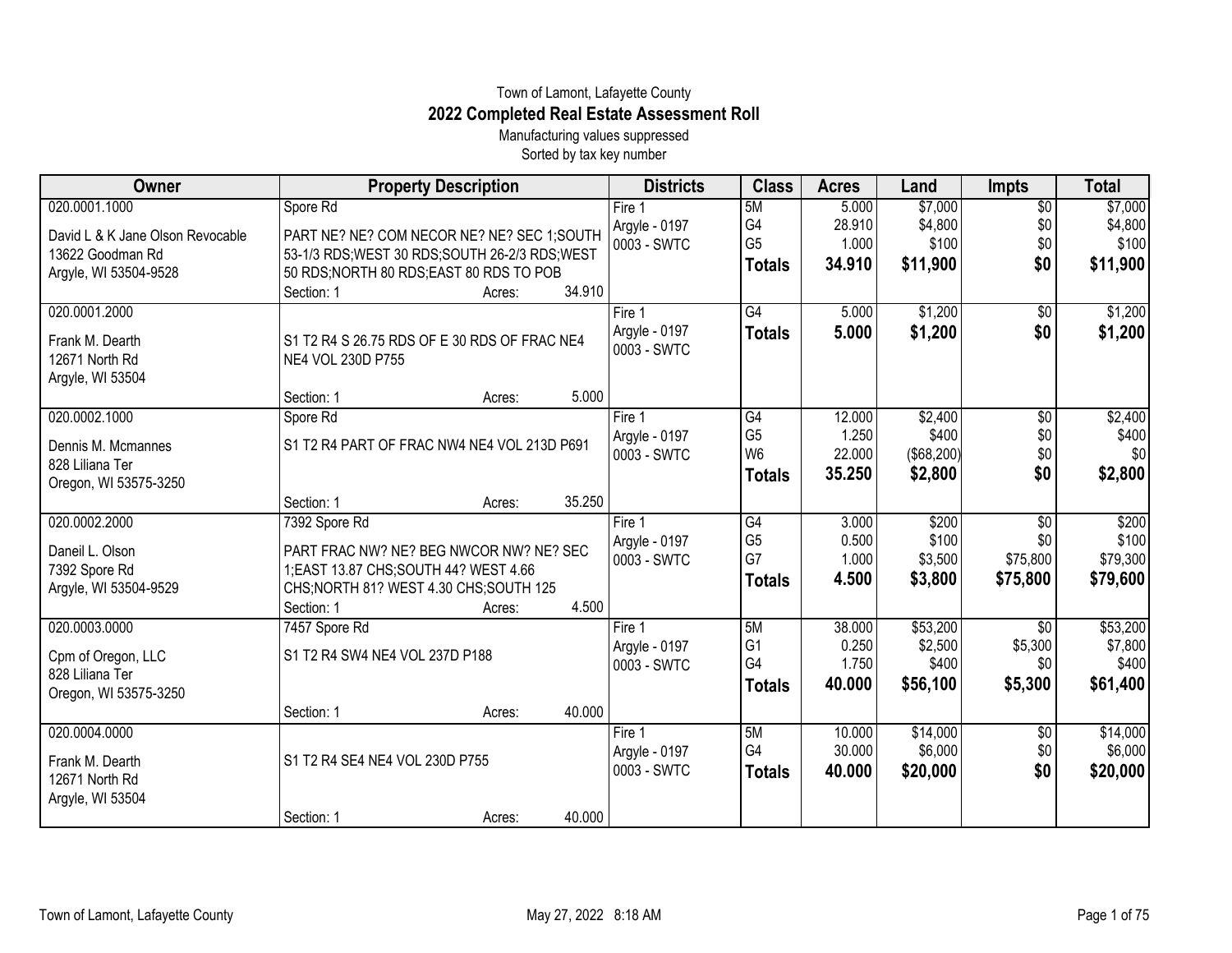| Owner                            | <b>Property Description</b>                  | <b>Districts</b>  | <b>Class</b>    | <b>Acres</b> | Land     | <b>Impts</b>    | <b>Total</b> |
|----------------------------------|----------------------------------------------|-------------------|-----------------|--------------|----------|-----------------|--------------|
| 020.0005.1000                    | Spore Rd                                     | Fire $1$          | $\overline{G4}$ | 8.310        | \$1,800  | $\overline{50}$ | \$1,800      |
| David L & K Jane Olson Revocable | (ERROR ON DEED) N? NE? NW? EXC COM N? COR    | Argyle - 0197     | G <sub>5</sub>  | 0.500        | \$100    | \$0             | \$100        |
| 13622 Goodman Rd                 | SEC 1, SAID POINT BEING POB;S1?00'46"E       | 0003 - SWTC       | G7              | 1.000        | \$3,500  | \$2,800         | \$6,300      |
| Argyle, WI 53504-9528            | 658.21';S89?39'13"W 668.57';N0?37'47"W       |                   | <b>Totals</b>   | 9.810        | \$5,400  | \$2,800         | \$8,200      |
|                                  | 9.810<br>Section: 1<br>Acres:                |                   |                 |              |          |                 |              |
| 020.0005.1100                    | 7575 Spore Rd                                | Fire 1            | 5M              | 3.000        | \$4,200  | $\overline{50}$ | \$4,200      |
| Edward J. King                   | S1 T2 R4 PART OF NE4 NW4 DOC 333153 7575     | Argyle - 0197     | G <sub>1</sub>  | 2.000        | \$16,000 | \$91,800        | \$107,800    |
| 2224 W Fletcher St               | SPORE RD (SEE POS2599)                       | 0003 - SWTC       | G4              | 3.000        | \$500    | \$0             | \$500        |
| Chicago, IL 60618-6404           |                                              |                   | G <sub>5</sub>  | 2.000        | \$300    | \$0             | \$300        |
|                                  | 10.000<br>Section: 1<br>Acres:               |                   | <b>Totals</b>   | 10.000       | \$21,000 | \$91,800        | \$112,800    |
| 020.0005.2000                    |                                              | Fire 1            | G4              | 19.300       | \$4,100  | \$0             | \$4,100      |
| Dennis M. Mcmannes               | S1 T2 R4 S 19.80A OF FRAC NE4 NW4 VOL 213D   | Argyle - 0197     | G <sub>5</sub>  | 0.500        | \$200    | \$0             | \$200        |
| 828 Liliana Ter                  | P691                                         | 0003 - SWTC       | <b>Totals</b>   | 19.800       | \$4,300  | \$0             | \$4,300      |
| Oregon, WI 53575-3250            |                                              |                   |                 |              |          |                 |              |
|                                  | 19.800<br>Section: 1<br>Acres:               |                   |                 |              |          |                 |              |
| 020.0006.1000                    | 7765 Spore Rd                                | Fire 1            | G4              | 19.500       | \$3,100  | \$0             | \$3,100      |
| Jonathan Hess                    | S1 T2 R4 E 22A OF FRAC NW4 NW4 VOL 224D P519 | Argyle - 0197     | G <sub>5</sub>  | 0.500        | \$100    | \$0             | \$100        |
| 7765 Spore Rd                    | 7765 SPORE RD (SEE POS2598)                  | 0003 - SWTC       | G7              | 2.000        | \$15,000 | \$91,800        | \$106,800    |
| Arygle, WI 53504-9529            |                                              |                   | <b>Totals</b>   | 22.000       | \$18,200 | \$91,800        | \$110,000    |
|                                  | 22.000<br>Section: 1<br>Acres:               |                   |                 |              |          |                 |              |
| 020.0006.2000                    | 7985 Spore Rd                                | Fire 1            | $\overline{G1}$ | 2.000        | \$16,000 | \$150,800       | \$166,800    |
| David M. Kane                    | THAT PART LOT 1 CSM #307 LYING IN FRAC NW4   | Argyle - 0197     | G4              | 7.500        | \$1,300  | \$0             | \$1,300      |
| 5059 W Hutchinson St             | NW4 VOL 225D P741                            | 0003 - SWTC       | G <sub>5</sub>  | 7.950        | \$3,500  | \$0             | \$3,500      |
| Chicago, IL 60641-1741           |                                              |                   | <b>Totals</b>   | 17.450       | \$20,800 | \$150,800       | \$171,600    |
|                                  | 17.450<br>Section: 1<br>Acres:               |                   |                 |              |          |                 |              |
| 020.0007.0000                    | County Rd D                                  | Fire 1            | $\overline{G4}$ | 20.870       | \$4,700  | $\overline{50}$ | \$4,700      |
| Stevenson Bros                   | S1 T2 R4 PART OF SW4 NW4 VOL 201D P01        | Darlington - 1295 | G <sub>5</sub>  | 2.000        | \$100    | \$0             | \$100        |
| 325 N 8th St                     |                                              | 0003 - SWTC       | G <sub>6</sub>  | 8.000        | \$22,400 | \$0             | \$22,400     |
| Mount Horeb, WI 53572-1890       |                                              |                   | <b>Totals</b>   | 30.870       | \$27,200 | \$0             | \$27,200     |
|                                  | 30.870<br>Section: 1<br>Acres:               |                   |                 |              |          |                 |              |
| 020.0007.1000                    | 12000 Cth D                                  | Fire 1            | G1              | 2.000        | \$16,000 | \$132,300       | \$148,300    |
| Duane S. Johnson                 | PART SW4 NW4 BEG N01.17'22"E 1295.16' &      | Darlington - 1295 | G <sub>6</sub>  | 7.130        | \$22,100 | \$0             | \$22,100     |
| 12000 Cth D                      | S89.30'14"E 1345.68' FROM W4 COR SEC         | 0003 - SWTC       | <b>Totals</b>   | 9.130        | \$38,100 | \$132,300       | \$170,400    |
| Argyle, WI 53504                 | 1;S89.30'14"E 4' ALG NLI SE4 NW4;S00.25'16"E |                   |                 |              |          |                 |              |
|                                  | 9.130<br>Section: 1<br>Acres:                |                   |                 |              |          |                 |              |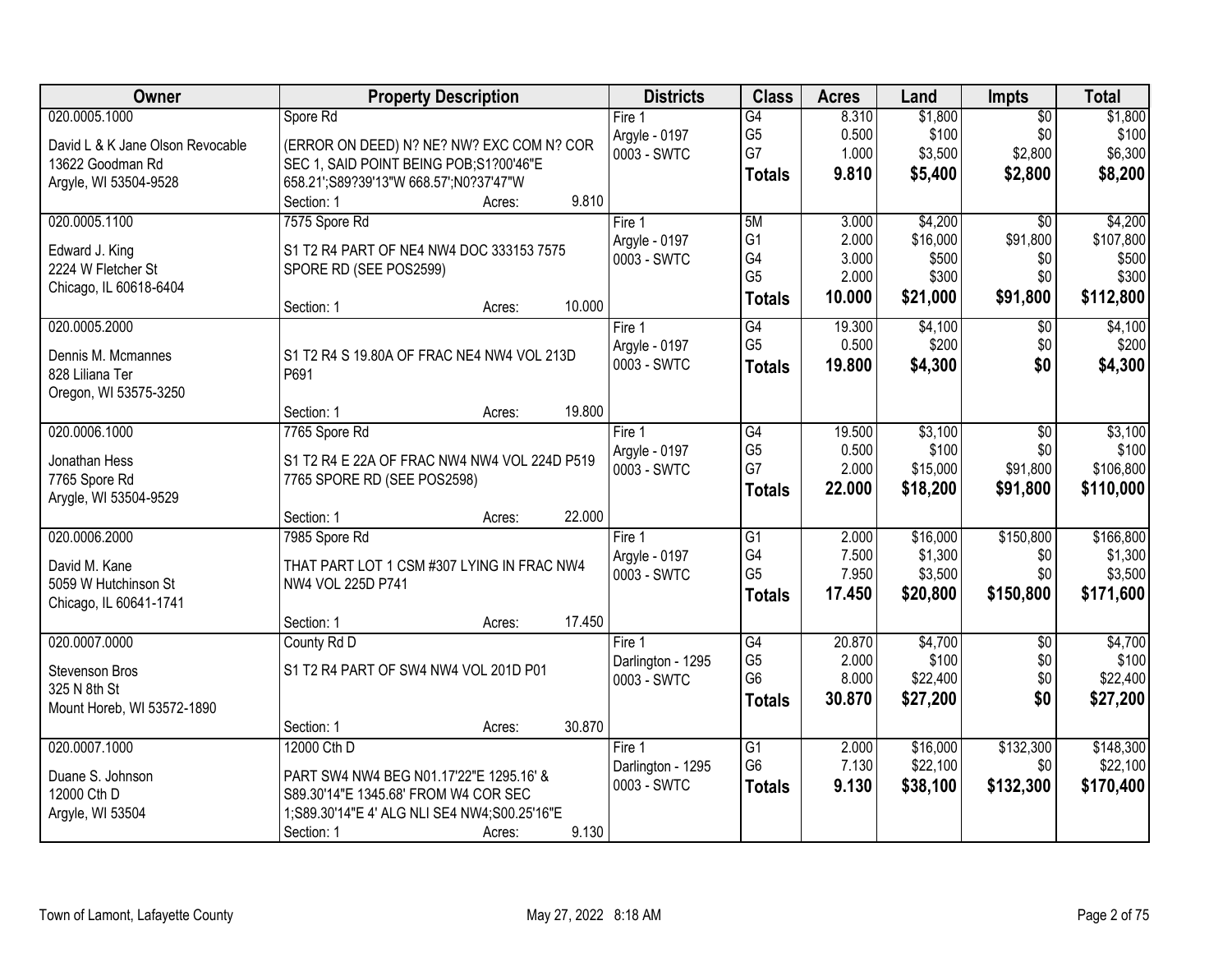| Owner                                      |                                      | <b>Property Description</b>                  |        | <b>Districts</b>             | <b>Class</b>    | <b>Acres</b>     | Land                | <b>Impts</b>    | <b>Total</b>        |
|--------------------------------------------|--------------------------------------|----------------------------------------------|--------|------------------------------|-----------------|------------------|---------------------|-----------------|---------------------|
| 020.0008.0000                              | County Rd D                          |                                              |        | Fire 1                       | $\overline{G4}$ | 19.570           | \$4,300             | \$0             | \$4,300             |
| Dennis M. Mcmannes                         | S1 T2 R4 PART SE4 NW4 VOL 213D P691  |                                              |        | Argyle - 0197                | W <sub>6</sub>  | 20.000           | (\$62,000)          | \$0             | \$0                 |
| 828 Liliana Ter                            |                                      |                                              |        | 0003 - SWTC                  | <b>Totals</b>   | 39.570           | \$4,300             | \$0             | \$4,300             |
| Oregon, WI 53575-3250                      |                                      |                                              |        |                              |                 |                  |                     |                 |                     |
|                                            | Section: 1                           | Acres:                                       | 39.570 |                              |                 |                  |                     |                 |                     |
| 020.0008.1000                              | County Rd D                          |                                              |        | Fire 1                       | $\overline{G5}$ | 0.430            | \$100               | $\overline{50}$ | \$100               |
| Duane S. Johnson                           |                                      | PART SE? NW? BEG N01?17'22"E 1295.16' &      |        | Argyle - 0197<br>0003 - SWTC | <b>Totals</b>   | 0.430            | \$100               | \$0             | \$100               |
| 12000 Cth D                                | S89?30'14"E 1345.68' FROM W? COR SEC |                                              |        |                              |                 |                  |                     |                 |                     |
| Argyle, WI 53504                           |                                      | 1;S89?30'14"E 4' ALG NLI SE? NW?;S00?25'16"E |        |                              |                 |                  |                     |                 |                     |
|                                            | Section: 1                           | Acres:                                       | 0.430  |                              |                 |                  |                     |                 |                     |
| 020.0009.0000                              | 12000 County Rd D                    |                                              |        | Fire 1<br>Darlington - 1295  | 5M<br>G4        | 16.370<br>22.000 | \$22,900<br>\$3,800 | \$0<br>\$0      | \$22,900<br>\$3,800 |
| Stevenson Bros                             |                                      | S1 T2 R4 PART OF NE4 SW4 VOL 201D P01        |        | 0003 - SWTC                  | G7              | 1.000            | \$7,500             | \$2,900         | \$10,400            |
| 325 N 8th St                               |                                      |                                              |        |                              | <b>Totals</b>   | 39.370           | \$34,200            | \$2,900         | \$37,100            |
| Mount Horeb, WI 53572-1890                 |                                      |                                              | 39.370 |                              |                 |                  |                     |                 |                     |
| 020.0009.1000                              | Section: 1                           | Acres:                                       |        | Fire 1                       | W <sub>6</sub>  | 0.630            | (\$1,800)           | $\sqrt[6]{}$    | $\sqrt{50}$         |
|                                            |                                      |                                              |        | Darlington - 1295            | <b>Totals</b>   | 0.630            | \$0                 | \$0             | \$0                 |
| Dennis M. Mcmannes                         |                                      | S1 T2 R4 PART OF NE4 SW4 VOL 237D P664 (SEE  |        | 0003 - SWTC                  |                 |                  |                     |                 |                     |
| 828 Liliana Ter                            | POS2600)                             |                                              |        |                              |                 |                  |                     |                 |                     |
| Oregon, WI 53575-3250                      | Section: 1                           | Acres:                                       | 0.630  |                              |                 |                  |                     |                 |                     |
| 020.0010.0000                              |                                      |                                              |        | Fire 1                       | 5M              | 25.000           | \$35,000            | $\overline{50}$ | \$35,000            |
|                                            |                                      |                                              |        | Darlington - 1295            | G4              | 15.000           | \$2,600             | \$0             | \$2,600             |
| <b>Stevenson Bros</b>                      | S1 T2 R4 NW4 SW4 VOL 201D P01        |                                              |        | 0003 - SWTC                  | <b>Totals</b>   | 40.000           | \$37,600            | \$0             | \$37,600            |
| 325 N 8th St<br>Mount Horeb, WI 53572-1890 |                                      |                                              |        |                              |                 |                  |                     |                 |                     |
|                                            | Section: 1                           | Acres:                                       | 40.000 |                              |                 |                  |                     |                 |                     |
| 020.0011.0000                              | 12040 Cth D                          |                                              |        | Fire 1                       | 5M              | 4.600            | \$6,400             | $\overline{50}$ | \$6,400             |
| David L. Carper                            |                                      | S1 T2 R4 SW4 SW4 VOL 230D P817 12040 CTY D   |        | Argyle - 0197                | G4              | 32.400           | \$7,600             | \$0             | \$7,600             |
| 12040 County Rd D                          |                                      |                                              |        | 0003 - SWTC                  | G <sub>5</sub>  | 1.000            | \$100               | \$0             | \$100               |
| Argyle, WI 53504-9530                      |                                      |                                              |        |                              | G7              | 2.000            | \$15,000            | \$82,400        | \$97,400            |
|                                            | Section: 1                           | Acres:                                       | 40.000 |                              | <b>Totals</b>   | 40.000           | \$29,100            | \$82,400        | \$111,500           |
| 020.0012.0000                              | County Rd D                          |                                              |        | Fire 1                       | 5M              | 28.000           | \$39,200            | $\overline{50}$ | \$39,200            |
| Stevenson Bros                             | S1 T2 R4 SE4 SW4 VOL 201D P01        |                                              |        | Darlington - 1295            | G4              | 12.000           | \$3,300             | \$0             | \$3,300             |
| 325 N 8th St                               |                                      |                                              |        | 0003 - SWTC                  | <b>Totals</b>   | 40.000           | \$42,500            | \$0             | \$42,500            |
| Mount Horeb, WI 53572-1890                 |                                      |                                              |        |                              |                 |                  |                     |                 |                     |
|                                            | Section: 12                          | Acres:                                       | 40.000 |                              |                 |                  |                     |                 |                     |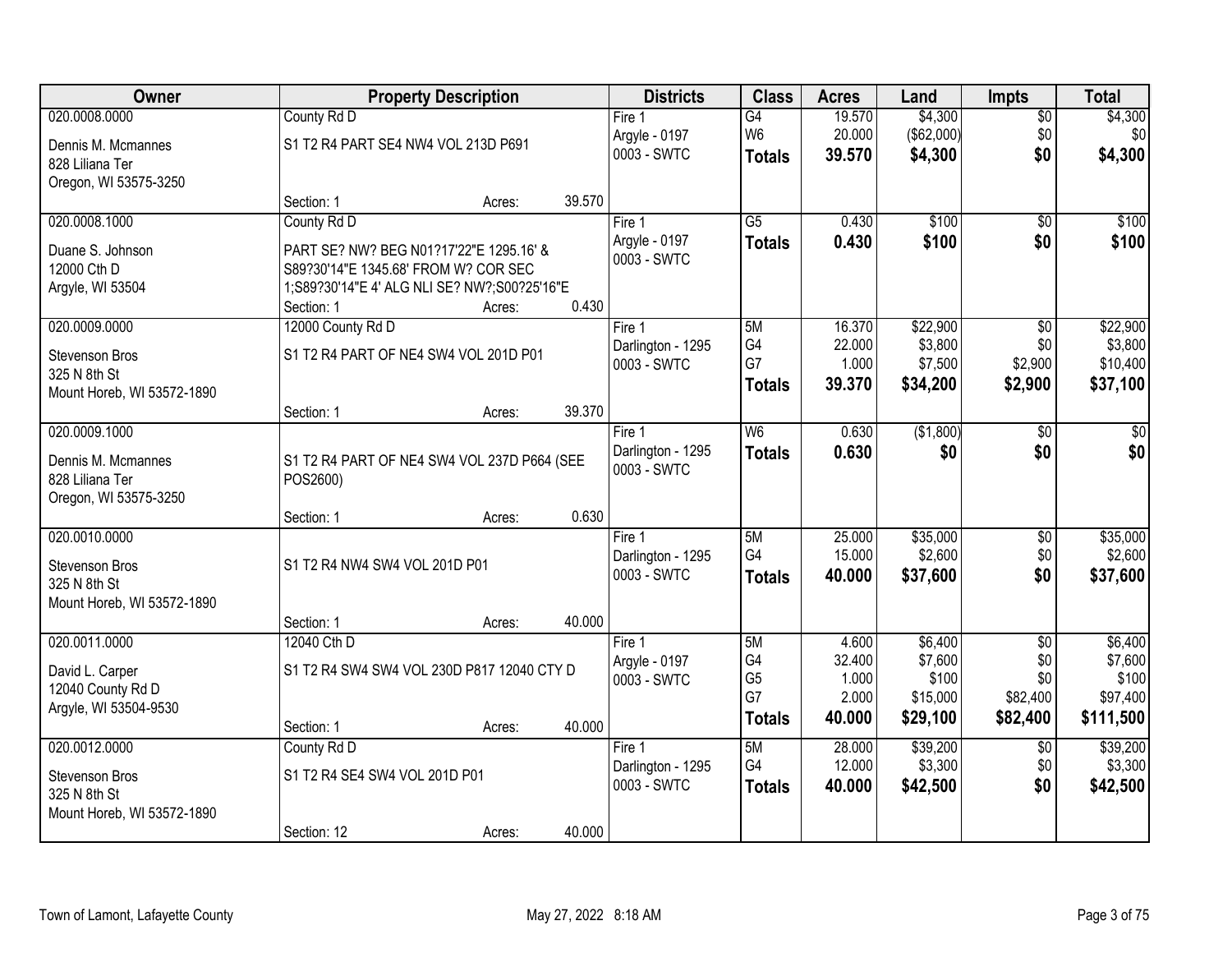| Owner                            |                                      | <b>Property Description</b>                    |        | <b>Districts</b>  | <b>Class</b>    | <b>Acres</b> | Land     | <b>Impts</b>    | <b>Total</b> |
|----------------------------------|--------------------------------------|------------------------------------------------|--------|-------------------|-----------------|--------------|----------|-----------------|--------------|
| 020.0013.0000                    |                                      |                                                |        | Fire <sub>1</sub> | 5M              | 10.000       | \$14,000 | $\overline{60}$ | \$14,000     |
| <b>Richard Flannery</b>          | S1 T2 R4 NE4 SE4 VOL 209D P642       |                                                |        | Argyle - 0197     | G <sub>2</sub>  | 1.000        | \$7,500  | \$0             | \$7,500      |
| 12579 North Rd                   |                                      |                                                |        | 0003 - SWTC       | G4              | 29.000       | \$5,500  | \$0             | \$5,500      |
| Argyle, WI 53504-9546            |                                      |                                                |        |                   | <b>Totals</b>   | 40.000       | \$27,000 | \$0             | \$27,000     |
|                                  | Section: 1                           | Acres:                                         | 40.000 |                   |                 |              |          |                 |              |
| 020.0014.0000                    |                                      |                                                |        | Fire 1            | 5M              | 15.000       | \$21,000 | \$0             | \$21,000     |
| <b>Richard Flannery</b>          | S1 T2 R4 NW4 SE4 VOL 209D P642       |                                                |        | Argyle - 0197     | G4              | 25.000       | \$4,700  | \$0             | \$4,700      |
| 12579 North Rd                   |                                      |                                                |        | 0003 - SWTC       | <b>Totals</b>   | 40.000       | \$25,700 | \$0             | \$25,700     |
| Argyle, WI 53504-9546            |                                      |                                                |        |                   |                 |              |          |                 |              |
|                                  | Section: 1                           | Acres:                                         | 40.000 |                   |                 |              |          |                 |              |
| 020.0015.1000                    |                                      |                                                |        | Fire 1            | 5M              | 12.000       | \$16,800 | \$0             | \$16,800     |
| <b>Richard Flannery</b>          | S1 T2 R4 N2 SW4 SE4 VOL 209D P642    |                                                |        | Argyle - 0197     | G4              | 8.000        | \$1,400  | \$0             | \$1,400      |
| 12579 North Rd                   |                                      |                                                |        | 0003 - SWTC       | <b>Totals</b>   | 20,000       | \$18,200 | \$0             | \$18,200     |
| Argyle, WI 53504-9546            |                                      |                                                |        |                   |                 |              |          |                 |              |
|                                  | Section: 1                           | Acres:                                         | 20.000 |                   |                 |              |          |                 |              |
| 020.0015.2000                    | 11996 Cth D                          |                                                |        | Fire 1            | 5M              | 16.000       | \$22,400 | $\overline{50}$ | \$22,400     |
| Everett Swanson                  | S1 T2 R4 S2 SW4 SE4 VOL 241D P14-P18 |                                                |        | Darlington - 1295 | G <sub>1</sub>  | 1.000        | \$6,000  | \$15,600        | \$21,600     |
| 721 S Mckinley Ave               |                                      |                                                |        | 0003 - SWTC       | G <sub>5</sub>  | 3.000        | \$6,000  | \$0             | \$6,000      |
| Apt 1a                           |                                      |                                                |        |                   | <b>Totals</b>   | 20.000       | \$34,400 | \$15,600        | \$50,000     |
| Arlington Heights, IL 60005-2882 | Section: 1                           | Acres:                                         | 20.000 |                   |                 |              |          |                 |              |
| 020.0016.1000                    | North Rd                             |                                                |        | Fire 1            | G4              | 3.730        | \$900    | $\overline{30}$ | \$900        |
| Derby Lands, LLC                 |                                      | S1 T2 R4 PART OF S2 SE4 SE4 VOL 222D P884 (SEE |        | Argyle - 0197     | <b>Totals</b>   | 3.730        | \$900    | \$0             | \$900        |
| 15486 White Oak Dr               | POS2642)                             |                                                |        | 0003 - SWTC       |                 |              |          |                 |              |
| Peosta, IA 52068                 |                                      |                                                |        |                   |                 |              |          |                 |              |
|                                  | Section: 1                           | Acres:                                         | 3.730  |                   |                 |              |          |                 |              |
| 020.0016.2000                    | North Rd                             |                                                |        | Fire 1            | $\overline{G2}$ | 0.400        | \$3,000  | $\overline{60}$ | \$3,000      |
| <b>Richard Flannery</b>          | S1 T2 R4 N2 SE4 SE4 VOL 209D P642    |                                                |        | Argyle - 0197     | G4              | 19.600       | \$3,400  | \$0             | \$3,400      |
| 12579 North Rd                   |                                      |                                                |        | 0003 - SWTC       | <b>Totals</b>   | 20.000       | \$6,400  | \$0             | \$6,400      |
| Argyle, WI 53504-9546            |                                      |                                                |        |                   |                 |              |          |                 |              |
|                                  | Section: 1                           | Acres:                                         | 20.000 |                   |                 |              |          |                 |              |
| 020.0016.3000                    | North Rd                             |                                                |        | Fire 1            | $\overline{G4}$ | 9.000        | \$600    | $\overline{50}$ | \$600        |
| Russell L. Swanson               |                                      | S1 T2 R4 PART OF S2 SE4 SE4 VOL 224D P173      |        | Argyle - 0197     | <b>Totals</b>   | 9.000        | \$600    | \$0             | \$600        |
| 11971 North Rd                   |                                      |                                                |        | 0003 - SWTC       |                 |              |          |                 |              |
| Argyle, WI 53504-9532            |                                      |                                                |        |                   |                 |              |          |                 |              |
|                                  | Section: 7                           | Acres:                                         | 9.000  |                   |                 |              |          |                 |              |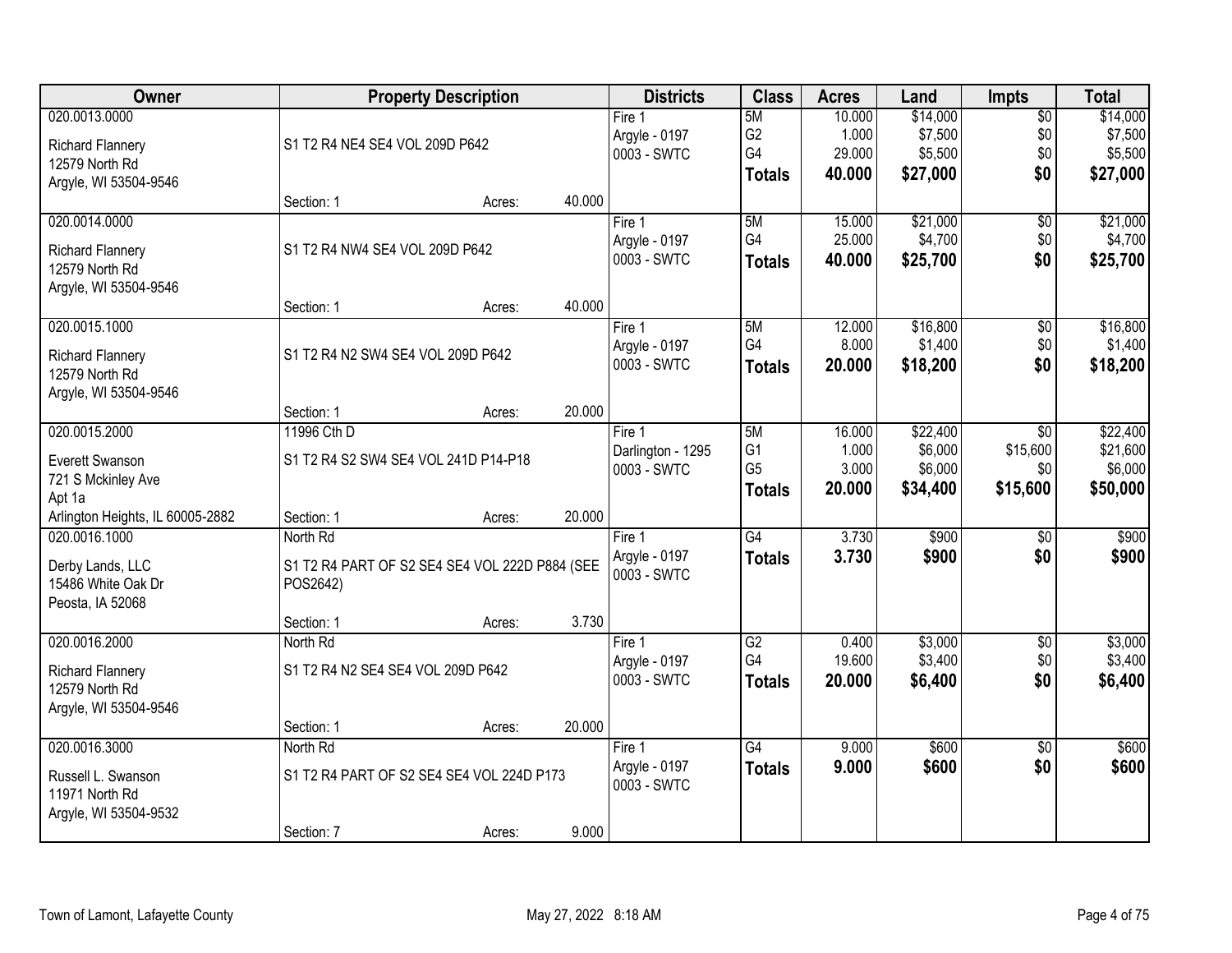| Owner                         |                                               | <b>Property Description</b> |        | <b>Districts</b>  | <b>Class</b>    | <b>Acres</b> | Land       | <b>Impts</b>    | <b>Total</b> |
|-------------------------------|-----------------------------------------------|-----------------------------|--------|-------------------|-----------------|--------------|------------|-----------------|--------------|
| 020.0016.4000                 | North Rd                                      |                             |        | Fire 1            | $\overline{G5}$ | 6.270        | \$13,200   | $\sqrt{$0}$     | \$13,200     |
| Scott A. Gross                | S1 T2 R4 PART OF SE4 SE4 DOC 342018 (SEE      |                             |        | Argyle - 0197     | G <sub>6</sub>  | 1.000        | \$2,800    | \$0             | \$2,800      |
| 1020 East St                  | POS2601 & POS2642)                            |                             |        | 0003 - SWTC       | <b>Totals</b>   | 7.270        | \$16,000   | \$0             | \$16,000     |
| Darlington, WI 53530-1159     |                                               |                             |        |                   |                 |              |            |                 |              |
|                               | Section: 12                                   | Acres:                      | 7.270  |                   |                 |              |            |                 |              |
| 020.0017.0000                 | 8137 Spore Rd                                 |                             |        | Fire 1            | 5M              | 1.900        | \$2,700    | $\overline{50}$ | \$2,700      |
| Walter T. Winkelman           | S2 T2 R4 LOT 1 CSM #652 PART OF FRAC NE4 NE4  |                             |        | Argyle - 0197     | G4              | 1.800        | \$400      | \$0             | \$400        |
| 243 Cardinal Dr               | <b>VOL 233D P241</b>                          |                             |        | 0003 - SWTC       | G <sub>5</sub>  | 2.000        | \$900      | \$0             | \$900        |
| Sullivan, WI 53178            |                                               |                             |        |                   | G7              | 3.000        | \$18,500   | \$12,900        | \$31,400     |
|                               | Section: 2                                    | Acres:                      | 8.700  |                   | <b>Totals</b>   | 8.700        | \$22,500   | \$12,900        | \$35,400     |
| 020.0017.1000                 | Spore Rd                                      |                             |        | Fire 1            | 5M              | 4.000        | \$5,600    | $\sqrt[6]{}$    | \$5,600      |
| David M. Kane                 | THAT PART LOT 1 CSM #307 LYIN IN NE4 NE4 VOL  |                             |        | Argyle - 0197     | G4              | 8.300        | \$2,300    | \$0             | \$2,300      |
| 5059 W Hutchinson St          | 225D P741                                     |                             |        | 0003 - SWTC       | <b>Totals</b>   | 12.300       | \$7,900    | \$0             | \$7,900      |
| Chicago, IL 60641-1741        |                                               |                             |        |                   |                 |              |            |                 |              |
|                               | Section: 2                                    | Acres:                      | 12.300 |                   |                 |              |            |                 |              |
| 020.0018.0000                 | Spore Rd                                      |                             |        | Fire 1            | $\overline{G4}$ | 37.870       | \$7,900    | \$0             | \$7,900      |
| E Irving & Margaret Zimmerman | FRAC NW? NE?                                  |                             |        | Darlington - 1295 | G <sub>5</sub>  | 2.000        | \$100      | \$0             | \$100        |
| Revocable                     |                                               |                             |        | 0003 - SWTC       | <b>Totals</b>   | 39.870       | \$8,000    | \$0             | \$8,000      |
| 1330 Arthur St                |                                               |                             |        |                   |                 |              |            |                 |              |
| Darlington, WI 53530          | Section: 2                                    | Acres:                      | 39.870 |                   |                 |              |            |                 |              |
| 020.0019.0000                 | 12610 Cth D                                   |                             |        | Fire 1            | G4              | 37.000       | \$4,300    | \$0             | \$4,300      |
| Blake W. Andrews              | S2 T2 R4 DIST SW4 NE4 DOC 330157              |                             |        | Argyle - 0197     | G <sub>5</sub>  | 1.000        | \$100      | \$0             | \$100        |
| 12610 County Rd D             |                                               |                             |        | 0003 - SWTC       | G7              | 2.000        | \$15,000   | \$97,700        | \$112,700    |
| Darlington, WI 53530-9487     |                                               |                             |        |                   | <b>Totals</b>   | 40.000       | \$19,400   | \$97,700        | \$117,100    |
|                               | Section: 2                                    | Acres:                      | 40.000 |                   |                 |              |            |                 |              |
| 020.0020.0000                 | 8099 Spore Rd                                 |                             |        | Fire 1            | G4              | 26.150       | \$5,600    | $\overline{30}$ | \$5,600      |
| Ryan A. Mcgranahan            | S2 T2 R4 LOT 2 CSM #652 PART OF NENE & SENE   |                             |        | Argyle - 0197     | G7              | 0.500        | \$2,400    | \$3,000         | \$5,400      |
| 8096 Spore Rd                 | DOC 349639                                    |                             |        | 0003 - SWTC       | W <sub>6</sub>  | 24.000       | (\$33,600) | \$0             | \$0          |
| Argyle, WI 53504-9529         |                                               |                             |        |                   | <b>Totals</b>   | 50.650       | \$8,000    | \$3,000         | \$11,000     |
|                               | Section: 2                                    | Acres:                      | 50.650 |                   |                 |              |            |                 |              |
| 020.0020.1000                 |                                               |                             |        | Fire 1            | $\overline{G5}$ | 5.250        | \$1,600    | $\overline{30}$ | \$1,600      |
| David M. Kane                 | THAT PART LOT 1 CSM #307 LYING IN SE4 NE4 VOL |                             |        | Argyle - 0197     | <b>Totals</b>   | 5.250        | \$1,600    | \$0             | \$1,600      |
| 5059 W Hutchinson St          | 225D P741                                     |                             |        | 0003 - SWTC       |                 |              |            |                 |              |
| Chicago, IL 60641-1741        |                                               |                             |        |                   |                 |              |            |                 |              |
|                               | Section: 2                                    | Acres:                      | 5.250  |                   |                 |              |            |                 |              |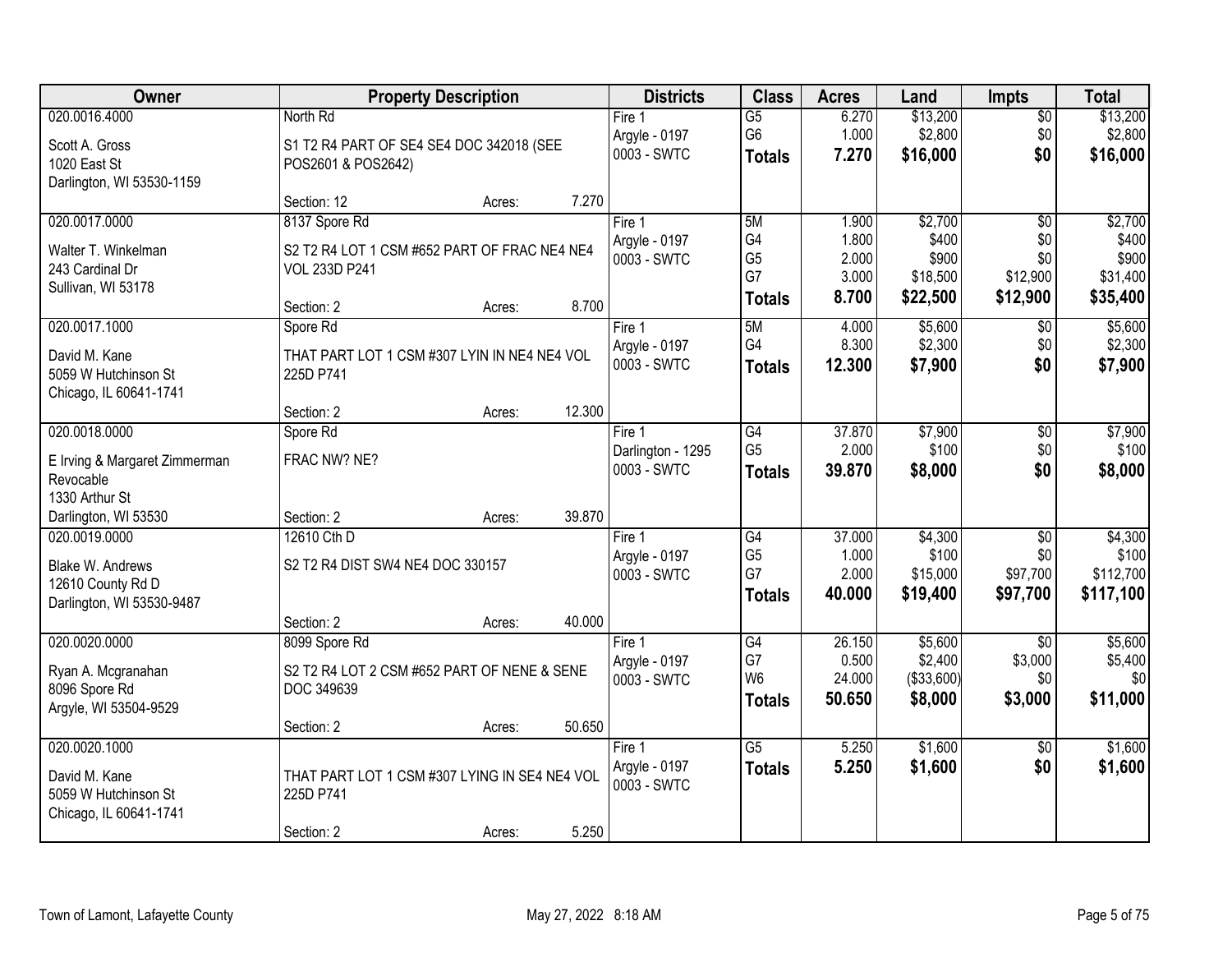| Owner                         |                                               | <b>Property Description</b> |        | <b>Districts</b>                 | <b>Class</b>         | <b>Acres</b>    | Land            | <b>Impts</b>    | <b>Total</b> |
|-------------------------------|-----------------------------------------------|-----------------------------|--------|----------------------------------|----------------------|-----------------|-----------------|-----------------|--------------|
| 020.0021.0000                 | Cudahay Cemetery Rd                           |                             |        | Fire 1                           | $\overline{G4}$      | 31.133          | \$8,100         | $\overline{50}$ | \$8,100      |
| E Irving & Margaret Zimmerman | FRAC NE? NW? EXC (SEE POS2602)                |                             |        | Darlington - 1295                | G <sub>5</sub>       | 2.000           | \$700           | \$0             | \$700        |
| Revocable                     |                                               |                             |        | 0003 - SWTC                      | <b>Totals</b>        | 33.133          | \$8,800         | \$0             | \$8,800      |
| 1330 Arthur St                |                                               |                             |        |                                  |                      |                 |                 |                 |              |
| Darlington, WI 53530          | Section: 2                                    | Acres:                      | 33.130 |                                  |                      |                 |                 |                 |              |
| 020.0021.1000                 | 12779 Cth D                                   |                             |        | Fire 1                           | $\overline{G1}$      | 2.500           | \$17,400        | \$97,000        | \$114,400    |
| John R. Glick                 | S2 T2 R4 PART OF E2 E2 NW4 DOC 336136 12779   |                             |        | Darlington - 1295                | G4                   | 4.920           | \$1,200         | \$0             | \$1,200      |
| 12779 County Rd D             | CTY D (SEE POS2602)                           |                             |        | 0003 - SWTC                      | <b>Totals</b>        | 7.420           | \$18,600        | \$97,000        | \$115,600    |
| Darlington, WI 53530-9414     |                                               |                             |        |                                  |                      |                 |                 |                 |              |
|                               | Section: 35                                   | Acres:                      | 7.420  |                                  |                      |                 |                 |                 |              |
| 020.0022.1000                 | Cudahay Cemetery Rd                           |                             |        | Fire 1                           | G4                   | 19.370          | \$5,200         | $\sqrt[6]{30}$  | \$5,200      |
| E Irving & Margaret Zimmerman | E? FRAC NW? NW? EXC CEMETERY                  |                             |        | Darlington - 1295<br>0003 - SWTC | G <sub>5</sub>       | 0.500           | \$100           | \$0             | \$100        |
| Revocable                     |                                               |                             |        |                                  | <b>Totals</b>        | 19.870          | \$5,300         | \$0             | \$5,300      |
| 1330 Arthur St                |                                               |                             |        |                                  |                      |                 |                 |                 |              |
| Darlington, WI 53530          | Section: 2                                    | Acres:                      | 19.870 |                                  |                      |                 |                 |                 |              |
| 020.0022.2000                 | Cudahay Cemetery Rd                           |                             |        | Fire 1                           | X4                   | 0.750           | $\overline{50}$ | \$0             | \$0          |
| <b>Lamont Cemetery Assoc</b>  | S2 T2 R4 DIST .75A IN NW COR OF E2 FRAC NW4   |                             |        | Darlington - 1295<br>0003 - SWTC | <b>Totals</b>        | 0.750           | \$0             | \$0             | \$0          |
| Unknown                       | NW4 VOL 74D P623                              |                             |        |                                  |                      |                 |                 |                 |              |
| Darlington, WI 53530          |                                               |                             |        |                                  |                      |                 |                 |                 |              |
|                               | Section: 2                                    | Acres:                      | 0.750  |                                  |                      |                 |                 |                 |              |
| 020.0022.3000                 |                                               |                             |        | Fire 1                           | $\overline{G4}$      | 5.000           | \$1,400         | $\overline{50}$ | \$1,400      |
| Stanley K. Smith              | S2 T2 R4 N 5A FRAC W2 NW4 NW4 VOL 206D P407   |                             |        | Darlington - 1295<br>0003 - SWTC | <b>Totals</b>        | 5.000           | \$1,400         | \$0             | \$1,400      |
| 633 Keep St                   |                                               |                             |        |                                  |                      |                 |                 |                 |              |
| Darlington, WI 53530-1352     |                                               |                             |        |                                  |                      |                 |                 |                 |              |
|                               | Section: 35                                   | Acres:                      | 5.000  |                                  |                      |                 |                 |                 |              |
| 020.0022.4000                 |                                               |                             |        | Fire 1                           | G4                   | 15.620          | \$4,100         | \$0             | \$4,100      |
| Donald L. Thompson            | S2 T2 R4 W2 FRAC NW4 NW4 EXC N 5A VOL 226D    |                             |        | Darlington - 1295<br>0003 - SWTC | <b>Totals</b>        | 15.620          | \$4,100         | \$0             | \$4,100      |
| 9080 Dobbs E Rd               | P308                                          |                             |        |                                  |                      |                 |                 |                 |              |
| Darlington, WI 53530-9114     |                                               |                             |        |                                  |                      |                 |                 |                 |              |
|                               | Section: 2                                    | Acres:                      | 15.620 |                                  |                      |                 |                 |                 |              |
| 020.0023.1000                 | Dobbs Rd                                      |                             |        | Fire 1                           | G4<br>G <sub>5</sub> | 19.500<br>0.500 | \$4,300         | $\overline{30}$ | \$4,300      |
| Donald L. Thompson            | S2 T2 R4 W2 SW4 NW4 VOL 226D P308 9080 E DOBB |                             |        | Darlington - 1295<br>0003 - SWTC |                      |                 | \$100           | \$0<br>\$0      | \$100        |
| 9080 Dobbs E Rd               | <b>RD</b>                                     |                             |        |                                  | <b>Totals</b>        | 20.000          | \$4,400         |                 | \$4,400      |
| Darlington, WI 53530-9114     |                                               |                             |        |                                  |                      |                 |                 |                 |              |
|                               | Section: 2                                    | Acres:                      | 20.000 |                                  |                      |                 |                 |                 |              |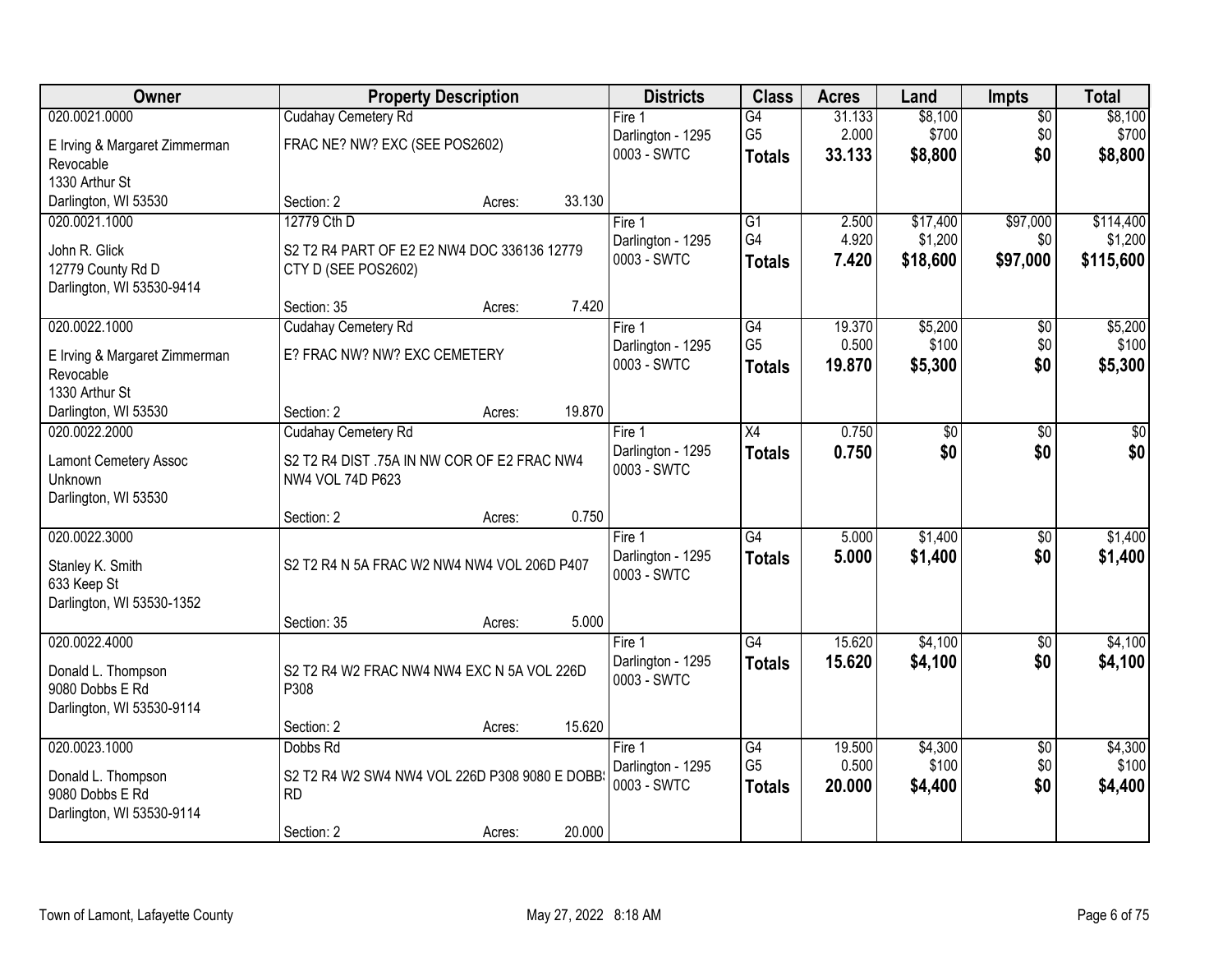| Owner                                    |                                | <b>Property Description</b>                  |        | <b>Districts</b>                 | <b>Class</b>    | <b>Acres</b> | Land     | <b>Impts</b>    | <b>Total</b>     |
|------------------------------------------|--------------------------------|----------------------------------------------|--------|----------------------------------|-----------------|--------------|----------|-----------------|------------------|
| 020.0023.2000                            | Dobbs Rd                       |                                              |        | Fire <sub>1</sub>                | $\overline{G4}$ | 19.500       | \$5,200  | $\sqrt{$0}$     | \$5,200          |
| Blake W. Andrews                         | S2 T2 R4 E2 SW4 NW4 DOC 330157 |                                              |        | Argyle - 0197                    | G <sub>5</sub>  | 0.500        | \$100    | \$0             | \$100            |
| 12610 County Rd D                        |                                |                                              |        | 0003 - SWTC                      | <b>Totals</b>   | 20.000       | \$5,300  | \$0             | \$5,300          |
| Darlington, WI 53530-9487                |                                |                                              |        |                                  |                 |              |          |                 |                  |
|                                          | Section: 2                     | Acres:                                       | 20.000 |                                  |                 |              |          |                 |                  |
| 020.0024.1000                            | County Rd D                    |                                              |        | Fire 1                           | G4              | 37.400       | \$9,800  | $\overline{50}$ | \$9,800          |
| <b>Blake W. Andrews</b>                  |                                | S2 T2 R4 PART OF SE4 NW4 DOC 330157 (SEE     |        | Argyle - 0197<br>0003 - SWTC     | G <sub>5</sub>  | 2.000        | \$100    | \$0<br>\$0      | \$100            |
| 12610 County Rd D                        | POS2602)                       |                                              |        |                                  | <b>Totals</b>   | 39.400       | \$9,900  |                 | \$9,900          |
| Darlington, WI 53530-9487                |                                |                                              |        |                                  |                 |              |          |                 |                  |
|                                          | Section: 2                     | Acres:                                       | 39.400 |                                  |                 |              |          |                 |                  |
| 020.0024.2000                            | County Rd D                    |                                              |        | Fire 1                           | $\overline{G4}$ | 0.600        | \$200    | \$0             | \$200            |
| John R. Glick                            |                                | S2 T2 R4 PART OF NE4 SE4 NW4 DOC 336136 (SEE |        | Darlington - 1295<br>0003 - SWTC | <b>Totals</b>   | 0.600        | \$200    | \$0             | \$200            |
| 12779 County Rd D                        | POS2602)                       |                                              |        |                                  |                 |              |          |                 |                  |
| Darlington, WI 53530-9414                |                                |                                              |        |                                  |                 |              |          |                 |                  |
| 020.0025.0000                            | Section: 2                     | Acres:                                       | 0.600  |                                  | $\overline{G4}$ | 38.000       | \$9,700  |                 |                  |
|                                          | County Rd D                    |                                              |        | Fire 1<br>Darlington - 1295      | G <sub>5</sub>  | 2.000        | \$100    | \$0<br>\$0      | \$9,700<br>\$100 |
| Stevenson Bros                           | S2 T2 R4 NE4 SW4 VOL 201D P01  |                                              |        | 0003 - SWTC                      | <b>Totals</b>   | 40,000       | \$9,800  | \$0             | \$9,800          |
| 325 N 8th St                             |                                |                                              |        |                                  |                 |              |          |                 |                  |
| Mount Horeb, WI 53572-1890               |                                |                                              | 40.000 |                                  |                 |              |          |                 |                  |
| 020.0026.0000                            | Section: 2<br>Dobbs Rd         | Acres:                                       |        | Fire 1                           | $\overline{G4}$ | 39.000       | \$10,300 | \$0             | \$10,300         |
|                                          |                                |                                              |        | Darlington - 1295                | G <sub>5</sub>  | 1.000        | \$100    | \$0             | \$100            |
| Donald L. Thompson                       | S2 T2 R4 NW4 SW4 VOL 226D P308 |                                              |        | 0003 - SWTC                      | <b>Totals</b>   | 40.000       | \$10,400 | \$0             | \$10,400         |
| 9080 Dobbs E Rd                          |                                |                                              |        |                                  |                 |              |          |                 |                  |
| Darlington, WI 53530-9114                | Section: 2                     |                                              | 40.000 |                                  |                 |              |          |                 |                  |
| 020.0027.0000                            |                                | Acres:                                       |        | Fire 1                           | G4              | 40.000       | \$9,400  | $\sqrt{6}$      | \$9,400          |
|                                          |                                |                                              |        | Darlington - 1295                | <b>Totals</b>   | 40.000       | \$9,400  | \$0             | \$9,400          |
| Marcia L Erwin Revocable                 |                                | PART LOT 1 CSM #229 LYING IN SW4 SW4 DOC     |        | 0003 - SWTC                      |                 |              |          |                 |                  |
| 13804 W Dublin Rd<br>Kent, IL 61044-9610 | 347374                         |                                              |        |                                  |                 |              |          |                 |                  |
|                                          | Section: 2                     | Acres:                                       | 40.000 |                                  |                 |              |          |                 |                  |
| 020.0028.0000                            | County Rd D                    |                                              |        | Fire 1                           | G4              | 39.000       | \$9,500  | $\overline{50}$ | \$9,500          |
|                                          |                                |                                              |        | Darlington - 1295                | G <sub>5</sub>  | 1.000        | \$100    | \$0             | \$100            |
| Stevenson Bros<br>325 N 8th St           | S2 T2 R4 SE4 SW4 VOL 201D P01  |                                              |        | 0003 - SWTC                      | <b>Totals</b>   | 40.000       | \$9,600  | \$0             | \$9,600          |
| Mount Horeb, WI 53572-1890               |                                |                                              |        |                                  |                 |              |          |                 |                  |
|                                          | Section: 2                     | Acres:                                       | 40.000 |                                  |                 |              |          |                 |                  |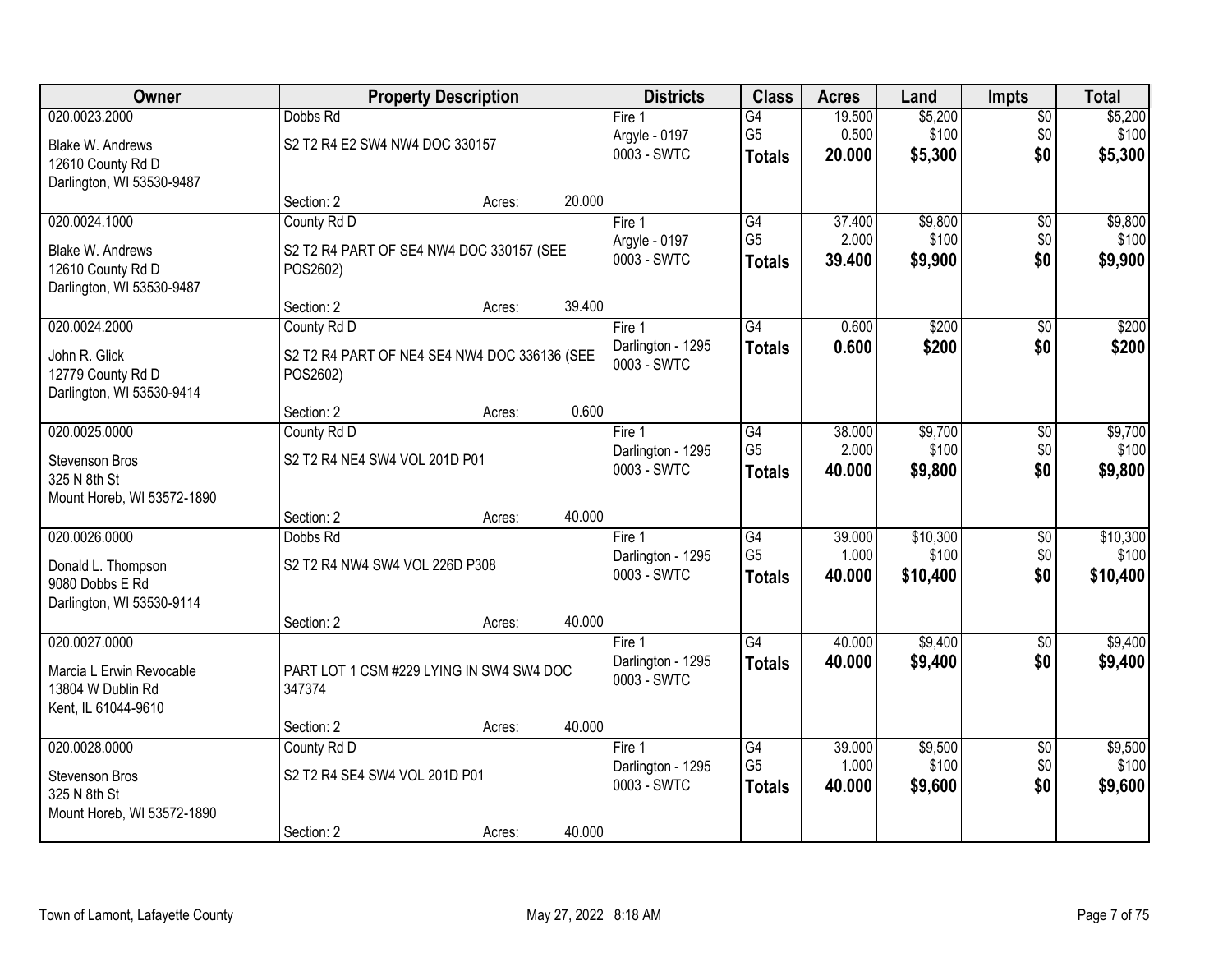| Owner                                      |                                               | <b>Property Description</b> |        | <b>Districts</b>                 | <b>Class</b>                      | <b>Acres</b>    | Land              | <b>Impts</b>           | <b>Total</b>      |
|--------------------------------------------|-----------------------------------------------|-----------------------------|--------|----------------------------------|-----------------------------------|-----------------|-------------------|------------------------|-------------------|
| 020.0029.0000                              |                                               |                             |        | Fire 1                           | $\overline{G4}$                   | 20.000          | \$3,000           | $\overline{50}$        | \$3,000           |
| Stevenson Bros                             | S2 T2 R4 NE4 SE4 EXC S2 VOL 201D P01          |                             |        | Darlington - 1295<br>0003 - SWTC | <b>Totals</b>                     | 20.000          | \$3,000           | \$0                    | \$3,000           |
| 325 N 8th St<br>Mount Horeb, WI 53572-1890 |                                               |                             |        |                                  |                                   |                 |                   |                        |                   |
|                                            | Section: 2                                    | Acres:                      | 20.000 |                                  |                                   |                 |                   |                        |                   |
| 020.0029.1000                              |                                               |                             |        | Fire 1                           | $\overline{G4}$                   | 20.000          | \$1,900           | $\overline{50}$        | \$1,900           |
| Stevenson Bros                             | S2 T2 R4 S2 NE4 SE4 VOL 201D P01              |                             |        | Darlington - 1295<br>0003 - SWTC | <b>Totals</b>                     | 20.000          | \$1,900           | \$0                    | \$1,900           |
| 325 N 8th St                               |                                               |                             |        |                                  |                                   |                 |                   |                        |                   |
| Mount Horeb, WI 53572-1890                 | Section: 2                                    | Acres:                      | 20.000 |                                  |                                   |                 |                   |                        |                   |
| 020.0030.0000                              | County Rd D                                   |                             |        | Fire 1                           | G4                                | 19.500          | \$3,800           | \$0                    | \$3,800           |
| Stevenson Bros                             | S2 T2 R4 NW4 SE4 EXC N2 VOL 201D P01          |                             |        | Darlington - 1295                | G <sub>5</sub>                    | 0.500           | \$100             | \$0                    | \$100             |
| 325 N 8th St                               |                                               |                             |        | 0003 - SWTC                      | <b>Totals</b>                     | 20.000          | \$3,900           | \$0                    | \$3,900           |
| Mount Horeb, WI 53572-1890                 | Section: 2                                    | Acres:                      | 20.000 |                                  |                                   |                 |                   |                        |                   |
| 020.0030.1000                              | County Rd D                                   |                             |        | Fire 1                           | G4                                | 19.500          | \$3,800           | \$0                    | \$3,800           |
| <b>Stevenson Bros</b>                      | S2 T2 R4 N2 NW4 SE4 VOL 201D P01              |                             |        | Darlington - 1295                | G <sub>5</sub>                    | 0.500           | \$100             | \$0                    | \$100             |
| 325 N 8th St                               |                                               |                             |        | 0003 - SWTC                      | <b>Totals</b>                     | 20.000          | \$3,900           | \$0                    | \$3,900           |
| Mount Horeb, WI 53572-1890                 |                                               |                             |        |                                  |                                   |                 |                   |                        |                   |
|                                            | Section: 2                                    | Acres:                      | 20.000 |                                  |                                   |                 |                   |                        |                   |
| 020.0031.1000                              | 12352 Cth D                                   |                             |        | Fire 1<br>Darlington - 1295      | $\overline{G4}$<br>G <sub>5</sub> | 26.500<br>1.500 | \$6,500<br>\$100  | $\overline{50}$<br>\$0 | \$6,500<br>\$100  |
| <b>Stevenson Bros</b><br>325 N 8th St      | S2 T2 R4 W 30A SW4 SE4 VOL 201D P01           |                             |        | 0003 - SWTC                      | G7                                | 2.000           | \$7,000           | \$17,200               | \$24,200          |
| Mount Horeb, WI 53572-1890                 |                                               |                             |        |                                  | <b>Totals</b>                     | 30.000          | \$13,600          | \$17,200               | \$30,800          |
|                                            | Section: 2                                    | Acres:                      | 30.000 |                                  |                                   |                 |                   |                        |                   |
| 020.0031.2000                              | 12268 Cth D                                   |                             |        | Fire 1                           | G4                                | 8.000           | \$2,000           | $\overline{50}$        | \$2,000           |
| Harvey E. Andrews                          | S2 T2 R4 E 10A SW4 SE4 DOC 338072 12268 CTY D |                             |        | Darlington - 1295<br>0003 - SWTC | G <sub>5</sub><br>G7              | 0.500<br>1.500  | \$100<br>\$11,300 | \$0<br>\$79,100        | \$100<br>\$90,400 |
| 12268 County Rd D                          |                                               |                             |        |                                  | <b>Totals</b>                     | 10.000          | \$13,400          | \$79,100               | \$92,500          |
| Argyle, WI 53504-9530                      | Section: 2                                    | Acres:                      | 10.000 |                                  |                                   |                 |                   |                        |                   |
| 020.0032.0000                              | County Rd D                                   |                             |        | Fire $1$                         | G4                                | 39.000          | \$7,300           | $\overline{50}$        | \$7,300           |
| Harvey E. Andrews                          | S2 T2 R4 SE4 SE4 DOC 338072                   |                             |        | Darlington - 1295                | G <sub>5</sub>                    | 1.000           | \$100             | \$0                    | \$100             |
| 12268 County Rd D                          |                                               |                             |        | 0003 - SWTC                      | <b>Totals</b>                     | 40.000          | \$7,400           | \$0                    | \$7,400           |
| Argyle, WI 53504-9530                      |                                               |                             |        |                                  |                                   |                 |                   |                        |                   |
|                                            | Section: 2                                    | Acres:                      | 40.000 |                                  |                                   |                 |                   |                        |                   |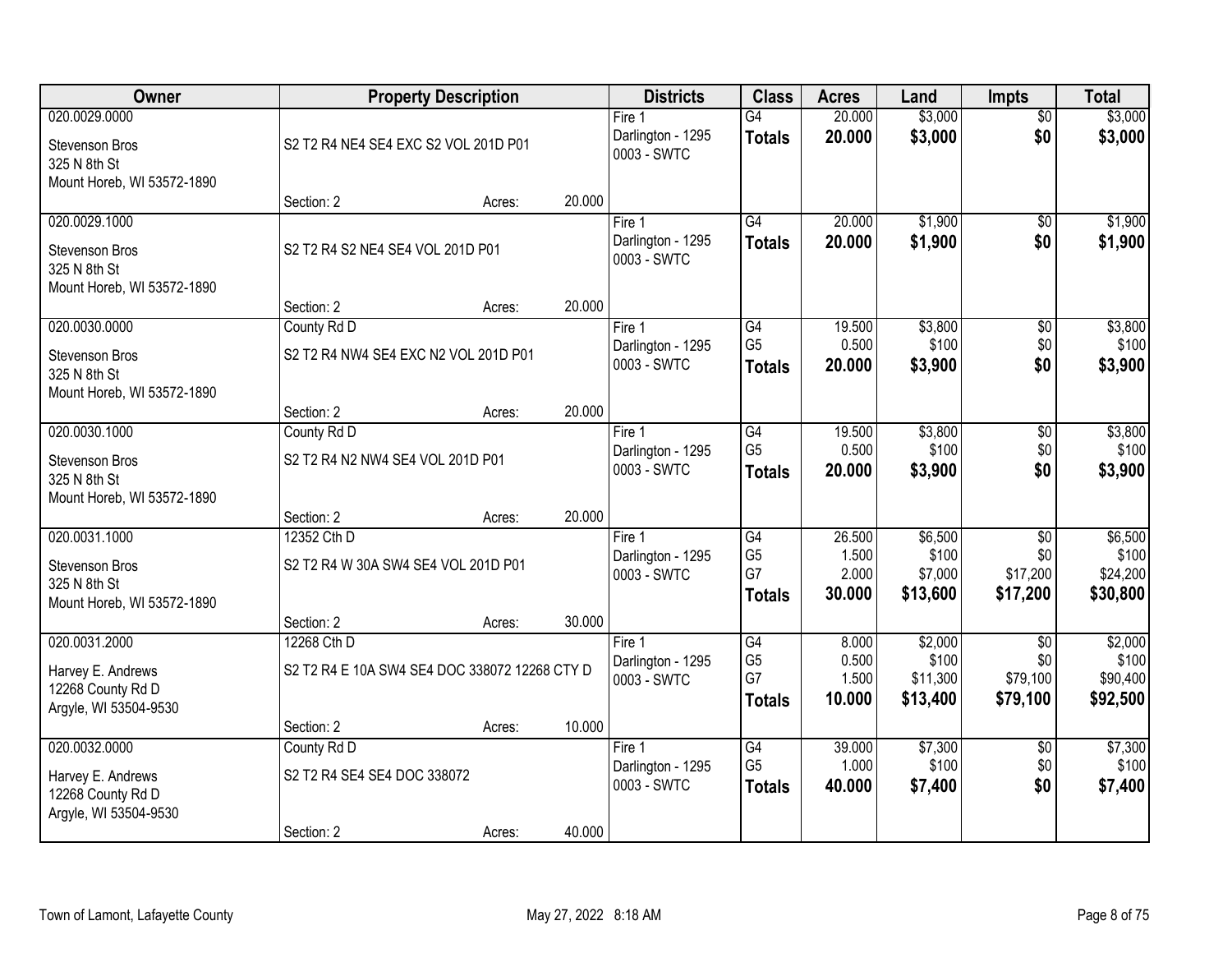| \$2,900<br>020.0033.1000<br>10.520<br>Dobbs Rd<br>Fire <sub>1</sub><br>$\overline{G4}$<br>$\overline{50}$<br>\$2,900<br>\$0<br>10.520<br>Darlington - 1295<br><b>Totals</b><br>S3 T2 R4 N 10.52A FRAC NENE VOL 213D P138<br>Sherry A. Brown<br>0003 - SWTC<br>15211 Dobbs Rd<br>Darlington, WI 53530-9479 | \$2,900<br>\$2,900<br>\$8,100<br>\$100 |
|-----------------------------------------------------------------------------------------------------------------------------------------------------------------------------------------------------------------------------------------------------------------------------------------------------------|----------------------------------------|
|                                                                                                                                                                                                                                                                                                           |                                        |
|                                                                                                                                                                                                                                                                                                           |                                        |
| 10.520<br>Section: 3<br>Acres:                                                                                                                                                                                                                                                                            |                                        |
| \$8,100<br>020.0033.2000<br>G4<br>30.580<br>Dobbs Rd<br>Fire 1<br>\$0                                                                                                                                                                                                                                     |                                        |
| G <sub>5</sub><br>1.000<br>\$100<br>\$0<br>Darlington - 1295<br>S3 T2 R4 FRAC NE4 NE4 EXC N 10.52A VOL 226D<br>Donald L. Thompson                                                                                                                                                                         |                                        |
| \$0<br>0003 - SWTC<br>31.580<br>\$8,200<br><b>Totals</b><br>9080 Dobbs E Rd<br>P308                                                                                                                                                                                                                       | \$8,200                                |
| Darlington, WI 53530-9114                                                                                                                                                                                                                                                                                 |                                        |
| 31.580<br>Section: 3<br>Acres:                                                                                                                                                                                                                                                                            |                                        |
| 020.0034.1000<br>$\overline{G1}$<br>\$6,500<br>\$41,400<br>9265 Lancaster Rd<br>0.500<br>Fire 1                                                                                                                                                                                                           | \$47,900                               |
| G4<br>1.010<br>\$200<br>\$0<br>Darlington - 1295<br>S3 T2 R4 PART OF NW4 NE4 VOL 225D P970 & 234D<br>Thomas M. Vanmatre<br>0003 - SWTC<br>\$6,700<br>1.510<br>\$41,400<br><b>Totals</b>                                                                                                                   | \$200<br>\$48,100                      |
| P588 (SEE POS2611)<br>9265 Lancaster Rd                                                                                                                                                                                                                                                                   |                                        |
| Darlington, WI 53530-9647                                                                                                                                                                                                                                                                                 |                                        |
| 1.510<br>Section: 3<br>Acres:                                                                                                                                                                                                                                                                             |                                        |
| 020.0034.2000<br>\$8,700<br>Dobbs Rd<br>G4<br>40.200<br>Fire 1<br>\$0<br>G <sub>5</sub><br>1.000<br>\$100<br>\$0<br>Darlington - 1295                                                                                                                                                                     | \$8,700<br>\$100                       |
| Roger H. Volkening II<br>S3 T2 R4 PART OF NW4 NE4 VOL 234D P663 (SEE<br>\$0<br>0003 - SWTC<br>41.200<br>\$8,800<br><b>Totals</b>                                                                                                                                                                          | \$8,800                                |
| 13431 Dobbs Rd<br>POS2611)                                                                                                                                                                                                                                                                                |                                        |
| Darlington, WI 53530-9111<br>41.200                                                                                                                                                                                                                                                                       |                                        |
| Section: 3<br>Acres:<br>29.860<br>\$7,800<br>020.0035.0000<br>$\overline{G4}$<br>$\overline{50}$<br>Dobbs Rd<br>Fire 1                                                                                                                                                                                    | \$7,800                                |
| G <sub>5</sub><br>1.000<br>\$100<br>\$0<br>Darlington - 1295                                                                                                                                                                                                                                              | \$100                                  |
| Donald L. Thompson<br>S3 T2 R4 PART OF SW4 NE4 VOL 224D P44 (SEE<br>\$0<br>30.860<br>0003 - SWTC<br>\$7,900<br><b>Totals</b>                                                                                                                                                                              | \$7,900                                |
| 9080 Dobbs E Rd<br>POS2605)                                                                                                                                                                                                                                                                               |                                        |
| Darlington, WI 53530-9114<br>30.860<br>Section: 3                                                                                                                                                                                                                                                         |                                        |
| Acres:<br>020.0035.1000<br>G4<br>\$300<br>9309 Dobbs West Rd<br>1.200<br>$\sqrt{$0}$<br>Fire 1                                                                                                                                                                                                            | \$300                                  |
| G <sub>5</sub><br>\$10,500<br>6.460<br>\$0<br>Darlington - 1295                                                                                                                                                                                                                                           | \$10,500                               |
| S3 T2 R4 PART OF SW4 NE4 DOC 333775 (SEE<br>Samuel S. King<br>G7<br>\$69,900<br>1.480<br>\$11,100<br>0003 - SWTC                                                                                                                                                                                          | \$81,000                               |
| 9309 W Dobbs Rd<br>POS2604 & POS2614)<br>9.140<br>\$21,900<br>\$69,900<br><b>Totals</b>                                                                                                                                                                                                                   | \$91,800                               |
| Darlington, WI 53530-9495<br>9.140<br>Section: 3<br>Acres:                                                                                                                                                                                                                                                |                                        |
| 020.0036.0000<br>9080 Dobbs East Rd<br>5M<br>\$2,800<br>2.000<br>Fire 1<br>$\overline{30}$                                                                                                                                                                                                                | \$2,800                                |
| G4<br>34.000<br>\$8,800<br>\$0<br>Darlington - 1295                                                                                                                                                                                                                                                       | \$8,800                                |
| S3 T2 R4 SE4 NE4 VOL 226D P308 9210 E DOBBS RD<br>Donald L. Thompson<br>G <sub>5</sub><br>2.000<br>\$100<br>\$0<br>0003 - SWTC                                                                                                                                                                            | \$100                                  |
| 9080 Dobbs E Rd<br>(SEE POS2608)<br>G7<br>2.000<br>\$15,000<br>\$299,300<br>Darlington, WI 53530-9114                                                                                                                                                                                                     | \$314,300                              |
| 40,000<br>\$26,700<br>\$299,300<br><b>Totals</b><br>40.000<br>Section: 3<br>Acres:                                                                                                                                                                                                                        | \$326,000                              |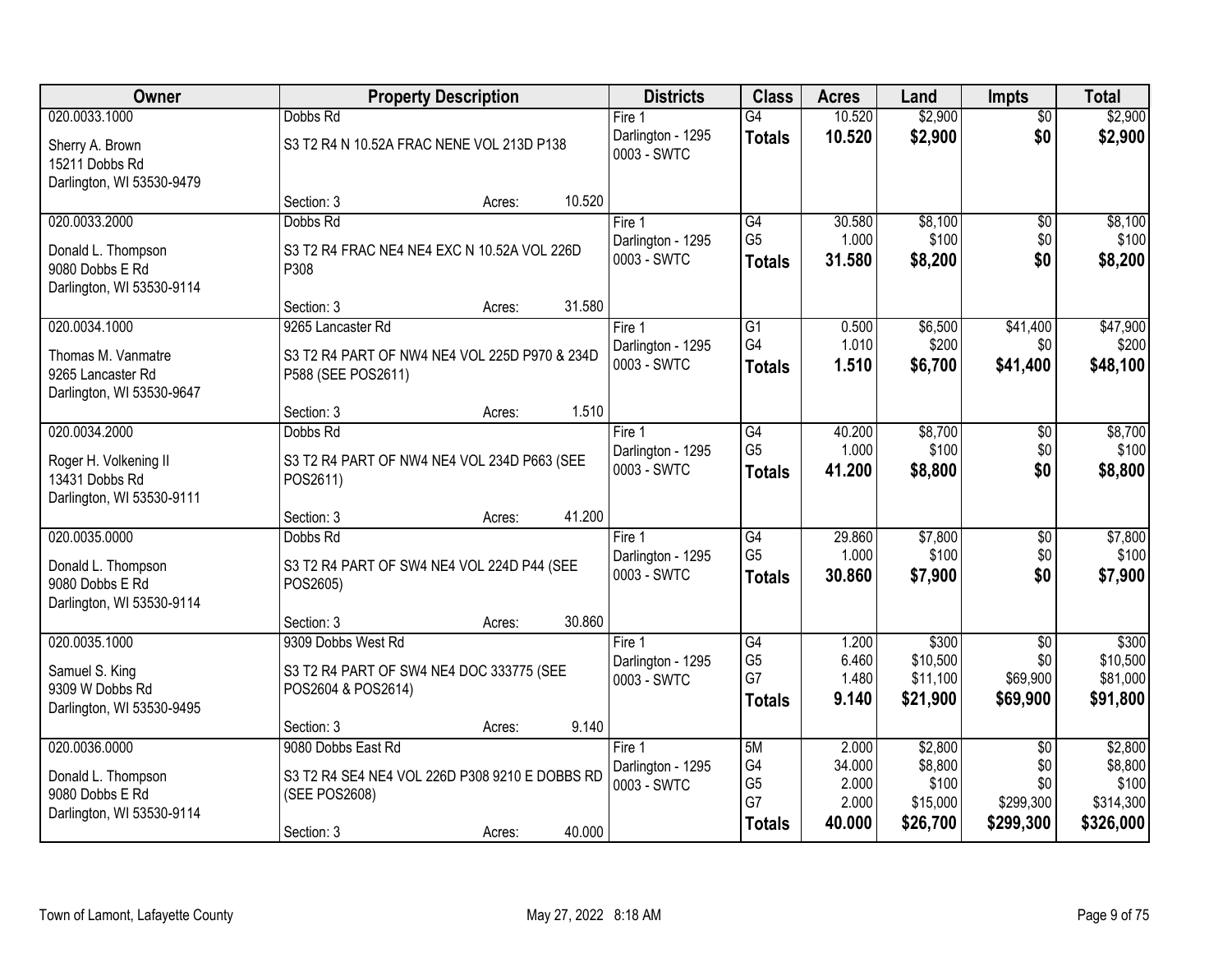| Owner                     | <b>Property Description</b>                    | <b>Districts</b>  | <b>Class</b>         | <b>Acres</b> | Land     | <b>Impts</b>    | <b>Total</b> |
|---------------------------|------------------------------------------------|-------------------|----------------------|--------------|----------|-----------------|--------------|
| 020.0037.0000             | Lancaster Rd                                   | Fire $1$          | 5M                   | 10.300       | \$14,400 | $\sqrt{$0}$     | \$14,400     |
| Roger H. Volkening II     | S3 T2 R4 FRAC NE4 NW4 VOL 234D P663 (SEE       | Darlington - 1295 | G4                   | 32.000       | \$7,100  | \$0             | \$7,100      |
| 13431 Dobbs Rd            | POS2611)                                       | 0003 - SWTC       | G <sub>5</sub>       | 1.000        | \$100    | \$0             | \$100        |
| Darlington, WI 53530-9111 |                                                |                   | <b>Totals</b>        | 43.300       | \$21,600 | \$0             | \$21,600     |
|                           | 43.300<br>Section: 3<br>Acres:                 |                   |                      |              |          |                 |              |
| 020.0038.0000             | Lancaster Rd                                   | Fire 1            | 5M                   | 5.900        | \$8,300  | $\overline{50}$ | \$8,300      |
| Mark H. Garrison          | S3 T2 R4 FRAC NW4 NW4 VOL 240D P707 & 241D     | Darlington - 1295 | G4                   | 36.000       | \$7,600  | \$0             | \$7,600      |
| 9812 Lancaster Rd         | P118                                           | 0003 - SWTC       | G <sub>5</sub><br>G7 | 1.000        | \$100    | \$0             | \$100        |
| Darlington, WI 53530-9431 |                                                |                   |                      | 1.000        | \$3,500  | \$11,000        | \$14,500     |
|                           | 43.900<br>Section: 3<br>Acres:                 |                   | <b>Totals</b>        | 43.900       | \$19,500 | \$11,000        | \$30,500     |
| 020.0039.1000             |                                                | Fire 1            | G4                   | 15.000       | \$2,600  | \$0             | \$2,600      |
| Mark H. Garrison          | S3 T2 R4 PART OF SW4 NW4 VOL 240D P707 & 241D  | Darlington - 1295 | <b>Totals</b>        | 15.000       | \$2,600  | \$0             | \$2,600      |
| 9812 Lancaster Rd         | P118                                           | 0003 - SWTC       |                      |              |          |                 |              |
| Darlington, WI 53530-9431 |                                                |                   |                      |              |          |                 |              |
|                           | 15.000<br>Section: 3<br>Acres:                 |                   |                      |              |          |                 |              |
| 020.0039.2000             | Dobbs Rd                                       | Fire 1            | $\overline{G4}$      | 16.300       | \$2,200  | \$0             | \$2,200      |
| Bennie M. Stoltzfus       | S3 T2 R4 PART OF SW4 NW4 & NW4 SW4 VOL 234D    | Darlington - 1295 | G <sub>5</sub>       | 0.300        | \$100    | \$0             | \$100        |
| 10218 W Dobbs Rd          | P580 (SEE POS2611)                             | 0003 - SWTC       | <b>Totals</b>        | 16.600       | \$2,300  | \$0             | \$2,300      |
| Darlington, WI 53530-9636 |                                                |                   |                      |              |          |                 |              |
|                           | 16.600<br>Section: 3<br>Acres:                 |                   |                      |              |          |                 |              |
| 020.0039.3000             | Dobbs Rd                                       | Fire 1            | $\overline{G5}$      | 6.300        | \$10,400 | \$0             | \$10,400     |
| James M. Ranft            | S3 T2 R4 PART OF SW4 NW4 LYING S & E OF HWY    | Darlington - 1295 | <b>Totals</b>        | 6.300        | \$10,400 | \$0             | \$10,400     |
| 5233 N Melvina St         | DOC 338696 (SEE POS2612)                       | 0003 - SWTC       |                      |              |          |                 |              |
| Chicago, IL 60630-1036    |                                                |                   |                      |              |          |                 |              |
|                           | 6.300<br>Section: 3<br>Acres:                  |                   |                      |              |          |                 |              |
| 020.0040.1000             | 9638 Dobbs West Rd                             | Fire 1            | $\overline{G7}$      | 1.660        | \$12,500 | \$68,100        | \$80,600     |
| Nicholas C. Reichling     | S3 T2 R4 PRT SENW COM E1/4 COR SEC3;           | Darlington - 1295 | <b>Totals</b>        | 1.660        | \$12,500 | \$68,100        | \$80,600     |
| 9638 Dobbs West Rd        | N79.04.56W 3166.55' TO POB- N88.46.06W         | 0003 - SWTC       |                      |              |          |                 |              |
| Darlington, WI 53530-9494 | 312.02'-N06.39. 40W 216.51'-N88.04.07E 333.07' |                   |                      |              |          |                 |              |
|                           | 1.660<br>Section: 3<br>Acres:                  |                   |                      |              |          |                 |              |
| 020.0040.1100             | Dobbs Rd                                       | Fire 1            | G4                   | 9.900        | \$2,300  | $\overline{60}$ | \$2,300      |
| Roger H. Volkening II     | S3 T2 R4 PART OF SE4 NW4 VOL 234D P663 (SEE    | Darlington - 1295 | G <sub>5</sub>       | 0.400        | \$100    | \$0             | \$100        |
| 13431 Dobbs Rd            | POS2611)                                       | 0003 - SWTC       | <b>Totals</b>        | 10.300       | \$2,400  | \$0             | \$2,400      |
| Darlington, WI 53530-9111 |                                                |                   |                      |              |          |                 |              |
|                           | 10.300<br>Section: 3<br>Acres:                 |                   |                      |              |          |                 |              |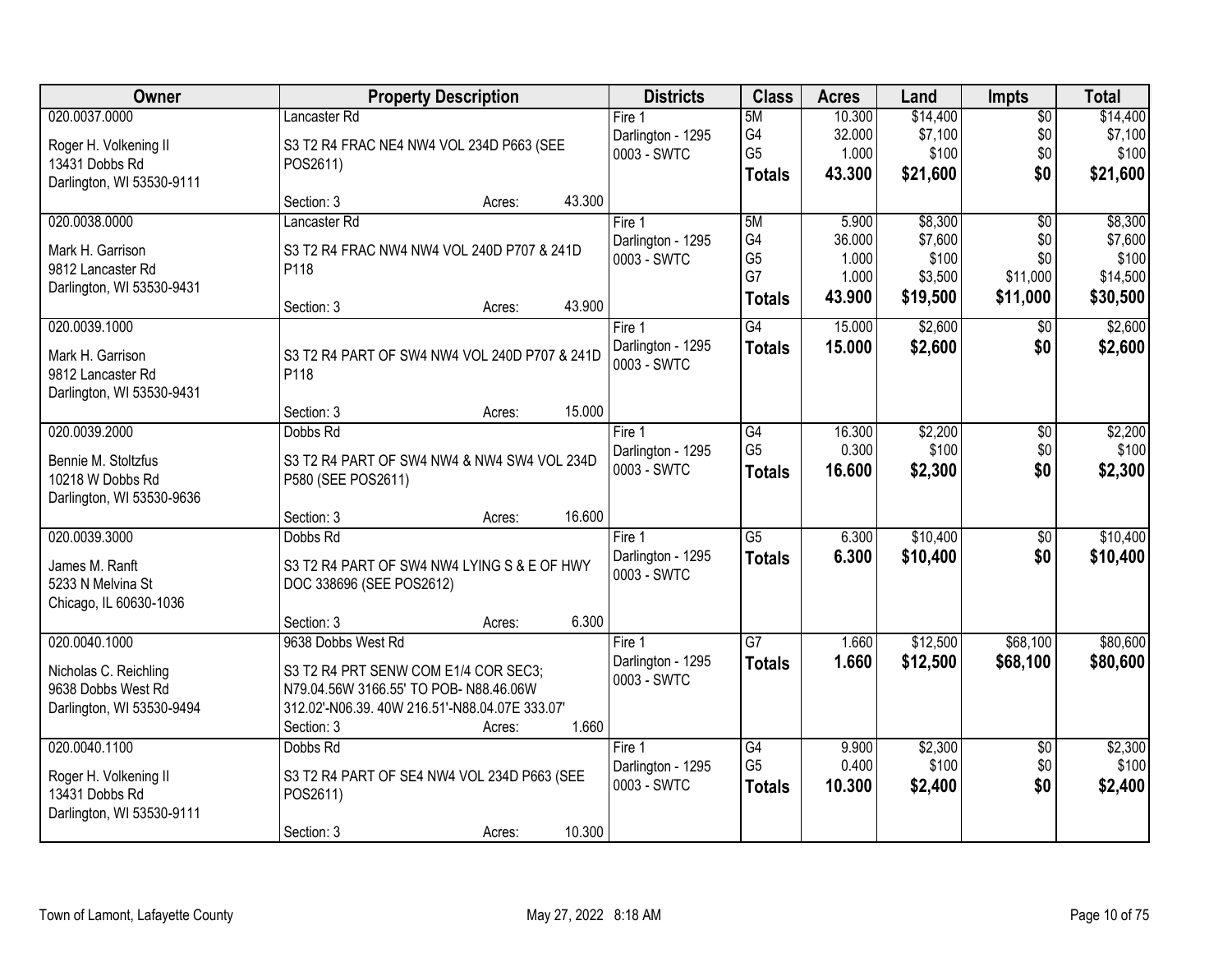| <b>Owner</b>                                                                        | <b>Property Description</b>                                                                                                                        | <b>Districts</b>                           | <b>Class</b>                                                         | <b>Acres</b>                        | Land                                      | <b>Impts</b>                         | <b>Total</b>                       |
|-------------------------------------------------------------------------------------|----------------------------------------------------------------------------------------------------------------------------------------------------|--------------------------------------------|----------------------------------------------------------------------|-------------------------------------|-------------------------------------------|--------------------------------------|------------------------------------|
| 020.0040.1200<br>John E. Reichling                                                  | Dobbs Rd<br>S3 T2 R4 PRT SENW COM W/14 COR SEC 3-                                                                                                  | Fire 1<br>Darlington - 1295<br>0003 - SWTC | G4<br>G <sub>5</sub><br>G7                                           | 7.130<br>0.700<br>1.340             | \$1,100<br>\$100<br>\$4,700               | $\overline{50}$<br>\$0<br>\$17,100   | \$1,100<br>\$100<br>\$21,800       |
| 11389 Otter Creek Rd<br>Darlington, WI 53530-9102                                   | N89.37.06E 1285.85' TO WLI SENW-N00.47.22W<br>643.52' ALG WLI TO POB-N00.47.22W 495.66'-<br>9.170<br>Section: 3<br>Acres:                          |                                            | <b>Totals</b>                                                        | 9.170                               | \$5,900                                   | \$17,100                             | \$23,000                           |
| 020.0040.2000<br>Luigi Talarico<br>4021 W Grace St<br>Chicago, IL 60641-3126        | S3 T2 R4 PART OF SE4 NW4 VOL 228D P155 & 241D<br>P436 (SEE POS2605 & POS2606 & POS2610)<br>2.000<br>Section: 3<br>Acres:                           | Fire 1<br>Darlington - 1295<br>0003 - SWTC | $\overline{G5}$<br><b>Totals</b>                                     | 2.000<br>2.000                      | \$600<br>\$600                            | $\overline{50}$<br>\$0               | \$600<br>\$600                     |
| 020.0040.2100<br>Donald L. Thompson<br>9080 Dobbs E Rd<br>Darlington, WI 53530-9114 | Dobbs Rd<br>S3 T2 R4 PART OF SE4 NW4 VOL 224D P44 (SEE<br>POS2605)<br>17.420<br>Section: 3<br>Acres:                                               | Fire 1<br>Darlington - 1295<br>0003 - SWTC | G4<br>G <sub>5</sub><br><b>Totals</b>                                | 16.000<br>1.420<br>17.420           | \$3,800<br>\$100<br>\$3,900               | $\overline{50}$<br>\$0<br>\$0        | \$3,800<br>\$100<br>\$3,900        |
| 020.0040.3000<br>Town of Lamont<br>8527 State Rd 81<br>Darlington, WI 53530         | S3 T2 R4 PART OF SE4 NW4 VOL 163D P615<br>0.050<br>Section: 3<br>Acres:                                                                            | Fire 1<br>Darlington - 1295<br>0003 - SWTC | X4<br><b>Totals</b>                                                  | 0.050<br>0.050                      | \$0<br>\$0                                | $\sqrt[6]{}$<br>\$0                  | \$0<br>\$0                         |
| 020.0041.0000<br>Luigi Talarico<br>4021 W Grace St<br>Chicago, IL 60641-3126        | Dobbs Rd<br>S3 T2 R4 PART OF NE4 SW4 VOL 228D P155 & 241D<br>P436 (SEE POS2605 & POS2606 & POS2609 &<br>POS2610)<br>37.400<br>Section: 3<br>Acres: | Fire 1<br>Darlington - 1295<br>0003 - SWTC | $\overline{G4}$<br>G <sub>5</sub><br>W <sub>8</sub><br><b>Totals</b> | 12.000<br>1.400<br>24.000<br>37.400 | \$2,400<br>\$100<br>(\$74,400)<br>\$2,500 | $\overline{30}$<br>\$0<br>\$0<br>\$0 | \$2,400<br>\$100<br>\$0<br>\$2,500 |
| 020.0041.1000<br>Donald L. Thompson<br>9080 Dobbs E Rd<br>Darlington, WI 53530-9114 | S3 T2 R4 PART OF NE4 SW4 VOL 224D P44 (SEE<br>POS2605)<br>2.600<br>Section: 3<br>Acres:                                                            | Fire 1<br>Darlington - 1295<br>0003 - SWTC | $\overline{G4}$<br><b>Totals</b>                                     | 2.600<br>2.600                      | \$600<br>\$600                            | $\sqrt{6}$<br>\$0                    | \$600<br>\$600                     |
| 020.0042.0000<br>James M. Ranft<br>5233 N Melvina St<br>Chicago, IL 60630-1036      | Dobbs Rd<br>S3 T2 R4 NW4 SW4 S & E OF HWY DOC 338696 (SEE<br>POS2611 & POS2612)<br>37.100<br>Section: 3<br>Acres:                                  | Fire 1<br>Darlington - 1295<br>0003 - SWTC | G4<br>G <sub>5</sub><br><b>Totals</b>                                | 26.600<br>10.500<br>37.100          | \$3,100<br>\$17,900<br>\$21,000           | $\overline{30}$<br>\$0<br>\$0        | \$3,100<br>\$17,900<br>\$21,000    |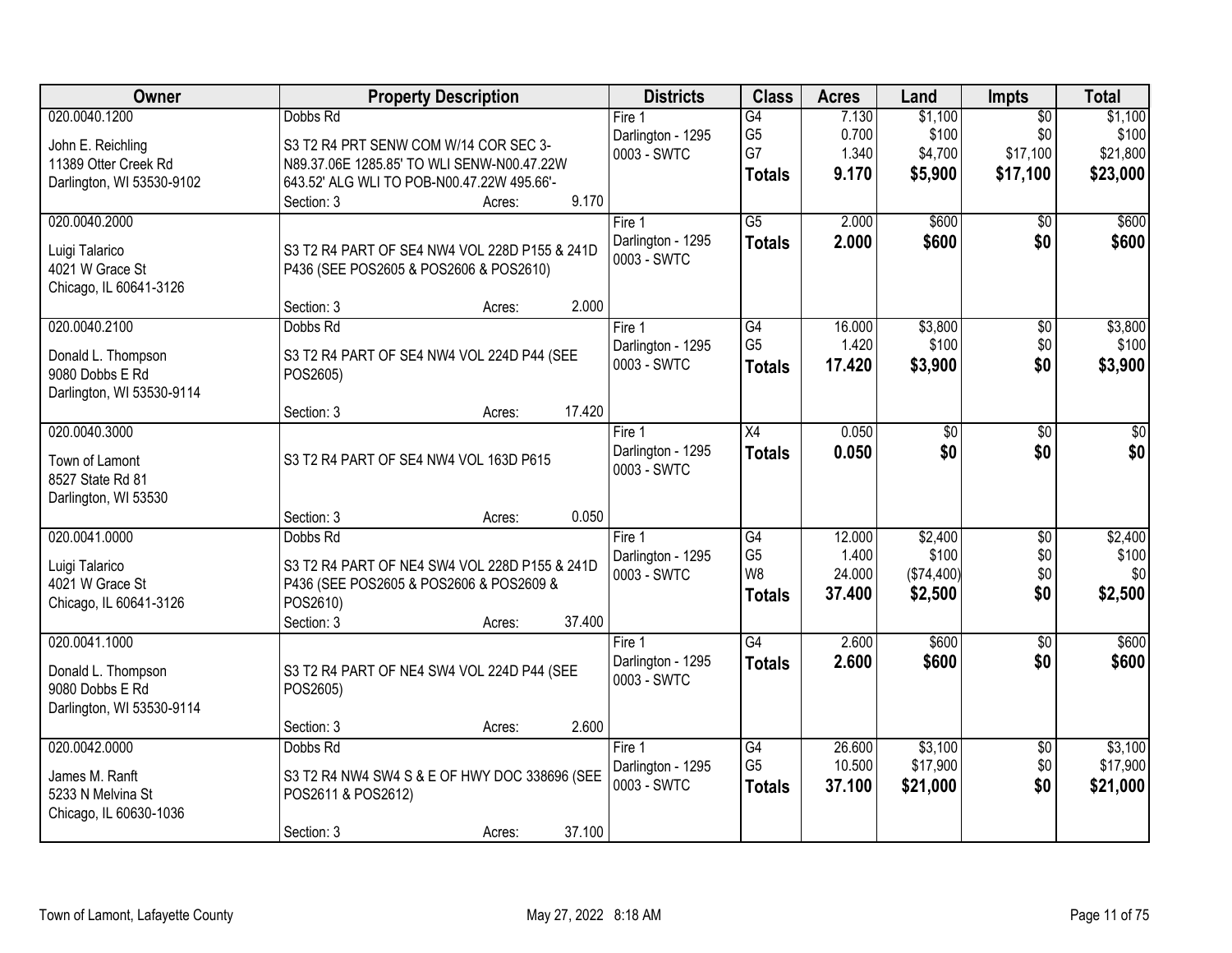| <b>Owner</b>                                                                    | <b>Property Description</b>                                                                 |        |        | <b>Districts</b>                                      | <b>Class</b>                                                         | <b>Acres</b>                        | Land                                          | <b>Impts</b>                         | <b>Total</b>                             |
|---------------------------------------------------------------------------------|---------------------------------------------------------------------------------------------|--------|--------|-------------------------------------------------------|----------------------------------------------------------------------|-------------------------------------|-----------------------------------------------|--------------------------------------|------------------------------------------|
| 020.0043.0000<br>Luigi Talarico<br>4021 W Grace St<br>Chicago, IL 60641-3126    | S3 T2 R4 SW4 SW4 VOL 241D P436                                                              |        |        | Fire <sub>1</sub><br>Darlington - 1295<br>0003 - SWTC | $\overline{G5}$<br>W8<br><b>Totals</b>                               | 12.000<br>28.000<br>40.000          | \$2,700<br>(\$86,800)<br>\$2,700              | $\sqrt{$0}$<br>\$0<br>\$0            | \$2,700<br>\$0<br>\$2,700                |
|                                                                                 | Section: 3                                                                                  | Acres: | 40.000 |                                                       |                                                                      |                                     |                                               |                                      |                                          |
| 020.0044.0000<br>Luigi Talarico<br>4021 W Grace St<br>Chicago, IL 60641-3126    | 9747 Dobbs West Rd<br>S3 T2 R4 SE4 SW4 VOL 241D P436                                        |        |        | Fire 1<br>Darlington - 1295<br>0003 - SWTC            | $\overline{G1}$<br>G <sub>5</sub><br>W <sub>8</sub><br><b>Totals</b> | 2.000<br>10.000<br>28.000<br>40.000 | \$16,000<br>\$4,500<br>(\$86,800)<br>\$20,500 | \$303,100<br>\$0<br>\$0<br>\$303,100 | \$319,100<br>\$4,500<br>\$0<br>\$323,600 |
| 020.0045.0000                                                                   | Section: 3<br>9210 E Dobbs Rd                                                               | Acres: | 40.000 |                                                       | G4                                                                   |                                     | \$4,800                                       |                                      | \$4,800                                  |
| Donald L. Thompson<br>9080 Dobbs E Rd<br>Darlington, WI 53530-9114              | S3 T2 R4 NE4 SE4 VOL 226D P308                                                              |        |        | Fire 1<br>Darlington - 1295<br>0003 - SWTC            | G <sub>5</sub><br>G7<br><b>Totals</b>                                | 36.000<br>2.000<br>2.000<br>40.000  | \$100<br>\$7,000<br>\$11,900                  | \$0<br>\$0<br>\$70,300<br>\$70,300   | \$100<br>\$77,300<br>\$82,200            |
|                                                                                 | Section: 3                                                                                  | Acres: | 40.000 |                                                       |                                                                      |                                     |                                               |                                      |                                          |
| 020.0046.0000<br>Luigi Talarico<br>4021 W Grace St<br>Chicago, IL 60641-3126    | S3 T2 R4 PART OF NW4 SE4 VOL 241D P436 (SEE<br>POS2610)                                     |        |        | Fire 1<br>Darlington - 1295<br>0003 - SWTC            | G4<br><b>Totals</b>                                                  | 21.290<br>21.290                    | \$4,400<br>\$4,400                            | $\sqrt[6]{}$<br>\$0                  | \$4,400<br>\$4,400                       |
|                                                                                 | Section: 3                                                                                  | Acres: | 21.290 |                                                       |                                                                      |                                     |                                               |                                      |                                          |
| 020.0046.1000<br>Samuel S. King<br>9309 W Dobbs Rd<br>Darlington, WI 53530-9495 | Dobbs Rd<br>S3 T2 R4 PART OF NW4 SE4 DOC 333775 (SEE<br>POS2604 & POS2614)<br>Section: 3    | Acres: | 1.350  | Fire 1<br>Darlington - 1295<br>0003 - SWTC            | $\overline{G5}$<br><b>Totals</b>                                     | 1.350<br>1.350                      | \$2,600<br>\$2,600                            | \$0<br>\$0                           | \$2,600<br>\$2,600                       |
| 020.0046.2000                                                                   |                                                                                             |        |        | Fire 1                                                | G4                                                                   | 1.000                               | \$200                                         | \$0                                  | \$200                                    |
| Donald L. Thompson<br>9080 Dobbs E Rd<br>Darlington, WI 53530-9114              | S3 T2 R4 PART OF NW4 SE4 VOL 224D P44 (SEE<br>POS2605)                                      |        |        | Darlington - 1295<br>0003 - SWTC                      | <b>Totals</b>                                                        | 1.000                               | \$200                                         | \$0                                  | \$200                                    |
|                                                                                 | Section: 3                                                                                  | Acres: | 1.000  |                                                       |                                                                      |                                     |                                               |                                      |                                          |
| 020.0046.3000<br>Luigi Talarico<br>4021 W Grace St<br>Chicago, IL 60641-3126    | Dobbs Rd<br>S3 T2 R4 PART OF NW4 SE4 VOL 241D P517 (SEE<br>POS2604 & POS2614)<br>Section: 3 | Acres: | 16.360 | Fire 1<br>Darlington - 1295<br>0003 - SWTC            | G4<br>G <sub>5</sub><br><b>Totals</b>                                | 6.360<br>10.000<br>16.360           | \$1,100<br>\$4,200<br>\$5,300                 | $\overline{60}$<br>\$0<br>\$0        | \$1,100<br>\$4,200<br>\$5,300            |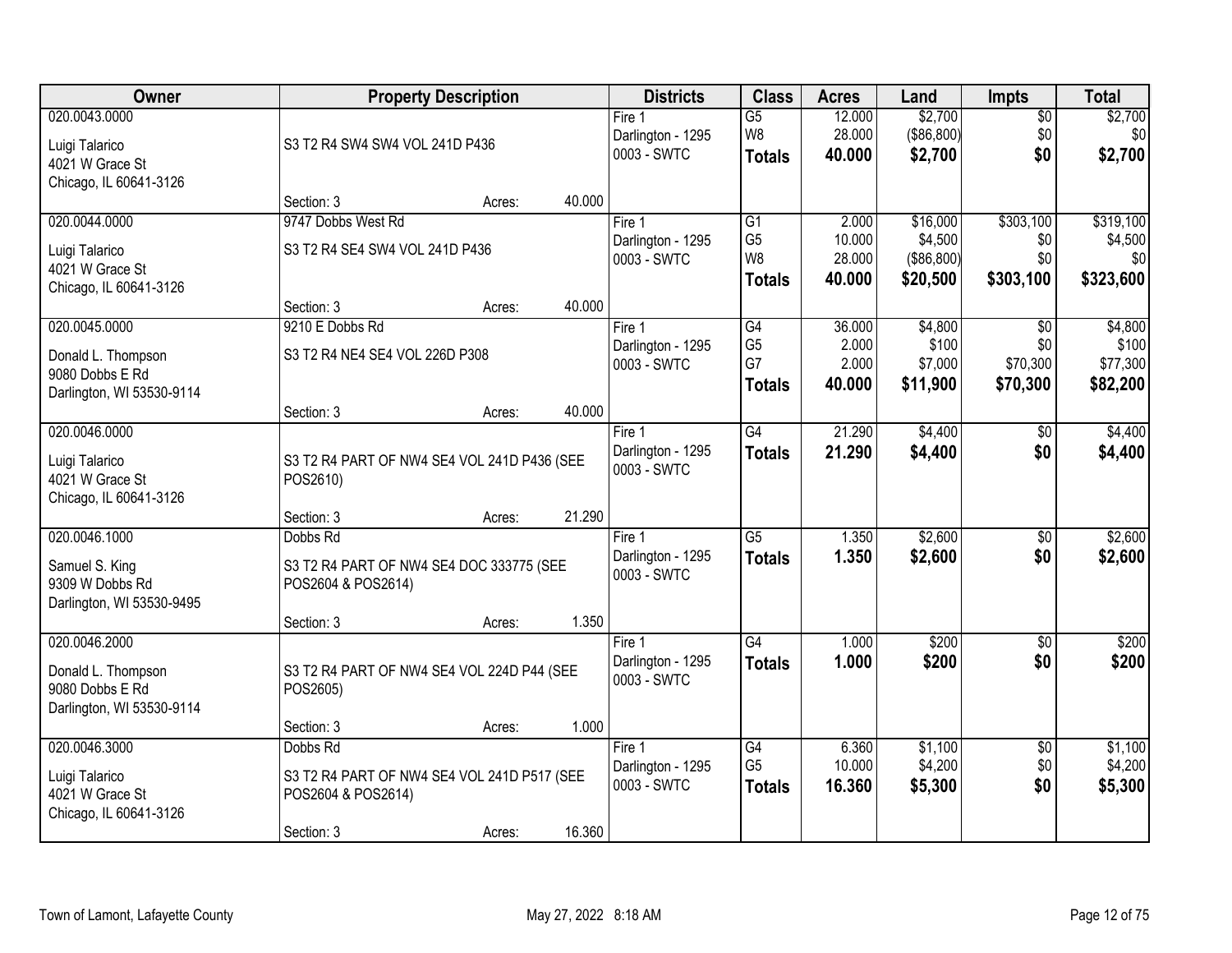| Owner                                                       | <b>Property Description</b>                                         |                  | <b>Districts</b>                 | <b>Class</b>    | <b>Acres</b>    | Land               | <b>Impts</b>         | <b>Total</b>       |
|-------------------------------------------------------------|---------------------------------------------------------------------|------------------|----------------------------------|-----------------|-----------------|--------------------|----------------------|--------------------|
| 020.0047.0000                                               |                                                                     |                  | Fire 1                           | $\overline{G4}$ | 6.420           | \$1,100            | $\overline{50}$      | \$1,100            |
| Luigi Talarico<br>4021 W Grace St<br>Chicago, IL 60641-3126 | S3 T2 R4 PART OF SW4 SE4 VOL 230D P660 & 241D<br>P436 (SEE POS2607) |                  | Darlington - 1295<br>0003 - SWTC | <b>Totals</b>   | 6.420           | \$1,100            | \$0                  | \$1,100            |
|                                                             | Section: 3                                                          | 6.420<br>Acres:  |                                  |                 |                 |                    |                      |                    |
| 020.0047.1000                                               | 12105 Dobbs Rd                                                      |                  | Fire 1                           | $\overline{G1}$ | 2.000           | \$16,000           | \$337,400            | \$353,400          |
| Bogdan Trytko                                               | S3 T2 R4 PART OF SW4 SE4 DOC 340787                                 |                  | Darlington - 1295                | G4              | 12.180          | \$2,300            | \$0                  | \$2,300            |
| 4440 W Addison St                                           |                                                                     |                  | 0003 - SWTC                      | G <sub>5</sub>  | 19.400          | \$36,000           | \$0                  | \$36,000           |
| Chicago, IL 60641-3813                                      |                                                                     |                  |                                  | <b>Totals</b>   | 33.580          | \$54,300           | \$337,400            | \$391,700          |
|                                                             | Section: 3                                                          | 33.580<br>Acres: |                                  |                 |                 |                    |                      |                    |
| 020.0048.0000                                               | Dobbs Rd                                                            |                  | Fire 1                           | 5M              | 2.000           | \$2,800            | \$0                  | \$2,800            |
| Scott A. Chapman                                            | S3 T2 R4 PART OF SE4 SE4 VOL 77 B&C P145 (SEE                       |                  | Darlington - 1295<br>0003 - SWTC | G <sub>5</sub>  | 2.700<br>4.700  | \$4,500<br>\$7,300 | \$0<br>\$0           | \$4,500<br>\$7,300 |
| 6177 Reuter Rd                                              | POS2639)                                                            |                  |                                  | <b>Totals</b>   |                 |                    |                      |                    |
| Mazomanie, WI 53560-9647                                    |                                                                     |                  |                                  |                 |                 |                    |                      |                    |
| 020.0048.1000                                               | Section: 10<br>Dobbs Rd                                             | 4.700<br>Acres:  | Fire 1                           | G4              | 34.800          | \$7,600            |                      | \$7,600            |
|                                                             |                                                                     |                  | Darlington - 1295                | G <sub>5</sub>  | 0.500           | \$100              | $\sqrt[6]{3}$<br>\$0 | \$100              |
| Marcia L Erwin Revocable                                    | PART LOT 1 CSM #229 LYING IN SE4 SE4 DOC                            |                  | 0003 - SWTC                      | <b>Totals</b>   | 35.300          | \$7,700            | \$0                  | \$7,700            |
| 13804 W Dublin Rd                                           | 347374                                                              |                  |                                  |                 |                 |                    |                      |                    |
| Kent, IL 61044-9610                                         | Section: 3                                                          | 35.300<br>Acres: |                                  |                 |                 |                    |                      |                    |
| 020.0049.0000                                               | 10145 Lancaster Rd                                                  |                  | Fire 1                           | 5M              | 3.000           | \$4,200            | $\overline{50}$      | \$4,200            |
|                                                             |                                                                     |                  | Darlington - 1295                | G4              | 19.000          | \$3,800            | \$0                  | \$3,800            |
| Thomas J. Ellefson<br>10145 Lancaster Rd                    | FRAC NE? NE?                                                        |                  | 0003 - SWTC                      | G <sub>5</sub>  | 21.370          | \$36,800           | \$0                  | \$36,800           |
| Darlington, WI 53530                                        |                                                                     |                  |                                  | G7              | 1.000           | \$3,500            | \$209,200            | \$212,700          |
|                                                             | Section: 4                                                          | 44.370<br>Acres: |                                  | <b>Totals</b>   | 44.370          | \$48,300           | \$209,200            | \$257,500          |
| 020.0050.0000                                               | Lancaster Rd                                                        |                  | Fire 1                           | 5M              | 5.000           | \$7,000            | \$0                  | \$7,000            |
| Brad P. Lancaster                                           | S4 T2 R4 PART OF FRAC NW4 NE4 VOL 238D P224                         |                  | Darlington - 1295                | G4              | 35.340          | \$6,700            | \$0                  | \$6,700            |
| 10347 State Rd 81                                           | (SEE POS2617)                                                       |                  | 0003 - SWTC                      | G <sub>5</sub>  | 1.460<br>41.800 | \$100              | \$0<br>\$0           | \$100              |
| Darlington, WI 53530-9437                                   |                                                                     |                  |                                  | <b>Totals</b>   |                 | \$13,800           |                      | \$13,800           |
|                                                             | Section: 4                                                          | 41.800<br>Acres: |                                  |                 |                 |                    |                      |                    |
| 020.0050.1000                                               | 10519 Lancaster Rd                                                  |                  | Fire 1                           | 5M<br>G4        | 1.000<br>2.090  | \$1,400            | $\overline{60}$      | \$1,400            |
| Brad P. Lancaster                                           | S4 T2 R4 PART OF NW4 NE4 VOL 220D P260 (SEE                         |                  | Darlington - 1295<br>0003 - SWTC |                 | 3.090           | \$400              | \$0<br>\$0           | \$400              |
| 10347 State Rd 81                                           | POS2616)                                                            |                  |                                  | <b>Totals</b>   |                 | \$1,800            |                      | \$1,800            |
| Darlington, WI 53530-9437                                   |                                                                     |                  |                                  |                 |                 |                    |                      |                    |
|                                                             | Section: 4                                                          | 3.090<br>Acres:  |                                  |                 |                 |                    |                      |                    |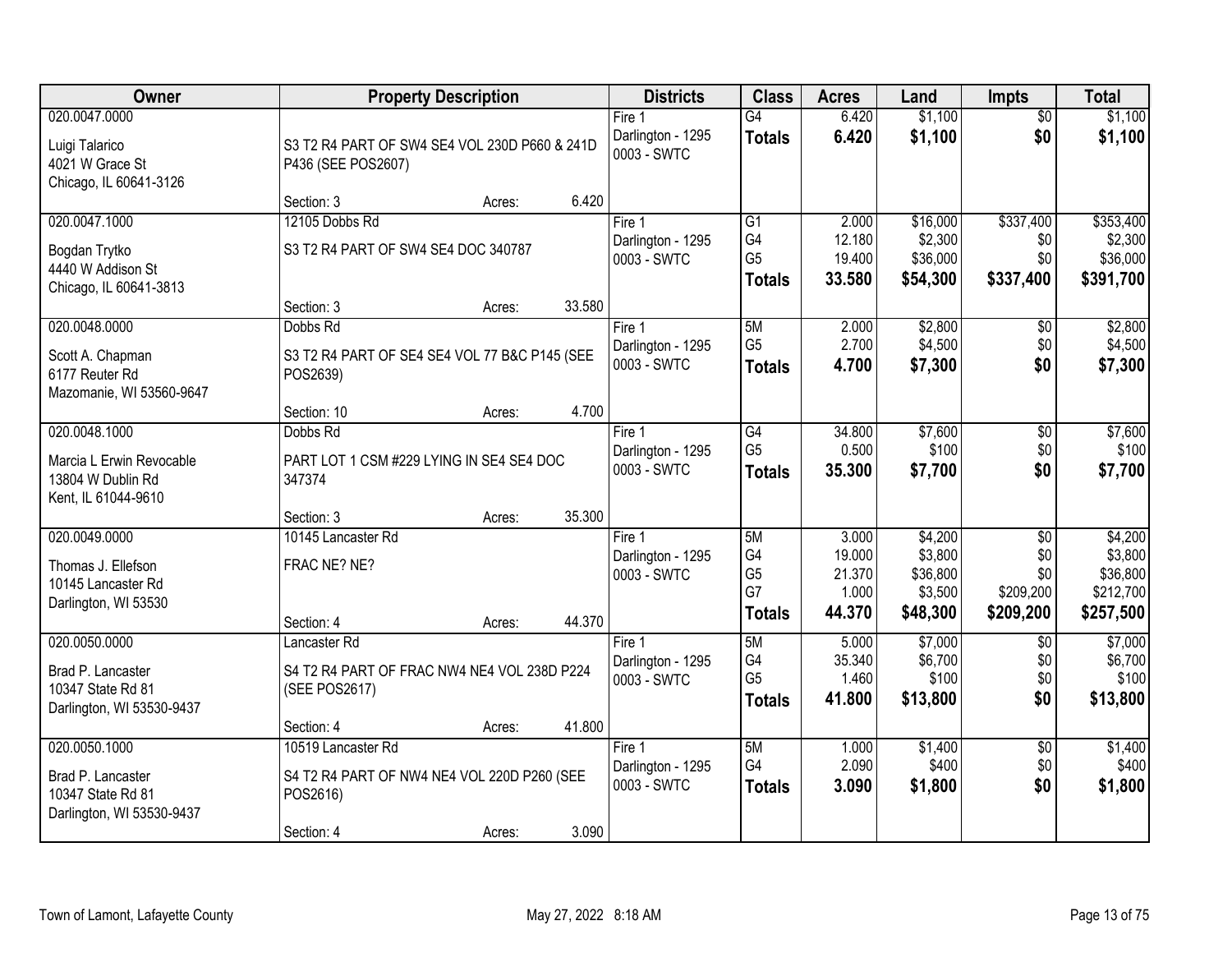| Owner                                                                                 | <b>Property Description</b>                                                                                                                                                                          | <b>Districts</b>                             | <b>Class</b>                                             | <b>Acres</b>                      | Land                                 | <b>Impts</b>                         | <b>Total</b>                         |
|---------------------------------------------------------------------------------------|------------------------------------------------------------------------------------------------------------------------------------------------------------------------------------------------------|----------------------------------------------|----------------------------------------------------------|-----------------------------------|--------------------------------------|--------------------------------------|--------------------------------------|
| 020.0051.1000<br>Jason A. Thomas<br>13338 Dobbs Rd<br>Darlington, WI 53530-9497       | ALL THAT PART OF SW? NE? LYING IN THE<br>FOLLOWING:COM S? COR SEC 4;N0?09'19"W 2659.44<br>ALG N-S? LI TO C? COR SEC 4 & POB;S89?48'55"W<br>4.160<br>Section: 4<br>Acres:                             | Fire 1<br>Darlington - 1295<br>0003 - SWTC   | 5M<br>G4<br><b>Totals</b>                                | 2.000<br>2.160<br>4.160           | \$2,800<br>\$500<br>\$3,300          | $\sqrt{$0}$<br>\$0<br>\$0            | \$2,800<br>\$500<br>\$3,300          |
| 020.0052.0000<br>Bennie M. Stoltzfus<br>10218 W Dobbs Rd<br>Darlington, WI 53530-9636 | SE? NE? EXC COM NECOR SEC 4;S1?31'52"E<br>1448.48' ALG ELI NE? TO POB; S1?31'52"E 313.10' ALG<br>ELI NE?;S47?22'35"W 1260.42';S11?57'55"W<br>11.640<br>Section: 4<br>Acres:                          | Fire $1$<br>Darlington - 1295<br>0003 - SWTC | $\overline{G4}$<br><b>Totals</b>                         | 11.640<br>11.640                  | \$2,000<br>\$2,000                   | \$0<br>\$0                           | \$2,000<br>\$2,000                   |
| 020.0052.1000<br>Enos E. Stoltzfus<br>10218 W Dobbs Rd<br>Darlington, WI 53530-9636   | COM NECOR SEC 4;S1?31'52"E 1448.48' ALG ELI NE?<br>TO POB; S1?31'52"E 313.10' ALG ELI NE?; S47?22'35"W<br>1260.42";S11?57'55"W 473.96";S72?46'37"W<br>31.260<br>Section: 4<br>Acres:                 | Darlington - 1295<br>0003 - SWTC             | G4<br><b>Totals</b>                                      | 31.260<br>31.260                  | \$6,600<br>\$6,600                   | $\sqrt[6]{3}$<br>\$0                 | \$6,600<br>\$6,600                   |
| 020.0053.0000<br>Brad P. Lancaster<br>10347 State Rd 81<br>Darlington, WI 53530-9437  | Lancaster Rd<br>S4 T2 R4 FRAC NE4 NW4 VOL 238D P224 (SEE<br>POS2617)<br>44.500<br>Section: 4<br>Acres:                                                                                               | Fire 1<br>Darlington - 1295<br>0003 - SWTC   | G4<br>G <sub>5</sub><br><b>Totals</b>                    | 43.500<br>1.000<br>44.500         | \$5,200<br>\$100<br>\$5,300          | $\sqrt[6]{3}$<br>\$0<br>\$0          | \$5,200<br>\$100<br>\$5,300          |
| 020.0054.0000<br>Kimberly J. Crist<br>16395 Meylor Ln<br>Darlington, WI 53530         | 10823 State Highway 81<br>COM S4 CORNER SECT 32, S89.48'56"E, 879.17'<br>ALNG SLI SE4 TO POB, N88.14'39"E, 788.14',<br>N89.41'13"E, 516.00', S89.09'08"E, 632.64',<br>10.260<br>Section: 4<br>Acres: | Fire 1<br>Darlington - 1295<br>0003 - SWTC   | $\overline{G4}$<br>G <sub>5</sub><br>G7<br><b>Totals</b> | 8.780<br>1.300<br>0.180<br>10.260 | \$1,800<br>\$100<br>\$600<br>\$2,500 | $\overline{50}$<br>\$0<br>\$0<br>\$0 | \$1,800<br>\$100<br>\$600<br>\$2,500 |
| 020.0054.1000<br>Jason A. Thomas<br>13338 Dobbs Rd<br>Darlington, WI 53530-9497       | 10767 Lancaster Rd<br>PART NW4 NW4 COM NECOR NW4 NW4; WEST 180 F<br>ALG C/L LANCASTER RD; SOUTH 125 FT; EAST 180<br>FT TO SEC LI; NORTH IN SEC LI 125 FT TO POB<br>0.540<br>Section: 4<br>Acres:     | Fire 1<br>Darlington - 1295<br>0003 - SWTC   | $\overline{G1}$<br><b>Totals</b>                         | 0.540<br>0.540                    | \$6,800<br>\$6,800                   | \$31,400<br>\$31,400                 | \$38,200<br>\$38,200                 |
| 020.0054.2000<br>Lawrence D. Wedig<br>14953 State Rd 23<br>Darlington, WI 53530-9324  | 10822 Sth 81<br>LOT 1 OF CSM 312 IN THE NWNW DOC 345244<br>0.720<br>Section: 4<br>Acres:                                                                                                             | Fire 1<br>Darlington - 1295<br>0003 - SWTC   | $\overline{G1}$<br><b>Totals</b>                         | 0.720<br>0.720                    | \$8,100<br>\$8,100                   | \$45,300<br>\$45,300                 | \$53,400<br>\$53,400                 |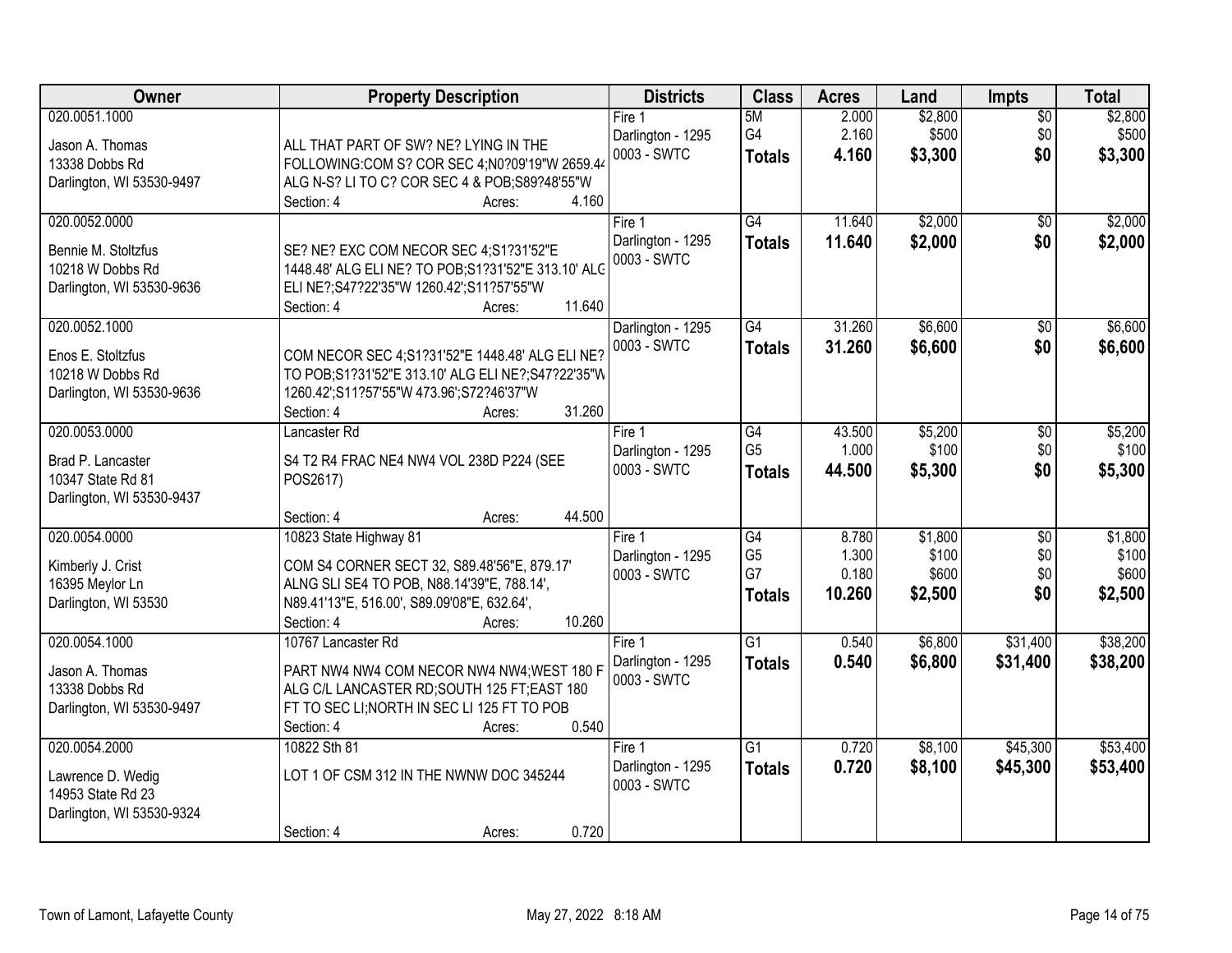| Owner                                                                                           | <b>Property Description</b>                                                                                                                                                                                                            | <b>Districts</b>                           | <b>Class</b>                                                  | <b>Acres</b>                                 | Land                                                   | <b>Impts</b>                                     | <b>Total</b>                                           |
|-------------------------------------------------------------------------------------------------|----------------------------------------------------------------------------------------------------------------------------------------------------------------------------------------------------------------------------------------|--------------------------------------------|---------------------------------------------------------------|----------------------------------------------|--------------------------------------------------------|--------------------------------------------------|--------------------------------------------------------|
| 020.0054.3000                                                                                   | State Highway 81                                                                                                                                                                                                                       | Fire $1$                                   | $\overline{\text{X2}}$                                        | 3.200                                        | $\overline{50}$                                        | $\overline{50}$                                  | $\overline{30}$                                        |
| State of Wisconsin<br>2101 Wright St<br>Madison, WI 53704-2559                                  | S4 T2 R4 PART OF FRAC NW4 NW4 VOL 221D P997                                                                                                                                                                                            | Darlington - 1295<br>0003 - SWTC           | <b>Totals</b>                                                 | 3.200                                        | \$0                                                    | \$0                                              | \$0                                                    |
|                                                                                                 | Section: 4<br>3.200<br>Acres:                                                                                                                                                                                                          |                                            |                                                               |                                              |                                                        |                                                  |                                                        |
| 020.0055.0000<br>Kurt J. Crist<br>15328 State Rd 23                                             | 10823 Lancaster Rd<br>BEGIN AT W4 CORNER SECT 4, N89.46'44"W, 1719.97<br>ALNG SLI NE4, N0.24'34"W, 918.71' TO TRAVERSE                                                                                                                 | Fire 1<br>Darlington - 1295<br>0003 - SWTC | 5M<br>G4<br>G <sub>5</sub><br>G7                              | 20.000<br>48.470<br>1.000<br>1.000           | \$28,000<br>\$9,700<br>\$100<br>\$7,500                | $\overline{50}$<br>\$0<br>\$0<br>\$16,200        | \$28,000<br>\$9,700<br>\$100<br>\$23,700               |
| Darlington, WI 53530                                                                            | ALNG ROW STATE RD 81, N56.18'02"E, 532.21',<br>70.470<br>Section: 4<br>Acres:                                                                                                                                                          |                                            | <b>Totals</b>                                                 | 70.470                                       | \$45,300                                               | \$16,200                                         | \$61,500                                               |
| 020.0056.0000<br>Jason A. Thomas<br>13338 Dobbs Rd<br>Darlington, WI 53530-9497                 | 10490 Dobbs West Rd<br>ALL THAT PART OF SE? NW? LYING IN THE<br>FOLLOWING:COM S? COR SEC 4;N0?09'19"W 2659.44<br>ALG N-S? LI TO C? COR SEC 4 & POB; S89?48'55"W<br>Section: 4<br>40.000<br>Acres:                                      | Fire 1<br>Darlington - 1295<br>0003 - SWTC | 5M<br>G <sub>1</sub><br>G4<br>G <sub>5</sub><br><b>Totals</b> | 16.000<br>2.000<br>14.000<br>8.000<br>40.000 | \$22,400<br>\$15,000<br>\$2,400<br>\$2,400<br>\$42,200 | \$0<br>\$8,100<br>\$0<br>\$0<br>\$8,100          | \$22,400<br>\$23,100<br>\$2,400<br>\$2,400<br>\$50,300 |
| 020.0058.0000<br>1/5/2013<br>5413 Ashwood Ln<br>Gurnee, IL 60031                                | Dobbs Rd<br>The Tim and Stephanie Stover Trust Dtc   PART OF THE NW NE SW SE4'S SECT 4 POS 3898<br>PARCEL 6BEG W4 CORNER SECT 4; N89.49'03'E,<br>2652.38' ALNG NLI SW4, S0.09'12'E, 668.27' ALNG ELI<br>86.530<br>Section: 4<br>Acres: | Fire 1<br>Darlington - 1295<br>0003 - SWTC | 5M<br>G4<br><b>Totals</b>                                     | 62.500<br>24.030<br>86.530                   | \$87,500<br>\$2,600<br>\$90,100                        | \$0<br>\$0<br>\$0                                | \$87,500<br>\$2,600<br>\$90,100                        |
| 020.0059.0000<br>Kimberly J. Crist<br>16395 Meylor Ln<br>Darlington, WI 53530                   | 10904 Dobbs West Rd<br>PART OF THE NW AND SW4'S OF THE SW4 SECT 4<br>AS DESCRIBED IN POS 3898 PARCEL 5<br>22.370<br>Section: 4<br>Acres:                                                                                               | Fire 1<br>Darlington - 1295<br>0003 - SWTC | G4<br>G <sub>5</sub><br>G7<br><b>Totals</b>                   | 20.170<br>1.200<br>1.000<br>22.370           | \$4,200<br>\$100<br>\$3,500<br>\$7,800                 | $\overline{50}$<br>\$0<br>\$9,400<br>\$9,400     | \$4,200<br>\$100<br>\$12,900<br>\$17,200               |
| 020.0059.1000<br>Benjamin R. Trout<br>10750 W Dobbs Rd<br>Darlington, WI 53530                  | 10750 Dobbs West Rd<br>COM SWCOR SEC 4;S89?48'24"E 1135.29' ALG SLI<br>SAID SEC; N00?11'36" E 649.73' TO C/L DOBBS WEST<br>ROAD, BEING POB;N01?32'41"W 930.34';N88?27'19"E<br>7.000<br>Section: 4<br>Acres:                            | Fire 1<br>Darlington - 1295<br>0003 - SWTC | 5M<br>G <sub>1</sub><br>G4<br><b>Totals</b>                   | 1.000<br>3.830<br>2.170<br>7.000             | \$1,400<br>\$21,100<br>\$100<br>\$22,600               | $\overline{50}$<br>\$158,900<br>\$0<br>\$158,900 | \$1,400<br>\$180,000<br>\$100<br>\$181,500             |
| 020.0060.2000<br>Roy C Anderson Revocable<br>1045 Crestfield Ave<br>Libertyville, IL 60048-3021 | 10574 Dobbs West Rd<br>ALL THAT PART OF THE FOLLOWING LYING IN THE<br>E? SW?: BEG NECOR SW? SE? SEC 4; SOUTH 55<br>LINKS TO CENTER OF DARLINGTON-ARGYLE<br>16.100<br>Section: 4<br>Acres:                                              | Fire 1<br>Darlington - 1295<br>0003 - SWTC | G1<br>G4<br>G <sub>5</sub><br><b>Totals</b>                   | 2.000<br>13.600<br>0.500<br>16.100           | \$16,000<br>\$2,300<br>\$100<br>\$18,400               | \$41,700<br>\$0<br>\$0<br>\$41,700               | \$57,700<br>\$2,300<br>\$100<br>\$60,100               |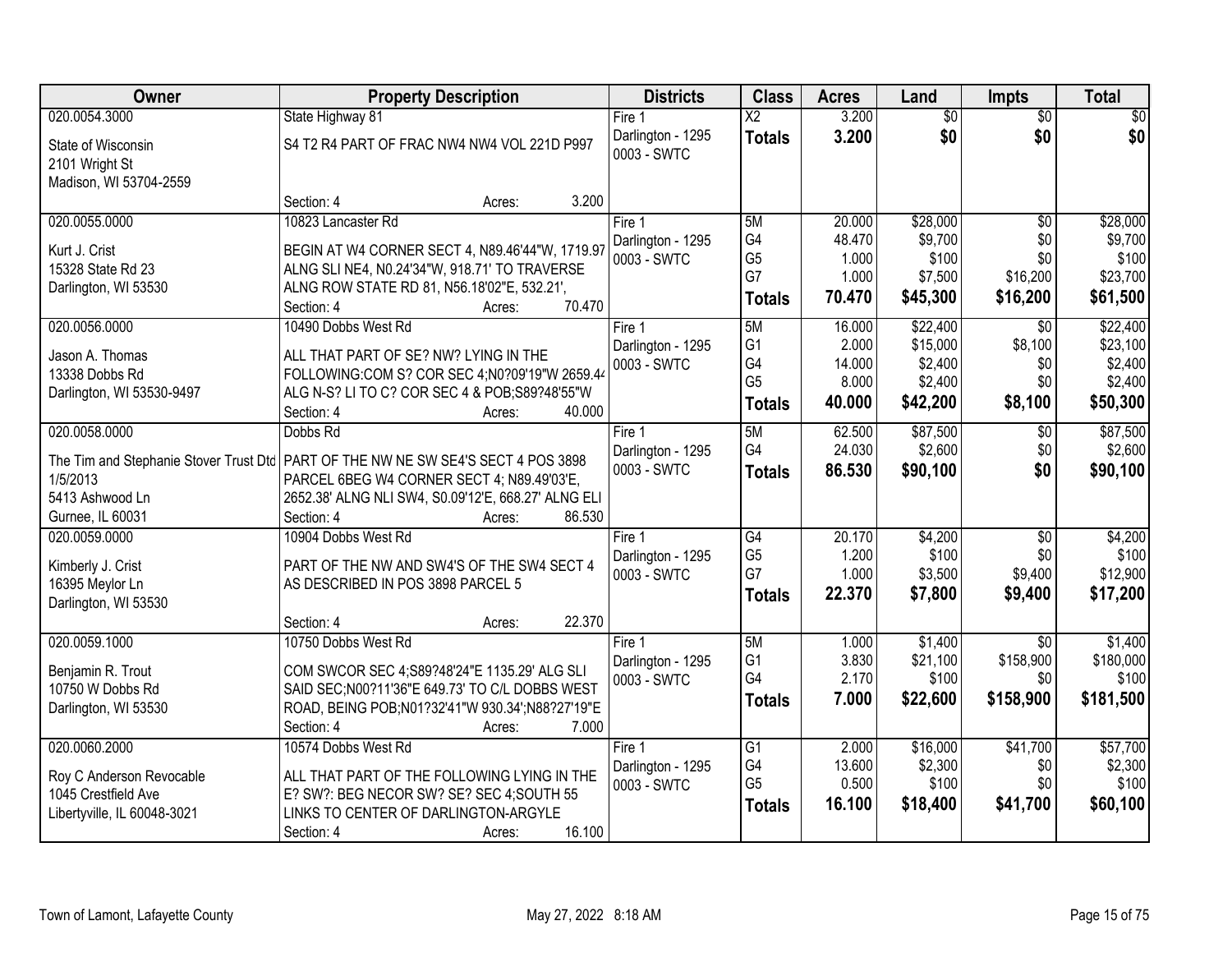| Owner                                              | <b>Property Description</b>                            | <b>Districts</b>  | <b>Class</b>    | <b>Acres</b> | Land     | <b>Impts</b>    | <b>Total</b> |
|----------------------------------------------------|--------------------------------------------------------|-------------------|-----------------|--------------|----------|-----------------|--------------|
| 020.0061.0000                                      | 10218 Dobbs West Rd                                    | Fire 1            | 5M              | 5.000        | \$7,000  | $\overline{30}$ | \$7,000      |
| Bennie M. Stoltzfus                                | NE? SE? LYING N & W OF DOBBS WEST RD EXC               | Darlington - 1295 | G4              | 23.660       | \$2,900  | \$0             | \$2,900      |
| 10218 W Dobbs Rd                                   | COM NECOR SEC 4;S1?31'52"E 1448.48' ALG ELI NE?        | 0003 - SWTC       | G7              | 4.000        | \$22,000 | \$195,900       | \$217,900    |
| Darlington, WI 53530-9636                          | TO POB; S1?31'52"E 313.10' ALG ELI NE?; S47?22'35"W    |                   | <b>Totals</b>   | 32.660       | \$31,900 | \$195,900       | \$227,800    |
|                                                    | 32.660<br>Section: 4<br>Acres:                         |                   |                 |              |          |                 |              |
| 020.0061.1000                                      | 10115 Dobbs West Rd                                    | Fire 1            | G4              | 6.440        | \$1,100  | $\overline{50}$ | \$1,100      |
| James M. Ranft                                     | S4 T2 R4 PART OF NE4 SE4 DOC 338696 (SEE               | Darlington - 1295 | <b>Totals</b>   | 6.440        | \$1,100  | \$0             | \$1,100      |
| 5233 N Melvina St                                  | POS2612)                                               | 0003 - SWTC       |                 |              |          |                 |              |
| Chicago, IL 60630-1036                             |                                                        |                   |                 |              |          |                 |              |
|                                                    | 6.440<br>Section: 4<br>Acres:                          |                   |                 |              |          |                 |              |
| 020.0062.0000                                      |                                                        | Fire 1            | $\overline{G4}$ | 5.000        | \$900    | \$0             | \$900        |
| Roy C Anderson Revocable                           | THE WEST 165 FT OF NW? SE?                             | Darlington - 1295 | <b>Totals</b>   | 5.000        | \$900    | \$0             | \$900        |
| 1045 Crestfield Ave                                |                                                        | 0003 - SWTC       |                 |              |          |                 |              |
| Libertyville, IL 60048-3021                        |                                                        |                   |                 |              |          |                 |              |
|                                                    | 5.000<br>Section: 4<br>Acres:                          |                   |                 |              |          |                 |              |
| 020.0062.1000                                      | 10222 Dobbs West Rd                                    | Fire 1            | $\overline{G4}$ | 73.550       | \$10,700 | \$0             | \$10,700     |
| Enos E. Stoltzfus                                  | COM E? COR SEC 4;S89?49'44"W 1366.16' TO NECOF         | Darlington - 1295 | G7              | 1.400        | \$10,500 | \$171,100       | \$181,600    |
| 10218 W Dobbs Rd                                   | NW? SE? & POB; S00?39'55"W 1324.44' TO SECOR           | 0003 - SWTC       | <b>Totals</b>   | 74.950       | \$21,200 | \$171,100       | \$192,300    |
| Darlington, WI 53530-9636                          | NW? SE?;S00?39'55"W 49.72' TO POINT W/IN ROW           |                   |                 |              |          |                 |              |
|                                                    | 74.950<br>Section: 4<br>Acres:                         |                   |                 |              |          |                 |              |
| 020.0062.1100                                      |                                                        | Fire 1            | $\overline{G4}$ | 2.540        | \$600    | $\overline{30}$ | \$600        |
| Jason A. Thomas                                    | ALL THAT PART OF NW? SE? LYING IN THE                  | Darlington - 1295 | <b>Totals</b>   | 2.540        | \$600    | \$0             | \$600        |
| 13338 Dobbs Rd                                     | FOLLOWING:COM S? COR SEC 4;N0?09'19"W 2659.44          | 0003 - SWTC       |                 |              |          |                 |              |
| Darlington, WI 53530-9497                          | ALG N-S? LI TO C? COR SEC 4 & POB;S89?48'55"W          |                   |                 |              |          |                 |              |
|                                                    | 2.540<br>Section: 4<br>Acres:                          |                   |                 |              |          |                 |              |
| 020.0063.1000                                      | Dobbs Rd                                               | Fire 1            | $\overline{G4}$ | 1.430        | \$200    | $\overline{60}$ | \$200        |
|                                                    |                                                        | Darlington - 1295 | <b>Totals</b>   | 1.430        | \$200    | \$0             | \$200        |
| Roy C Anderson Revocable                           | THE WEST 165 FT OF SW? SE? LYING NORTH OF              | 0003 - SWTC       |                 |              |          |                 |              |
| 1045 Crestfield Ave<br>Libertyville, IL 60048-3021 | DOBBS WEST ROAD                                        |                   |                 |              |          |                 |              |
|                                                    | 1.430<br>Section: 4<br>Acres:                          |                   |                 |              |          |                 |              |
| 020.0063.2000                                      | Dobbs Rd                                               | Fire 1            | 5M              | 15.580       | \$21,800 | $\overline{50}$ | \$21,800     |
|                                                    |                                                        | Darlington - 1295 | G4              | 46.500       | \$7,700  | \$0             | \$7,700      |
| Jayme L Davis and Jennifer L Davis                 | PART OF SW AND SE4'S OF SW4 AND PART OF SW4            | 0003 - SWTC       | G <sub>5</sub>  | 3.500        | \$200    | \$0             | \$200        |
| Rvcbl Trust Dtd 12/1                               | OF SE4 SECT 4, COMM N4 CORNER SECT 9,                  |                   | <b>Totals</b>   | 65.580       | \$29,700 | \$0             | \$29,700     |
| 12467 Otter Creek Rd                               | N89.08'01"W,464.37', S0.17'32"E, 324.00', S50.12'45"W, |                   |                 |              |          |                 |              |
| Darlington, WI 53530                               | 65.580<br>Section: 4<br>Acres:                         |                   |                 |              |          |                 |              |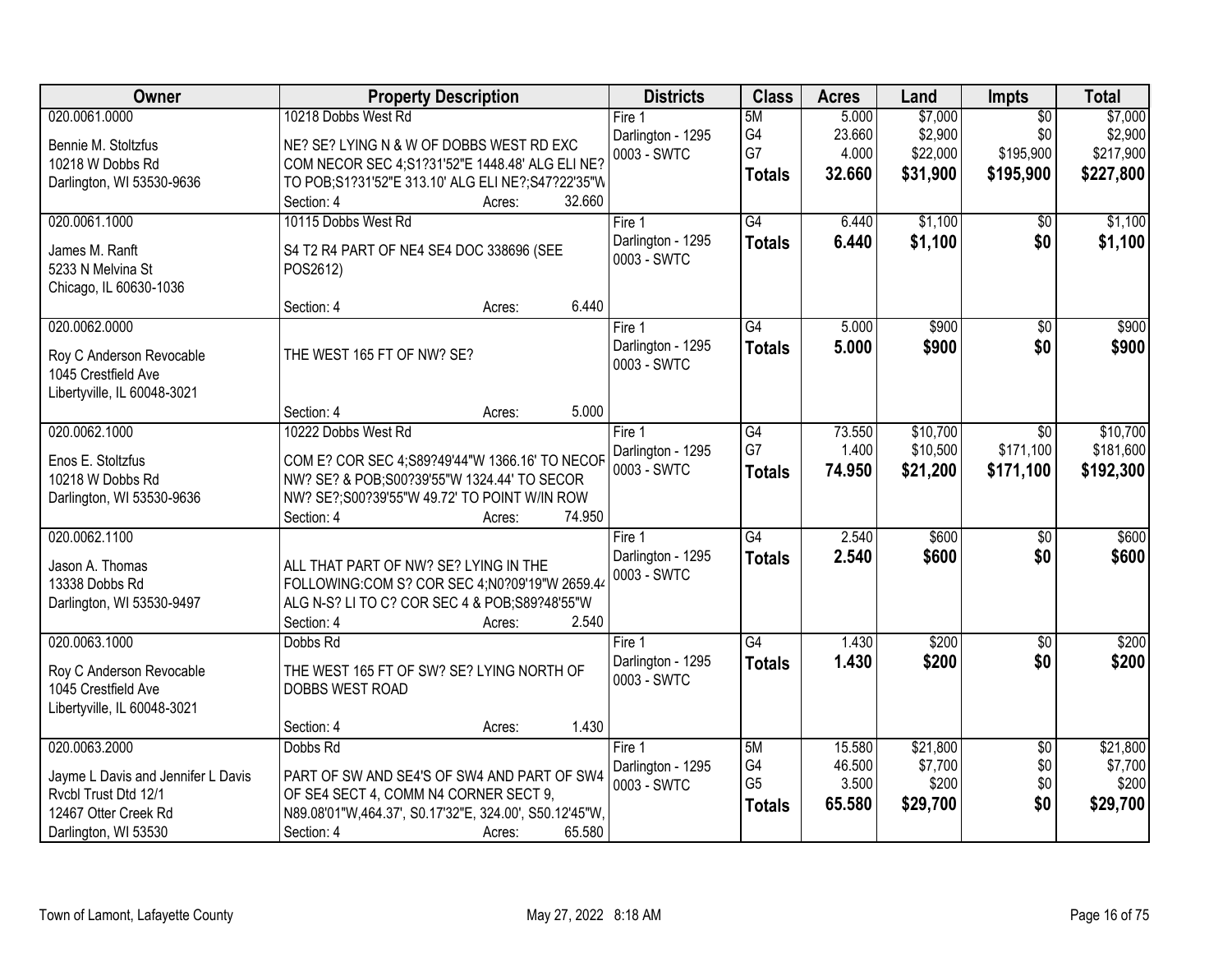| <b>Owner</b>                                                         | <b>Property Description</b>                                                      |        | <b>Districts</b>                 | <b>Class</b>         | <b>Acres</b>     | Land               | <b>Impts</b>    | <b>Total</b>       |
|----------------------------------------------------------------------|----------------------------------------------------------------------------------|--------|----------------------------------|----------------------|------------------|--------------------|-----------------|--------------------|
| 020.0064.0000                                                        | Dobbs Rd                                                                         |        | Fire $1$                         | $\overline{G5}$      | 0.160            | \$100              | $\overline{50}$ | \$100              |
| Bennie M. Stoltzfus<br>10218 W Dobbs Rd<br>Darlington, WI 53530-9636 | S4 T2 R4 PART OF SE4 SE4 VOL 234D P580 (S/EASE<br>PER DOC 353340) (SEE POS2611)  |        | Darlington - 1295<br>0003 - SWTC | <b>Totals</b>        | 0.160            | \$100              | \$0             | \$100              |
|                                                                      | Section: 4<br>Acres:                                                             | 0.160  |                                  |                      |                  |                    |                 |                    |
| 020.0064.1000                                                        | 10115 W Dobbs Rd                                                                 |        | Fire 1                           | 5M                   | 8.000            | \$10,000           | $\overline{50}$ | \$10,000           |
| James M. Ranft                                                       | S4 T2 R4 PART OF SE4 SE4 DOC 338696 (SEE                                         |        | Darlington - 1295                | G <sub>1</sub>       | 2.000            | \$16,000           | \$89,200        | \$105,200          |
| 5233 N Melvina St                                                    | POS2612)                                                                         |        | 0003 - SWTC                      | G4<br>G <sub>5</sub> | 16.000<br>13.840 | \$4,200<br>\$4,200 | \$0<br>\$0      | \$4,200<br>\$4,200 |
| Chicago, IL 60630-1036                                               |                                                                                  |        |                                  | <b>Totals</b>        | 39.840           | \$34,400           | \$89,200        | \$123,600          |
|                                                                      | Section: 4<br>Acres:                                                             | 39.840 |                                  |                      |                  |                    |                 |                    |
| 020.0065.0000                                                        | 15821 Gravel Run Rd                                                              |        | Fire 1                           | 5M                   | 5.000            | \$7,000            | $\sqrt{6}$      | \$7,000            |
| Jack E. Davis                                                        | S19 T3 R4 PART OF NE4 NE4 VOL 213D P337                                          |        | Darlington - 1295                | G4<br>G <sub>5</sub> | 11.500<br>0.500  | \$2,700<br>\$100   | \$0<br>\$0      | \$2,700<br>\$100   |
| 1503 Johnson St                                                      |                                                                                  |        | 0003 - SWTC                      | G7                   | 1.000            | \$3,500            | \$200           | \$3,700            |
| Beloit, WI 53511-3354                                                |                                                                                  |        |                                  | <b>Totals</b>        | 18.000           | \$13,300           | \$200           | \$13,500           |
|                                                                      | Section: 19<br>Acres:                                                            | 18.000 |                                  |                      |                  |                    |                 |                    |
| 020.0065.1000                                                        | <b>Gravel Run Rd</b>                                                             |        | Fire 1                           | W <sub>6</sub>       | 20.000           | ( \$62,000)        | $\sqrt[6]{3}$   | $\sqrt{50}$        |
| Danny E & Mary E Davis Revoc Trust &<br>3211 Shag Bark Ct            | PART NE? NE? LYING IN THE FOLLOWING: BEG<br>NECOR SEC 19;S89?11'25"W ALG NLI NE? |        | Darlington - 1295<br>0003 - SWTC | <b>Totals</b>        | 20,000           | \$0                | \$0             | \$0                |
| Janesville, WI 53545-8840                                            | 614';S89?11'25"W 2002.12' TO N? COR SEC<br>Section: 19<br>Acres:                 | 20.000 |                                  |                      |                  |                    |                 |                    |
| 020.0066.0000                                                        |                                                                                  |        | Fire 1                           | $\overline{G4}$      | 10.000           | \$2,300            | \$0             | \$2,300            |
|                                                                      |                                                                                  |        | Darlington - 1295                | <b>Totals</b>        | 10.000           | \$2,300            | \$0             | \$2,300            |
| Jack E. Davis                                                        | S19 T3 R4 PART OF NW4 NE4 VOL 213D P337                                          |        | 0003 - SWTC                      |                      |                  |                    |                 |                    |
| 1503 Johnson St                                                      |                                                                                  |        |                                  |                      |                  |                    |                 |                    |
| Beloit, WI 53511-3354                                                | Section: 19<br>Acres:                                                            | 10.000 |                                  |                      |                  |                    |                 |                    |
| 020.0066.1000                                                        |                                                                                  |        | Fire 1                           | W <sub>6</sub>       | 32.000           | ( \$99,200)        | $\overline{30}$ | $\overline{\$0}$   |
|                                                                      |                                                                                  |        | Darlington - 1295                | <b>Totals</b>        | 32.000           | \$0                | \$0             | \$0                |
|                                                                      | Danny E & Mary E Davis Revoc Trust &   PART NW? NE? LYING IN THE FOLLOWING: BEG  |        | 0003 - SWTC                      |                      |                  |                    |                 |                    |
| 3211 Shag Bark Ct<br>Janesville, WI 53545-8840                       | NECOR SEC 19;S89?11'25"W ALG NLI NE?<br>614'; S89?11'25"W 2002.12' TO N? COR SEC |        |                                  |                      |                  |                    |                 |                    |
|                                                                      | Section: 19<br>Acres:                                                            | 32.000 |                                  |                      |                  |                    |                 |                    |
| 020.0067.0000                                                        | Mount Pleasant Rd                                                                |        | Fire 1                           | G4                   | 40.000           | \$8,100            | $\overline{50}$ | \$8,100            |
| Donna J. Evans<br>15597 Gravel Run Rd                                | S19 T3 R4 SW4 NE4 VOL 243D P768                                                  |        | Darlington - 1295<br>0003 - SWTC | <b>Totals</b>        | 40.000           | \$8,100            | \$0             | \$8,100            |
| Darlington, WI 53530-9547                                            |                                                                                  |        |                                  |                      |                  |                    |                 |                    |
|                                                                      | Section: 19<br>Acres:                                                            | 40.000 |                                  |                      |                  |                    |                 |                    |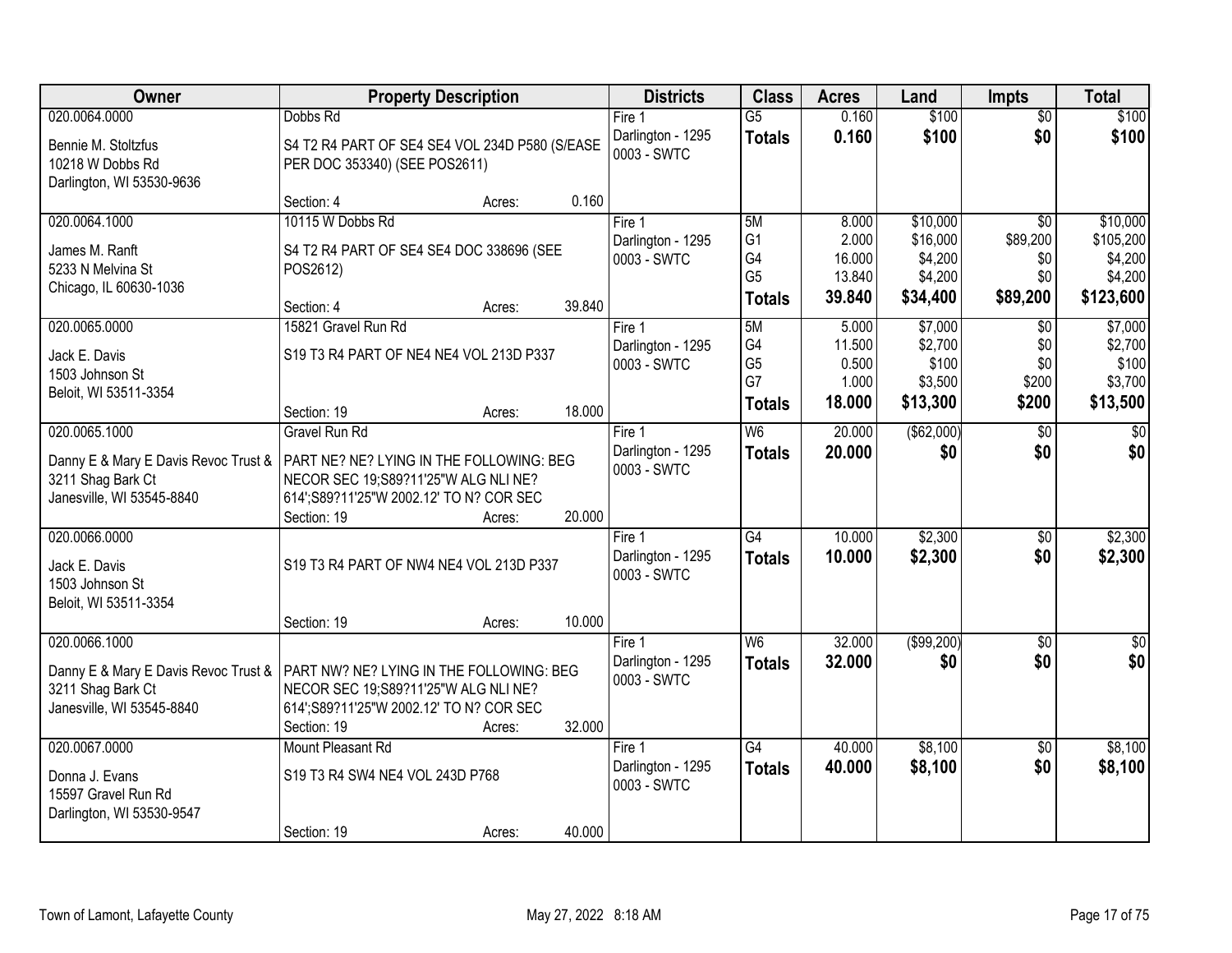| Owner                                                                  |                                                                     | <b>Property Description</b> |        | <b>Districts</b>                 | <b>Class</b>         | <b>Acres</b>   | Land             | <b>Impts</b>    | <b>Total</b>      |
|------------------------------------------------------------------------|---------------------------------------------------------------------|-----------------------------|--------|----------------------------------|----------------------|----------------|------------------|-----------------|-------------------|
| 020.0068.0000                                                          | 15597 Gravel Run Rd                                                 |                             |        | Fire 1                           | 5M                   | 10.000         | \$14,000         | $\overline{50}$ | \$14,000          |
| Donna J. Evans                                                         | S19 T3 R4 SE4 NE4 VOL 243D P768 15597 GRAVEL                        |                             |        | Darlington - 1295                | G4                   | 28.000         | \$5,600          | \$0             | \$5,600           |
| 15597 Gravel Run Rd                                                    | <b>RUN RD</b>                                                       |                             |        | 0003 - SWTC                      | G <sub>5</sub><br>G7 | 1.000<br>1.000 | \$100<br>\$7,500 | \$0<br>\$74,800 | \$100<br>\$82,300 |
| Darlington, WI 53530-9547                                              |                                                                     |                             |        |                                  | <b>Totals</b>        | 40.000         | \$27,200         | \$74,800        | \$102,000         |
|                                                                        | Section: 19                                                         | Acres:                      | 40.000 |                                  |                      |                |                  |                 |                   |
| 020.0069.0000                                                          | County Rd F                                                         |                             |        | Fire 1                           | G4                   | 23.300         | \$4,000          | $\overline{50}$ | \$4,000           |
| Heinrich Deackman<br>15999 Hirsbrunner Rd<br>Darlington, WI 53530-9301 | S19 T3 R4 PART OF NE4 NW4 DOC 340382                                |                             |        | Darlington - 1295<br>0003 - SWTC | <b>Totals</b>        | 23.300         | \$4,000          | \$0             | \$4,000           |
|                                                                        | Section: 19                                                         | Acres:                      | 23.300 |                                  |                      |                |                  |                 |                   |
| 020.0069.1000                                                          | Mount Pleasant Rd                                                   |                             |        | Fire 1                           | G4                   | 16.700         | \$2,900          | \$0             | \$2,900           |
| Andrew S. Lapp<br>15981 County Rd F<br>Darlington, WI 53530-9357       | S19 T3 R4 PART OF NE4 NW4 VOL 243D P918 (SEE<br>POS2541)            |                             |        | Darlington - 1295<br>0003 - SWTC | <b>Totals</b>        | 16.700         | \$2,900          | \$0             | \$2,900           |
|                                                                        | Section: 19                                                         | Acres:                      | 16.700 |                                  |                      |                |                  |                 |                   |
| 020.0070.0000                                                          | County Rd F                                                         |                             |        | Fire 1                           | G4                   | 27.470         | \$1,900          | \$0             | \$1,900           |
| Andrew S. Lapp                                                         | S19 T3 R4 N 29.97A FRAC NW4 NW4 VOL 230D P575                       |                             |        | Darlington - 1295                | G <sub>5</sub>       | 0.500          | \$100            | \$0             | \$100             |
| 15981 County Rd F                                                      |                                                                     |                             |        | 0003 - SWTC                      | G7                   | 2.000          | \$7,000          | \$28,500        | \$35,500          |
| Darlington, WI 53530-9357                                              |                                                                     |                             |        |                                  | <b>Totals</b>        | 29.970         | \$9,000          | \$28,500        | \$37,500          |
|                                                                        | Section: 19                                                         | Acres:                      | 29.970 |                                  |                      |                |                  |                 |                   |
| 020.0071.0000                                                          | Mount Pleasant Rd                                                   |                             |        | Fire 1                           | $\overline{G4}$      | 32.670         | \$5,900          | $\overline{50}$ | \$5,900           |
| Elam S. Allgyer<br>15711 County Rd F<br>Darlington, WI 53530-9356      | S19 T3 R4 S 3.2 RDS OF FRAC NW4 NW4 & FRAC<br>SW4 NW4 VOL 243D P912 |                             |        | Darlington - 1295<br>0003 - SWTC | <b>Totals</b>        | 32.670         | \$5,900          | \$0             | \$5,900           |
|                                                                        | Section: 19                                                         | Acres:                      | 32.670 |                                  |                      |                |                  |                 |                   |
| 020.0072.1000                                                          |                                                                     |                             |        | Fire 1                           | G4                   | 20.000         | \$4,700          | $\overline{60}$ | \$4,700           |
| Donna J. Evans<br>15597 Gravel Run Rd<br>Darlington, WI 53530-9547     | S19 T3 R4 N2 SE4 NW4 VOL 243D P768                                  |                             |        | Darlington - 1295<br>0003 - SWTC | <b>Totals</b>        | 20.000         | \$4,700          | \$0             | \$4,700           |
|                                                                        | Section: 19                                                         | Acres:                      | 20.000 |                                  |                      |                |                  |                 |                   |
| 020.0072.2000                                                          | Mount Pleasant Rd                                                   |                             |        | Fire 1                           | G4                   | 19.000         | \$3,500          | $\overline{50}$ | \$3,500           |
| Donna J. Evans                                                         | S19 T3 R4 S2 SE4 NW4 VOL 243D P768                                  |                             |        | Darlington - 1295                | G <sub>5</sub>       | 1.000          | \$100            | \$0             | \$100             |
| 15597 Gravel Run Rd                                                    |                                                                     |                             |        | 0003 - SWTC                      | <b>Totals</b>        | 20.000         | \$3,600          | \$0             | \$3,600           |
| Darlington, WI 53530-9547                                              |                                                                     |                             |        |                                  |                      |                |                  |                 |                   |
|                                                                        | Section: 19                                                         | Acres:                      | 20.000 |                                  |                      |                |                  |                 |                   |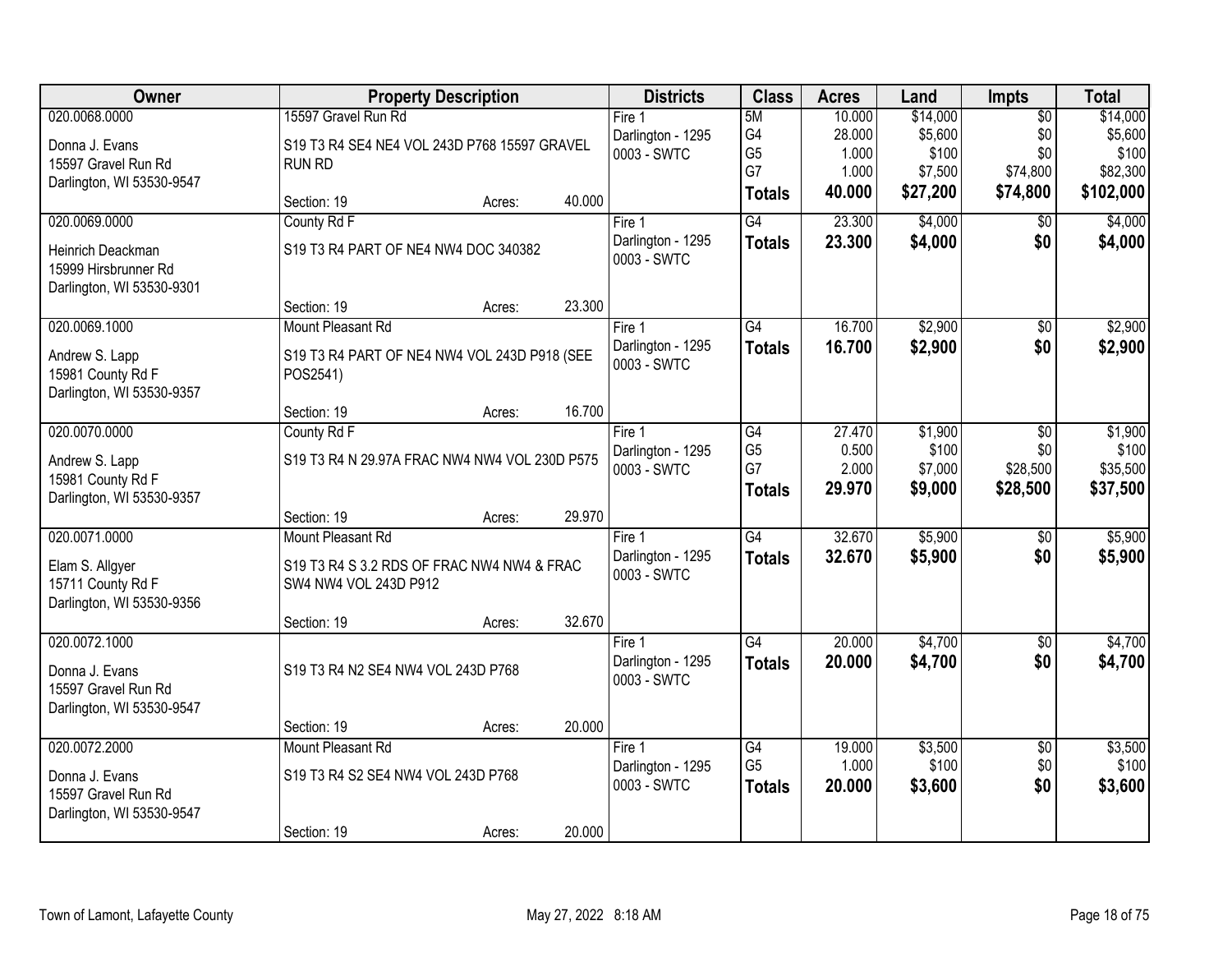| Owner                     |                                               | <b>Property Description</b> |        | <b>Districts</b>                 | <b>Class</b>    | <b>Acres</b>    | Land               | Impts                  | <b>Total</b>       |
|---------------------------|-----------------------------------------------|-----------------------------|--------|----------------------------------|-----------------|-----------------|--------------------|------------------------|--------------------|
| 020.0073.0000             | 12737 Mount Pleasant Rd                       |                             |        | Fire 1                           | G4              | 37.000          | \$6,000            | $\overline{50}$        | \$6,000            |
| Marion O. Pierce          | S19 T3 R4 NE4 SW4 DOC 330167 12737 MT         |                             |        | Darlington - 1295                | G <sub>5</sub>  | 1.000           | \$100              | \$0                    | \$100              |
| 12737 Mount Pleasant Rd   | PLEASANT RD                                   |                             |        | 0003 - SWTC                      | G7              | 2.000           | \$15,000           | \$95,000               | \$110,000          |
| Darlington, WI 53530-9546 |                                               |                             |        |                                  | <b>Totals</b>   | 40.000          | \$21,100           | \$95,000               | \$116,100          |
|                           | Section: 19                                   | Acres:                      | 40.000 |                                  |                 |                 |                    |                        |                    |
| 020.0074.0000             | Mount Pleasant Rd                             |                             |        | Fire 1                           | G4              | 4.300           | \$700              | $\overline{50}$        | \$700              |
| Elam S. Allgyer           | S19 T3 R4 FRAC NW4 SW4 N OF HWY VOL 243D P912 |                             |        | Darlington - 1295                | G <sub>5</sub>  | 0.700           | \$100              | \$0                    | \$100              |
| 15711 County Rd F         |                                               |                             |        | 0003 - SWTC                      | <b>Totals</b>   | 5.000           | \$800              | \$0                    | \$800              |
| Darlington, WI 53530-9356 |                                               |                             |        |                                  |                 |                 |                    |                        |                    |
|                           | Section: 19                                   | Acres:                      | 5.000  |                                  |                 |                 |                    |                        |                    |
| 020.0074.1000             | Mount Pleasant Rd                             |                             |        | Fire 1                           | G4              | 27.200          | \$6,400            | \$0                    | \$6,400            |
| Marion O. Pierce          | S19 T3 R4 FRAC NW4 SW4 EXC N OF HWY DOC       |                             |        | Darlington - 1295                | G <sub>5</sub>  | 1.000           | \$100              | \$0                    | \$100              |
| 12737 Mount Pleasant Rd   | 330167                                        |                             |        | 0003 - SWTC                      | <b>Totals</b>   | 28.200          | \$6,500            | \$0                    | \$6,500            |
| Darlington, WI 53530-9546 |                                               |                             |        |                                  |                 |                 |                    |                        |                    |
|                           | Section: 24                                   | Acres:                      | 28.200 |                                  |                 |                 |                    |                        |                    |
| 020.0075.0000             |                                               |                             |        | Fire 1                           | G4              | 31.800          | \$3,800            | \$0                    | \$3,800            |
| Marion O. Pierce          | S19 T3 R4 FRAC SW4 SW4 DOC 330167             |                             |        | Darlington - 1295<br>0003 - SWTC | <b>Totals</b>   | 31.800          | \$3,800            | \$0                    | \$3,800            |
| 12737 Mount Pleasant Rd   |                                               |                             |        |                                  |                 |                 |                    |                        |                    |
| Darlington, WI 53530-9546 |                                               |                             |        |                                  |                 |                 |                    |                        |                    |
|                           | Section: 24                                   | Acres:                      | 31.800 |                                  |                 |                 |                    |                        |                    |
| 020.0076.0000             |                                               |                             |        | Fire 1                           | $\overline{G4}$ | 40.000          | \$5,600            | $\overline{50}$        | \$5,600            |
| Marion O. Pierce          | S19 T3 R4 SE4 SW4 DOC 330167                  |                             |        | Darlington - 1295<br>0003 - SWTC | <b>Totals</b>   | 40.000          | \$5,600            | \$0                    | \$5,600            |
| 12737 Mount Pleasant Rd   |                                               |                             |        |                                  |                 |                 |                    |                        |                    |
| Darlington, WI 53530-9546 |                                               |                             |        |                                  |                 |                 |                    |                        |                    |
|                           | Section: 19                                   | Acres:                      | 40.000 |                                  |                 |                 |                    |                        |                    |
| 020.0077.0000             | 12241 Mount Pleasant Rd                       |                             |        | Fire 1                           | 5M<br>G4        | 5.000<br>26.630 | \$7,000<br>\$5,000 | $\overline{50}$<br>\$0 | \$7,000<br>\$5,000 |
| Steven J. Fleming         | S19 T3 R4 PART OF NE4 SE4 VOL 215D P981 EXC   |                             |        | Darlington - 1295<br>0003 - SWTC | G <sub>5</sub>  | 2.000           | \$100              | \$0                    | \$100              |
| 12241 Mount Pleasant Rd   | 12241 MT PLEASANT RD (SEE POS2540)            |                             |        |                                  | G7              | 2.000           | \$15,000           | \$132,500              | \$147,500          |
| Darlington, WI 53530-9546 |                                               |                             |        |                                  | <b>Totals</b>   | 35.630          | \$27,100           | \$132,500              | \$159,600          |
|                           | Section: 19                                   | Acres:                      | 35.630 |                                  |                 |                 |                    |                        |                    |
| 020.0078.0000             | Mount Pleasant Rd                             |                             |        | Fire 1                           | 5M<br>G4        | 4.000<br>35.000 | \$5,600<br>\$6,700 | $\overline{50}$<br>\$0 | \$5,600<br>\$6,700 |
| Steven J. Fleming         | S19 T3 R4 NW4 SE4 VOL 215D P981 (SEE POS2540) |                             |        | Darlington - 1295<br>0003 - SWTC | G <sub>5</sub>  | 1.000           | \$100              | \$0                    | \$100              |
| 12241 Mount Pleasant Rd   |                                               |                             |        |                                  | <b>Totals</b>   | 40.000          | \$12,400           | \$0                    | \$12,400           |
| Darlington, WI 53530-9546 |                                               |                             |        |                                  |                 |                 |                    |                        |                    |
|                           | Section: 19                                   | Acres:                      | 40.000 |                                  |                 |                 |                    |                        |                    |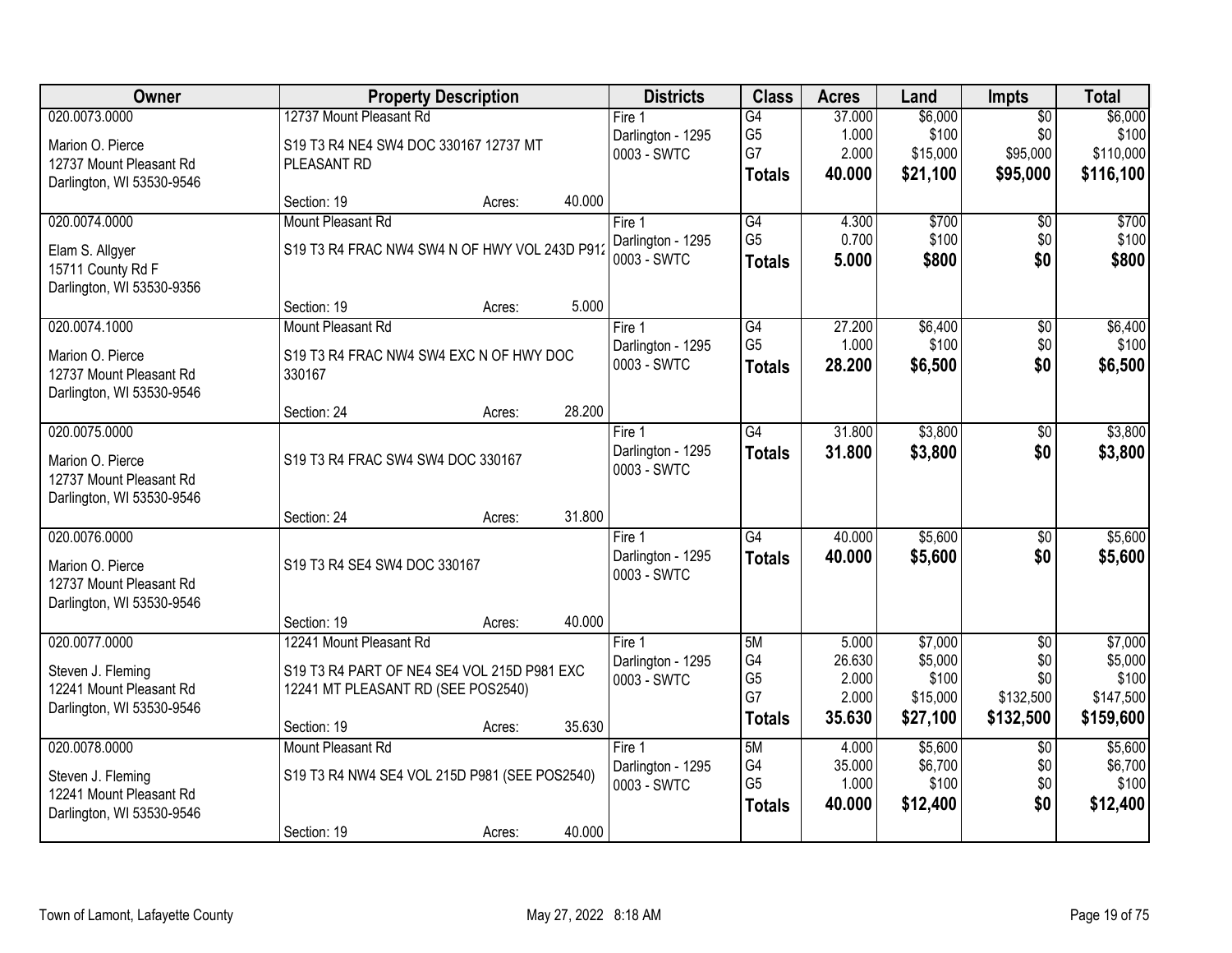| Owner                     |                                               | <b>Property Description</b> |        | <b>Districts</b>                 | <b>Class</b>    | <b>Acres</b> | Land     | Impts           | <b>Total</b> |
|---------------------------|-----------------------------------------------|-----------------------------|--------|----------------------------------|-----------------|--------------|----------|-----------------|--------------|
| 020.0079.0000             | <b>Woodberry Rd</b>                           |                             |        | Fire 1                           | 5M              | 5.000        | \$7,000  | $\overline{50}$ | \$7,000      |
| Pikatonoky Farms          | S19 T3 R4 PART OF SW4 SE4 VOL 234D P462       |                             |        | Darlington - 1295                | G4              | 29.450       | \$6,100  | \$0             | \$6,100      |
| c/o Katharine Edler       |                                               |                             |        | 0003 - SWTC                      | <b>Totals</b>   | 34.450       | \$13,100 | \$0             | \$13,100     |
| W8795 Schlappi Rd         |                                               |                             |        |                                  |                 |              |          |                 |              |
| Browntown, WI 53522-9517  | Section: 19                                   | Acres:                      | 34.450 |                                  |                 |              |          |                 |              |
| 020.0079.1000             |                                               |                             |        | Fire 1                           | G4              | 5.550        | \$1,000  | \$0             | \$1,000      |
| Steven J. Fleming         | S19 T3 R4 PART OF SW4 SE4 VOL 236D P236 (SEE  |                             |        | Darlington - 1295                | <b>Totals</b>   | 5.550        | \$1,000  | \$0             | \$1,000      |
| 12241 Mount Pleasant Rd   | POS2543)                                      |                             |        | 0003 - SWTC                      |                 |              |          |                 |              |
| Darlington, WI 53530-9546 |                                               |                             |        |                                  |                 |              |          |                 |              |
|                           | Section: 19                                   | Acres:                      | 5.550  |                                  |                 |              |          |                 |              |
| 020.0080.0000             | Woodberry Rd                                  |                             |        | Fire 1                           | G4              | 33.000       | \$6,700  | $\overline{50}$ | \$6,700      |
| Pikatonoky Farms          | S19 T3 R4 PART OF SE4 SE4 VOL 234D P462 (SEE  |                             |        | Darlington - 1295                | G <sub>5</sub>  | 1.830        | \$100    | \$0             | \$100        |
| c/o Katharine Edler       | POS2538)                                      |                             |        | 0003 - SWTC                      | <b>Totals</b>   | 34.830       | \$6,800  | \$0             | \$6,800      |
| W8795 Schlappi Rd         |                                               |                             |        |                                  |                 |              |          |                 |              |
| Browntown, WI 53522-9517  | Section: 19                                   | Acres:                      | 34.830 |                                  |                 |              |          |                 |              |
| 020.0080.1000             | 12086 Woodberry Rd                            |                             |        | Fire 1                           | $\overline{G1}$ | 2.600        | \$17,700 | \$65,800        | \$83,500     |
| Cory J. Hermanson         | S19 T3 R4 PART OF SE4 SE4 VOL 243D P742 12086 |                             |        | Darlington - 1295                | <b>Totals</b>   | 2.600        | \$17,700 | \$65,800        | \$83,500     |
| 12086 Woodberry Rd        | WOODBERRY RD (SEE POS2538)                    |                             |        | 0003 - SWTC                      |                 |              |          |                 |              |
| Darlington, WI 53530-9327 |                                               |                             |        |                                  |                 |              |          |                 |              |
|                           | Section: 19                                   | Acres:                      | 2.600  |                                  |                 |              |          |                 |              |
| 020.0080.2000             |                                               |                             |        | Fire 1                           | $\overline{G5}$ | 0.500        | \$200    | $\overline{50}$ | \$200        |
| Steven J. Fleming         | S19 T3 R4 PART OF SE4 SE4 VOL 236D P236 (SEE  |                             |        | Darlington - 1295                | <b>Totals</b>   | 0.500        | \$200    | \$0             | \$200        |
| 12241 Mount Pleasant Rd   | POS2543)                                      |                             |        | 0003 - SWTC                      |                 |              |          |                 |              |
| Darlington, WI 53530-9546 |                                               |                             |        |                                  |                 |              |          |                 |              |
|                           | Section: 19                                   | Acres:                      | 0.500  |                                  |                 |              |          |                 |              |
| 020.0080.3000             | 15251 Gravel Run Rd                           |                             |        | Fire 1                           | $\overline{G1}$ | 2.070        | \$16,200 | \$187,600       | \$203,800    |
| Christian D. Andrews      | S19 T3 R4 PART OF NE4 SE4 PART OF SE4 SE4 VOL |                             |        | Darlington - 1295<br>0003 - SWTC | G4              | 4.370        | \$800    | \$0             | \$800        |
| 15251 Gravel Run Rd       | 238D P297 & DOC 332913 (SEE POS2536 & POS2537 |                             |        |                                  | <b>Totals</b>   | 6.440        | \$17,000 | \$187,600       | \$204,600    |
| Darlington, WI 53530-9436 | & POS2543)                                    |                             |        |                                  |                 |              |          |                 |              |
|                           | Section: 19                                   | Acres:                      | 6.440  |                                  |                 |              |          |                 |              |
| 020.0081.0000             | <b>Faymont Rd</b>                             |                             |        | Fire 1                           | $\overline{G4}$ | 39.000       | \$8,300  | $\overline{50}$ | \$8,300      |
| Harold E. Morrison        | S20 T3 R4 NE4 NE4 VOL 213D P12                |                             |        | Darlington - 1295<br>0003 - SWTC | G <sub>5</sub>  | 1.000        | \$100    | \$0             | \$100        |
| 11136 Faymont Rd          |                                               |                             |        |                                  | <b>Totals</b>   | 40.000       | \$8,400  | \$0             | \$8,400      |
| Darlington, WI 53530-9532 |                                               |                             |        |                                  |                 |              |          |                 |              |
|                           | Section: 20                                   | Acres:                      | 40.000 |                                  |                 |              |          |                 |              |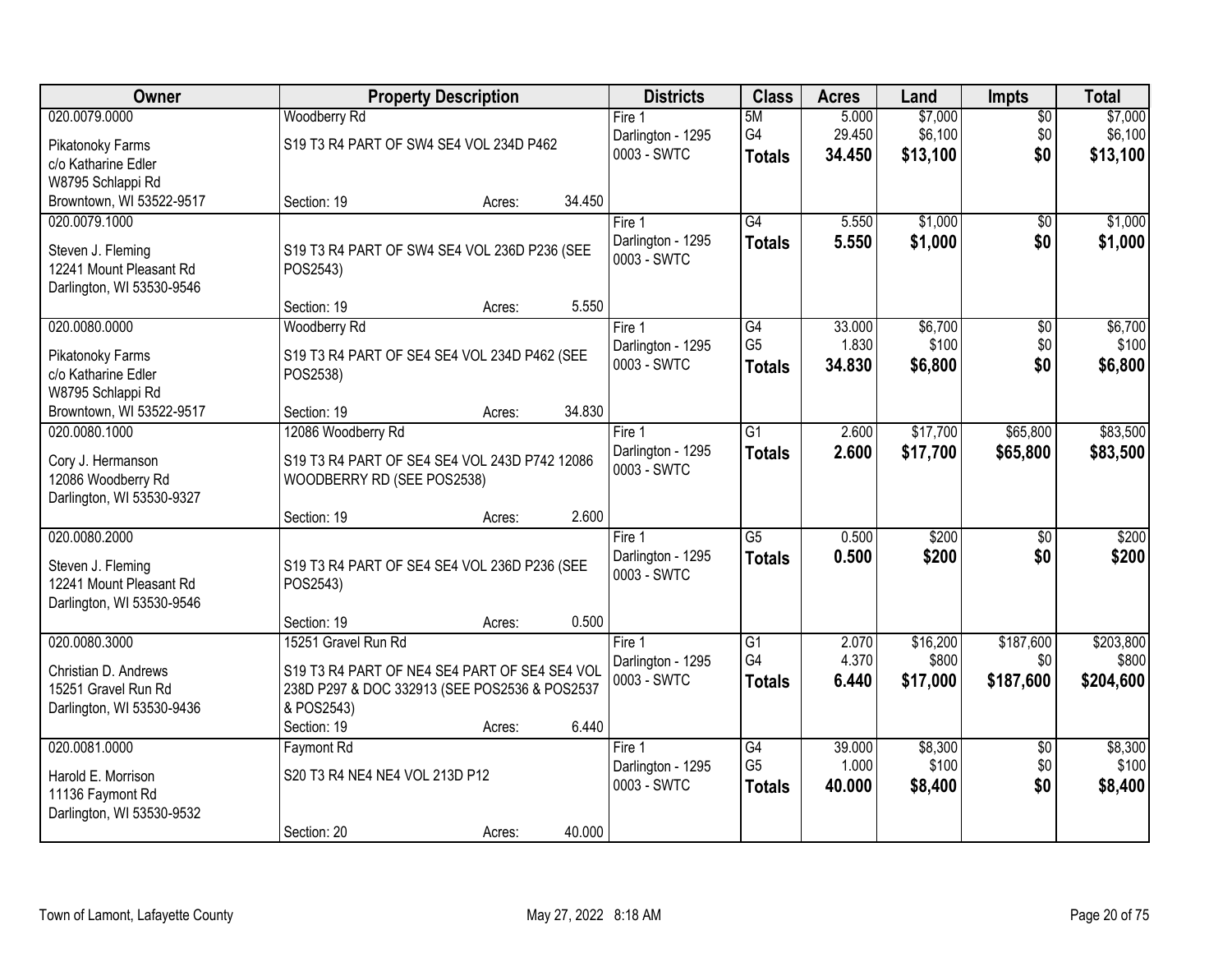| Owner                                       |                                     | <b>Property Description</b>            |        | <b>Districts</b>                 | <b>Class</b>    | <b>Acres</b> | Land     | <b>Impts</b>    | <b>Total</b> |
|---------------------------------------------|-------------------------------------|----------------------------------------|--------|----------------------------------|-----------------|--------------|----------|-----------------|--------------|
| 020.0082.0000                               | <b>Faymont Rd</b>                   |                                        |        | Fire 1                           | 5M              | 5.000        | \$7,000  | $\overline{60}$ | \$7,000      |
| Harold E. Morrison                          | S20 T3 R4 NW4 NE4 VOL 213D P12      |                                        |        | Darlington - 1295                | G4              | 33.000       | \$6,900  | \$0             | \$6,900      |
| 11136 Faymont Rd                            |                                     |                                        |        | 0003 - SWTC                      | G <sub>5</sub>  | 2.000        | \$100    | \$0             | \$100        |
| Darlington, WI 53530-9532                   |                                     |                                        |        |                                  | <b>Totals</b>   | 40.000       | \$14,000 | \$0             | \$14,000     |
|                                             | Section: 20                         | Acres:                                 | 40.000 |                                  |                 |              |          |                 |              |
| 020.0083.0000                               | Mount Pleasant Rd                   |                                        |        | Fire 1                           | $\overline{G4}$ | 40.000       | \$6,700  | $\overline{50}$ | \$6,700      |
| Cameron R. Edler                            | S20 T3 R4 SW4 NE4 VOL 78 B&C P882   |                                        |        | Darlington - 1295                | <b>Totals</b>   | 40.000       | \$6,700  | \$0             | \$6,700      |
| W8773 Schlappi Rd                           |                                     |                                        |        | 0003 - SWTC                      |                 |              |          |                 |              |
| Browntown, WI 53522-9517                    |                                     |                                        |        |                                  |                 |              |          |                 |              |
|                                             | Section: 20                         | Acres:                                 | 40.000 |                                  |                 |              |          |                 |              |
| 020.0084.0000                               |                                     |                                        |        | Fire 1                           | $\overline{G4}$ | 40.000       | \$7,400  | \$0             | \$7,400      |
| Cameron R. Edler                            | S20 T3 R4 SE4 NE4 VOL 78 B&C P882   |                                        |        | Darlington - 1295<br>0003 - SWTC | <b>Totals</b>   | 40.000       | \$7,400  | \$0             | \$7,400      |
| W8773 Schlappi Rd                           |                                     |                                        |        |                                  |                 |              |          |                 |              |
| Browntown, WI 53522-9517                    |                                     |                                        |        |                                  |                 |              |          |                 |              |
| 020.0085.1000                               | Section: 20<br><b>Faymont Rd</b>    | Acres:                                 | 40.000 | Fire 1                           | 5M              | 1.500        | \$2,100  |                 | \$2,100      |
|                                             |                                     |                                        |        | Darlington - 1295                | G4              | 17.500       | \$4,100  | \$0<br>\$0      | \$4,100      |
| Albert S. Nemec                             |                                     | S20 T3 R4 N2 NE4 NW4 VOL 227D P530-533 |        | 0003 - SWTC                      | G <sub>5</sub>  | 1.000        | \$100    | \$0             | \$100        |
| 11835 Faymont Rd                            |                                     |                                        |        |                                  | <b>Totals</b>   | 20.000       | \$6,300  | \$0             | \$6,300      |
| Darlington, WI 53530-9531                   | Section: 20                         | Acres:                                 | 20.000 |                                  |                 |              |          |                 |              |
| 020.0085.2000                               | Mount Pleasant Rd                   |                                        |        | Fire 1                           | $\overline{G4}$ | 19.500       | \$3,700  | $\overline{50}$ | \$3,700      |
|                                             |                                     |                                        |        | Darlington - 1295                | G <sub>5</sub>  | 0.500        | \$100    | \$0             | \$100        |
| Cali Edler                                  | S20 T3 R4 S2 NE4 NW4 VOL 78 B&C P19 |                                        |        | 0003 - SWTC                      | <b>Totals</b>   | 20.000       | \$3,800  | \$0             | \$3,800      |
| W8656 Babler Rd<br>Browntown, WI 53522-9799 |                                     |                                        |        |                                  |                 |              |          |                 |              |
|                                             | Section: 20                         | Acres:                                 | 20.000 |                                  |                 |              |          |                 |              |
| 020.0086.1000                               | 11835 Faymont Rd                    |                                        |        | Fire 1                           | 5M              | 9.000        | \$12,600 | $\overline{50}$ | \$12,600     |
| Albert S. Nemec                             |                                     | S20 T3 R4 N2 NW4 NW4 VOL 227D P530-533 |        | Darlington - 1295                | G <sub>1</sub>  | 2.000        | \$16,000 | \$170,600       | \$186,600    |
| 11835 Faymont Rd                            |                                     |                                        |        | 0003 - SWTC                      | G4              | 9.000        | \$1,600  | \$0             | \$1,600      |
| Darlington, WI 53530-9531                   |                                     |                                        |        |                                  | <b>Totals</b>   | 20.000       | \$30,200 | \$170,600       | \$200,800    |
|                                             | Section: 20                         | Acres:                                 | 20.000 |                                  |                 |              |          |                 |              |
| 020.0086.2000                               | <b>Gravel Run Rd</b>                |                                        |        | Fire 1                           | $\overline{G4}$ | 19.500       | \$4,300  | $\overline{30}$ | \$4,300      |
| Cali Edler                                  | S20 T3 R4 S2 NW4 NW4 VOL 79 B&C P19 |                                        |        | Darlington - 1295                | G <sub>5</sub>  | 0.500        | \$100    | \$0             | \$100        |
| W8656 Babler Rd                             |                                     |                                        |        | 0003 - SWTC                      | <b>Totals</b>   | 20.000       | \$4,400  | \$0             | \$4,400      |
| Browntown, WI 53522-9799                    |                                     |                                        |        |                                  |                 |              |          |                 |              |
|                                             | Section: 20                         | Acres:                                 | 20.000 |                                  |                 |              |          |                 |              |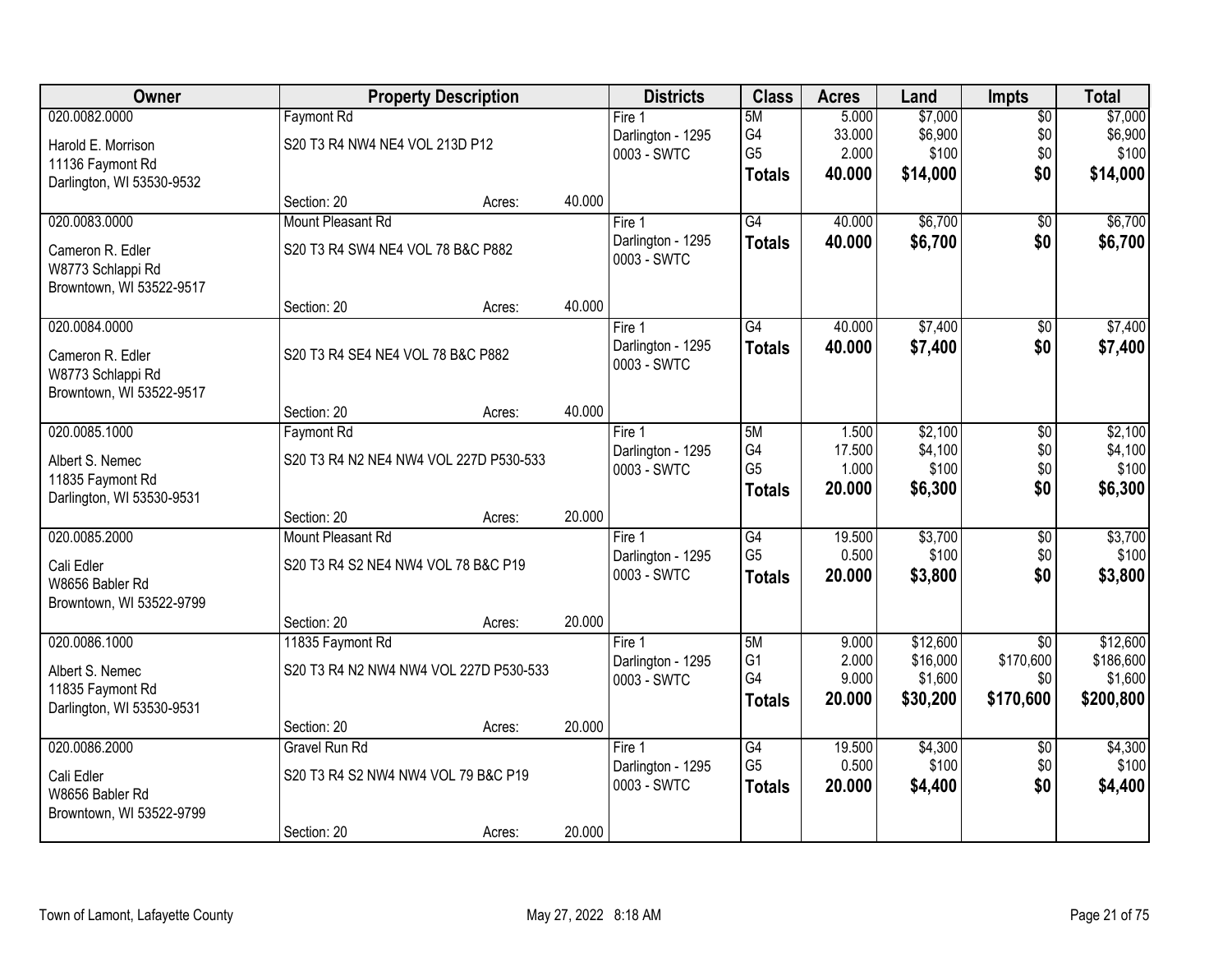| Owner                                                            | <b>Property Description</b>                              | <b>Districts</b>                 | <b>Class</b>                          | <b>Acres</b>             | Land                          | <b>Impts</b>                  | <b>Total</b>                    |
|------------------------------------------------------------------|----------------------------------------------------------|----------------------------------|---------------------------------------|--------------------------|-------------------------------|-------------------------------|---------------------------------|
| 020.0087.0000                                                    | Mount Pleasant Rd                                        | Fire 1                           | $\overline{G7}$                       | 1.810                    | \$6,300                       | \$19,200                      | \$25,500                        |
| Pikatonoky Farms<br>c/o Katharine Edler<br>W8795 Schlappi Rd     | S20 T3 R4 PART OF SW4 NW4 VOL 234D P462 (SEE<br>POS2548) | Darlington - 1295<br>0003 - SWTC | <b>Totals</b>                         | 1.810                    | \$6,300                       | \$19,200                      | \$25,500                        |
| Browntown, WI 53522-9517                                         | 1.810<br>Section: 20<br>Acres:                           |                                  |                                       |                          |                               |                               |                                 |
| 020.0087.1000                                                    | Mount Pleasant Rd                                        | Fire 1                           | $\overline{G4}$                       | 36.190                   | \$4,100                       | \$0                           | \$4,100                         |
| Cali Edler<br>W8656 Babler Rd<br>Browntown, WI 53522-9799        | S20 T3 R4 PART OF SW4 NW4 VOL 79 B&C P19                 | Darlington - 1295<br>0003 - SWTC | G <sub>5</sub><br><b>Totals</b>       | 2.000<br>38.190          | \$100<br>\$4,200              | \$0<br>\$0                    | \$100<br>\$4,200                |
|                                                                  | 38.190<br>Section: 20<br>Acres:                          |                                  |                                       |                          |                               |                               |                                 |
| 020.0088.0000                                                    | 11810 Mount Pleasant Rd                                  | Fire 1                           | G4                                    | 4.000                    | \$600                         | $\overline{50}$               | \$600                           |
| Pikatonoky Farms<br>c/o Katharine Edler<br>W8795 Schlappi Rd     | S20 T3 R4 PART OF SE4 NW4 VOL 234D P462 (SEE<br>POS2548) | Darlington - 1295<br>0003 - SWTC | G7<br><b>Totals</b>                   | 2.000<br>6.000           | \$15,000<br>\$15,600          | \$60,000<br>\$60,000          | \$75,000<br>\$75,600            |
| Browntown, WI 53522-9517                                         | 6.000<br>Section: 20<br>Acres:                           |                                  |                                       |                          |                               |                               |                                 |
| 020.0088.1000                                                    | Mount Pleasant Rd                                        | Fire 1                           | $\overline{G4}$                       | 33.000                   | \$6,700                       | \$0                           | \$6,700                         |
| Cali Edler<br>W8656 Babler Rd<br>Browntown, WI 53522-9799        | S20 T3 R4 PART OF SE4 NW4 VOL 79 B&C P19                 | Darlington - 1295<br>0003 - SWTC | G <sub>5</sub><br><b>Totals</b>       | 1.000<br>34.000          | \$100<br>\$6,800              | \$0<br>\$0                    | \$100<br>\$6,800                |
|                                                                  | 34.000<br>Section: 20<br>Acres:                          |                                  |                                       |                          |                               |                               |                                 |
| 020.0089.1000                                                    | Mount Pleasant Rd                                        | Fire 1                           | $\overline{G4}$                       | 19.980                   | \$3,800                       | \$0                           | \$3,800                         |
| Darwin L. Lawson<br>14327 Fourth Rd<br>Darlington, WI 53530-9366 | S20 T3 R4 PART E2 NE4 SW4 VOL 225D P226 EXC              | Darlington - 1295<br>0003 - SWTC | <b>Totals</b>                         | 19.980                   | \$3,800                       | \$0                           | \$3,800                         |
|                                                                  | 19.980<br>Section: 20<br>Acres:                          |                                  |                                       |                          |                               |                               |                                 |
| 020.0089.2000                                                    | 11875 Mount Pleasant Rd                                  | Fire 1                           | $\overline{G4}$                       | 19.500                   | \$2,600                       | $\overline{50}$               | \$2,600                         |
| Pikatonoky Farms<br>c/o Katharine Edler<br>W8795 Schlappi Rd     | S20 T3 R4 W2 NE4 SW4 VOL 234D P462                       | Darlington - 1295<br>0003 - SWTC | G7<br><b>Totals</b>                   | 0.500<br>20.000          | \$1,800<br>\$4,400            | \$2,100<br>\$2,100            | \$3,900<br>\$6,500              |
| Browntown, WI 53522-9517                                         | 20.000<br>Section: 20<br>Acres:                          |                                  |                                       |                          |                               |                               |                                 |
| 020.0090.1000                                                    | 11875 Mount Pleasant Rd                                  | Fire 1                           | G4                                    | 36.000                   | \$5,900                       | $\overline{30}$               | \$5,900                         |
| Pikatonoky Farms<br>c/o Katharine Edler<br>W8795 Schlappi Rd     | S20 T3 R4 NW4 SW4 VOL 234D P462                          | Darlington - 1295<br>0003 - SWTC | G <sub>5</sub><br>G7<br><b>Totals</b> | 2.000<br>2.000<br>40.000 | \$100<br>\$15,000<br>\$21,000 | \$0<br>\$158,800<br>\$158,800 | \$100<br>\$173,800<br>\$179,800 |
| Browntown, WI 53522-9517                                         | 40.000<br>Section: 20<br>Acres:                          |                                  |                                       |                          |                               |                               |                                 |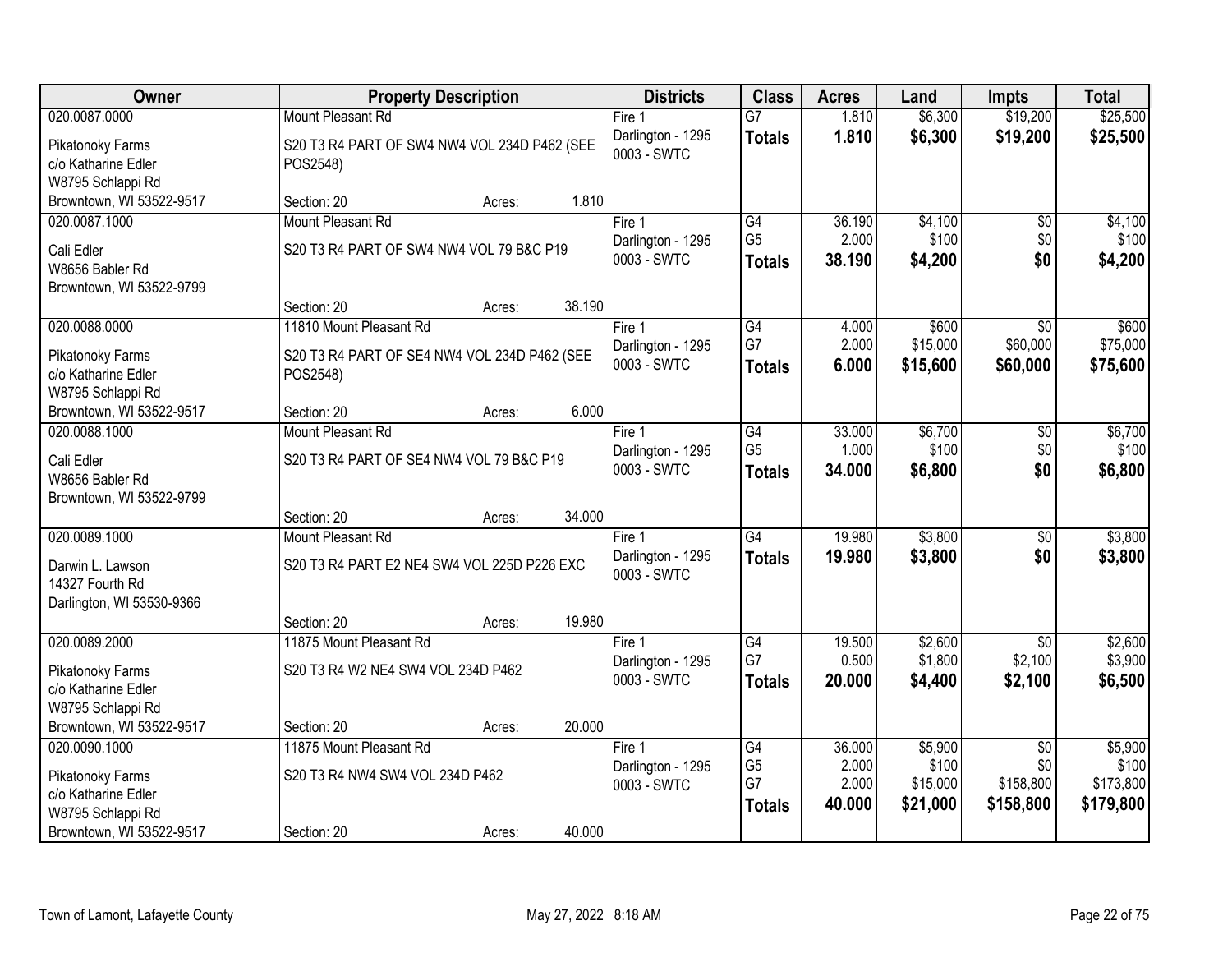| Owner                     | <b>Property Description</b>                     | <b>Districts</b>                 | <b>Class</b>         | <b>Acres</b>    | Land               | <b>Impts</b>           | <b>Total</b>       |
|---------------------------|-------------------------------------------------|----------------------------------|----------------------|-----------------|--------------------|------------------------|--------------------|
| 020.0091.0000             | <b>Gravel Run Rd</b>                            | Fire 1                           | G4                   | 38.000          | \$6,100            | $\overline{60}$        | \$6,100            |
| Pikatonoky Farms          | S20 T3 R4 SW4 SW4 VOL 226D P822 HAROLD & JANI:  | Darlington - 1295                | G <sub>5</sub>       | 2.000           | \$100              | \$0                    | \$100              |
| c/o Katharine Edler       | DAY OWNERS                                      | 0003 - SWTC                      | <b>Totals</b>        | 40.000          | \$6,200            | \$0                    | \$6,200            |
| W8795 Schlappi Rd         |                                                 |                                  |                      |                 |                    |                        |                    |
| Browntown, WI 53522-9517  | 40.000<br>Section: 29<br>Acres:                 |                                  |                      |                 |                    |                        |                    |
| 020.0092.0000             | 11652 Woodberry Rd                              | Fire 1                           | $\overline{G4}$      | 8.460           | \$1,500            | $\overline{50}$        | \$1,500            |
| Darwin L. Lawson          | S20 T3 R4 PART OF SE4 SW4 VOL 225D P226 EXC     | Darlington - 1295                | G7                   | 0.500           | \$3,800            | \$18,400               | \$22,200           |
| 14327 Fourth Rd           |                                                 | 0003 - SWTC                      | <b>Totals</b>        | 8.960           | \$5,300            | \$18,400               | \$23,700           |
| Darlington, WI 53530-9366 |                                                 |                                  |                      |                 |                    |                        |                    |
|                           | 8.960<br>Section: 20<br>Acres:                  |                                  |                      |                 |                    |                        |                    |
| 020.0092.1000             | 11652 Woodberry Rd                              | Fire 1                           | $\overline{G4}$      | 28.040          | \$2,900            | \$0                    | \$2,900            |
| Davis Family Farm, LLC    | S20 T3 R4 PART OF E2 NE4 SW4 PART OF SE4 SW4    | Darlington - 1295<br>0003 - SWTC | G <sub>5</sub><br>G7 | 1.020<br>2.000  | \$200<br>\$15,000  | \$0<br>\$87,100        | \$200<br>\$102,100 |
| 12467 Otter Creek Rd      | DOC 334909 (SEE POS2549)                        |                                  | <b>Totals</b>        | 31.060          | \$18,100           | \$87,100               | \$105,200          |
| Darlington, WI 53530-9443 |                                                 |                                  |                      |                 |                    |                        |                    |
|                           | 31.060<br>Section: 20<br>Acres:                 |                                  |                      |                 |                    |                        |                    |
| 020.0093.0000             |                                                 | Fire 1                           | $\overline{G4}$      | 20.000          | \$2,500            | $\sqrt{6}$             | \$2,500            |
| Cameron R. Edler          | S20 T3 R4 N 20A OF N2 SE4 VOL 78 B&C P882       | Darlington - 1295<br>0003 - SWTC | <b>Totals</b>        | 20,000          | \$2,500            | \$0                    | \$2,500            |
| W8773 Schlappi Rd         |                                                 |                                  |                      |                 |                    |                        |                    |
| Browntown, WI 53522-9517  |                                                 |                                  |                      |                 |                    |                        |                    |
|                           | 20.000<br>Section: 20<br>Acres:                 |                                  |                      |                 |                    |                        |                    |
| 020.0093.1000             |                                                 | Fire 1                           | 5M<br>G4             | 3.000<br>27.000 | \$4,200<br>\$6,300 | $\overline{30}$<br>\$0 | \$4,200<br>\$6,300 |
| Darwin L. Lawson          | S20 T3 R4 S 30A OF NE4 SE4 VOL 225D P226        | Darlington - 1295<br>0003 - SWTC | <b>Totals</b>        | 30.000          | \$10,500           | \$0                    | \$10,500           |
| 14327 Fourth Rd           |                                                 |                                  |                      |                 |                    |                        |                    |
| Darlington, WI 53530-9366 |                                                 |                                  |                      |                 |                    |                        |                    |
| 020.0094.0000             | 30.000<br>Section: 20<br>Acres:                 |                                  | $\overline{G4}$      | 30.000          | \$5,000            |                        | \$5,000            |
|                           |                                                 | Fire 1<br>Darlington - 1295      | <b>Totals</b>        | 30.000          | \$5,000            | $\sqrt{6}$<br>\$0      | \$5,000            |
| Darwin L. Lawson          | S20 T3 R4 S 30A OF NW4 SE4 VOL 225D P226        | 0003 - SWTC                      |                      |                 |                    |                        |                    |
| 14327 Fourth Rd           |                                                 |                                  |                      |                 |                    |                        |                    |
| Darlington, WI 53530-9366 |                                                 |                                  |                      |                 |                    |                        |                    |
| 020.0095.0000             | 30.000<br>Section: 20<br>Acres:<br>Woodberry Rd | Fire 1                           | $\overline{G4}$      | 39.000          | \$5,400            | $\overline{50}$        | \$5,400            |
|                           |                                                 | Darlington - 1295                | G <sub>5</sub>       | 1.000           | \$100              | \$0                    | \$100              |
| Darwin L. Lawson          | S20 T3 R4 SW4 SE4 VOL 225D P226                 | 0003 - SWTC                      | <b>Totals</b>        | 40.000          | \$5,500            | \$0                    | \$5,500            |
| 14327 Fourth Rd           |                                                 |                                  |                      |                 |                    |                        |                    |
| Darlington, WI 53530-9366 | 40.000<br>Section: 20                           |                                  |                      |                 |                    |                        |                    |
|                           | Acres:                                          |                                  |                      |                 |                    |                        |                    |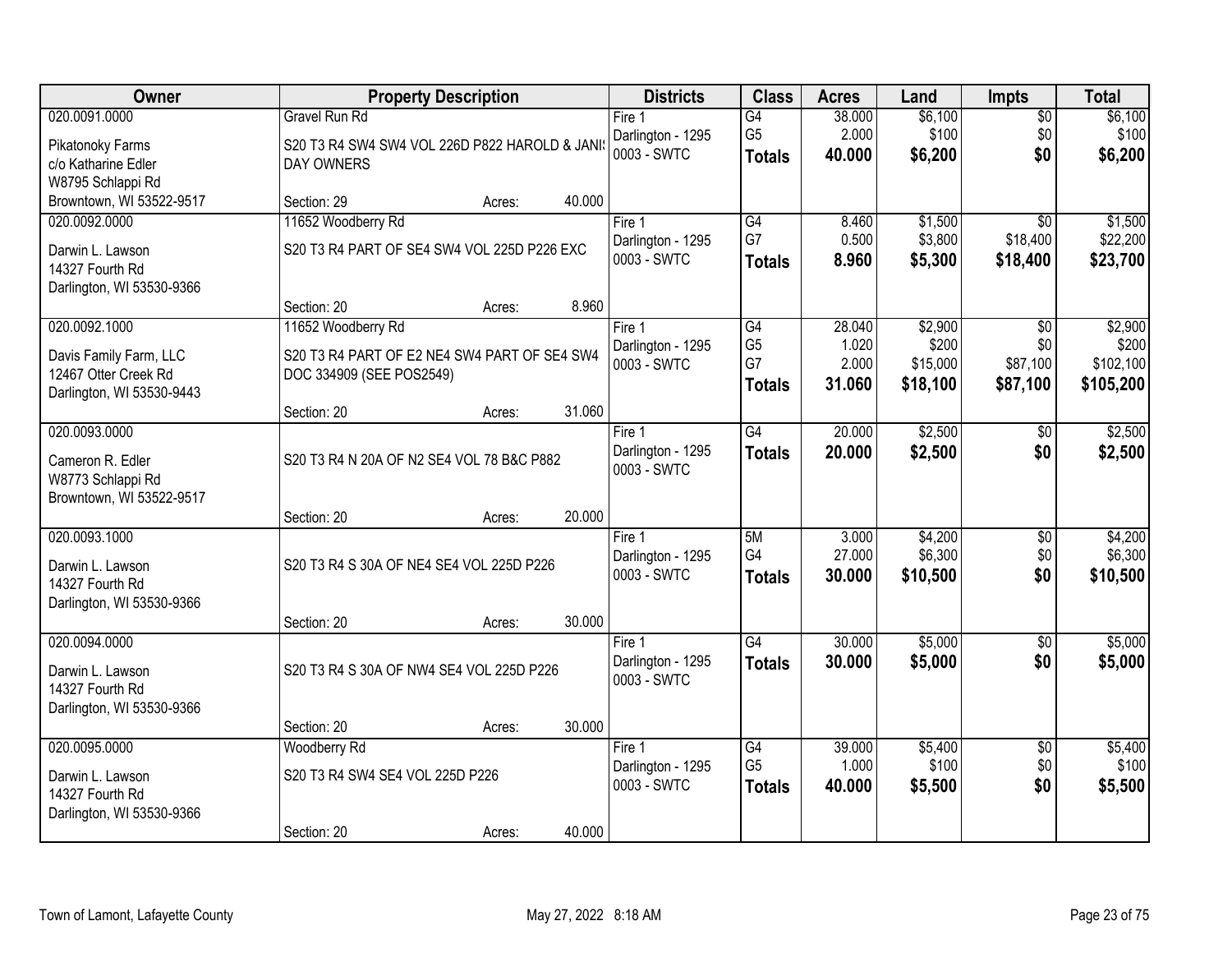| Owner                                                                                 |                                                                                  | <b>Property Description</b>        |        | <b>Districts</b>                             | <b>Class</b>                                       | <b>Acres</b>              | Land                            | <b>Impts</b>                            | <b>Total</b>                      |
|---------------------------------------------------------------------------------------|----------------------------------------------------------------------------------|------------------------------------|--------|----------------------------------------------|----------------------------------------------------|---------------------------|---------------------------------|-----------------------------------------|-----------------------------------|
| 020.0096.1000<br>Darwin L. Lawson<br>14327 Fourth Rd<br>Darlington, WI 53530-9366     |                                                                                  | S20 T3 R4 N2 SE4 SE4 VOL 225D P226 |        | Fire 1<br>Darlington - 1295<br>0003 - SWTC   | $\overline{G4}$<br><b>Totals</b>                   | 20.000<br>20.000          | \$4,700<br>\$4,700              | $\overline{50}$<br>\$0                  | \$4,700<br>\$4,700                |
|                                                                                       | Section: 20                                                                      | Acres:                             | 20.000 |                                              |                                                    |                           |                                 |                                         |                                   |
| 020.0096.2000                                                                         | Woodberry Rd                                                                     |                                    |        | Fire 1                                       | G4                                                 | 19.000                    | \$4,100                         | \$0                                     | \$4,100                           |
| Clinton V. Anderson<br>10410 Faymont Rd<br>Darlington, WI 53530-9535                  | S20 T3 R4 S2 SE4 SE4 VOL 207D P400                                               |                                    |        | Darlington - 1295<br>0003 - SWTC             | G <sub>5</sub><br><b>Totals</b>                    | 1.000<br>20.000           | \$100<br>\$4,200                | \$0<br>\$0                              | \$100<br>\$4,200                  |
|                                                                                       | Section: 20                                                                      | Acres:                             | 20.000 |                                              |                                                    |                           |                                 |                                         |                                   |
| 020.0097.0000<br>Don S. Andrews<br>10124 Faymont Rd<br>Darlington, WI 53530-9534      | <b>Faymont Rd</b><br>S21 T3 R4 PART OF NE4 NE4 DOC 346955                        |                                    |        | Fire 1<br>Darlington - 1295<br>0003 - SWTC   | $\overline{G4}$<br>G <sub>5</sub><br><b>Totals</b> | 29.300<br>2.000<br>31.300 | \$5,000<br>\$100<br>\$5,100     | \$0<br>\$0<br>\$0                       | \$5,000<br>\$100<br>\$5,100       |
|                                                                                       | Section: 21                                                                      | Acres:                             | 31.300 |                                              |                                                    |                           |                                 |                                         |                                   |
| 020.0097.1000                                                                         | Faymont Rd                                                                       |                                    |        | Fire 1                                       | G1                                                 | 3.130                     | \$19,200                        | \$700                                   | \$19,900                          |
| David C. Jacobson<br>9935 Faymont Rd<br>Darlington, WI 53530-9534                     | S21 T3 R4 PART OF NE4 NE4 VOL 236D P160 (SEE<br>POS2551)                         |                                    |        | Darlington - 1295<br>0003 - SWTC             | <b>Totals</b>                                      | 3.130                     | \$19,200                        | \$700                                   | \$19,900                          |
|                                                                                       | Section: 21                                                                      | Acres:                             | 3.130  |                                              |                                                    |                           |                                 |                                         |                                   |
| 020.0098.0000<br>Clinton V. Anderson<br>10410 Faymont Rd<br>Darlington, WI 53530-9535 | Faymont Rd<br>S21 T3 R4 NW4 NE4 VOL 205D P508                                    |                                    |        | Fire $1$<br>Darlington - 1295<br>0003 - SWTC | $\overline{G4}$<br>G <sub>5</sub><br><b>Totals</b> | 38.000<br>2.000<br>40,000 | \$8,000<br>\$100<br>\$8,100     | $\overline{50}$<br>\$0<br>\$0           | \$8,000<br>\$100<br>\$8,100       |
|                                                                                       | Section: 21                                                                      | Acres:                             | 40.000 |                                              |                                                    |                           |                                 |                                         |                                   |
| 020.0099.0000<br>Paul Scott Schulte<br>10500 Woodberry Rd<br>Darlington, WI 53530     | Zimmerman Rd<br>S21 T3 R4 SW4 NE4 VOL 209D P401DOC 368541                        |                                    |        | Fire 1<br>Darlington - 1295<br>0003 - SWTC   | $\overline{G4}$<br><b>Totals</b>                   | 40.000<br>40.000          | \$6,900<br>\$6,900              | $\sqrt{6}$<br>\$0                       | \$6,900<br>\$6,900                |
|                                                                                       | Section: 21                                                                      | Acres:                             | 40.000 |                                              |                                                    |                           |                                 |                                         |                                   |
| 020.0100.0000<br>Paul Scott Schulte<br>10500 Woodberry Rd<br>Darlington, WI 53530     | 15520 Zimmerman Rd<br>S21 T3 R4 SE4 NE4 VOL 77 B&C P755DOC 368541<br>Section: 21 | Acres:                             | 40.000 | Fire 1<br>Darlington - 1295<br>0003 - SWTC   | $\overline{G4}$<br>G7<br><b>Totals</b>             | 38.000<br>2.000<br>40.000 | \$6,900<br>\$15,000<br>\$21,900 | $\overline{50}$<br>\$93,700<br>\$93,700 | \$6,900<br>\$108,700<br>\$115,600 |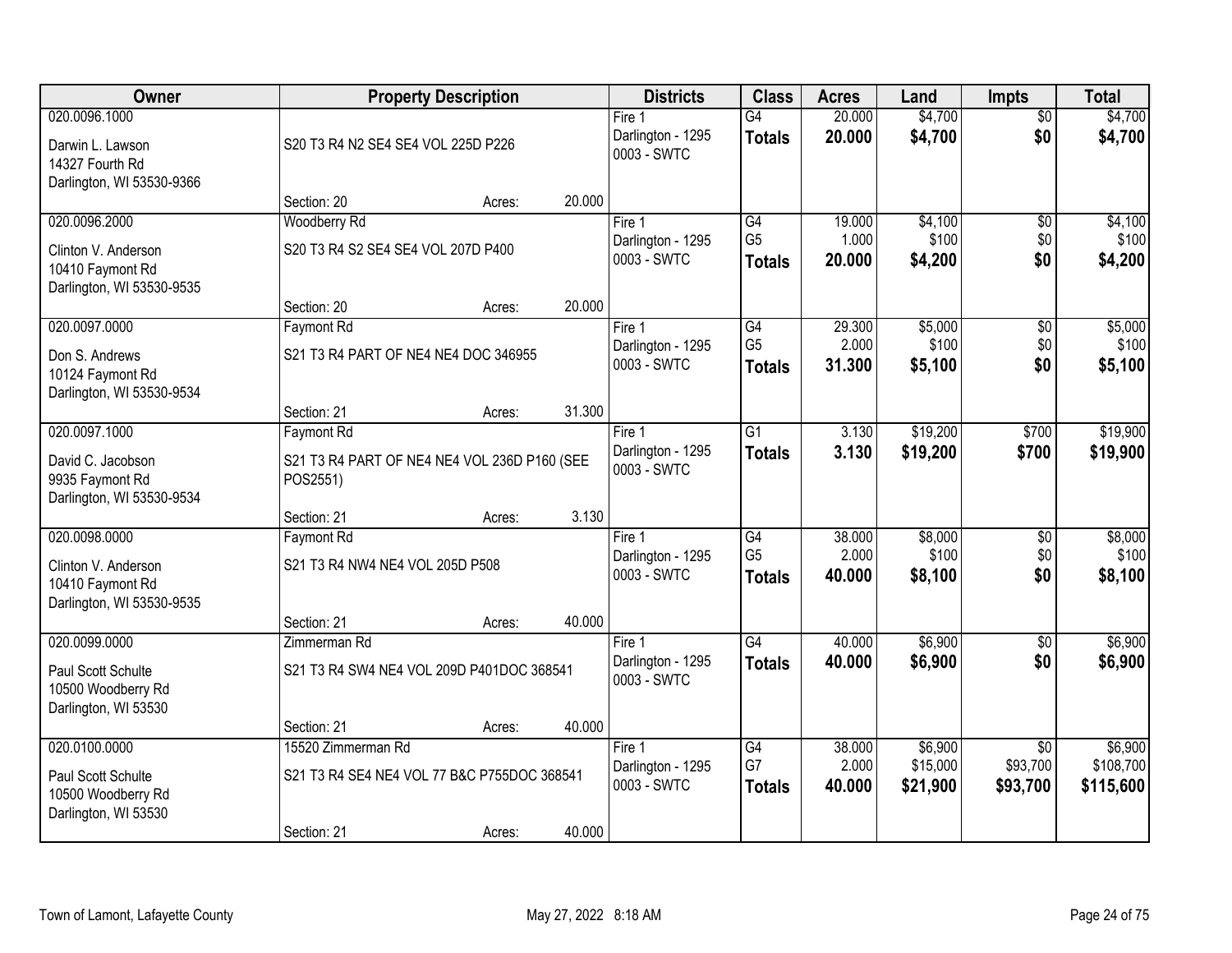| <b>Owner</b>                                  |                                 | <b>Property Description</b>                |        |                                  | <b>Class</b>         | <b>Acres</b>   | Land              | <b>Impts</b>           | <b>Total</b>       |
|-----------------------------------------------|---------------------------------|--------------------------------------------|--------|----------------------------------|----------------------|----------------|-------------------|------------------------|--------------------|
| 020.0101.1000                                 | <b>Faymont Rd</b>               |                                            |        | Fire 1                           | $\overline{G4}$      | 35.670         | \$7,500           | $\overline{50}$        | \$7,500            |
| Clinton V. Anderson                           |                                 | S21 T3 R4 E 36.67A NE4 NW4 VOL 205D P508   |        | Darlington - 1295<br>0003 - SWTC | G <sub>5</sub>       | 1.000          | \$100             | \$0                    | \$100              |
| 10410 Faymont Rd                              |                                 |                                            |        |                                  | <b>Totals</b>        | 36.670         | \$7,600           | \$0                    | \$7,600            |
| Darlington, WI 53530-9535                     | Section: 21                     |                                            | 36.670 |                                  |                      |                |                   |                        |                    |
| 020.0101.2000                                 | Faymont Rd                      | Acres:                                     |        | Fire 1                           | $\overline{G4}$      | 3.330          | \$800             | $\overline{50}$        | \$800              |
|                                               |                                 |                                            |        | Darlington - 1295                | <b>Totals</b>        | 3.330          | \$800             | \$0                    | \$800              |
| Debra L. Smith<br>10821 Faymont Rd            |                                 | S21 T3 R4 W 6-2/3RDS OF NE4 NW4 DOC 349872 |        | 0003 - SWTC                      |                      |                |                   |                        |                    |
| Darlington, WI 53530-9532                     |                                 |                                            |        |                                  |                      |                |                   |                        |                    |
|                                               | Section: 21                     | Acres:                                     | 3.330  |                                  |                      |                |                   |                        |                    |
| 020.0102.0000                                 | 10821 Faymont Rd                |                                            |        | Fire 1                           | $\overline{G4}$      | 37.000         | \$7,000           | \$0                    | \$7,000            |
| Debra L. Smith                                | S21 T3 R4 NW4 NW4 DOC 349872    |                                            |        | Darlington - 1295<br>0003 - SWTC | G <sub>5</sub><br>G7 | 1.000<br>2.000 | \$100<br>\$15,000 | \$0<br>\$132,600       | \$100<br>\$147,600 |
| 10821 Faymont Rd                              |                                 |                                            |        |                                  | <b>Totals</b>        | 40.000         | \$22,100          | \$132,600              | \$154,700          |
| Darlington, WI 53530-9532                     | Section: 21                     | Acres:                                     | 40.000 |                                  |                      |                |                   |                        |                    |
| 020.0103.0000                                 |                                 |                                            |        | Fire 1                           | $\overline{G4}$      | 40.000         | \$8,700           | $\sqrt{6}$             | \$8,700            |
| Debra L. Smith                                | S21 T3 R4 SW4 NW4 DOC 349872    |                                            |        | Darlington - 1295                | <b>Totals</b>        | 40.000         | \$8,700           | \$0                    | \$8,700            |
| 10821 Faymont Rd                              |                                 |                                            |        | 0003 - SWTC                      |                      |                |                   |                        |                    |
| Darlington, WI 53530-9532                     |                                 |                                            |        |                                  |                      |                |                   |                        |                    |
|                                               | Section: 21                     | Acres:                                     | 40.000 |                                  |                      |                |                   |                        |                    |
| 020.0104.1000                                 |                                 |                                            |        | Fire $1$<br>Darlington - 1295    | $\overline{G4}$      | 3.330<br>3.330 | \$600<br>\$600    | $\overline{30}$<br>\$0 | \$600<br>\$600     |
| Debra L. Smith                                |                                 | S21 T3 R4 W 6-2/3RDS OF SE4 NW4 DOC 349871 |        | 0003 - SWTC                      | <b>Totals</b>        |                |                   |                        |                    |
| 10821 Faymont Rd<br>Darlington, WI 53530-9532 |                                 |                                            |        |                                  |                      |                |                   |                        |                    |
|                                               | Section: 21                     | Acres:                                     | 3.330  |                                  |                      |                |                   |                        |                    |
| 020.0104.2000                                 |                                 |                                            |        | Fire 1                           | $\overline{G4}$      | 36.670         | \$7,600           | $\sqrt{6}$             | \$7,600            |
| Clinton V. Anderson                           |                                 | S21 T3 R4 E 36.67A SE4 NW4 VOL 205D P508   |        | Darlington - 1295                | <b>Totals</b>        | 36.670         | \$7,600           | \$0                    | \$7,600            |
| 10410 Faymont Rd                              |                                 |                                            |        | 0003 - SWTC                      |                      |                |                   |                        |                    |
| Darlington, WI 53530-9535                     |                                 |                                            |        |                                  |                      |                |                   |                        |                    |
| 020.0105.0000                                 | Section: 21                     | Acres:                                     | 36.670 | Fire 1                           | 5M                   | 10.000         | \$14,000          | $\overline{50}$        | \$14,000           |
|                                               |                                 |                                            |        | Darlington - 1295                | G4                   | 30.000         | \$5,100           | \$0                    | \$5,100            |
| Clinton V. Anderson<br>10410 Faymont Rd       | S21 T3 R4 NE4 SW4 VOL 205D P508 |                                            |        | 0003 - SWTC                      | <b>Totals</b>        | 40.000         | \$19,100          | \$0                    | \$19,100           |
| Darlington, WI 53530-9535                     |                                 |                                            |        |                                  |                      |                |                   |                        |                    |
|                                               | Section: 21                     | Acres:                                     | 40.000 |                                  |                      |                |                   |                        |                    |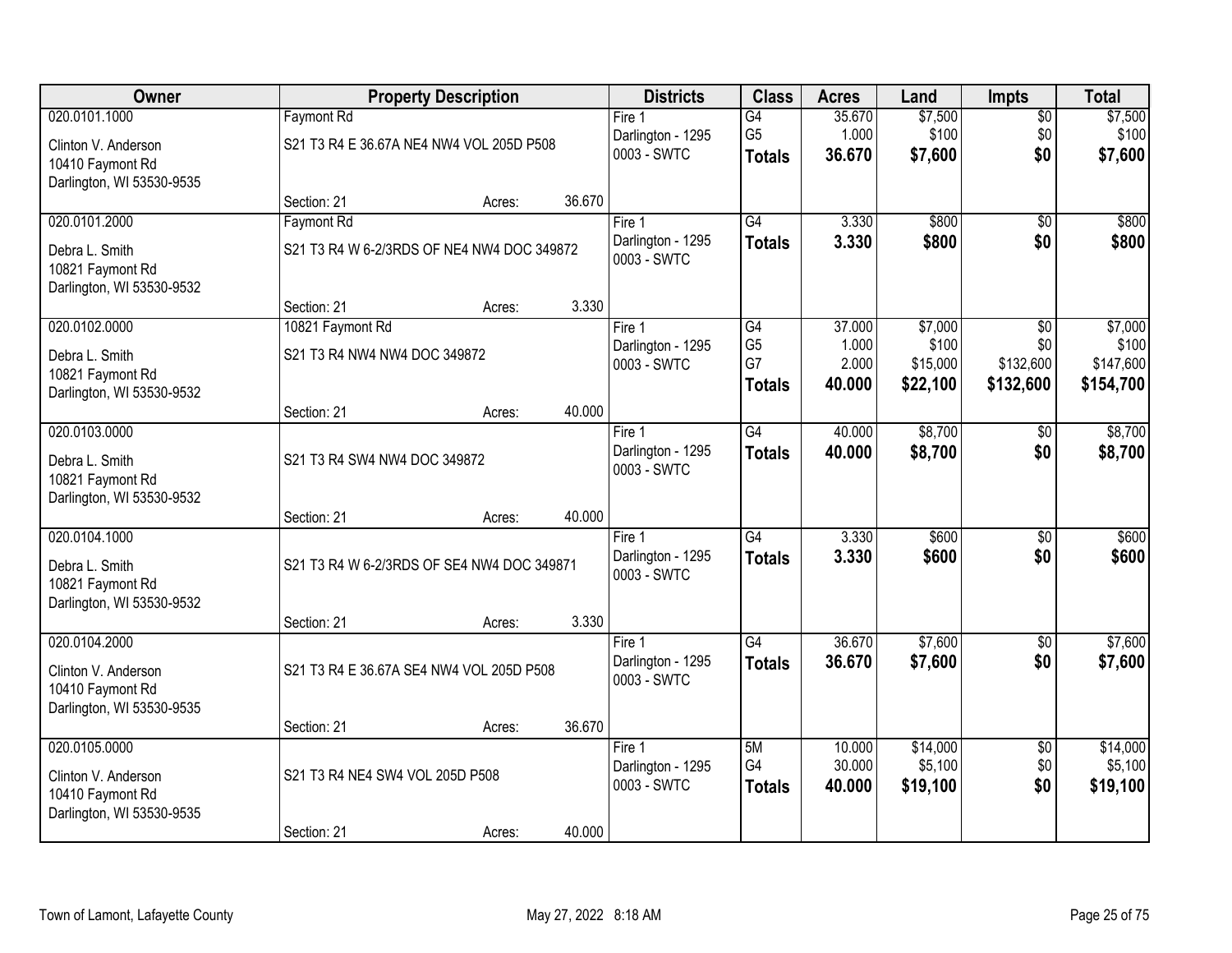| Owner                                                                                  |                                                                           | <b>Property Description</b> |        |                                              | <b>Class</b>                                       | <b>Acres</b>               | Land                            | <b>Impts</b>                  | <b>Total</b>                    |
|----------------------------------------------------------------------------------------|---------------------------------------------------------------------------|-----------------------------|--------|----------------------------------------------|----------------------------------------------------|----------------------------|---------------------------------|-------------------------------|---------------------------------|
| 020.0106.1000<br>Debra L. Smith<br>10821 Faymont Rd<br>Darlington, WI 53530-9532       | S21 T3 R4 N 64RDS NW4 SW4 DOC 349871                                      |                             |        | Fire 1<br>Darlington - 1295<br>0003 - SWTC   | 5M<br>G4<br><b>Totals</b>                          | 10.000<br>22.000<br>32.000 | \$14,000<br>\$4,300<br>\$18,300 | $\overline{50}$<br>\$0<br>\$0 | \$14,000<br>\$4,300<br>\$18,300 |
|                                                                                        | Section: 21                                                               | Acres:                      | 32.000 |                                              |                                                    |                            |                                 |                               |                                 |
| 020.0106.2000<br>Clinton V. Anderson<br>10410 Faymont Rd<br>Darlington, WI 53530-9535  | S21 T3 R4 S 8A NW4 SW4 VOL 207D P400                                      |                             |        | Fire 1<br>Darlington - 1295<br>0003 - SWTC   | 5M<br>G4<br><b>Totals</b>                          | 2.000<br>6.000<br>8.000    | \$2,800<br>\$1,400<br>\$4,200   | $\overline{50}$<br>\$0<br>\$0 | \$2,800<br>\$1,400<br>\$4,200   |
| 020.0107.0000                                                                          | Section: 21<br>Woodberry Rd                                               | Acres:                      | 8.000  | Fire 1                                       | 5M                                                 | 15.000                     | \$21,000                        | \$0                           | \$21,000                        |
| Clinton V. Anderson<br>10410 Faymont Rd<br>Darlington, WI 53530-9535                   | S21 T3 R4 SW4 SW4 VOL 207D P400                                           |                             |        | Darlington - 1295<br>0003 - SWTC             | G4<br>G <sub>5</sub><br><b>Totals</b>              | 24.000<br>1.000<br>40.000  | \$5,600<br>\$100<br>\$26,700    | \$0<br>\$0<br>\$0             | \$5,600<br>\$100<br>\$26,700    |
|                                                                                        | Section: 21                                                               | Acres:                      | 40.000 |                                              |                                                    |                            |                                 |                               |                                 |
| 020.0108.0000<br>Clinton V. Anderson<br>10410 Faymont Rd<br>Darlington, WI 53530-9535  | <b>Woodberry Rd</b><br>S21 T3 R4 SE4 SW4 VOL 217D P541                    |                             |        | Fire 1<br>Darlington - 1295<br>0003 - SWTC   | $\overline{G4}$<br>G <sub>5</sub><br><b>Totals</b> | 39.000<br>1.000<br>40.000  | \$6,700<br>\$100<br>\$6,800     | \$0<br>\$0<br>\$0             | \$6,700<br>\$100<br>\$6,800     |
|                                                                                        | Section: 21                                                               | Acres:                      | 40.000 |                                              |                                                    |                            |                                 |                               |                                 |
| 020.0109.0000<br>Paul Scott Schulte<br>10500 Woodberry Rd<br>Darlington, WI 53530      | Zimmerman Rd<br>S21 T3 R4 NE4 SE4 VOL 223D P593 DOC 368541<br>Section: 21 | Acres:                      | 40.000 | Fire $1$<br>Darlington - 1295<br>0003 - SWTC | $\overline{G4}$<br>G <sub>5</sub><br><b>Totals</b> | 39.000<br>1.000<br>40.000  | \$6,000<br>\$100<br>\$6,100     | $\overline{30}$<br>\$0<br>\$0 | \$6,000<br>\$100<br>\$6,100     |
| 020.0110.1000                                                                          | Zimmerman Rd                                                              |                             |        | Fire 1                                       | $\overline{G4}$                                    | 38.500                     | \$6,200                         | $\overline{50}$               | \$6,200                         |
| Paul Scott Schulte<br>10500 Woodberry Rd<br>Darlington, WI 53530                       | S21 T3 R4 PART OF NW4 SE4 VOL 206D P814DOC<br>368541                      |                             |        | Darlington - 1295<br>0003 - SWTC             | G <sub>5</sub><br><b>Totals</b>                    | 1.000<br>39,500            | \$100<br>\$6,300                | \$0<br>\$0                    | \$100<br>\$6,300                |
|                                                                                        | Section: 21                                                               | Acres:                      | 39.500 |                                              |                                                    |                            |                                 |                               |                                 |
| 020.0110.2000<br>Schulte Revoc Trust<br>17175 County Rd F<br>Darlington, WI 53530-9333 | Zimmerman Rd<br>S21 T3 R4 PART OF NW4 SE4 DOC 368540<br>Section: 21       | Acres:                      | 0.500  | Fire 1<br>Darlington - 1295<br>0003 - SWTC   | $\overline{G5}$<br><b>Totals</b>                   | 0.500<br>0.500             | \$200<br>\$200                  | $\overline{50}$<br>\$0        | \$200<br>\$200                  |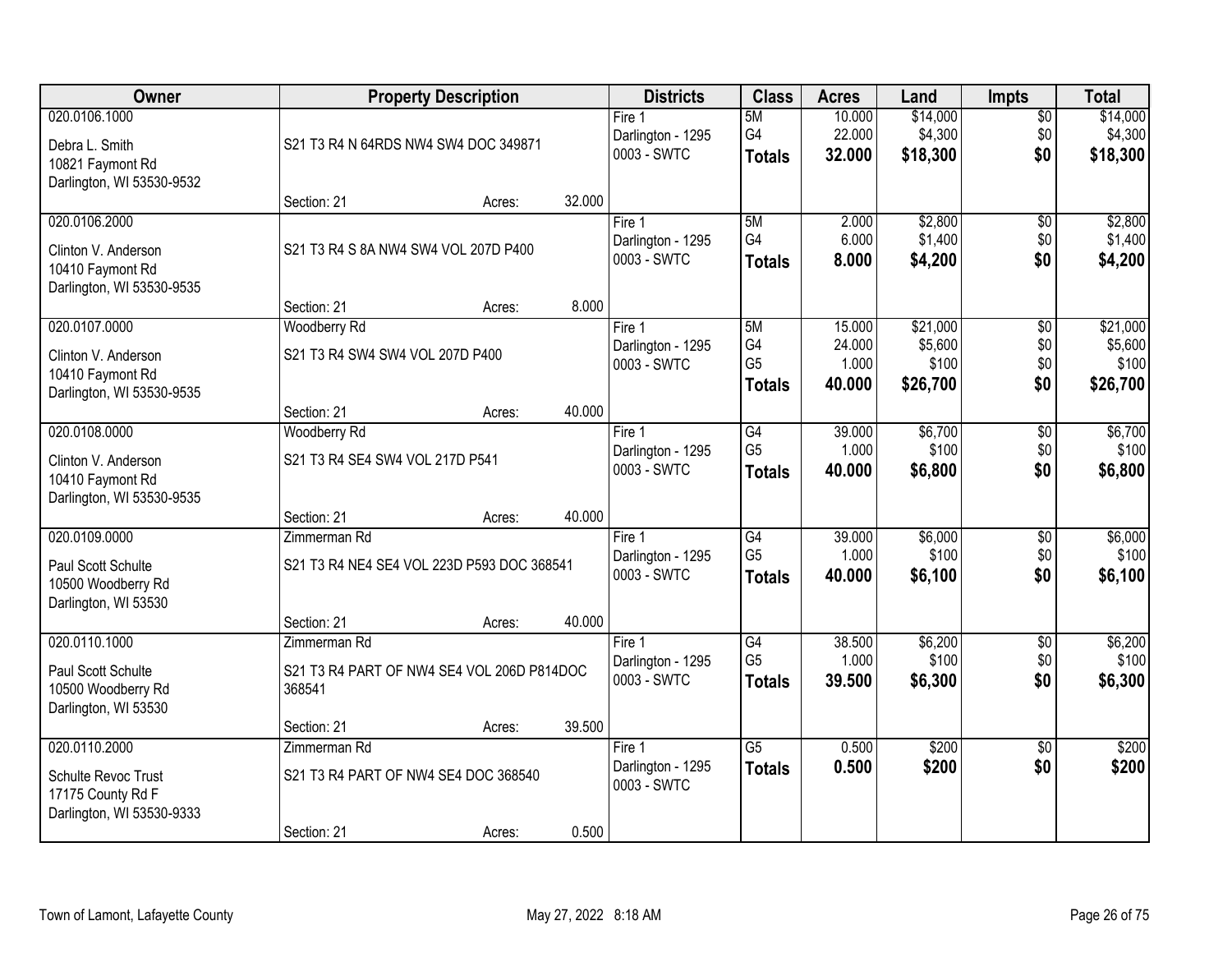| <b>Owner</b>                |                                                | <b>Property Description</b> |        | <b>Districts</b>                 | <b>Class</b>         | <b>Acres</b>    | Land              | <b>Impts</b>    | <b>Total</b>      |
|-----------------------------|------------------------------------------------|-----------------------------|--------|----------------------------------|----------------------|-----------------|-------------------|-----------------|-------------------|
| 020.0111.0000               | 15089 Zimmerman Rd                             |                             |        | Fire $1$                         | 5M                   | 18.000          | \$25,200          | $\overline{50}$ | \$25,200          |
| Paul Scott Schulte          | S21 T3 R4 PART OF SW4 SE4 VOL 77 B&C P755DOC   |                             |        | Darlington - 1295                | G4                   | 16.870          | \$3,700           | \$0             | \$3,700           |
| 10500 Woodberry Rd          | 368541                                         |                             |        | 0003 - SWTC                      | G <sub>5</sub><br>G7 | 2.000           | \$100             | \$0             | \$100             |
| Darlington, WI 53530        |                                                |                             |        |                                  |                      | 2.000<br>38.870 | \$15,000          | \$44,400        | \$59,400          |
|                             | Section: 21                                    | Acres:                      | 38.870 |                                  | <b>Totals</b>        |                 | \$44,000          | \$44,400        | \$88,400          |
| 020.0111.1000               | 10500 Woodberry Rd                             |                             |        | Fire 1                           | $\overline{G1}$      | 1.120           | \$10,700          | \$202,300       | \$213,000         |
| Paul Scott Schulte          | S21 T3 R4 PART OF SW4 SE4 VOL 244D P559 (SEE   |                             |        | Darlington - 1295                | <b>Totals</b>        | 1.120           | \$10,700          | \$202,300       | \$213,000         |
| 10500 Woodberry Rd          | POS2552)                                       |                             |        | 0003 - SWTC                      |                      |                 |                   |                 |                   |
| Darlington, WI 53530        |                                                |                             |        |                                  |                      |                 |                   |                 |                   |
|                             | Section: 21                                    | Acres:                      | 1.120  |                                  |                      |                 |                   |                 |                   |
| 020.0112.0000               | Zimmerman Rd                                   |                             |        | Fire 1                           | G4                   | 38.000          | \$8,100           | \$0             | \$8,100           |
| Revoc Living Trust O Austin | SE? SE?                                        |                             |        | Darlington - 1295                | G <sub>5</sub>       | 2.000           | \$100             | \$0             | \$100             |
| 9862 Woodberry Rd           |                                                |                             |        | 0003 - SWTC                      | <b>Totals</b>        | 40.000          | \$8,200           | \$0             | \$8,200           |
| Darlington, WI 53530-9408   |                                                |                             |        |                                  |                      |                 |                   |                 |                   |
|                             | Section: 21                                    | Acres:                      | 40.000 |                                  |                      |                 |                   |                 |                   |
| 020.0113.0000               | <b>Faymont Rd</b>                              |                             |        | Fire 1                           | G4                   | 37.000          | \$8,600           | \$0             | \$8,600           |
| Steven R. Smith             | S22 T3 R4 NE4 NE4 EXC HWY DOC 349874           |                             |        | Argyle - 0197                    | G <sub>5</sub>       | 1.000           | \$100             | \$0             | \$100             |
| 10770 Faymont Rd            |                                                |                             |        | 0003 - SWTC                      | <b>Totals</b>        | 38,000          | \$8,700           | \$0             | \$8,700           |
| Darlington, WI 53530-9532   |                                                |                             |        |                                  |                      |                 |                   |                 |                   |
|                             | Section: 22                                    | Acres:                      | 38.000 |                                  |                      |                 |                   |                 |                   |
| 020.0114.0000               | <b>Faymont Rd</b>                              |                             |        | Fire 1                           | 5M                   | 2.000           | \$2,800           | $\overline{50}$ | \$2,800           |
| Steven R. Smith             | S22 T3 R4 NW4 NE4 DOC 349874                   |                             |        | Argyle - 0197                    | G4<br>G <sub>5</sub> | 37.000<br>1.000 | \$8,200<br>\$100  | \$0<br>\$0      | \$8,200<br>\$100  |
| 10770 Faymont Rd            |                                                |                             |        | 0003 - SWTC                      | <b>Totals</b>        | 40.000          | \$11,100          | \$0             | \$11,100          |
| Darlington, WI 53530-9532   |                                                |                             |        |                                  |                      |                 |                   |                 |                   |
|                             | Section: 22                                    | Acres:                      | 40.000 |                                  |                      |                 |                   |                 |                   |
| 020.0115.0000               |                                                |                             |        | Fire 1                           | $\overline{G4}$      | 40.000          | \$8,500           | $\overline{50}$ | \$8,500           |
| Hi-Ho Dairy, LLC            | S22 T3 R4 SW4 NE4 VOL 244D P391 (SEE POS2554)  |                             |        | Darlington - 1295                | <b>Totals</b>        | 40.000          | \$8,500           | \$0             | \$8,500           |
| 15539 Dobbs Rd              |                                                |                             |        | 0003 - SWTC                      |                      |                 |                   |                 |                   |
| Darlington, WI 53530-9409   |                                                |                             |        |                                  |                      |                 |                   |                 |                   |
|                             | Section: 22                                    | Acres:                      | 40.000 |                                  |                      |                 |                   |                 |                   |
| 020.0116.0000               | 15539 Dobbs Rd                                 |                             |        | Fire 1                           | G4                   | 36.540          | \$9,300           | $\overline{50}$ | \$9,300           |
| Hi-Ho Dairy, LLC            | S22 T3 R4 SE4 NE4 EXC HWY VOL 244D P391 (EDWIN |                             |        | Darlington - 1295<br>0003 - SWTC | G <sub>5</sub><br>G7 | 0.700<br>2.000  | \$100<br>\$15,000 | \$0<br>\$77,500 | \$100<br>\$92,500 |
| 15539 Dobbs Rd              | & MARY LIFE ESTATE) 15539 DOBBS RD (SEE        |                             |        |                                  | <b>Totals</b>        | 39.240          | \$24,400          | \$77,500        | \$101,900         |
| Darlington, WI 53530-9409   | POS2554)                                       |                             |        |                                  |                      |                 |                   |                 |                   |
|                             | Section: 22                                    | Acres:                      | 39.240 |                                  |                      |                 |                   |                 |                   |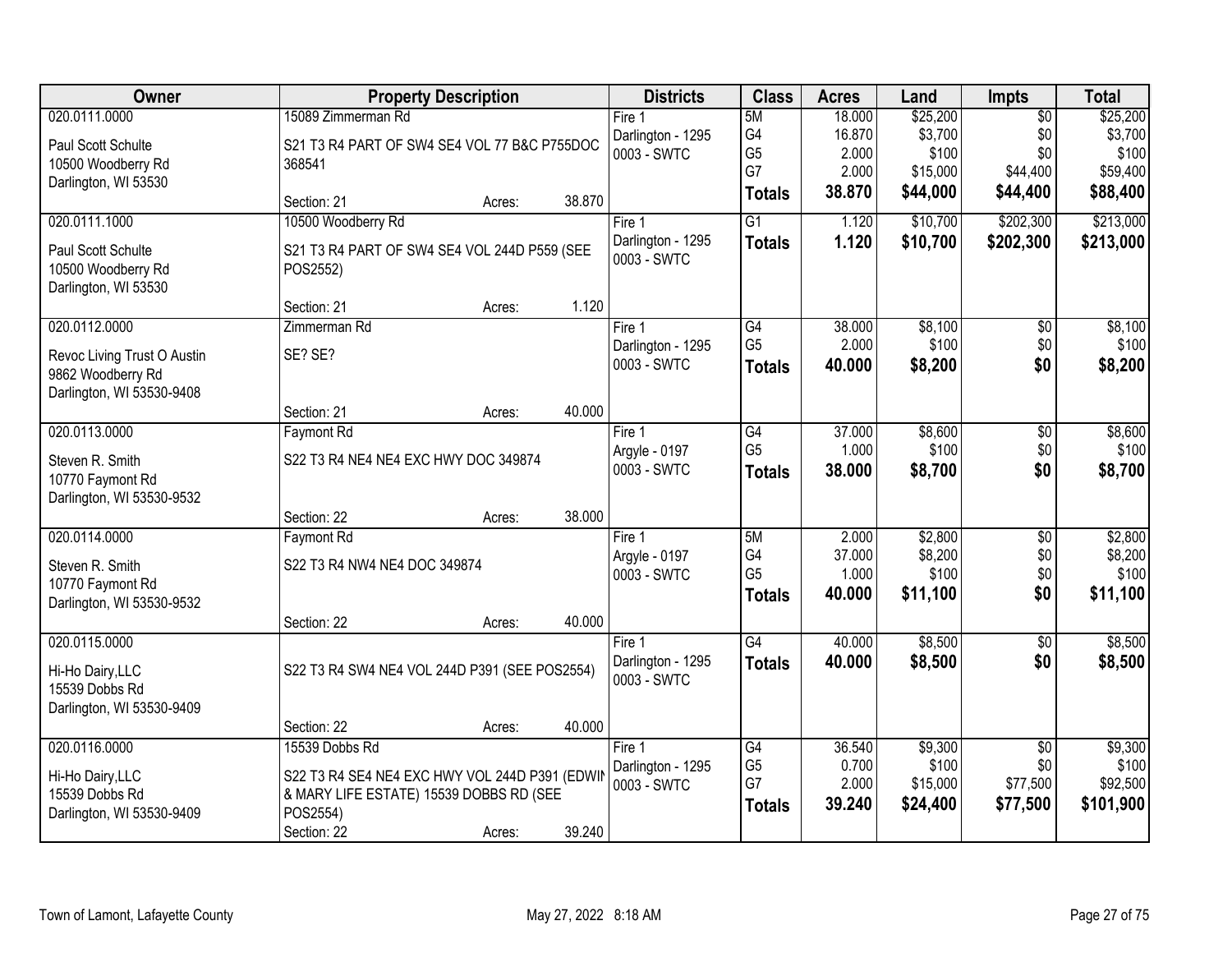| <b>Owner</b>                                                                      |                                                          | <b>Property Description</b> |                                            |                                  | <b>Acres</b>     | Land                | <b>Impts</b>           | <b>Total</b>         |
|-----------------------------------------------------------------------------------|----------------------------------------------------------|-----------------------------|--------------------------------------------|----------------------------------|------------------|---------------------|------------------------|----------------------|
| 020.0117.0000                                                                     | 9675 Faymont Rd                                          |                             | Fire $1$                                   | $\overline{G1}$                  | 2.250            | \$16,700            | \$227,500              | \$244,200            |
| Kim H. Trumble<br>9675 Faymont Rd<br>Darlington, WI 53530-9374                    | S22 T3 R4 NE4 NW4 VOL 226D P32                           |                             | Darlington - 1295<br>0003 - SWTC           | G4<br><b>Totals</b>              | 37.750<br>40.000 | \$6,400<br>\$23,100 | \$0<br>\$227,500       | \$6,400<br>\$250,600 |
|                                                                                   | Section: 22                                              | 40.000<br>Acres:            |                                            |                                  |                  |                     |                        |                      |
| 020.0118.1000                                                                     | Faymont Rd                                               |                             | Fire 1                                     | G4                               | 27.500           | \$3,900             | \$0                    | \$3,900              |
| Kim H. Trumble<br>9675 Faymont Rd<br>Darlington, WI 53530-9374                    | S22 T3 R4 E27 1/2 A NW4 NW4 VOL 226D P32                 |                             | Darlington - 1295<br>0003 - SWTC           | <b>Totals</b>                    | 27.500           | \$3,900             | \$0                    | \$3,900              |
|                                                                                   | Section: 22                                              | 27.500<br>Acres:            |                                            |                                  |                  |                     |                        |                      |
| 020.0118.2000                                                                     | <b>Faymont Rd</b>                                        |                             | Fire 1                                     | G4                               | 5.000            | \$1,200             | \$0                    | \$1,200              |
| Don S. Andrews<br>10124 Faymont Rd<br>Darlington, WI 53530-9534                   | S22 T3 R4 PART OF W 12.5A OF NW4 NW4 DOC<br>346955       |                             | Darlington - 1295<br>0003 - SWTC           | G <sub>5</sub><br><b>Totals</b>  | 4.000<br>9.000   | \$7,200<br>\$8,400  | \$0<br>\$0             | \$7,200<br>\$8,400   |
|                                                                                   | Section: 22                                              | 9.000<br>Acres:             |                                            |                                  |                  |                     |                        |                      |
| 020.0118.2100                                                                     | 9935 Faymont Rd                                          |                             | Fire 1                                     | $\overline{G1}$                  | 1.000            | \$7,500             | \$119,400              | \$126,900            |
| David C. Jacobson<br>9935 Faymont Rd<br>Darlington, WI 53530-9534                 | S22 T3 R4 PART OF NW4 NW4 VOL 236D P160 (SEE<br>POS2551) |                             | Darlington - 1295<br>0003 - SWTC           | G4<br><b>Totals</b>              | 2.500<br>3.500   | \$600<br>\$8,100    | \$0<br>\$119,400       | \$600<br>\$127,500   |
|                                                                                   | Section: 22                                              | 3.500<br>Acres:             |                                            |                                  |                  |                     |                        |                      |
| 020.0119.0000<br>Paul Scott Schulte                                               | S22 T3 R4 SW4 NW4 VOL 77 B&C P755DOC 368541              |                             | Fire 1<br>Darlington - 1295                | $\overline{G4}$<br><b>Totals</b> | 40.000<br>40.000 | \$8,100<br>\$8,100  | $\overline{50}$<br>\$0 | \$8,100<br>\$8,100   |
| 10500 Woodberry Rd<br>Darlington, WI 53530                                        |                                                          |                             | 0003 - SWTC                                |                                  |                  |                     |                        |                      |
|                                                                                   | Section: 22                                              | 40.000<br>Acres:            |                                            |                                  |                  |                     |                        |                      |
| 020.0120.1000<br>Paul Scott Schulte<br>10500 Woodberry Rd<br>Darlington, WI 53530 | S22 T3 R4 W2 SE4 NW4 VOL 77 B&C P755DOC 36854            |                             | Fire 1<br>Darlington - 1295<br>0003 - SWTC | $\overline{G4}$<br><b>Totals</b> | 20.000<br>20.000 | \$4,000<br>\$4,000  | $\overline{60}$<br>\$0 | \$4,000<br>\$4,000   |
|                                                                                   | Section: 22                                              | 20.000<br>Acres:            |                                            |                                  |                  |                     |                        |                      |
| 020.0120.2000                                                                     |                                                          |                             | Fire 1                                     | $\overline{G4}$                  | 20.000           | \$4,000             | $\overline{50}$        | \$4,000              |
| Hi-Ho Dairy, LLC<br>15539 Dobbs Rd<br>Darlington, WI 53530-9409                   | S22 T3 R4 E2 SE4 NW4 VOL 244D P391 (SEE<br>POS2554)      |                             | Darlington - 1295<br>0003 - SWTC           | <b>Totals</b>                    | 20.000           | \$4,000             | \$0                    | \$4,000              |
|                                                                                   | Section: 22                                              | 20.000<br>Acres:            |                                            |                                  |                  |                     |                        |                      |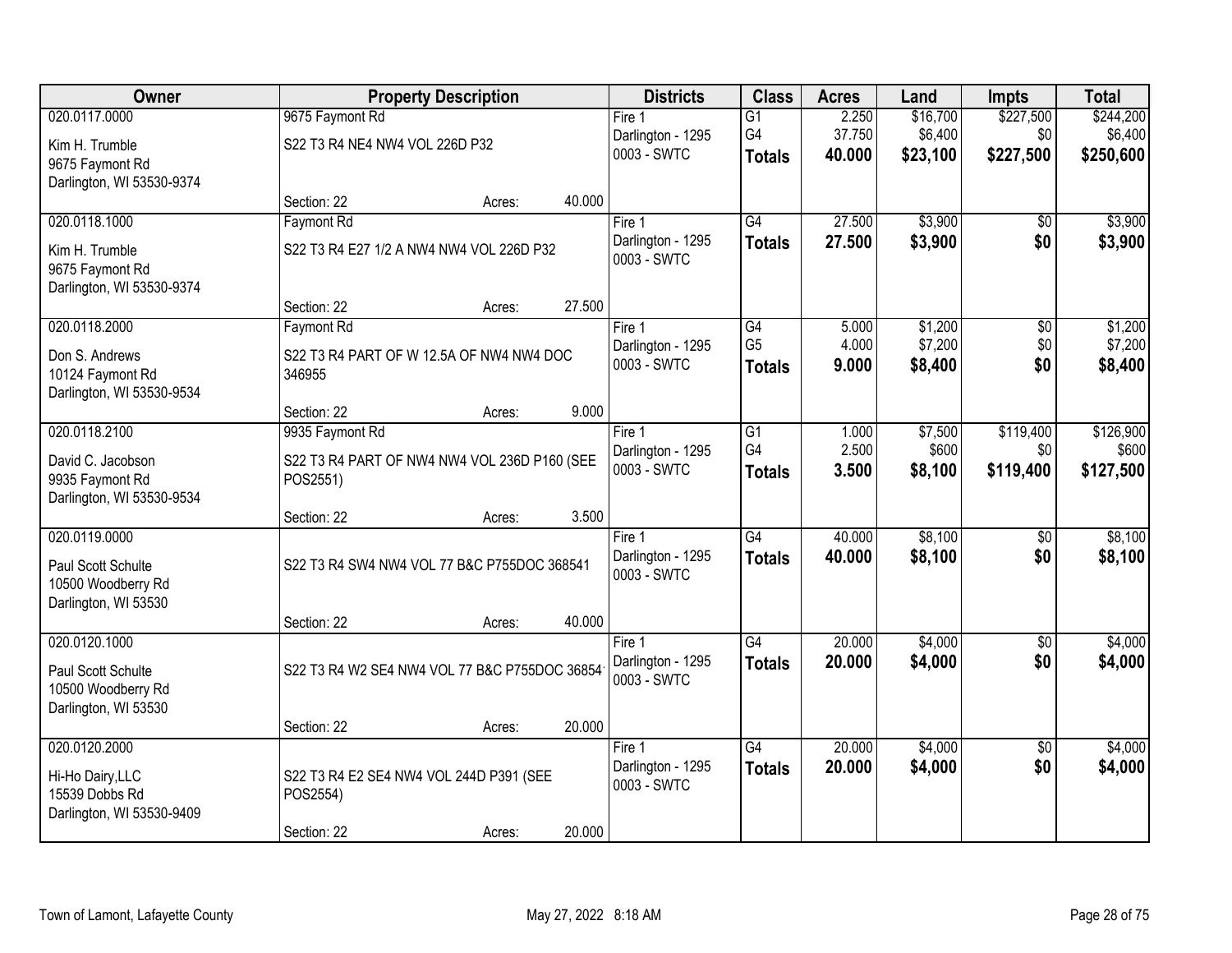| Owner                                                                                          | <b>Property Description</b>                                                    |        |        | <b>Districts</b>                           | <b>Class</b>                                | <b>Acres</b>                       | Land                                     | Impts                                          | <b>Total</b>                               |
|------------------------------------------------------------------------------------------------|--------------------------------------------------------------------------------|--------|--------|--------------------------------------------|---------------------------------------------|------------------------------------|------------------------------------------|------------------------------------------------|--------------------------------------------|
| 020.0121.1000<br>Wallace G. Brown<br>15211 Dobbs Rd<br>Darlington, WI 53530-9479               | S22 T3 R4 DIST E2 NE4 SW4 VOL 221D P237                                        |        |        | Fire 1<br>Darlington - 1295<br>0003 - SWTC | G4<br><b>Totals</b>                         | 20.000<br>20.000                   | \$3,100<br>\$3,100                       | $\overline{50}$<br>\$0                         | \$3,100<br>\$3,100                         |
|                                                                                                | Section: 22                                                                    | Acres: | 20.000 |                                            |                                             |                                    |                                          |                                                |                                            |
| 020.0121.2000<br>Revoc Living Trust O Austin<br>9862 Woodberry Rd<br>Darlington, WI 53530-9408 | THAT PART NE? SW? LYING IN THE WEST 3/4 OF<br><b>SW? SEC 22</b>                |        |        | Fire 1<br>Darlington - 1295<br>0003 - SWTC | $\overline{G4}$<br><b>Totals</b>            | 20.000<br>20.000                   | \$4,100<br>\$4,100                       | \$0<br>\$0                                     | \$4,100<br>\$4,100                         |
| 020.0122.0000                                                                                  | Section: 22                                                                    | Acres: | 20.000 | Fire 1                                     | $\overline{G4}$                             | 40.000                             | \$8,900                                  | $\overline{50}$                                | \$8,900                                    |
| Revoc Living Trust O Austin<br>9862 Woodberry Rd<br>Darlington, WI 53530-9408                  | NW? SW? LYING IN THE WEST 3/4 OF SW? SEC 22                                    |        |        | Darlington - 1295<br>0003 - SWTC           | <b>Totals</b>                               | 40.000                             | \$8,900                                  | \$0                                            | \$8,900                                    |
|                                                                                                | Section: 22                                                                    | Acres: | 40.000 |                                            |                                             |                                    |                                          |                                                |                                            |
| 020.0123.0000<br>Revoc Living Trust O Austin<br>9862 Woodberry Rd<br>Darlington, WI 53530-9408 | 9862 Woodberry Rd<br>SW? SW? LYING IN THE WEST 3/4 OF SW? SEC 22               |        |        | Fire 1<br>Darlington - 1295<br>0003 - SWTC | G4<br>G <sub>5</sub><br>G7<br><b>Totals</b> | 37.000<br>1.000<br>2.000<br>40.000 | \$6,800<br>\$100<br>\$15,000<br>\$21,900 | \$0<br>\$0<br>\$165,700<br>\$165,700           | \$6,800<br>\$100<br>\$180,700<br>\$187,600 |
|                                                                                                | Section: 22                                                                    | Acres: | 40.000 |                                            |                                             |                                    |                                          |                                                |                                            |
| 020.0124.1000<br>Revoc Living Trust O Austin<br>9862 Woodberry Rd<br>Darlington, WI 53530-9408 | THAT PART SE? SW? LYING IN THE WEST 3/4 OF<br><b>SW? SEC 22</b><br>Section: 22 | Acres: | 20.000 | Fire 1<br>Darlington - 1295<br>0003 - SWTC | G4<br><b>Totals</b>                         | 20.000<br>20.000                   | \$2,800<br>\$2,800                       | $\overline{50}$<br>\$0                         | \$2,800<br>\$2,800                         |
| 020.0124.2000                                                                                  |                                                                                |        |        | Fire 1                                     | G4                                          | 20.000                             | \$1,900                                  | $\sqrt{6}$                                     | \$1,900                                    |
| Wallace G. Brown<br>15211 Dobbs Rd<br>Darlington, WI 53530-9479                                | S22 T3 R4 E2 SE4 SW4 VOL 221D P237                                             |        |        | Darlington - 1295<br>0003 - SWTC           | <b>Totals</b>                               | 20.000                             | \$1,900                                  | \$0                                            | \$1,900                                    |
|                                                                                                | Section: 22                                                                    | Acres: | 20.000 |                                            |                                             |                                    |                                          |                                                |                                            |
| 020.0125.0000<br>Wallace G. Brown<br>15211 Dobbs Rd<br>Darlington, WI 53530-9479               | 15211 Dobbs Rd<br>S22 T3 R4 NE4 SE4 VOL 221D P237                              |        |        | Fire 1<br>Darlington - 1295<br>0003 - SWTC | G4<br>G <sub>5</sub><br>G7<br><b>Totals</b> | 36.000<br>2.000<br>2.000<br>40.000 | \$7,300<br>\$100<br>\$15,000<br>\$22,400 | $\overline{50}$<br>\$0<br>\$78,100<br>\$78,100 | \$7,300<br>\$100<br>\$93,100<br>\$100,500  |
|                                                                                                | Section: 22                                                                    | Acres: | 40.000 |                                            |                                             |                                    |                                          |                                                |                                            |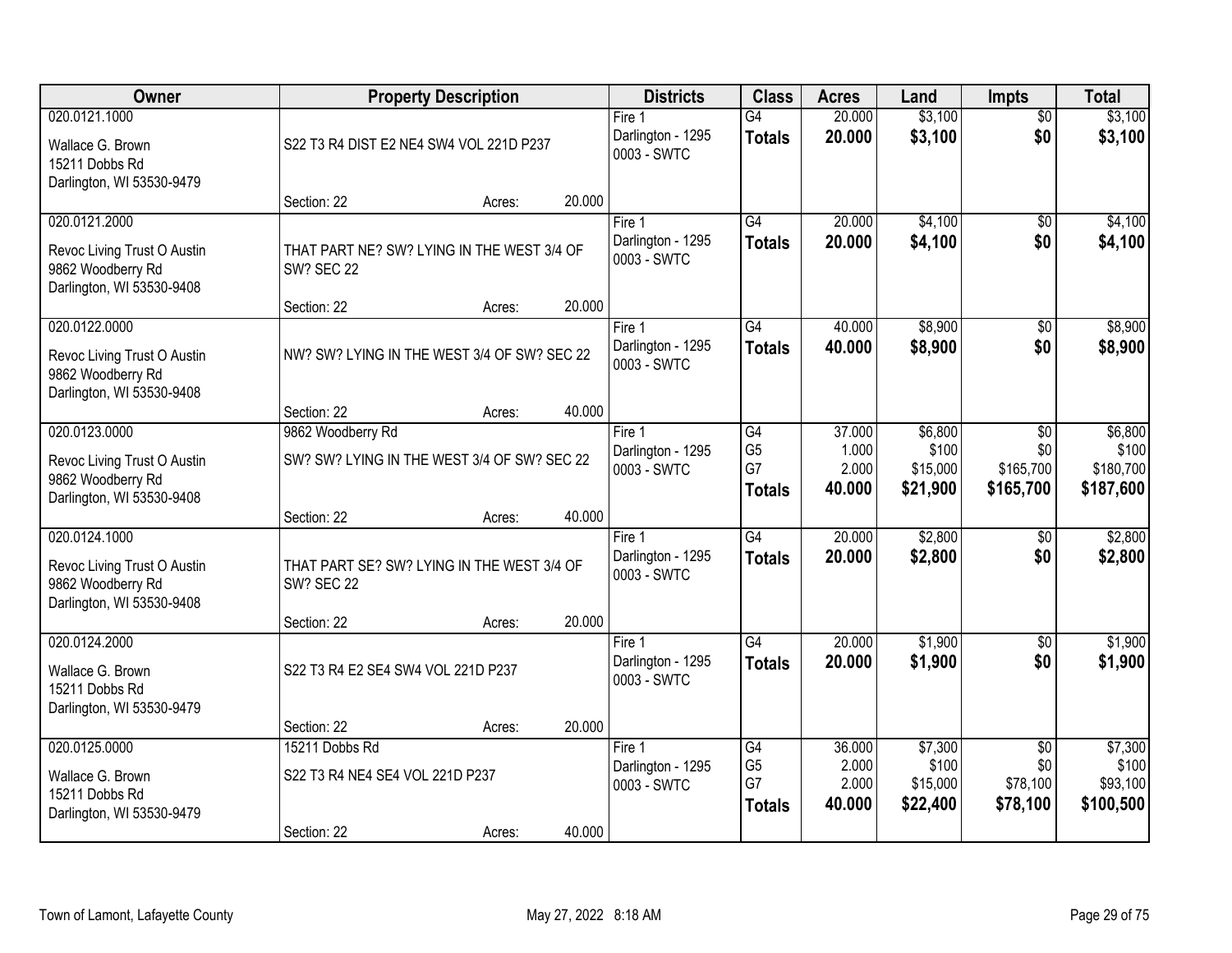| Owner                                            |                                 | <b>Property Description</b>                  |        |                                  | <b>Class</b>                      | <b>Acres</b>    | Land             | <b>Impts</b>    | <b>Total</b>     |
|--------------------------------------------------|---------------------------------|----------------------------------------------|--------|----------------------------------|-----------------------------------|-----------------|------------------|-----------------|------------------|
| 020.0126.0000                                    | 15211 Dobbs Rd                  |                                              |        | Fire <sub>1</sub>                | G4                                | 39.000          | \$5,500          | $\overline{50}$ | \$5,500          |
| Wallace G. Brown                                 | S22 T3 R4 NW4 SE4 VOL 221D P237 |                                              |        | Darlington - 1295                | G7                                | 1.000           | \$3,500          | \$23,600        | \$27,100         |
| 15211 Dobbs Rd                                   |                                 |                                              |        | 0003 - SWTC                      | <b>Totals</b>                     | 40.000          | \$9,000          | \$23,600        | \$32,600         |
| Darlington, WI 53530-9479                        |                                 |                                              |        |                                  |                                   |                 |                  |                 |                  |
|                                                  | Section: 22                     | Acres:                                       | 40.000 |                                  |                                   |                 |                  |                 |                  |
| 020.0127.0000                                    | 15185 Dobbs Rd                  |                                              |        | Fire 1                           | G4                                | 38.000          | \$8,900          | $\overline{50}$ | \$8,900          |
| Wallace G. Brown                                 | S22 T3 R4 SW4 SE4 VOL 221D P237 |                                              |        | Darlington - 1295<br>0003 - SWTC | G7                                | 2.000           | \$15,000         | \$60,100        | \$75,100         |
| 15211 Dobbs Rd                                   |                                 |                                              |        |                                  | <b>Totals</b>                     | 40.000          | \$23,900         | \$60,100        | \$84,000         |
| Darlington, WI 53530-9479                        |                                 |                                              |        |                                  |                                   |                 |                  |                 |                  |
|                                                  | Section: 22                     | Acres:                                       | 40.000 |                                  |                                   |                 |                  |                 |                  |
| 020.0128.0000                                    | County Rd D                     |                                              |        | Fire 1                           | $\overline{G4}$<br>G <sub>5</sub> | 8.170<br>1.790  | \$1,400          | \$0             | \$1,400          |
| Timothy A. Douglas                               |                                 | S22 T3 R4 PART OF SE4 SE4 VOL 243D P155      |        | Argyle - 0197<br>0003 - SWTC     | <b>Totals</b>                     | 9.960           | \$100<br>\$1,500 | \$0<br>\$0      | \$100<br>\$1,500 |
| 15318 Dobbs Rd                                   |                                 |                                              |        |                                  |                                   |                 |                  |                 |                  |
| Darlington, WI 53530-9480                        |                                 |                                              |        |                                  |                                   |                 |                  |                 |                  |
| 020.0128.1000                                    | Section: 22<br>Dobbs Rd         | Acres:                                       | 9.960  |                                  |                                   |                 |                  |                 |                  |
|                                                  |                                 |                                              |        | Fire 1<br>Argyle - 0197          | G4<br>G <sub>5</sub>              | 20.000<br>0.710 | \$2,200<br>\$100 | \$0<br>\$0      | \$2,200<br>\$100 |
| Timothy A. Douglas                               |                                 | S22 T3 R4 PART OF SE4 SE4 VOL 228D P912 (SEE |        | 0003 - SWTC                      | <b>Totals</b>                     | 20.710          | \$2,300          | \$0             | \$2,300          |
| 15318 Dobbs Rd                                   | POS2553)                        |                                              |        |                                  |                                   |                 |                  |                 |                  |
| Darlington, WI 53530-9480                        |                                 |                                              | 20.710 |                                  |                                   |                 |                  |                 |                  |
| 020.0128.2000                                    | Section: 22<br>County Rd D      | Acres:                                       |        | Fire 1                           | G4                                | 9.330           | \$1,800          | $\overline{50}$ | \$1,800          |
|                                                  |                                 |                                              |        | Argyle - 0197                    | <b>Totals</b>                     | 9.330           | \$1,800          | \$0             | \$1,800          |
| Abner S. Allgyer                                 |                                 | S22 T3 R4 PART OF SE4 SE4 VOL 241D P834      |        | 0003 - SWTC                      |                                   |                 |                  |                 |                  |
| 15503 County Rd D                                |                                 |                                              |        |                                  |                                   |                 |                  |                 |                  |
| Darlington, WI 53530-9643                        | Section: 22                     | Acres:                                       | 9.330  |                                  |                                   |                 |                  |                 |                  |
| 020.0129.0000                                    | <b>Faymont Rd</b>               |                                              |        | Fire 1                           | G4                                | 39.000          | \$8,900          | $\sqrt{6}$      | \$8,900          |
|                                                  |                                 |                                              |        | Argyle - 0197                    | G <sub>5</sub>                    | 1.000           | \$100            | \$0             | \$100            |
| Trinity Hills, LP                                | S23 T3 R4 NE4 NE4 VOL 243D P98  |                                              |        | 0003 - SWTC                      | <b>Totals</b>                     | 40.000          | \$9,000          | \$0             | \$9,000          |
| 17509 Wardsville Rd<br>Darlington, WI 53530-9740 |                                 |                                              |        |                                  |                                   |                 |                  |                 |                  |
|                                                  | Section: 23                     | Acres:                                       | 40.000 |                                  |                                   |                 |                  |                 |                  |
| 020.0130.0000                                    | <b>Faymont Rd</b>               |                                              |        | Fire 1                           | G4                                | 19.500          | \$4,300          | $\overline{60}$ | \$4,300          |
|                                                  |                                 |                                              |        | Argyle - 0197                    | G <sub>5</sub>                    | 0.500           | \$100            | \$0             | \$100            |
| Larry C. Dammen<br>8512 Faymont Rd               |                                 | S23 T3 R4 W2 NW4 NE4 VOL 211D P364 (SEE      |        | 0003 - SWTC                      | <b>Totals</b>                     | 20.000          | \$4,400          | \$0             | \$4,400          |
| Argyle, WI 53504-9555                            | POS2555)                        |                                              |        |                                  |                                   |                 |                  |                 |                  |
|                                                  | Section: 23                     | Acres:                                       | 20.000 |                                  |                                   |                 |                  |                 |                  |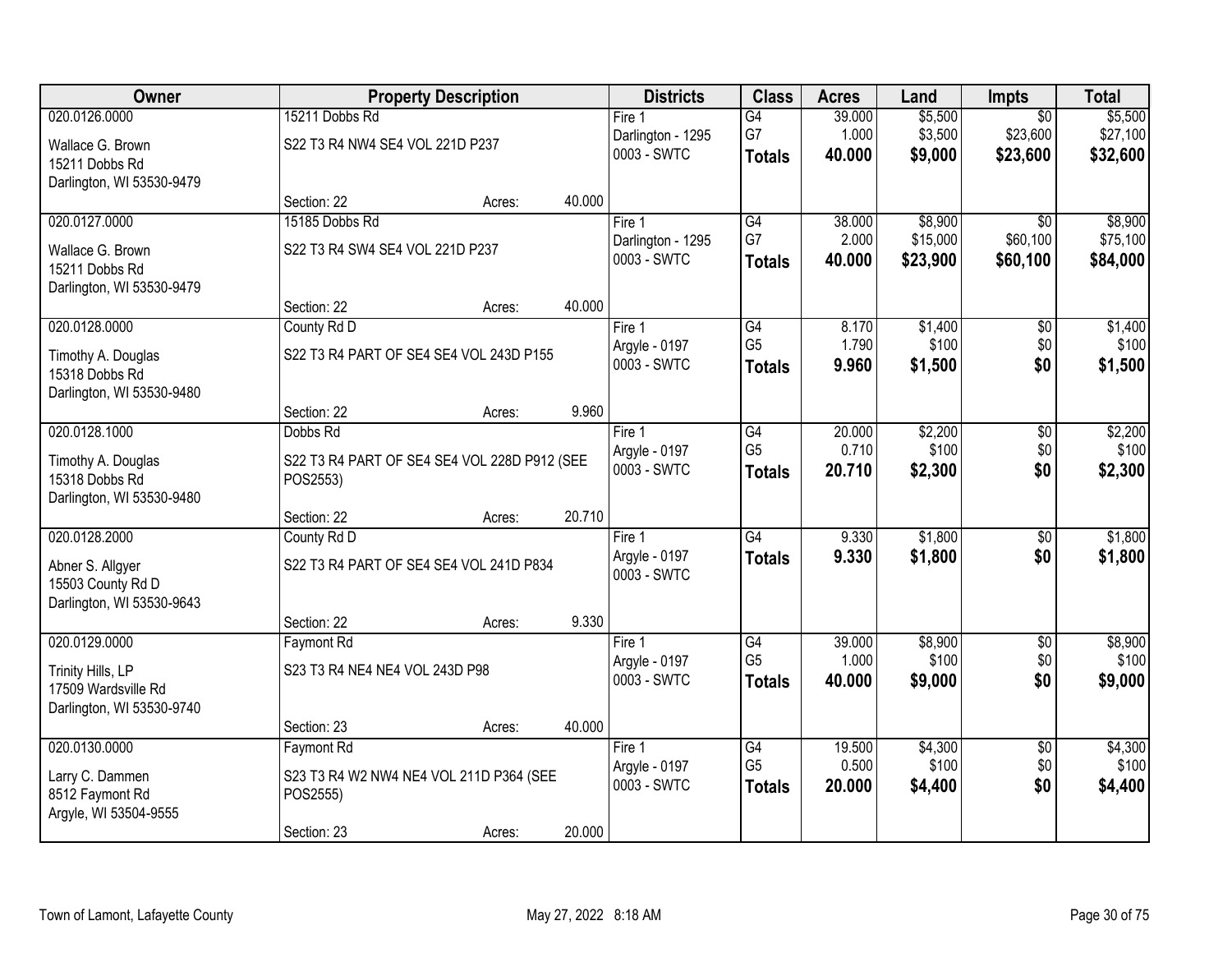| <b>Owner</b>                                     |                                                                                                     | <b>Property Description</b> |        |                              |                      | <b>Acres</b>    | Land                   | <b>Impts</b> | <b>Total</b>       |
|--------------------------------------------------|-----------------------------------------------------------------------------------------------------|-----------------------------|--------|------------------------------|----------------------|-----------------|------------------------|--------------|--------------------|
| 020.0130.1000                                    | <b>Faymont Rd</b>                                                                                   |                             |        | Fire $1$                     | $\overline{G4}$      | 19.200          | \$4,200                | \$0          | \$4,200            |
| Destin J. Komprood                               | S23 T3 R4 E2 NW4 NE4 DOC 342698 (SEE POS2509)                                                       |                             |        | Argyle - 0197                | G <sub>5</sub>       | 0.500           | \$100                  | \$0          | \$100              |
| 19624 County Rd D                                |                                                                                                     |                             |        | 0003 - SWTC                  | <b>Totals</b>        | 19.700          | \$4,300                | \$0          | \$4,300            |
| Darlington, WI 53530-9517                        |                                                                                                     |                             |        |                              |                      |                 |                        |              |                    |
|                                                  | Section: 23                                                                                         | Acres:                      | 19.700 |                              |                      |                 |                        |              |                    |
| 020.0131.1000                                    | Lamont Rd                                                                                           |                             |        | Fire 1                       | G4<br>G <sub>5</sub> | 38,000<br>1.000 | \$9,800                | \$0          | \$9,800            |
| Trinity Hills, LP                                | S23 T3 R4 SW4 NE4 EXC S 10 RDS OF W 8 RDS VOL                                                       |                             |        | Argyle - 0197<br>0003 - SWTC | <b>Totals</b>        | 39.000          | \$100<br>\$9,900       | \$0<br>\$0   | \$100<br>\$9,900   |
| 17509 Wardsville Rd                              | 243D P98                                                                                            |                             |        |                              |                      |                 |                        |              |                    |
| Darlington, WI 53530-9740                        |                                                                                                     |                             |        |                              |                      |                 |                        |              |                    |
|                                                  | Section: 23                                                                                         | Acres:                      | 39.000 |                              |                      | 0.500           |                        |              |                    |
| 020.0131.2000                                    |                                                                                                     |                             |        | Fire 1<br>Argyle - 0197      | X4                   | 0.500           | $\overline{50}$<br>\$0 | \$0<br>\$0   | $\sqrt{50}$<br>\$0 |
| Andrews Cemetery                                 | S23 T3 R4 S 20 RDS OF W 8 RDS OF SW4 NE4 EXC S                                                      |                             |        | 0003 - SWTC                  | <b>Totals</b>        |                 |                        |              |                    |
| E Lamont Road                                    | 10 RDS NO DEED                                                                                      |                             |        |                              |                      |                 |                        |              |                    |
| Darlington, WI 53530                             | Section: 23                                                                                         | Acres:                      | 0.500  |                              |                      |                 |                        |              |                    |
| 020.0132.0000                                    | Lamont Rd                                                                                           |                             |        | Fire 1                       | G4                   | 31.000          | \$5,900                | \$0          | \$5,900            |
|                                                  |                                                                                                     |                             |        | Argyle - 0197                | G <sub>5</sub>       | 1.000           | \$100                  | \$0          | \$100              |
| Trinity Hills, LP                                | S23 T3 R4 PART OF SE4 NE4 VOL 243D P98                                                              |                             |        | 0003 - SWTC                  | <b>Totals</b>        | 32.000          | \$6,000                | \$0          | \$6,000            |
| 17509 Wardsville Rd<br>Darlington, WI 53530-9740 |                                                                                                     |                             |        |                              |                      |                 |                        |              |                    |
|                                                  | Section: 23                                                                                         | Acres:                      | 32.000 |                              |                      |                 |                        |              |                    |
| 020.0132.1000                                    | 8240 E Lamont Rd                                                                                    |                             |        | Fire 1                       | $\overline{G1}$      | 1.010           | \$10,100               | \$95,100     | \$105,200          |
|                                                  |                                                                                                     |                             |        | Argyle - 0197                | G <sub>4</sub>       | 7.000           | \$1,600                | \$0          | \$1,600            |
| John Z. Ebersol<br>8240 E Lamont Rd              | S23 T3 R4 PART S2 NE4 COM E1/4 COR SEC                                                              |                             |        | 0003 - SWTC                  | <b>Totals</b>        | 8.010           | \$11,700               | \$95,100     | \$106,800          |
| Darlington, WI 53530-9481                        | 23;N88.46.54W 120' TO POB;N88.46.54W 1193.18';<br>N01.18.22W 299.84';S89.57. 40E 258.08';S86.54.26E |                             |        |                              |                      |                 |                        |              |                    |
|                                                  | Section: 23                                                                                         | Acres:                      | 8.010  |                              |                      |                 |                        |              |                    |
| 020.0133.0000                                    | <b>Faymont Rd</b>                                                                                   |                             |        | Fire 1                       | G4                   | 39.000          | \$8,300                | \$0          | \$8,300            |
| Larry C. Dammen                                  | S23 T3 R4 NE4 NW4 VOL 211D P364 (SEE POS2555)                                                       |                             |        | Argyle - 0197                | G <sub>5</sub>       | 1.000           | \$100                  | \$0          | \$100              |
| 8512 Faymont Rd                                  |                                                                                                     |                             |        | 0003 - SWTC                  | <b>Totals</b>        | 40.000          | \$8,400                | \$0          | \$8,400            |
| Argyle, WI 53504-9555                            |                                                                                                     |                             |        |                              |                      |                 |                        |              |                    |
|                                                  | Section: 23                                                                                         | Acres:                      | 40.000 |                              |                      |                 |                        |              |                    |
| 020.0134.0000                                    | 8935 Faymont Rd                                                                                     |                             |        | Fire 1                       | $\overline{G1}$      | 1.810           | \$14,900               | \$97,600     | \$112,500          |
| Kyle R. Emberson                                 | PART NW? NW? COM NWCOR SEC 23;S88?28'22"E                                                           |                             |        | Argyle - 0197                | <b>Totals</b>        | 1.810           | \$14,900               | \$97,600     | \$112,500          |
| 8935 Faymont Rd                                  | 24.86' ALG NLI NW? SEC 23 TO POB; S88? 28' 22" E                                                    |                             |        | 0003 - SWTC                  |                      |                 |                        |              |                    |
| Argyle, WI 53504                                 | 456.79';S4?44'58"W 172.14';N89?22'35"W                                                              |                             |        |                              |                      |                 |                        |              |                    |
|                                                  | Section: 23                                                                                         | Acres:                      | 1.810  |                              |                      |                 |                        |              |                    |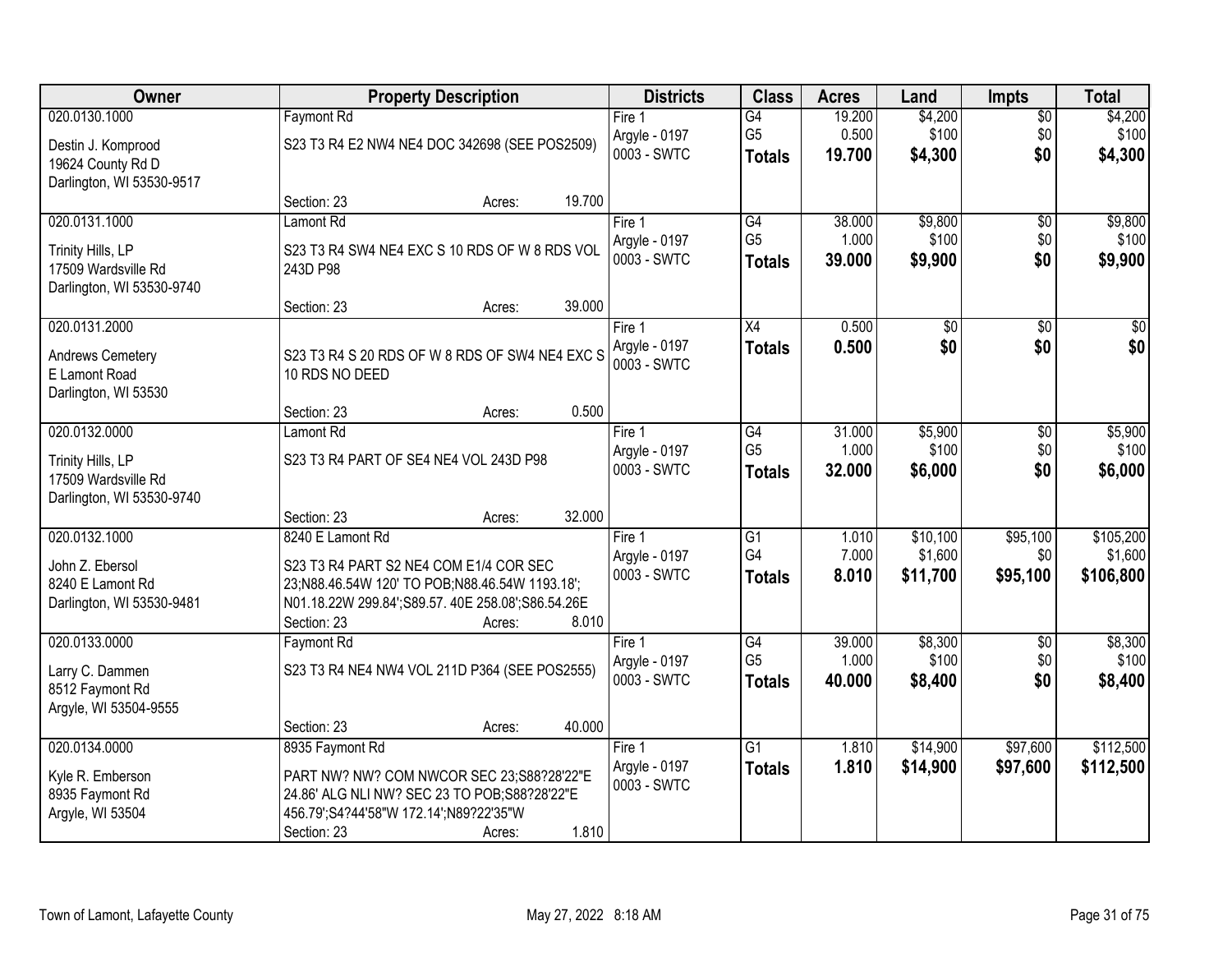| <b>Owner</b>                             | <b>Property Description</b>                                                               |        | <b>Districts</b> | <b>Class</b>    | <b>Acres</b> | Land        | <b>Impts</b>    | <b>Total</b>  |
|------------------------------------------|-------------------------------------------------------------------------------------------|--------|------------------|-----------------|--------------|-------------|-----------------|---------------|
| 020.0134.1000                            | 8981 Faymont Rd                                                                           |        | Fire 1           | G4              | 34.190       | \$7,400     | $\overline{30}$ | \$7,400       |
| Steven R. Smith                          | S23 T3 R4 NW4 NW4 EXC COM NWCOR;S88. 28.22E                                               |        | Argyle - 0197    | G <sub>5</sub>  | 1.000        | \$100       | \$0             | \$100         |
| 10770 Faymont Rd                         | 24.86' TO POB; S88. 28.22E 456.79'; S04.44.58W                                            |        | 0003 - SWTC      | G7              | 1.000        | \$3,500     | \$30,400        | \$33,900      |
| Darlington, WI 53530-9532                | 172.14'; N89.22.35W 443.33'; N00.17.48E 178.90' TO                                        |        |                  | <b>Totals</b>   | 36.190       | \$11,000    | \$30,400        | \$41,400      |
|                                          | Section: 23<br>Acres:                                                                     | 36.190 |                  |                 |              |             |                 |               |
| 020.0135.0000                            | County Rd D                                                                               |        | Fire 1           | G4              | 34.500       | \$7,800     | $\overline{50}$ | \$7,800       |
| Trinity Hills, LP                        | S23 T3 R4 PART OF NW4 NW4 EXC HWY VOL 243D                                                |        | Argyle - 0197    | G <sub>5</sub>  | 1.500        | \$100       | \$0             | \$100         |
| 17509 Wardsville Rd                      | P98                                                                                       |        | 0003 - SWTC      | <b>Totals</b>   | 36.000       | \$7,900     | \$0             | \$7,900       |
| Darlington, WI 53530-9740                |                                                                                           |        |                  |                 |              |             |                 |               |
|                                          | Section: 23<br>Acres:                                                                     | 36.000 |                  |                 |              |             |                 |               |
| 020.0135.1000                            | 15510 Dobbs Rd                                                                            |        | Fire 1           | $\overline{G1}$ | 2.000        | \$16,000    | \$153,900       | \$169,900     |
| Karl E. Geissbuhler                      | S23 T3 R4 PART OF SW4 NW4 S&W OF HWY VOL                                                  |        | Argyle - 0197    | <b>Totals</b>   | 2.000        | \$16,000    | \$153,900       | \$169,900     |
| 15510 Dobbs Rd                           | 206D P481                                                                                 |        | 0003 - SWTC      |                 |              |             |                 |               |
| Darlington, WI 53530-9409                |                                                                                           |        |                  |                 |              |             |                 |               |
|                                          | Section: 23<br>Acres:                                                                     | 2.000  |                  |                 |              |             |                 |               |
| 020.0136.1000                            | County Rd D                                                                               |        | Fire 1           | G4              | 36.600       | \$9,400     | \$0             | \$9,400       |
| Larry C. Dammen                          | S23 T3 R4 SE4 NW4 EXC S8RDS OF E8RDS & EXC                                                |        | Argyle - 0197    | G <sub>5</sub>  | 1.000        | \$100       | \$0             | \$100         |
| 8512 Faymont Rd                          | HWY VOL 211D P364 & 233D P293 (SEE POS2555)                                               |        | 0003 - SWTC      | <b>Totals</b>   | 37.600       | \$9,500     | \$0             | \$9,500       |
| Argyle, WI 53504-9555                    |                                                                                           |        |                  |                 |              |             |                 |               |
|                                          | Section: 23<br>Acres:                                                                     | 37.600 |                  |                 |              |             |                 |               |
| 020.0136.2000                            | 8500 E Lamont Rd                                                                          |        | Fire 1           | $\overline{G1}$ | 0.900        | \$7,200     | \$8,600         | \$15,800      |
|                                          | S23 T3 R4 S10RDS OF W8RDS SW4 NE4 & S8RDS OF                                              |        | Argyle - 0197    | <b>Totals</b>   | 0.900        | \$7,200     | \$8,600         | \$15,800      |
| Larry C. Dammen<br>8512 Faymont Rd       | E8RDS SE4 NW4 DOC 337571 (MISSING EXC)                                                    |        | 0003 - SWTC      |                 |              |             |                 |               |
| Argyle, WI 53504-9555                    |                                                                                           |        |                  |                 |              |             |                 |               |
|                                          | Section: 23<br>Acres:                                                                     | 0.900  |                  |                 |              |             |                 |               |
| 020.0137.1000                            | County Rd D                                                                               |        | Fire 1           | X4              | 0.850        | $\sqrt{$0}$ | $\sqrt{6}$      | $\frac{1}{6}$ |
|                                          | S23 T3 R4 PART OF NE4 SW4 EXC HWY VOL 122D                                                |        | Argyle - 0197    | <b>Totals</b>   | 0.850        | \$0         | \$0             | \$0           |
| Lafayette Electric Co-Op<br>300 Barth Dr | P508 VOL 145D P334 (SEE POS2556)                                                          |        | 0003 - SWTC      |                 |              |             |                 |               |
| Darlington, WI 53530                     |                                                                                           |        |                  |                 |              |             |                 |               |
|                                          | Section: 23<br>Acres:                                                                     | 0.850  |                  |                 |              |             |                 |               |
| 020.0137.2000                            | 8511 E Lamont Rd                                                                          |        | Fire 1           | G1              | 0.350        | \$4,600     | \$65,100        | \$69,700      |
|                                          |                                                                                           |        | Argyle - 0197    | <b>Totals</b>   | 0.350        | \$4,600     | \$65,100        | \$69,700      |
| Timothy S. Smith Jr<br>8511 E Lamont Rd  | PART NE4 SW4 COM 8-1/2 RDS SOUTH OF NECOR<br>SW4 SEC 23; SOUTH 8 RDS; WEST 7 RDS; NORTH 8 |        | 0003 - SWTC      |                 |              |             |                 |               |
| Darlington, WI 53530-9410                | RDS; EAST 7 RDS TO POB                                                                    |        |                  |                 |              |             |                 |               |
|                                          | Section: 23<br>Acres:                                                                     | 0.350  |                  |                 |              |             |                 |               |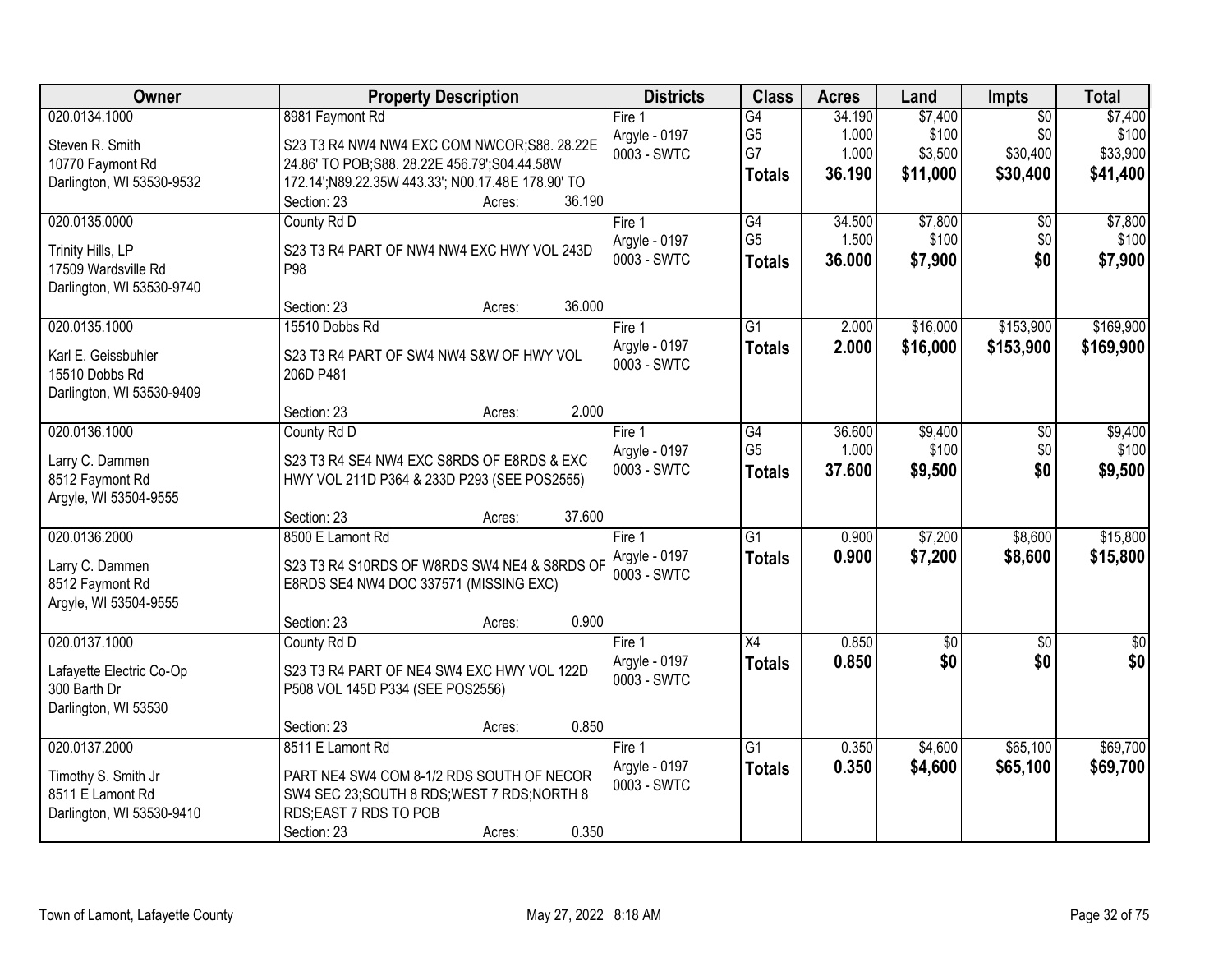| Owner                                                                               | <b>Property Description</b>                              | <b>Districts</b>             | <b>Class</b>                          | <b>Acres</b>             | Land                          | <b>Impts</b>                  | <b>Total</b>                    |
|-------------------------------------------------------------------------------------|----------------------------------------------------------|------------------------------|---------------------------------------|--------------------------|-------------------------------|-------------------------------|---------------------------------|
| 020.0137.3000                                                                       | County Rd D                                              | Fire $1$                     | $\overline{G4}$                       | 34.500                   | \$6,500                       | $\overline{60}$               | \$6,500                         |
| Jeffrey W. Johnsen Income<br>15330 County Rd D                                      | S23 T3 R4 PART OF NE4 SW4 DOC 337127 (SEE<br>POS2556)    | Argyle - 0197<br>0003 - SWTC | G <sub>5</sub><br><b>Totals</b>       | 1.500<br>36.000          | \$100<br>\$6,600              | \$0<br>\$0                    | \$100<br>\$6,600                |
| Darlington, WI 53530-9482                                                           | 36.000<br>Section: 23<br>Acres:                          |                              |                                       |                          |                               |                               |                                 |
| 020.0138.0000                                                                       | County Rd D                                              | Fire 1                       | G4                                    | 34.000                   | \$7,700                       | $\overline{50}$               | \$7,700                         |
|                                                                                     |                                                          | Argyle - 0197                | G <sub>5</sub>                        | 1.750                    | \$100                         | \$0                           | \$100                           |
| Abner S. Allgyer<br>15503 County Rd D<br>Darlington, WI 53530-9643                  | S23 T3 R4 PART OF NW4 SW4 VOL 241D P834 EXC              | 0003 - SWTC                  | Totals                                | 35.750                   | \$7,800                       | \$0                           | \$7,800                         |
|                                                                                     | 35.750<br>Section: 23<br>Acres:                          |                              |                                       |                          |                               |                               |                                 |
| 020.0138.1000                                                                       | 15318 Dobbs Rd                                           | Fire 1                       | $\overline{G7}$                       | 1.910                    | \$14,300                      | \$78,700                      | \$93,000                        |
| Timothy A. Douglas<br>15318 Dobbs Rd<br>Darlington, WI 53530-9480                   | S23 T3 R4 PART OF NW4 SW4 VOL 228D P912 (SEE<br>POS2553) | Argyle - 0197<br>0003 - SWTC | <b>Totals</b>                         | 1.910                    | \$14,300                      | \$78,700                      | \$93,000                        |
|                                                                                     | 1.910<br>Section: 23<br>Acres:                           |                              |                                       |                          |                               |                               |                                 |
| 020.0138.2000                                                                       |                                                          | Fire 1                       | X4                                    | 1.000                    | \$0                           | \$0                           | \$0                             |
| <b>Faymont Cemetery Committee</b><br>15710 County Rd F<br>Darlington, WI 53530-9563 | S23 T3 R4 PART OF NW4 SW4 DOC 333572 (SEE<br>POS2560)    | Argyle - 0197<br>0003 - SWTC | <b>Totals</b>                         | 1.000                    | \$0                           | \$0                           | \$0                             |
|                                                                                     | 1.000<br>Section: 23<br>Acres:                           |                              |                                       |                          |                               |                               |                                 |
| 020.0139.0000                                                                       | County Rd D                                              | Fire $1$                     | $\overline{G4}$                       | 38.360                   | \$8,200                       | $\overline{30}$               | \$8,200                         |
| Abner S. Allgyer<br>15503 County Rd D<br>Darlington, WI 53530-9643                  | S23 T3 R4 PART OF SW4 SW4 VOL 241D P834                  | Argyle - 0197<br>0003 - SWTC | <b>Totals</b>                         | 38.360                   | \$8,200                       | \$0                           | \$8,200                         |
|                                                                                     | 38.360<br>Section: 23<br>Acres:                          |                              |                                       |                          |                               |                               |                                 |
| 020.0139.1000                                                                       | 15318 Dobbs Rd                                           | Fire 1                       | $\overline{G7}$                       | 1.640                    | \$5,700                       | \$14,900                      | \$20,600                        |
| Timothy A. Douglas<br>15318 Dobbs Rd<br>Darlington, WI 53530-9480                   | S23 T3 R4 PART OF SW4 SW4 VOL 228D P912 (SEE<br>POS2553) | Argyle - 0197<br>0003 - SWTC | <b>Totals</b>                         | 1.640                    | \$5,700                       | \$14,900                      | \$20,600                        |
|                                                                                     | 1.640<br>Section: 23<br>Acres:                           |                              |                                       |                          |                               |                               |                                 |
| 020.0140.0000                                                                       | 15503 Cth D                                              | Fire 1                       | G4                                    | 35.660                   | \$5,300                       | $\overline{50}$               | \$5,300                         |
| Abner S. Allgyer<br>15503 County Rd D<br>Darlington, WI 53530-9643                  | S23 T3 R4 SE4 SW4 EXC HWY VOL 241D P834                  | Argyle - 0197<br>0003 - SWTC | G <sub>5</sub><br>G7<br><b>Totals</b> | 1.000<br>2.000<br>38.660 | \$100<br>\$15,000<br>\$20,400 | \$0<br>\$278,400<br>\$278,400 | \$100<br>\$293,400<br>\$298,800 |
|                                                                                     | 38.660<br>Section: 23<br>Acres:                          |                              |                                       |                          |                               |                               |                                 |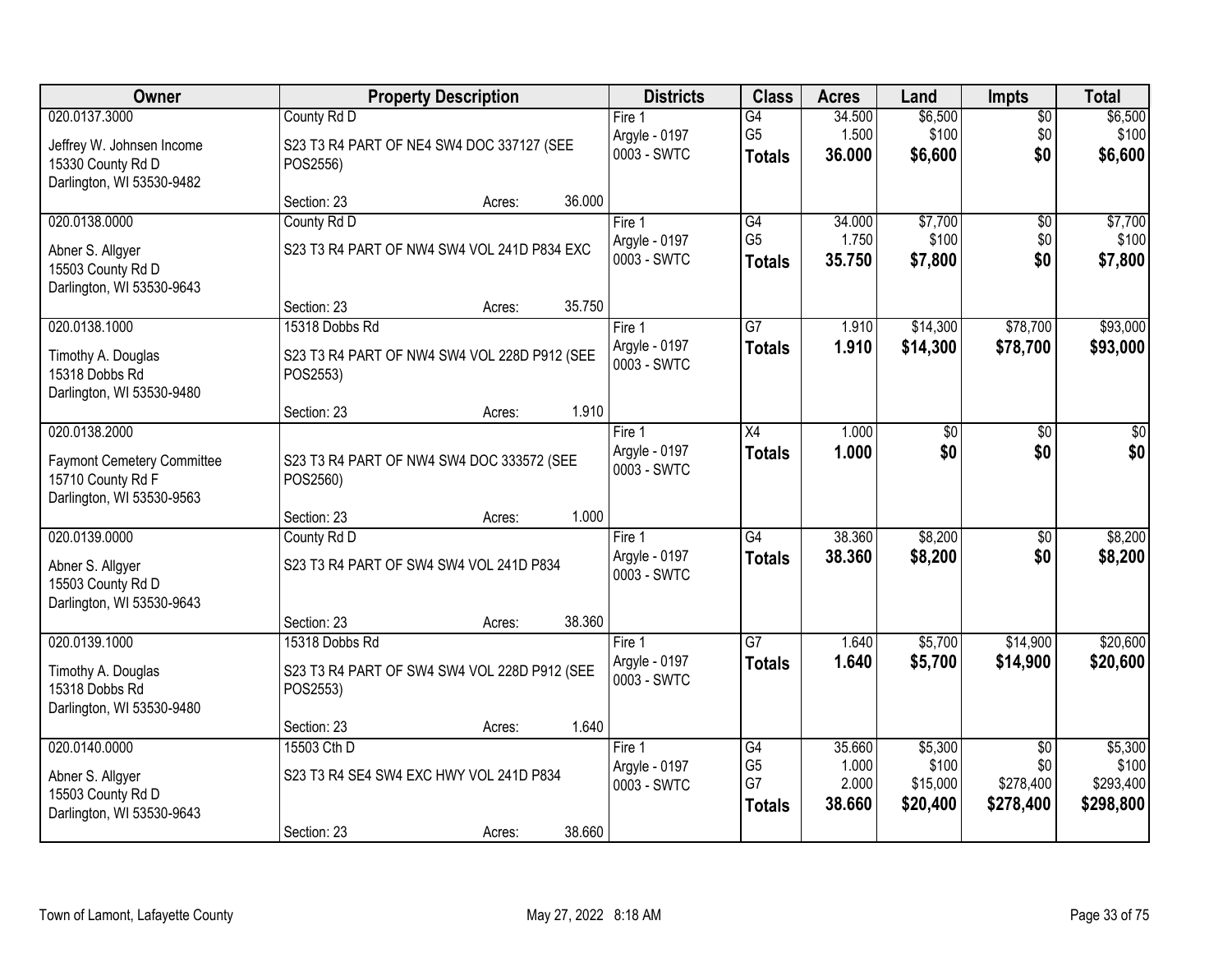| Owner                     |                                             | <b>Property Description</b>                  |        |                              | <b>Class</b>         | <b>Acres</b>   | Land              | <b>Impts</b>     | <b>Total</b>       |
|---------------------------|---------------------------------------------|----------------------------------------------|--------|------------------------------|----------------------|----------------|-------------------|------------------|--------------------|
| 020.0141.0000             | <b>Lamont Rd</b>                            |                                              |        | Fire 1                       | 5M                   | 3.000          | \$4,200           | $\sqrt{$0}$      | \$4,200            |
| Jeffrey W. Johnsen Income | S23 T3 R4 NE4 SE4 DOC 337127                |                                              |        | Argyle - 0197                | G4                   | 36.000         | \$6,500           | \$0              | \$6,500            |
| 15330 County Rd D         |                                             |                                              |        | 0003 - SWTC                  | G <sub>5</sub>       | 1.000          | \$100             | \$0              | \$100              |
| Darlington, WI 53530-9482 |                                             |                                              |        |                              | <b>Totals</b>        | 40.000         | \$10,800          | \$0              | \$10,800           |
|                           | Section: 23                                 | Acres:                                       | 40.000 |                              |                      |                |                   |                  |                    |
| 020.0142.0000             | 15330 Cth D                                 |                                              |        | Fire 1                       | 5M                   | 2.620          | \$3,700           | $\overline{50}$  | \$3,700            |
| Jeffrey W. Johnsen Income |                                             | S23 T3 R4 PART OF NW4 SE4 EXC HWY DOC 337127 |        | Darlington - 1295            | G4                   | 30.000         | \$6,500           | \$0              | \$6,500            |
| 15330 County Rd D         |                                             |                                              |        | 0003 - SWTC                  | G <sub>5</sub><br>G7 | 2.000<br>3.000 | \$100<br>\$18,500 | \$0<br>\$138,300 | \$100<br>\$156,800 |
| Darlington, WI 53530-9482 |                                             |                                              |        |                              |                      | 37.620         | \$28,800          | \$138,300        | \$167,100          |
|                           | Section: 23                                 | Acres:                                       | 37.620 |                              | <b>Totals</b>        |                |                   |                  |                    |
| 020.0143.0000             | County Rd D                                 |                                              |        | Fire 1                       | G4                   | 37.000         | \$6,200           | \$0              | \$6,200            |
| Jeffrey W. Johnsen Income |                                             | S23 T3 R4 SW4 SE4 EXC HWY DOC 337127         |        | Argyle - 0197                | G <sub>5</sub>       | 1.000          | \$100             | \$0              | \$100              |
| 15330 County Rd D         |                                             |                                              |        | 0003 - SWTC                  | <b>Totals</b>        | 38.000         | \$6,300           | \$0              | \$6,300            |
| Darlington, WI 53530-9482 |                                             |                                              |        |                              |                      |                |                   |                  |                    |
|                           | Section: 23                                 | Acres:                                       | 38.000 |                              |                      |                |                   |                  |                    |
| 020.0144.0000             |                                             |                                              |        | Fire 1                       | 5M                   | 5.000          | \$7,000           | \$0              | \$7,000            |
| Jeffrey W. Johnsen Income | S23 T3 R4 SE4 SE4 DOC 337127                |                                              |        | Argyle - 0197                | G4                   | 35.000         | \$5,400           | \$0              | \$5,400            |
| 15330 County Rd D         |                                             |                                              |        | 0003 - SWTC                  | <b>Totals</b>        | 40.000         | \$12,400          | \$0              | \$12,400           |
| Darlington, WI 53530-9482 |                                             |                                              |        |                              |                      |                |                   |                  |                    |
|                           | Section: 23                                 | Acres:                                       | 40.000 |                              |                      |                |                   |                  |                    |
| 020.0145.1000             |                                             |                                              |        | Fire $4$                     | $\overline{G4}$      | 35.000         | \$4,700           | \$0              | \$4,700            |
| John W. Larson            | S24 T3 R4 NE4 NE4 EXC N60 RDS OF W13.33 RDS |                                              |        | Argyle - 0197                | <b>Totals</b>        | 35,000         | \$4,700           | \$0              | \$4,700            |
| 7240 E Lamont Rd          | DOC 341552                                  |                                              |        | 0003 - SWTC                  |                      |                |                   |                  |                    |
| Argyle, WI 53504-9526     |                                             |                                              |        |                              |                      |                |                   |                  |                    |
|                           | Section: 24                                 | Acres:                                       | 35.000 |                              |                      |                |                   |                  |                    |
| 020.0145.2000             |                                             |                                              |        | Fire 4                       | 5M                   | 1.500          | \$2,100           | $\overline{$0}$  | \$2,100            |
| Russell Berg E. Berg      | S24 T3 R4                                   | (MATLEY FARM) W13.33 RDS OF N60              |        | Argyle - 0197<br>0003 - SWTC | G4                   | 3.500          | \$600             | \$0              | \$600              |
| Dar Berg                  | RDS OF NE4 NE4 DOC 349668                   |                                              |        |                              | <b>Totals</b>        | 5.000          | \$2,700           | \$0              | \$2,700            |
| 11625 Sth 11              |                                             |                                              |        |                              |                      |                |                   |                  |                    |
| Gratiot, WI 53541         | Section: 24                                 | Acres:                                       | 5.000  |                              |                      |                |                   |                  |                    |
| 020.0146.0000             |                                             |                                              |        | Fire 1                       | G4                   | 40.000         | \$8,100           | \$0              | \$8,100            |
| Russell Berg E. Berg      | S24 T3 R4                                   | (MATLEY FARM) NW4 NE4 DOC 349668             |        | Argyle - 0197                | <b>Totals</b>        | 40.000         | \$8,100           | \$0              | \$8,100            |
| Dar Berg                  |                                             |                                              |        | 0003 - SWTC                  |                      |                |                   |                  |                    |
| 11625 Sth 11              |                                             |                                              |        |                              |                      |                |                   |                  |                    |
| Gratiot, WI 53541         | Section: 24                                 | Acres:                                       | 40.000 |                              |                      |                |                   |                  |                    |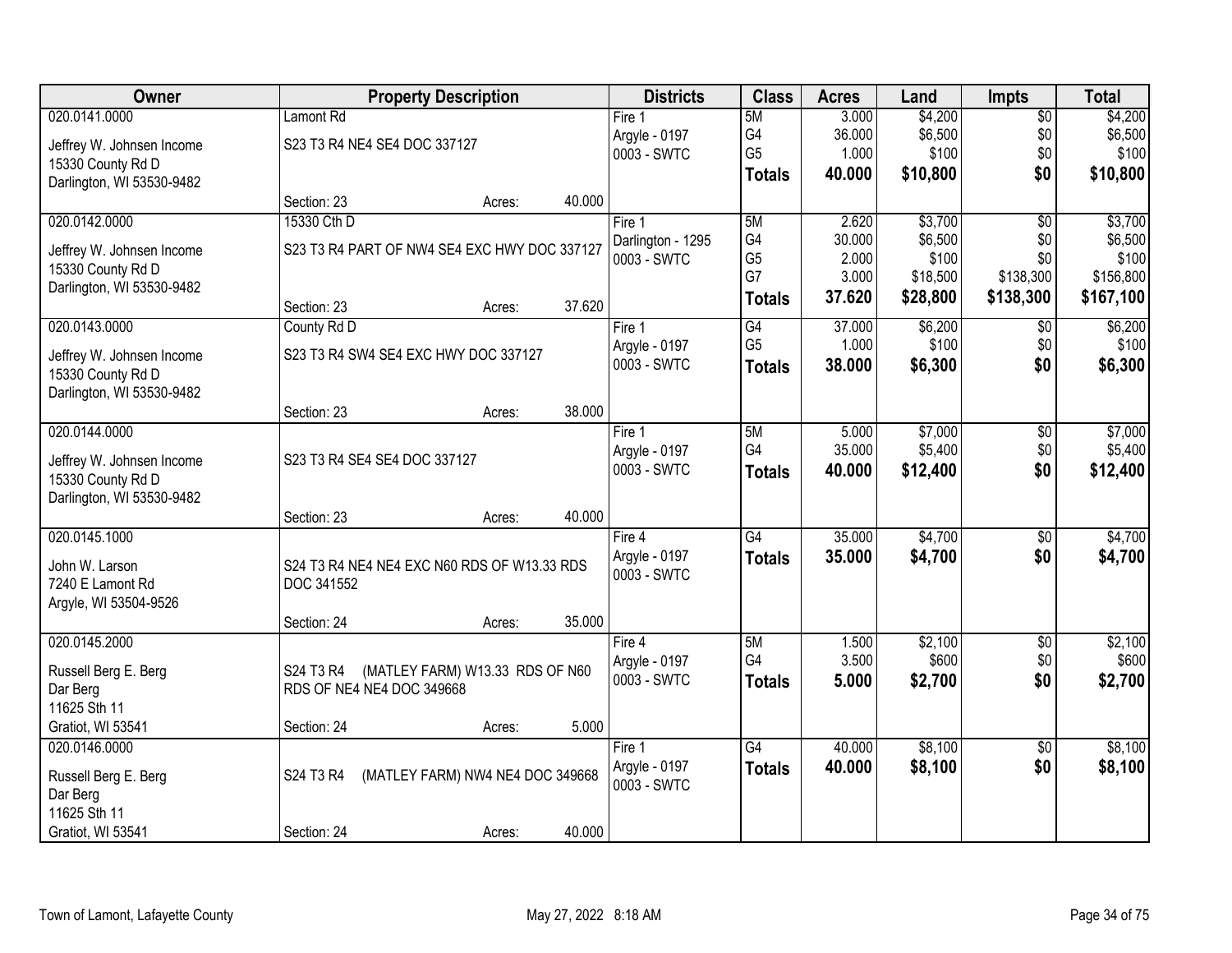| Owner                     | <b>Property Description</b>                   | <b>Districts</b> | <b>Class</b>    | <b>Acres</b> | Land     | Impts           | <b>Total</b> |
|---------------------------|-----------------------------------------------|------------------|-----------------|--------------|----------|-----------------|--------------|
| 020.0147.1000             | 7466 E Lamont Rd                              | Fire 1           | G4              | 32.500       | \$5,100  | $\overline{50}$ | \$5,100      |
| Russell Berg E. Berg      | (MATLEY FARM) SW4 NE4 EXC E13.33<br>S24 T3 R4 | Argyle - 0197    | G <sub>5</sub>  | 0.500        | \$100    | \$0             | \$100        |
| Dar Berg                  | RDS OF S60 RDS DOC 349668                     | 0003 - SWTC      | G7              | 2.000        | \$15,000 | \$86,600        | \$101,600    |
| 11625 Sth 11              |                                               |                  | <b>Totals</b>   | 35.000       | \$20,200 | \$86,600        | \$106,800    |
| Gratiot, WI 53541         | Section: 24<br>Acres:                         | 35.000           |                 |              |          |                 |              |
| 020.0147.2000             | Lamont Rd                                     | Fire 1           | $\overline{G4}$ | 5.000        | \$300    | \$0             | \$300        |
| John W. Larson            | S24 T3 R4 S13.33 RDS OF E60 RDS SW4 NE4 DOC   | Argyle - 0197    | <b>Totals</b>   | 5.000        | \$300    | \$0             | \$300        |
| 7240 E Lamont Rd          | 341552                                        | 0003 - SWTC      |                 |              |          |                 |              |
| Argyle, WI 53504-9526     |                                               |                  |                 |              |          |                 |              |
|                           | Section: 24<br>Acres:                         | 5.000            |                 |              |          |                 |              |
| 020.0148.0000             | 7240 E Lamont Rd                              | Fire 4           | G4              | 38.000       | \$10,000 | $\overline{50}$ | \$10,000     |
| John W. Larson            | S24 T3 R4 SE4 NE4 DOC 341552 7240 E LAMONT RD | Argyle - 0197    | G7              | 2.000        | \$15,000 | \$112,500       | \$127,500    |
| 7240 E Lamont Rd          |                                               | 0003 - SWTC      | <b>Totals</b>   | 40.000       | \$25,000 | \$112,500       | \$137,500    |
| Argyle, WI 53504-9526     |                                               |                  |                 |              |          |                 |              |
|                           | Section: 24<br>Acres:                         | 40.000           |                 |              |          |                 |              |
| 020.0149.1000             | <b>Faymont Rd</b>                             | Fire 1           | 5M              | 19.000       | \$26,600 | \$0             | \$26,600     |
| Russell Berg E. Berg      | (MATLEY FARM) E 35A NE4 NW4 DOC<br>S24 T3 R4  | Argyle - 0197    | G4              | 16.000       | \$3,800  | \$0             | \$3,800      |
| Dar Berg                  | 349668                                        | 0003 - SWTC      | <b>Totals</b>   | 35.000       | \$30,400 | \$0             | \$30,400     |
| 11625 Sth 11              |                                               |                  |                 |              |          |                 |              |
| Gratiot, WI 53541         | Section: 24<br>Acres:                         | 35.000           |                 |              |          |                 |              |
| 020.0149.2000             | <b>Faymont Rd</b>                             | Fire 1           | 5M              | 8.000        | \$11,200 | $\overline{50}$ | \$11,200     |
| Jeffrey W. Johnsen Income | S24 T3 R4 W 5A OF NE4 NW4 & PART OF E 10A OF  | Argyle - 0197    | G4              | 4.130        | \$1,000  | \$0             | \$1,000      |
| 15330 County Rd D         | NW4 NW4 DOC 337127                            | 0003 - SWTC      | G <sub>5</sub>  | 0.700        | \$100    | \$0             | \$100        |
| Darlington, WI 53530-9482 |                                               |                  | <b>Totals</b>   | 12.830       | \$12,300 | \$0             | \$12,300     |
|                           | Section: 24<br>Acres:                         | 12.830           |                 |              |          |                 |              |
| 020.0149.2100             | 7888 Faymont Rd                               | Fire 1           | G1              | 2.170        | \$16,500 | \$111,500       | \$128,000    |
| Michael J. Wonders        | S24 T3 R4 PART OF NWNW DOC 344828 (SEE        | Argyle - 0197    | <b>Totals</b>   | 2.170        | \$16,500 | \$111,500       | \$128,000    |
| 7888 Faymont Rd           | POS2564)                                      | 0003 - SWTC      |                 |              |          |                 |              |
| Argyle, WI 53504-9525     |                                               |                  |                 |              |          |                 |              |
|                           | Section: 24<br>Acres:                         | 2.170            |                 |              |          |                 |              |
| 020.0150.1000             | Faymont Rd                                    | Fire 1           | G6              | 20.000       | \$62,000 | $\overline{50}$ | \$62,000     |
| John W. Larson            | S24 T3 R4 W20A OF E2 W2 NW4 DOC 341552 (SEE   | Argyle - 0197    | <b>Totals</b>   | 20.000       | \$62,000 | \$0             | \$62,000     |
| 7240 E Lamont Rd          | POS2561)                                      | 0003 - SWTC      |                 |              |          |                 |              |
| Argyle, WI 53504-9526     |                                               |                  |                 |              |          |                 |              |
|                           | Section: 24<br>Acres:                         | 20.000           |                 |              |          |                 |              |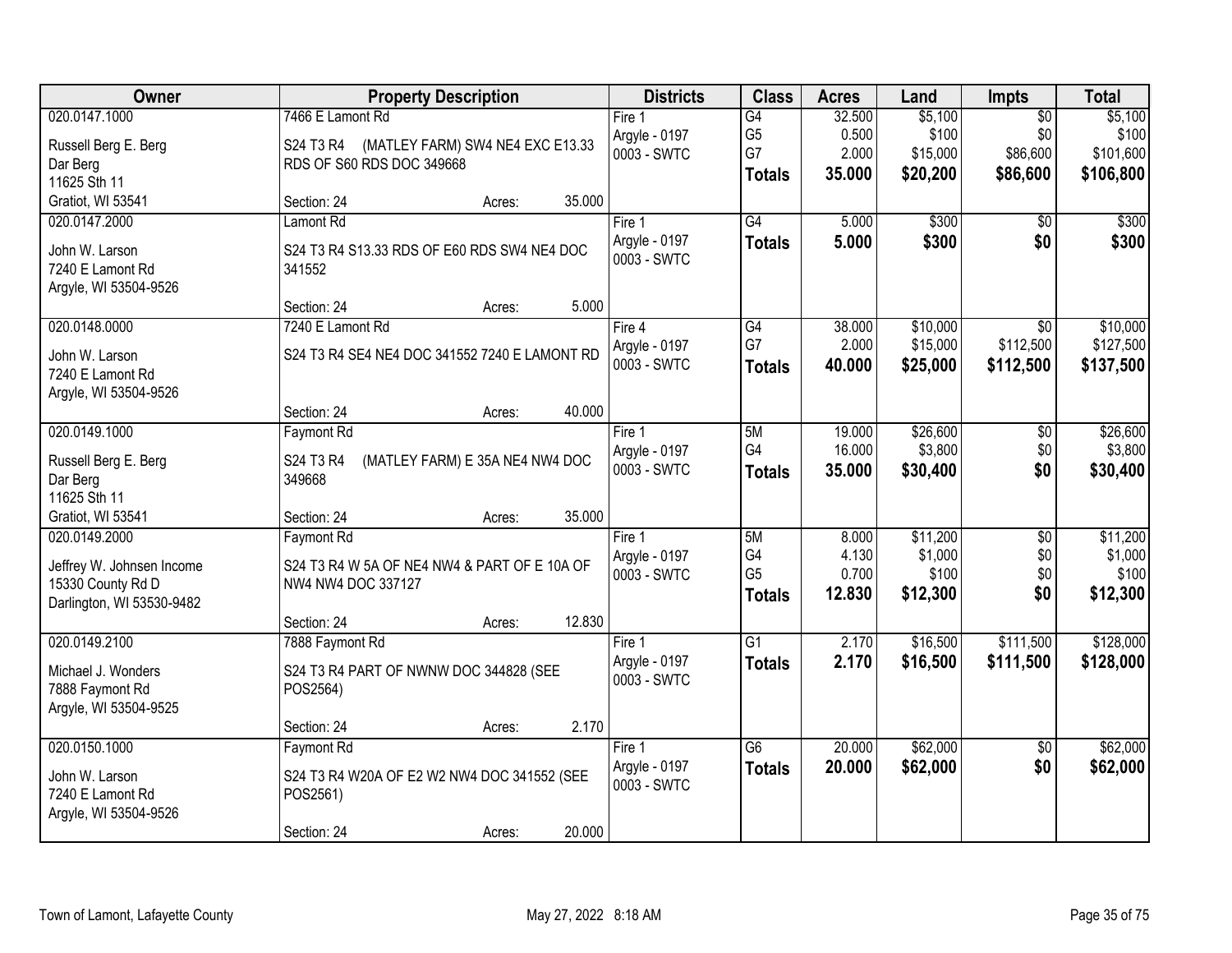| <b>Owner</b>                             |                                         | <b>Property Description</b>                    |                              |                 | <b>Acres</b>     | Land                  | <b>Impts</b>    | <b>Total</b>   |
|------------------------------------------|-----------------------------------------|------------------------------------------------|------------------------------|-----------------|------------------|-----------------------|-----------------|----------------|
| 020.0150.2000                            | <b>Faymont Rd</b>                       |                                                | Fire 1                       | 5M              | 0.220            | \$300                 | $\overline{50}$ | \$300          |
| Trinity Hills, LP                        | S24 T3 R4 PART OF NW4 NW4 VOL 243D P98  |                                                | Argyle - 0197                | G4              | 14.000           | \$3,000               | \$0             | \$3,000        |
| 17509 Wardsville Rd                      |                                         |                                                | 0003 - SWTC                  | <b>Totals</b>   | 14.220           | \$3,300               | \$0             | \$3,300        |
| Darlington, WI 53530-9740                |                                         |                                                |                              |                 |                  |                       |                 |                |
|                                          | Section: 24                             | 14.220<br>Acres:                               |                              |                 |                  |                       |                 |                |
| 020.0150.2100                            | 7880 E Lamont Rd                        |                                                | Fire 1                       | $\overline{G6}$ | 2.780            | \$7,800               | \$0             | \$7,800        |
| Bradley K. Penniston                     |                                         | S24 T3 R4 PART OF W2 W2 NW4 VOL 222D P556 (SEI | Argyle - 0197<br>0003 - SWTC | W <sub>6</sub>  | 23.000<br>25.780 | (\$64,400)<br>\$7,800 | \$0<br>\$0      | \$0<br>\$7,800 |
| W4059 County Rd C                        | POS2559)                                |                                                |                              | <b>Totals</b>   |                  |                       |                 |                |
| Monticello, WI 53570-9727                |                                         |                                                |                              |                 |                  |                       |                 |                |
|                                          | Section: 24                             | 25.780<br>Acres:                               |                              |                 |                  |                       |                 |                |
| 020.0151.1000                            |                                         |                                                | Fire 1<br>Argyle - 0197      | $\overline{G6}$ | 5.000            | \$14,000              | \$0             | \$14,000       |
| Jeffrey W. Johnsen Income                | S24 T3 R4 PART OF SW4 NW4 & SE4 NW4 DOC |                                                | 0003 - SWTC                  | <b>Totals</b>   | 5.000            | \$14,000              | \$0             | \$14,000       |
| 15330 County Rd D                        | 337127                                  |                                                |                              |                 |                  |                       |                 |                |
| Darlington, WI 53530-9482                | Section: 24                             | 5.000                                          |                              |                 |                  |                       |                 |                |
| 020.0151.2000                            | Lamont Rd                               | Acres:                                         | Fire 1                       | G6              | 2.000            | \$5,600               | \$0             | \$5,600        |
|                                          |                                         |                                                | Argyle - 0197                | <b>Totals</b>   | 2.000            | \$5,600               | \$0             | \$5,600        |
| Dawn M. Skattum                          |                                         | S24 T3 R4 PART OF SW4 NW4 & SE4 NW4 VOL 213D   | 0003 - SWTC                  |                 |                  |                       |                 |                |
| 7881 Faymont Rd                          | P231                                    |                                                |                              |                 |                  |                       |                 |                |
| Argyle, WI 53504-9525                    | Section: 24                             | 2.000<br>Acres:                                |                              |                 |                  |                       |                 |                |
| 020.0151.2100                            | 7881 Faymont Rd                         |                                                | Fire 1                       | $\overline{G1}$ | 1.750            | \$14,500              | \$100,600       | \$115,100      |
|                                          |                                         |                                                | Argyle - 0197                | G <sub>6</sub>  | 5.000            | \$12,500              | \$0             | \$12,500       |
| Dawn M. Skattum                          |                                         | S24 T3 R4 PART OF S 53.33 RDS OF E 29 RDS SW4  | 0003 - SWTC                  | <b>Totals</b>   | 6.750            | \$27,000              | \$100,600       | \$127,600      |
| 7881 Faymont Rd<br>Argyle, WI 53504-9525 | P231 (SEE POS2563)                      | NW4 & S 53.33 RDS OF W 10 RDS SE4 NW4 VOL 213D |                              |                 |                  |                       |                 |                |
|                                          | Section: 24                             | 6.750<br>Acres:                                |                              |                 |                  |                       |                 |                |
| 020.0151.3000                            | 7810 E Lamont Rd                        |                                                | Fire 1                       | $\overline{G1}$ | 1.250            | \$11,500              | \$70,000        | \$81,500       |
|                                          |                                         |                                                | Argyle - 0197                | <b>Totals</b>   | 1.250            | \$11,500              | \$70,000        | \$81,500       |
| Michael J. Sudalnik<br>7810 Lamont Rd    | POS2562)                                | S24 T3 R4 PART OF W2 NW4 VOL 207D 412-413 (SEE | 0003 - SWTC                  |                 |                  |                       |                 |                |
| Argyle, WI 53504-9526                    |                                         |                                                |                              |                 |                  |                       |                 |                |
|                                          | Section: 24                             | 1.250<br>Acres:                                |                              |                 |                  |                       |                 |                |
| 020.0152.1000                            | <b>Faymont Rd</b>                       |                                                | Fire 1                       | G5              | 1.000            | \$300                 | $\overline{30}$ | \$300          |
| Royal A. Berg                            |                                         | S24 T3 R4 E5A OF W10A SE4 NW4 EXC N OF ROAD    | Argyle - 0197                | G <sub>6</sub>  | 4.000            | \$12,400              | \$0             | \$12,400       |
| W6644 County Rd Y                        | <b>VOL 234D P75</b>                     |                                                | 0003 - SWTC                  | <b>Totals</b>   | 5.000            | \$12,700              | \$0             | \$12,700       |
| Monroe, WI 53566                         |                                         |                                                |                              |                 |                  |                       |                 |                |
|                                          | Section: 24                             | 5.000<br>Acres:                                |                              |                 |                  |                       |                 |                |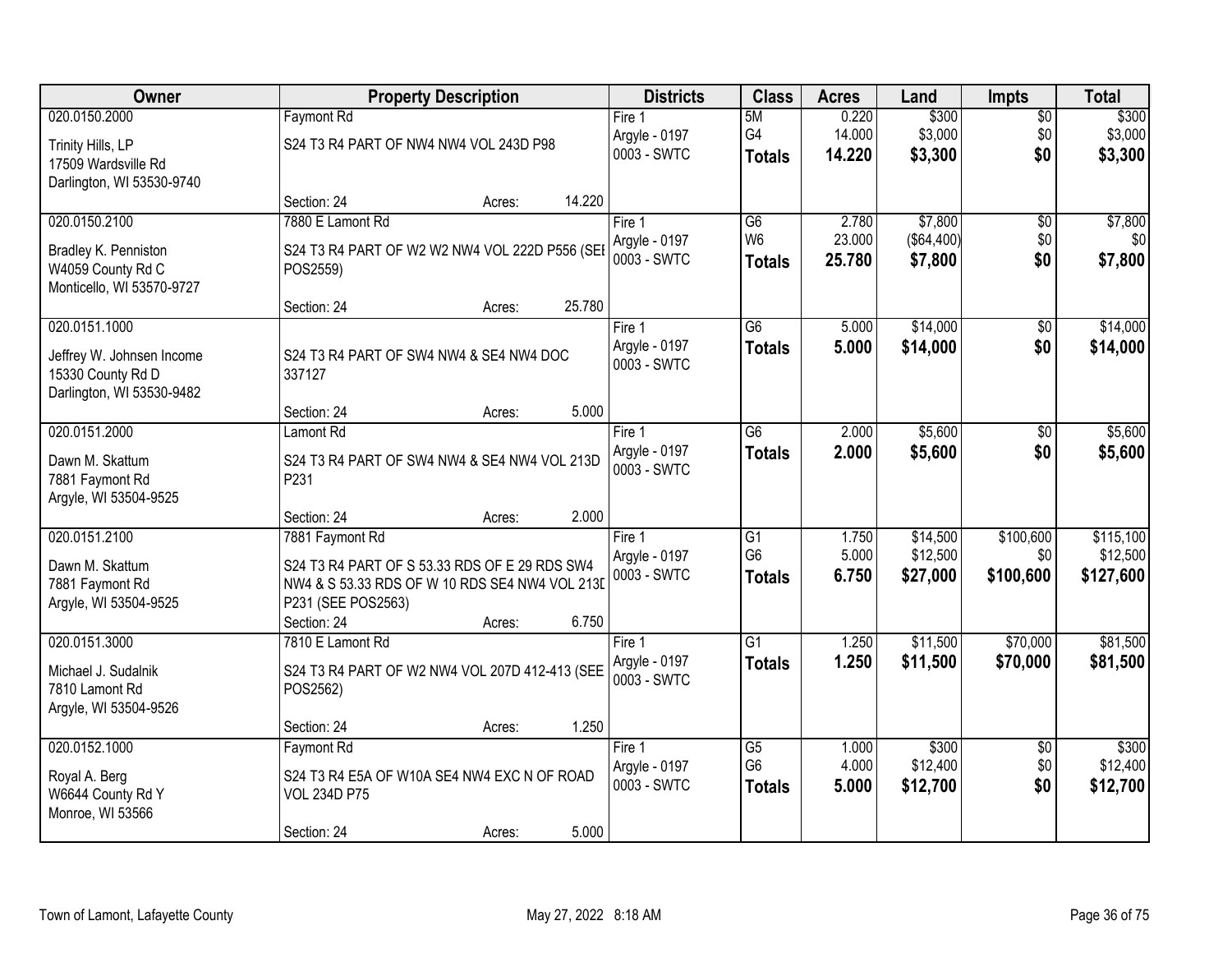| <b>Owner</b>              | <b>Property Description</b>                |                                 |        | <b>Districts</b>             | <b>Class</b>         | <b>Acres</b>     | Land                | <b>Impts</b>           | <b>Total</b>        |
|---------------------------|--------------------------------------------|---------------------------------|--------|------------------------------|----------------------|------------------|---------------------|------------------------|---------------------|
| 020.0152.2000             | Lamont Rd                                  |                                 |        | Fire 1                       | $\overline{G4}$      | 29.500           | \$5,400             | \$0                    | \$5,400             |
| Russell Berg E. Berg      | S24 T3 R4                                  | (MATLEY FARM) E 30A SE4 NW4 DOC |        | Argyle - 0197                | G <sub>5</sub>       | 0.500            | \$100               | \$0                    | \$100               |
| Dar Berg                  | 349668                                     |                                 |        | 0003 - SWTC                  | <b>Totals</b>        | 30.000           | \$5,500             | \$0                    | \$5,500             |
| 11625 Sth 11              |                                            |                                 |        |                              |                      |                  |                     |                        |                     |
| Gratiot, WI 53541         | Section: 24                                | Acres:                          | 30.000 |                              |                      |                  |                     |                        |                     |
| 020.0153.0000             | Lamont Rd                                  |                                 |        | Fire 1                       | G4                   | 39.000           | \$7,600             | \$0                    | \$7,600             |
| Jeffrey W. Johnsen Income | S24 T3 R4 NE4 SW4 DOC 337127               |                                 |        | Argyle - 0197                | G <sub>5</sub>       | 1.000            | \$100               | \$0                    | \$100               |
| 15330 County Rd D         |                                            |                                 |        | 0003 - SWTC                  | <b>Totals</b>        | 40.000           | \$7,700             | \$0                    | \$7,700             |
| Darlington, WI 53530-9482 |                                            |                                 |        |                              |                      |                  |                     |                        |                     |
|                           | Section: 24                                | Acres:                          | 40.000 |                              |                      |                  |                     |                        |                     |
| 020.0154.0000             | Lamont Rd                                  |                                 |        | Fire 1                       | 5M                   | 5.000            | \$7,000             | \$0                    | \$7,000             |
| Jeffrey W. Johnsen Income | S24 T3 R4 NW4 SW4 DOC 337127               |                                 |        | Argyle - 0197<br>0003 - SWTC | G4<br>G <sub>5</sub> | 34.000<br>1.000  | \$5,600<br>\$100    | \$0<br>\$0             | \$5,600<br>\$100    |
| 15330 County Rd D         |                                            |                                 |        |                              | <b>Totals</b>        | 40.000           | \$12,700            | \$0                    | \$12,700            |
| Darlington, WI 53530-9482 |                                            |                                 |        |                              |                      |                  |                     |                        |                     |
|                           | Section: 24                                | Acres:                          | 40.000 |                              |                      |                  |                     |                        |                     |
| 020.0155.0000             |                                            |                                 |        | Fire 1                       | G4                   | 40.000           | \$4,300             | $\frac{1}{20}$         | \$4,300             |
| Jeffrey W. Johnsen Income | S24 T3 R4 SW4 SW4 DOC 337127               |                                 |        | Argyle - 0197<br>0003 - SWTC | <b>Totals</b>        | 40.000           | \$4,300             | \$0                    | \$4,300             |
| 15330 County Rd D         |                                            |                                 |        |                              |                      |                  |                     |                        |                     |
| Darlington, WI 53530-9482 |                                            |                                 |        |                              |                      |                  |                     |                        |                     |
|                           | Section: 24                                | Acres:                          | 40.000 |                              |                      |                  |                     |                        |                     |
| 020.0156.0000             | County Rd D                                |                                 |        | Fire 1                       | 5M                   | 17.000           | \$23,800            | $\overline{50}$        | \$23,800            |
| Jeffrey W. Johnsen Income | S24 T3 R4 SE4 SW4 DOC 337127               |                                 |        | Argyle - 0197<br>0003 - SWTC | G4<br>G7             | 22.000<br>1.000  | \$2,200<br>\$3,500  | \$0<br>\$1,100         | \$2,200<br>\$4,600  |
| 15330 County Rd D         |                                            |                                 |        |                              | <b>Totals</b>        | 40.000           | \$29,500            | \$1,100                | \$30,600            |
| Darlington, WI 53530-9482 |                                            |                                 |        |                              |                      |                  |                     |                        |                     |
|                           | Section: 24                                | Acres:                          | 40.000 |                              |                      |                  |                     |                        |                     |
| 020.0157.0000             | 7059 E Lamont Rd                           |                                 |        | Fire 4                       | G4<br>G <sub>5</sub> | 12.000<br>27.000 | \$2,400<br>\$50,800 | $\overline{50}$<br>\$0 | \$2,400<br>\$50,800 |
| Milford L. Paulson        | S24 T3 R4 NE4 SE4 MILFORD PAULSON (18.18%) |                                 |        | Argyle - 0197<br>0003 - SWTC | G7                   | 1.000            | \$3,500             | \$1,100                | \$4,600             |
| 503 E Milwaukee St        | KATHRYN TRUST (81.82%) VOL 238D P735       |                                 |        |                              | <b>Totals</b>        | 40,000           | \$56,700            | \$1,100                | \$57,800            |
| PO Box 83                 |                                            |                                 |        |                              |                      |                  |                     |                        |                     |
| Argyle, WI 53504-0083     | Section: 24                                | Acres:                          | 40.000 |                              |                      |                  |                     |                        |                     |
| 020.0158.0000             | 7059 E Lamont Rd                           |                                 |        | Fire 1                       | G1<br>G4             | 1.000<br>38.000  | \$7,500<br>\$7,900  | \$62,200               | \$69,700<br>\$7,900 |
| Milford L. Paulson        | S24 T3 R4 NW4 SE4 MILFORD PAULSON (18.18%) |                                 |        | Argyle - 0197<br>0003 - SWTC | G <sub>5</sub>       | 1.000            | \$100               | \$0<br>\$0             | \$100               |
| 503 E Milwaukee St        | KATHRYN TRUST (81.82%) VOL 238D P735       |                                 |        |                              | <b>Totals</b>        | 40.000           | \$15,500            | \$62,200               | \$77,700            |
| PO Box 83                 |                                            |                                 |        |                              |                      |                  |                     |                        |                     |
| Argyle, WI 53504-0083     | Section: 24                                | Acres:                          | 40.000 |                              |                      |                  |                     |                        |                     |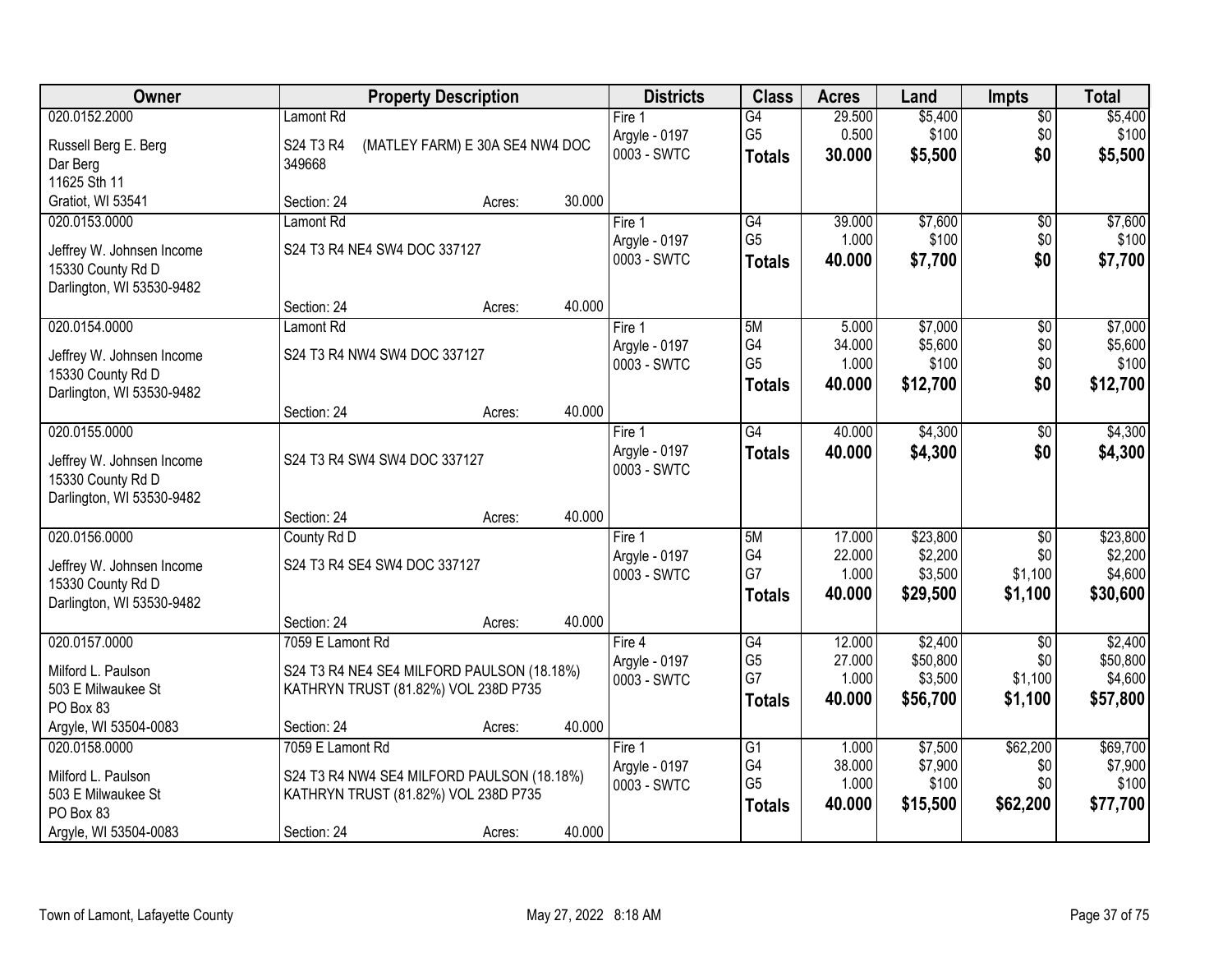| Owner                                                                          |                                                                                             | <b>Property Description</b> |                                        |                                       | <b>Acres</b>               | Land                             | <b>Impts</b>                  | <b>Total</b>                       |
|--------------------------------------------------------------------------------|---------------------------------------------------------------------------------------------|-----------------------------|----------------------------------------|---------------------------------------|----------------------------|----------------------------------|-------------------------------|------------------------------------|
| 020.0159.0000<br>Milford L. Paulson<br>503 E Milwaukee St<br>PO Box 83         | S24 T3 R4 SW4 SE4 MILFORD PAULSON (18.18%)<br>KATHRYN TRUST (81.82%) VOL 238D P735          |                             | Fire 1<br>Argyle - 0197<br>0003 - SWTC | 5M<br>G4<br><b>Totals</b>             | 5.000<br>35.000<br>40.000  | \$7,000<br>\$6,900<br>\$13,900   | $\sqrt{$0}$<br>\$0<br>\$0     | \$7,000<br>\$6,900<br>\$13,900     |
| Argyle, WI 53504-0083                                                          | Section: 24                                                                                 | 40.000<br>Acres:            |                                        |                                       |                            |                                  |                               |                                    |
| 020.0160.0000<br>Milford L. Paulson<br>503 E Milwaukee St<br>PO Box 83         | S24 T3 R4 SE4 SE4 MILFORD PAULSON (18.18%)<br>KATHRYN TRUST (81.82%) VOL 238D P735          |                             | Fire 4<br>Argyle - 0197<br>0003 - SWTC | $\overline{G4}$<br><b>Totals</b>      | 40.000<br>40.000           | \$7,800<br>\$7,800               | \$0<br>\$0                    | \$7,800<br>\$7,800                 |
| Argyle, WI 53504-0083<br>020.0161.0000                                         | Section: 24                                                                                 | 40.000<br>Acres:            | Fire 4                                 | 5M                                    | 36.000                     | \$50,400                         | \$0                           | \$50,400                           |
| Milford L. Paulson<br>503 E Milwaukee St<br>PO Box 83                          | S25 T3 R4 NE4 NE4 MILFORD PAULSON (18.18%)<br>KATHRYN TRUST (81.82%) VOL 238D P735          |                             | Argyle - 0197<br>0003 - SWTC           | G4<br><b>Totals</b>                   | 4.000<br>40.000            | \$800<br>\$51,200                | \$0<br>\$0                    | \$800<br>\$51,200                  |
| Argyle, WI 53504-0083                                                          | Section: 25                                                                                 | 40.000<br>Acres:            |                                        |                                       |                            |                                  |                               |                                    |
| 020.0162.1000<br>Nathan C. Thomas<br>7310 Sth 81<br>Argyle, WI 53504           | NW NE EXC W 4 RDS OF N 40 RDS                                                               | 39.000                      | Fire 1<br>Argyle - 0197<br>0003 - SWTC | 5M<br>G4<br><b>Totals</b>             | 22.000<br>17.000<br>39.000 | \$30,800<br>\$2,900<br>\$33,700  | \$0<br>\$0<br>\$0             | \$30,800<br>\$2,900<br>\$33,700    |
| 020.0162.2000                                                                  | Section: 25                                                                                 | Acres:                      | Fire 1                                 | G4                                    | 1.000                      | \$100                            | $\overline{50}$               | \$100                              |
| Loeffelholz Irrevocable Trust<br>7736 State Rd 81<br>Darlington, WI 53530-9453 | W4RDS OF N40RDS OF NW4 NE4 (DEED INTO<br>TRUST MISSING EXC FOR LANDS TO HWY)<br>Section: 25 | 1.000<br>Acres:             | Argyle - 0197<br>0003 - SWTC           | <b>Totals</b>                         | 1.000                      | \$100                            | \$0                           | \$100                              |
| 020.0163.0000                                                                  | 7310 Sth 81                                                                                 |                             | Fire 1                                 | G4                                    | 22.000                     | \$4,800                          | $\sqrt{$0}$                   | \$4,800                            |
| Nathan C. Thomas<br>7310 Sth 81<br>Argyle, WI 53504                            | SW NE EXC LANDS DEEDED FOR HWY PER DOC<br>271776                                            |                             | Argyle - 0197<br>0003 - SWTC           | G <sub>5</sub><br>G7<br><b>Totals</b> | 14.020<br>2.000<br>38.020  | \$23,500<br>\$15,000<br>\$43,300 | \$0<br>\$122,800<br>\$122,800 | \$23,500<br>\$137,800<br>\$166,100 |
| 020.0164.0000                                                                  | Section: 25<br>State Highway 81                                                             | 38.020<br>Acres:            | Fire 4                                 | G4                                    | 24.000                     | \$5,400                          | $\overline{60}$               | \$5,400                            |
| Nathan C. Thomas<br>7310 Sth 81<br>Argyle, WI 53504                            | SE NE EXC LANDS DEEDED FOR HWY PER DOC<br>271776<br>Section: 25                             | 36.900<br>Acres:            | Argyle - 0197<br>0003 - SWTC           | G <sub>5</sub><br><b>Totals</b>       | 12.900<br>36.900           | \$22,400<br>\$27,800             | \$0<br>\$0                    | \$22,400<br>\$27,800               |
|                                                                                |                                                                                             |                             |                                        |                                       |                            |                                  |                               |                                    |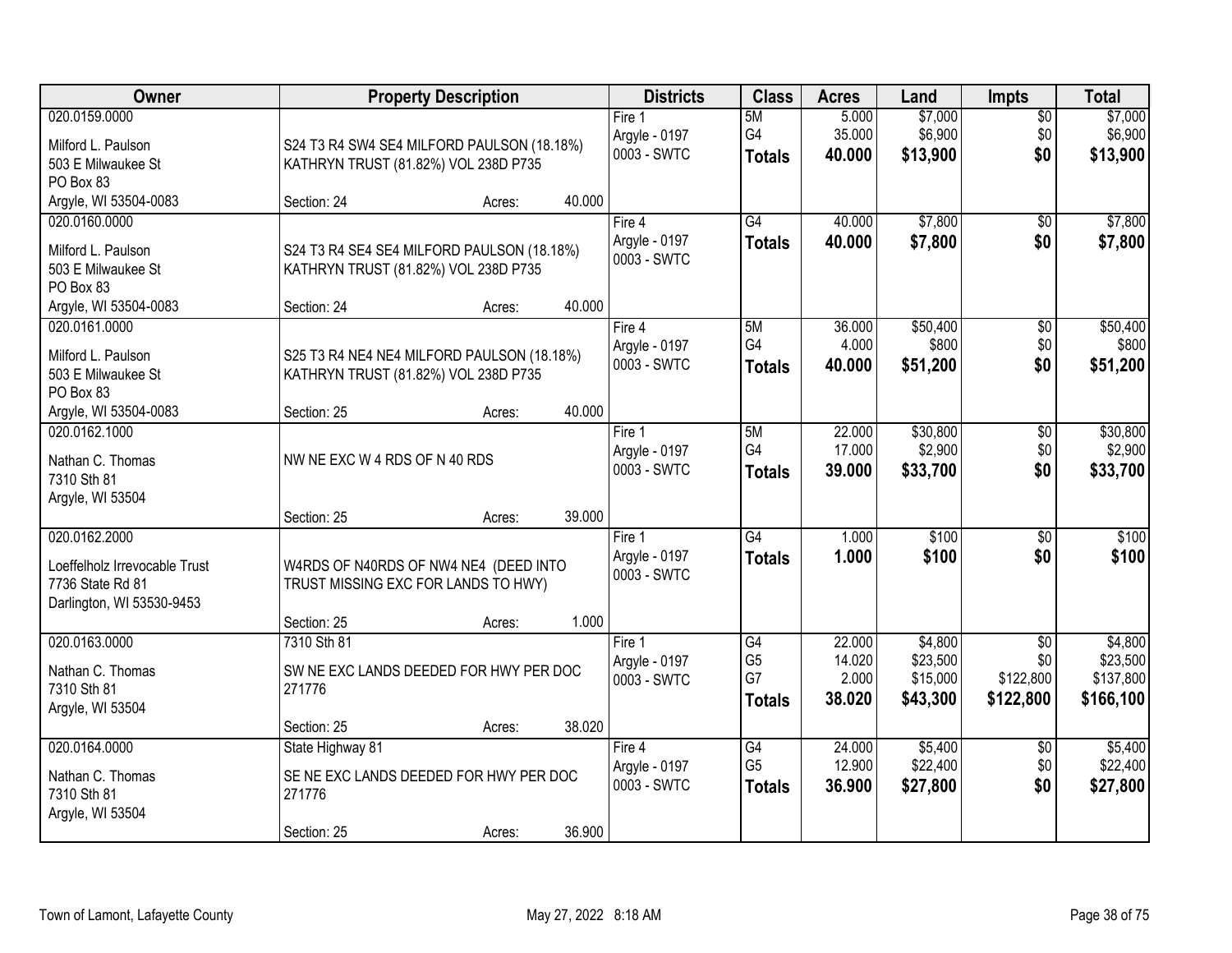| <b>Owner</b>                                                                                    | <b>Property Description</b>                                                                                                                                                                   | <b>Districts</b>                           | <b>Class</b>                                       | <b>Acres</b>               | Land                            | <b>Impts</b>                  | <b>Total</b>                      |
|-------------------------------------------------------------------------------------------------|-----------------------------------------------------------------------------------------------------------------------------------------------------------------------------------------------|--------------------------------------------|----------------------------------------------------|----------------------------|---------------------------------|-------------------------------|-----------------------------------|
| 020.0165.1000<br>Loeffelholz Irrevocable Trust<br>7736 State Rd 81<br>Darlington, WI 53530-9453 | NE4 NE4 NW4 & EAST 3/4 OF S2 NE4 NW4 (DEED<br>INTO TRUST MISSING EXC FOR LANDS TO HWY)                                                                                                        | Fire 1<br>Argyle - 0197<br>0003 - SWTC     | $\overline{G4}$<br><b>Totals</b>                   | 25.000<br>25.000           | \$1,700<br>\$1,700              | $\overline{50}$<br>\$0        | \$1,700<br>\$1,700                |
|                                                                                                 | 25.000<br>Section: 25<br>Acres:                                                                                                                                                               |                                            |                                                    |                            |                                 |                               |                                   |
| 020.0166.0000<br>State of Wisconsin<br>2101 Wright St<br>Madison, WI 53704-2559                 | State Highway 81<br>S25 T3 R4 ALL LAND IN LAMONT TOWNSHIP IN<br>SEC'S 25,26,27,28,29,30 33 DEEDED TO DEPT OF<br>TRANS FOR HWY USE (SEE POS2567 & POS2569 &<br>93.670<br>Section: 26<br>Acres: | Fire 1<br>Darlington - 1295<br>0003 - SWTC | $\overline{X2}$<br><b>Totals</b>                   | 93.670<br>93.670           | $\overline{50}$<br>\$0          | $\overline{50}$<br>\$0        | \$0<br>\$0                        |
| 020.0166.1000<br>Jacqueline A. Curry<br>14911 County Rd D<br>Darlington, WI 53530-9411          | S25 T3 R4 NW4 NE4 NW4 & N2 NW4 NW4 VOL 229D<br>P602 & 241D P189                                                                                                                               | Fire 1<br>Darlington - 1295<br>0003 - SWTC | 5M<br>G4<br><b>Totals</b>                          | 3.000<br>27.000<br>30.000  | \$4,200<br>\$5,200<br>\$9,400   | \$0<br>\$0<br>\$0             | \$4,200<br>\$5,200<br>\$9,400     |
|                                                                                                 | 30.000<br>Section: 25<br>Acres:                                                                                                                                                               |                                            |                                                    |                            |                                 |                               |                                   |
| 020.0166.2000<br>Robert J. Stietz<br>11007 Dunbarton Rd<br>Gratiot, WI 53541-9770               | S25 T3 R4 S2 NW4 NW4 & W 5A NE4 NW4 VOL 217D<br>P900                                                                                                                                          | Fire 1<br>Darlington - 1295<br>0003 - SWTC | $\overline{G4}$<br>G <sub>5</sub><br><b>Totals</b> | 10.000<br>15.000<br>25.000 | \$1,700<br>\$6,800<br>\$8,500   | \$0<br>\$0<br>\$0             | \$1,700<br>\$6,800<br>\$8,500     |
|                                                                                                 | 25.000<br>Section: 25<br>Acres:                                                                                                                                                               |                                            |                                                    |                            |                                 |                               |                                   |
| 020.0167.0000<br>Loeffelholz Irrevocable Trust<br>7736 State Rd 81<br>Darlington, WI 53530-9453 | State Highway 81<br>SW4 NW4 EXC LANDS FOR HWY PER VOL 222D P258<br>(DEED INTO TRUST MISSING EXC FOR LANDS TO<br>HWY)<br>38.430<br>Section: 25<br>Acres:                                       | Fire 1<br>Argyle - 0197<br>0003 - SWTC     | G4<br>G <sub>5</sub><br><b>Totals</b>              | 37.430<br>1.000<br>38.430  | \$7,600<br>\$100<br>\$7,700     | \$0<br>\$0<br>\$0             | \$7,600<br>\$100<br>\$7,700       |
| 020.0168.0000<br>Loeffelholz Irrevocable Trust<br>7736 State Rd 81<br>Darlington, WI 53530-9453 | 7736 Sth 81<br>SE4 NW4 EXC LANDS FOR HWY PER VOL 222D P258<br>(DEED INTO TRUST MISSING EXC FOR LANDS TO<br>HWY)<br>38.500<br>Section: 25<br>Acres:                                            | Fire 1<br>Argyle - 0197<br>0003 - SWTC     | G4<br>G7<br><b>Totals</b>                          | 36.500<br>2.000<br>38.500  | \$4,500<br>\$15,000<br>\$19,500 | \$0<br>\$99,300<br>\$99,300   | \$4,500<br>\$114,300<br>\$118,800 |
| 020.0169.0000<br>Loeffelholz Irrevocable Trust<br>7736 State Rd 81<br>Darlington, WI 53530-9453 | State Highway 81<br>NE4 SW4 EXC LANDS FOR HWY PER VOL 222D P258<br>(DEED INTO TRUST MISSING EXC FOR LANDS TO<br>HWY)<br>38.700<br>Section: 25<br>Acres:                                       | Fire 1<br>Argyle - 0197<br>0003 - SWTC     | G4<br>G <sub>5</sub><br><b>Totals</b>              | 37.700<br>1.000<br>38.700  | \$7,000<br>\$100<br>\$7,100     | $\overline{50}$<br>\$0<br>\$0 | \$7,000<br>\$100<br>\$7,100       |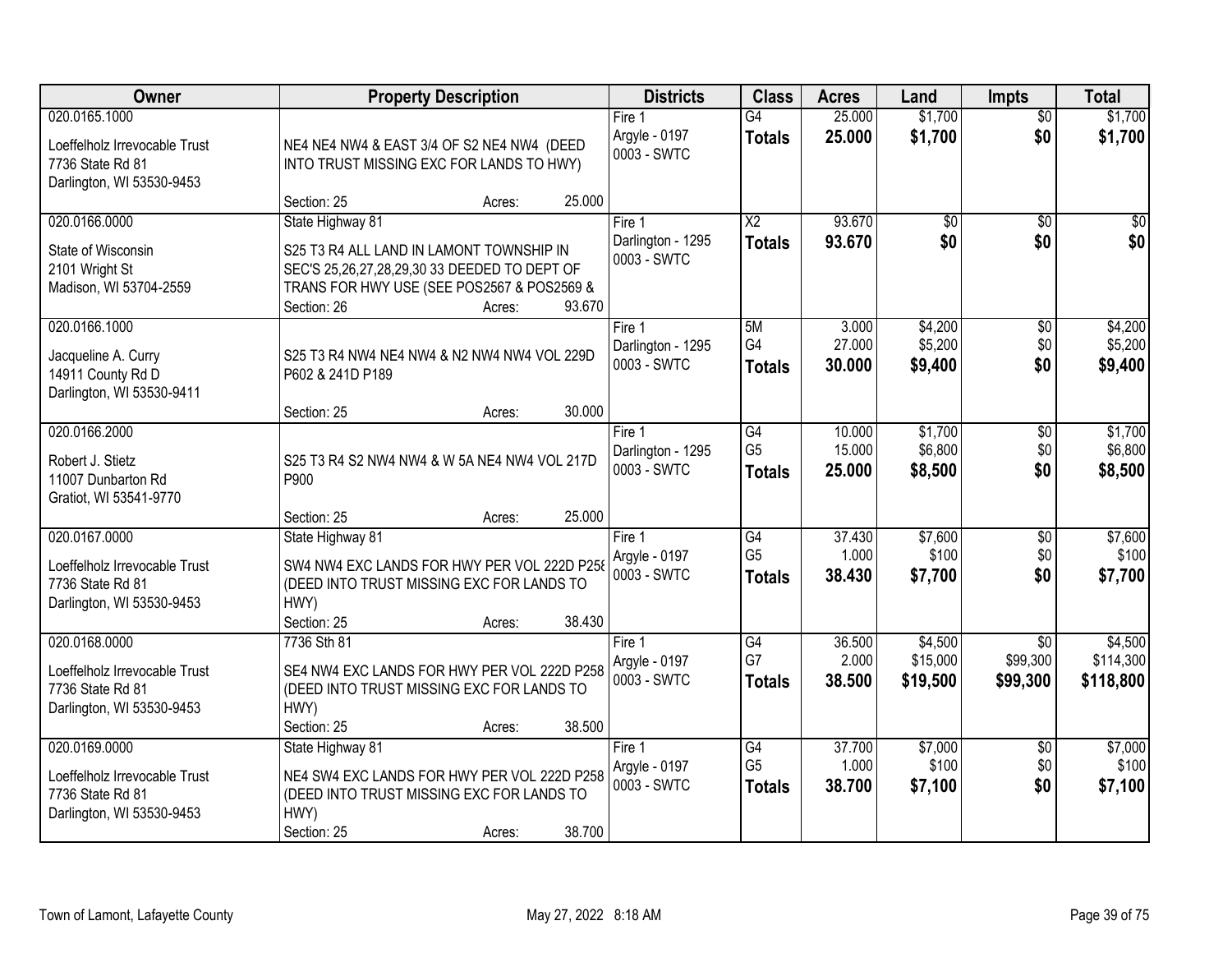| Owner                                                                                           | <b>Property Description</b>                                                                      | <b>Districts</b>                           | <b>Class</b>                                | <b>Acres</b>                         | Land                                     | <b>Impts</b>                                 | <b>Total</b>                              |
|-------------------------------------------------------------------------------------------------|--------------------------------------------------------------------------------------------------|--------------------------------------------|---------------------------------------------|--------------------------------------|------------------------------------------|----------------------------------------------|-------------------------------------------|
| 020.0170.0000                                                                                   | State Highway 81                                                                                 | Fire 1                                     | G4                                          | 37.700                               | \$7,400                                  | $\sqrt{$0}$                                  | \$7,400                                   |
| Loeffelholz Irrevocable Trust<br>7736 State Rd 81<br>Darlington, WI 53530-9453                  | NW4 SW4 EXC LANDS FOR HWY PER VOL 222D P258<br>(DEED INTO TRUST MISSING EXC FOR LANDS TO<br>HWY) | Argyle - 0197<br>0003 - SWTC               | G <sub>5</sub><br><b>Totals</b>             | 1.000<br>38.700                      | \$100<br>\$7,500                         | \$0<br>\$0                                   | \$100<br>\$7,500                          |
|                                                                                                 | 38.700<br>Section: 25<br>Acres:                                                                  |                                            |                                             |                                      |                                          |                                              |                                           |
| 020.0171.0000<br>Smith Farms Land, LLC<br>15300 County Rd F<br>Darlington, WI 53530-9365        | S25 T3 R4 SW4 SW4 DOC 334333                                                                     | Fire 1<br>Darlington - 1295<br>0003 - SWTC | G4<br><b>Totals</b>                         | 40.000<br>40.000                     | \$8,900<br>\$8,900                       | $\overline{50}$<br>\$0                       | \$8,900<br>\$8,900                        |
|                                                                                                 | 40.000<br>Section: 25<br>Acres:                                                                  |                                            |                                             |                                      |                                          |                                              |                                           |
| 020.0172.0000<br>Loeffelholz Irrevocable Trust<br>7736 State Rd 81<br>Darlington, WI 53530-9453 | SE4 SW4 (DEED INTO TRUST MISSING EXC FOR<br>LANDS TO HWY)                                        | Fire 1<br>Argyle - 0197<br>0003 - SWTC     | G4<br>G <sub>5</sub><br><b>Totals</b>       | 39.000<br>1.000<br>40.000            | \$7,600<br>\$500<br>\$8,100              | \$0<br>\$0<br>\$0                            | \$7,600<br>\$500<br>\$8,100               |
|                                                                                                 | 40.000<br>Section: 25<br>Acres:                                                                  |                                            |                                             |                                      |                                          |                                              |                                           |
| 020.0172.1000<br>Town of Argyle<br>14896 Valley Rd<br>Argyle, WI 53504-9727                     | S25 T3 R4 E 1 RDS OF NE4 SE4 VOL 161D P201                                                       | Fire 1<br>Argyle - 0197<br>0003 - SWTC     | X4<br><b>Totals</b>                         | 0.500<br>0.500                       | $\overline{50}$<br>\$0                   | \$0<br>\$0                                   | $\sqrt{50}$<br>\$0                        |
|                                                                                                 | 0.500<br>Section: 25<br>Acres:                                                                   |                                            |                                             |                                      |                                          |                                              |                                           |
| 020.0174.0000<br>John T. Roelli<br>17018 Hirsbrunner Rd<br>Darlington, WI 53530-9545            | 14428 Goodman Rd<br>SE? AS DESCR IN DOC 357180                                                   | Fire 1<br>Argyle - 0197<br>0003 - SWTC     | G4<br>G <sub>5</sub><br>G7<br><b>Totals</b> | 144.490<br>2.500<br>1.000<br>147.990 | \$30,600<br>\$100<br>\$3,500<br>\$34,200 | $\overline{50}$<br>\$0<br>\$6,900<br>\$6,900 | \$30,600<br>\$100<br>\$10,400<br>\$41,100 |
|                                                                                                 | 147.990<br>Section: 25<br>Acres:                                                                 |                                            | $\overline{G1}$                             |                                      |                                          |                                              |                                           |
| 020.0175.0000<br>Lavern Flannery<br>14241 Goodman Rd<br>Argyle, WI 53504-9528                   | 14241 Goodman Rd<br>S25 T3 R4 PART OF SE4 AS DESC IN VOL 190D P288<br>(SEE POS2565)              | Fire 1<br>Argyle - 0197<br>0003 - SWTC     | G4<br><b>Totals</b>                         | 2.000<br>5.070<br>7.070              | \$16,000<br>\$300<br>\$16,300            | \$74,100<br>\$0<br>\$74,100                  | \$90,100<br>\$300<br>\$90,400             |
|                                                                                                 | 7.070<br>Section: 25<br>Acres:                                                                   |                                            |                                             |                                      |                                          |                                              |                                           |
| 020.0177.1000<br>Jacqueline A. Curry<br>14911 County Rd D<br>Darlington, WI 53530-9411          | S26 T3 R4 N 35A NE4 NE4 VOL 229D P602 & 241D<br>P189<br>35.000<br>Section: 26<br>Acres:          | Fire 1<br>Darlington - 1295<br>0003 - SWTC | G4<br><b>Totals</b>                         | 35.000<br>35.000                     | \$6,100<br>\$6,100                       | $\overline{30}$<br>\$0                       | \$6,100<br>\$6,100                        |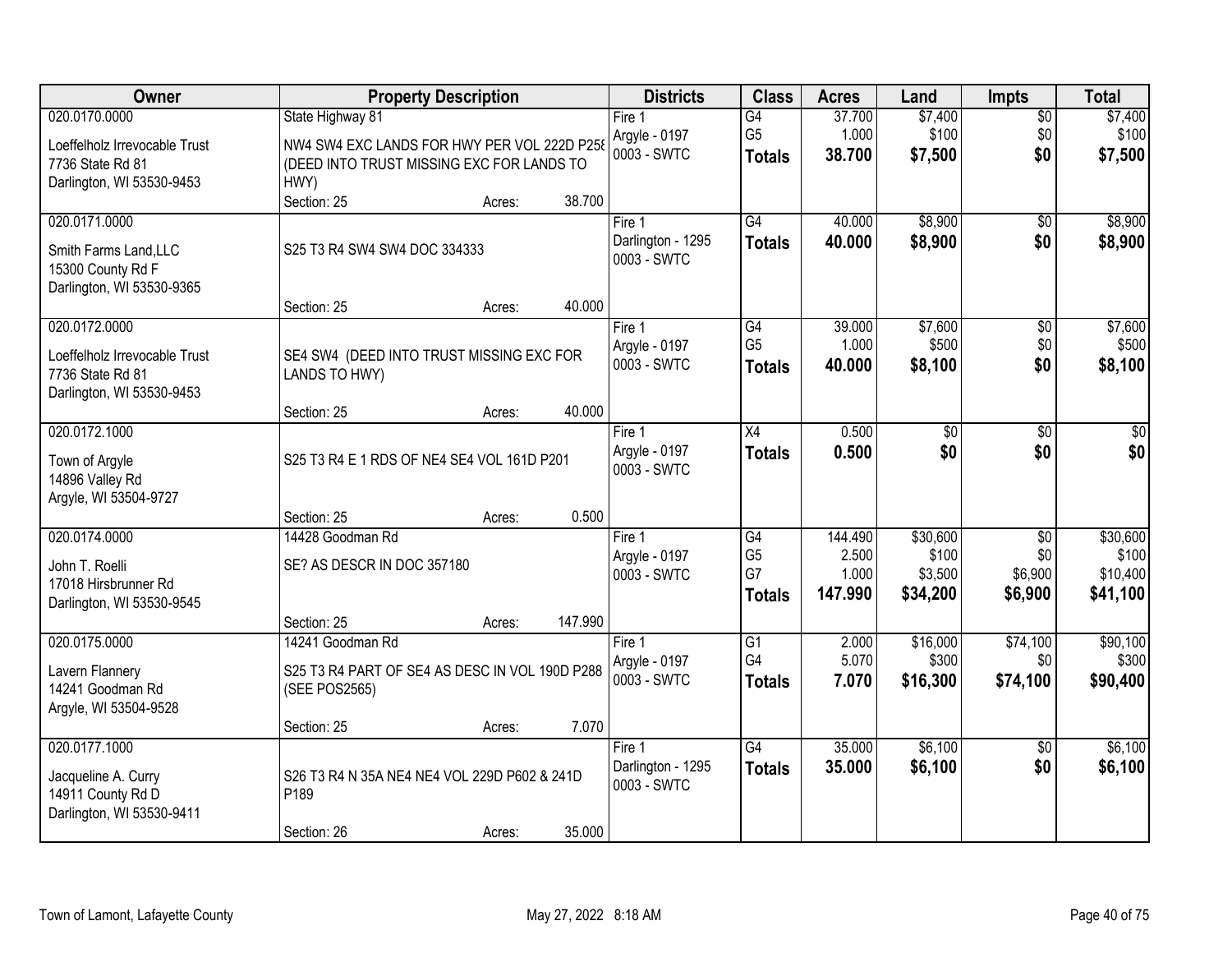| Owner                                                                            |                                                                                                                                                                          | <b>Property Description</b> |                                            |                                       | <b>Acres</b>              | Land                           | <b>Impts</b>                       | <b>Total</b>                    |
|----------------------------------------------------------------------------------|--------------------------------------------------------------------------------------------------------------------------------------------------------------------------|-----------------------------|--------------------------------------------|---------------------------------------|---------------------------|--------------------------------|------------------------------------|---------------------------------|
| 020.0177.2000                                                                    | County Rd D                                                                                                                                                              |                             | Fire $1$                                   | $\overline{G4}$                       | 9.610                     | \$2,300                        | $\overline{60}$                    | \$2,300                         |
| Wallace G. Brown<br>15211 Dobbs Rd<br>Darlington, WI 53530-9479                  | S26 T3 R4 S 10A N2 NE4 EXC HWY VOL 244D P204                                                                                                                             |                             | Darlington - 1295<br>0003 - SWTC           | <b>Totals</b>                         | 9.610                     | \$2,300                        | \$0                                | \$2,300                         |
|                                                                                  | Section: 26                                                                                                                                                              | 9.610<br>Acres:             |                                            |                                       |                           |                                |                                    |                                 |
| 020.0178.0000                                                                    | County Rd D                                                                                                                                                              |                             | Fire 1                                     | G4                                    | 32.500                    | \$7,500                        | $\overline{50}$                    | \$7,500                         |
| Jacqueline A. Curry<br>14911 County Rd D<br>Darlington, WI 53530-9411            | S26 T3 R4 N 35A NW4 NE4 EXC HWY VOL 229D P602<br>& 241D P189                                                                                                             |                             | Darlington - 1295<br>0003 - SWTC           | G <sub>5</sub><br>G7<br><b>Totals</b> | 1.000<br>0.500<br>34.000  | \$100<br>\$1,800<br>\$9,400    | \$0<br>\$7,800<br>\$7,800          | \$100<br>\$9,600<br>\$17,200    |
|                                                                                  | Section: 26                                                                                                                                                              | 34.000<br>Acres:            |                                            |                                       |                           |                                |                                    |                                 |
| 020.0179.1000<br>Wallace G. Brown<br>15211 Dobbs Rd                              | 14630 Cth D<br>S26 T3 R4 PART OF SW4 NE4 VOL 244D P204                                                                                                                   |                             | Fire 1<br>Darlington - 1295<br>0003 - SWTC | G4<br>G7<br><b>Totals</b>             | 32.310<br>1.500<br>33.810 | \$6,300<br>\$5,300<br>\$11,600 | $\sqrt{6}$<br>\$23,100<br>\$23,100 | \$6,300<br>\$28,400<br>\$34,700 |
| Darlington, WI 53530-9479                                                        |                                                                                                                                                                          |                             |                                            |                                       |                           |                                |                                    |                                 |
|                                                                                  | Section: 26                                                                                                                                                              | 33.810<br>Acres:            |                                            |                                       |                           |                                |                                    |                                 |
| 020.0179.1100                                                                    | 14580 Cth D                                                                                                                                                              |                             | Fire 1<br>Darlington - 1295                | $\overline{G2}$                       | 0.900                     | \$9,300                        | \$13,600                           | \$22,900                        |
| Thomas Weaver<br>15539 Dobbs Rd<br>Darlington, WI 53530                          | S26 T3 R4 PART SWNE COM S1/4 COR SEC<br>26;N00.20.33W 2643.44' TO CENTER<br>SEC26;N00.20.55W 361.75' TO POB;N00.20.55W<br>Section: 26                                    | 0.900<br>Acres:             | 0003 - SWTC                                | <b>Totals</b>                         | 0.900                     | \$9,300                        | \$13,600                           | \$22,900                        |
| 020.0179.2000                                                                    | 8460 Sth 81                                                                                                                                                              |                             | Fire 1                                     | $\overline{G1}$                       | 0.440                     | \$5,800                        | \$81,500                           | \$87,300                        |
| Dennis L. Winters<br>8460 State Rd 81<br>Darlington, WI 53530-9450               | S26 T3 R4 PART OF SW4 NE4 DOC 330729 (SEE<br>POS2569)                                                                                                                    |                             | Darlington - 1295<br>0003 - SWTC           | <b>Totals</b>                         | 0.440                     | \$5,800                        | \$81,500                           | \$87,300                        |
|                                                                                  | Section: 26                                                                                                                                                              | 0.440<br>Acres:             |                                            |                                       |                           |                                |                                    |                                 |
| 020.0179.3000<br>Mary F. Mosley<br>8420 State Rd 81<br>Darlington, WI 53530-9450 | 8406 Sth 81<br>PART SW? NE? COM 19 RDS & 11-4/14 FT EAST OF<br>SWCOR SW? NE? SEC 26; EAST 78 FT; NORTH 140<br>FT; WEST 78 FT; SOUTH 140 FT TO POB EXC HWY<br>Section: 26 | 0.200<br>Acres:             | Fire 1<br>Darlington - 1295<br>0003 - SWTC | $\overline{G1}$<br><b>Totals</b>      | 0.200<br>0.200            | \$2,600<br>\$2,600             | \$6,700<br>\$6,700                 | \$9,300<br>\$9,300              |
| 020.0179.4000                                                                    | 8444 Sth 81                                                                                                                                                              |                             | Fire 1                                     | $\overline{G1}$                       | 0.400                     | \$5,200                        | \$63,500                           | \$68,700                        |
| James A. Johnsen<br>8444 State Rd 81<br>Darlington, WI 53530-9450                | S26 T3 R4 PRT SW NE COM 24RDS 15.5' E & 8RDS 8'<br>N OF SW COR NE SEC 26-W 155 4/7'-S 140'- E155<br>4/7'-N TO POB<br>Section: 26                                         | 0.400<br>Acres:             | Darlington - 1295<br>0003 - SWTC           | <b>Totals</b>                         | 0.400                     | \$5,200                        | \$63,500                           | \$68,700                        |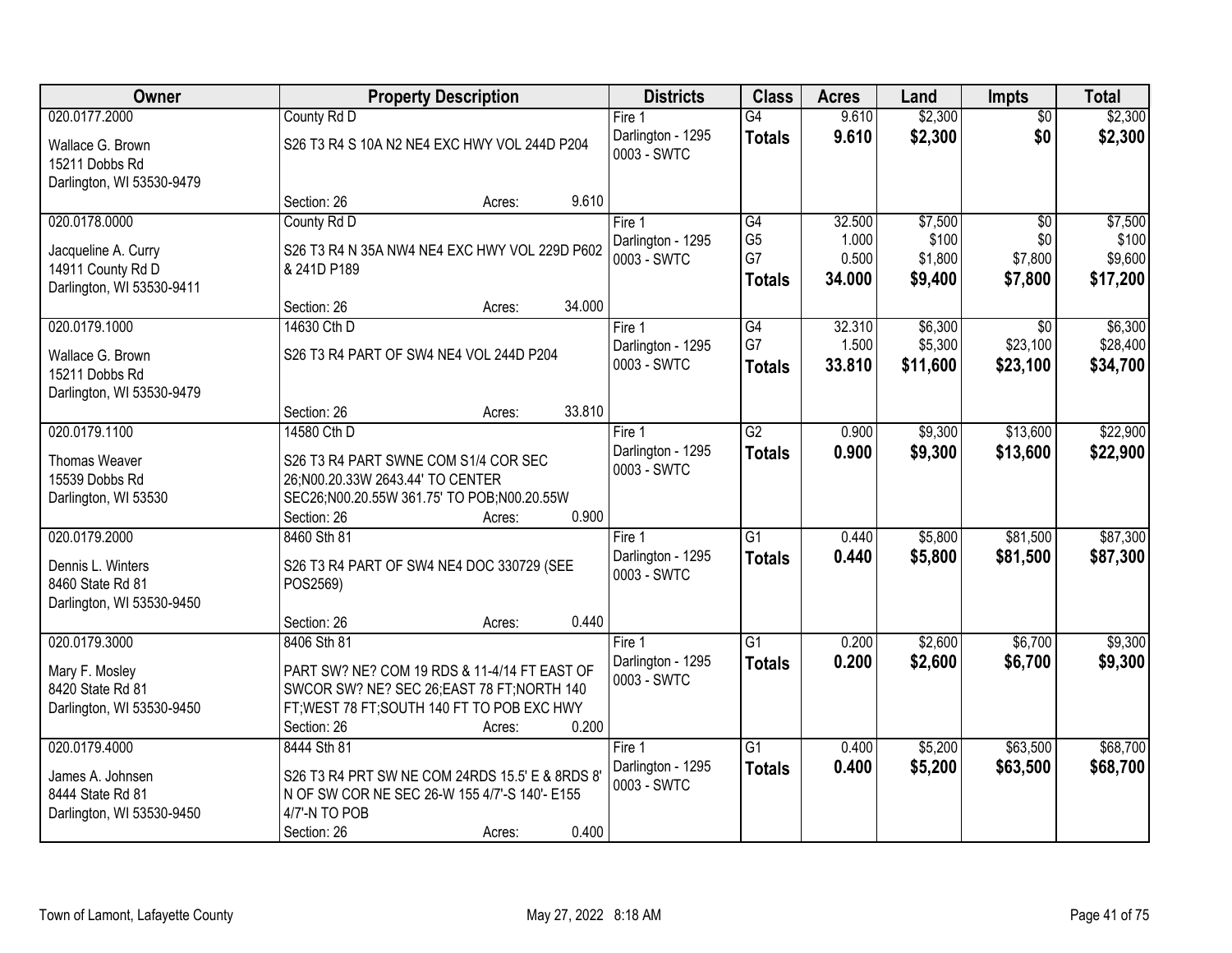| Owner                     | <b>Property Description</b>                        | <b>Districts</b>                 | <b>Class</b>    | <b>Acres</b> | Land     | <b>Impts</b>    | <b>Total</b> |
|---------------------------|----------------------------------------------------|----------------------------------|-----------------|--------------|----------|-----------------|--------------|
| 020.0179.5000             | 8420 Sth 81                                        | Fire 1                           | $\overline{G1}$ | 0.190        | \$2,500  | \$57,400        | \$59,900     |
| Mary F. Mosley            | PART SW? NE? BEG 24 RDS & 15-1/2 FT EAST OF        | Darlington - 1295                | <b>Totals</b>   | 0.190        | \$2,500  | \$57,400        | \$59,900     |
| 8420 State Rd 81          | SWCOR SW? NE?; EAST 77-11/14 FT; NORTH 140         | 0003 - SWTC                      |                 |              |          |                 |              |
| Darlington, WI 53530-9450 | FT; WEST 77-11/14 FT; SOUTH 140 FT TO POB EXC      |                                  |                 |              |          |                 |              |
|                           | 0.190<br>Section: 26<br>Acres:                     |                                  |                 |              |          |                 |              |
| 020.0179.6000             | 8388 Sth 81                                        | Fire 1                           | $\overline{G1}$ | 0.200        | \$2,600  | \$37,300        | \$39,900     |
|                           |                                                    | Darlington - 1295                | <b>Totals</b>   | 0.200        | \$2,600  | \$37,300        | \$39,900     |
| Guy P. Reasa              | PART SW4 NE4 COM AT A POINT 34 RDS, 6-11/14 FT     | 0003 - SWTC                      |                 |              |          |                 |              |
| 19508 Sth 81              | EAST OF SWCOR SW4 NE4 SEC 26; EAST 78              |                                  |                 |              |          |                 |              |
| Darlington, WI 53530      | FT;NORTH 140 FT;WEST 78 FT;SOUTH 140 FT TO         |                                  |                 |              |          |                 |              |
|                           | 0.200<br>Section: 26<br>Acres:                     |                                  |                 |              |          |                 |              |
| 020.0179.7000             | 8370 Sth 81                                        | Fire 1                           | G1              | 0.440        | \$5,800  | \$78,100        | \$83,900     |
| Todd F. Wilson            | S26 T3 R4 PART OF SW4 NE4 VOL 235D P42             | Darlington - 1295                | <b>Totals</b>   | 0.440        | \$5,800  | \$78,100        | \$83,900     |
| 8370 State Rd 81          |                                                    | 0003 - SWTC                      |                 |              |          |                 |              |
| Darlington, WI 53530-9483 |                                                    |                                  |                 |              |          |                 |              |
|                           | 0.440<br>Section: 26<br>Acres:                     |                                  |                 |              |          |                 |              |
| 020.0179.8000             | 14556 Cth D                                        | Fire 1                           | $\overline{G1}$ | 0.870        | \$9,100  | \$67,300        | \$76,400     |
|                           |                                                    |                                  |                 |              |          |                 |              |
| James A. Bearer           | PART SW? NE? COM E? COR SEC 26;N89?27'55"W         | Darlington - 1295<br>0003 - SWTC | <b>Totals</b>   | 0.870        | \$9,100  | \$67,300        | \$76,400     |
| 14556 County Rd D         | 2641.98' TO CENTER OF SEC; N0?27'16"W 139' TO      |                                  |                 |              |          |                 |              |
| Darlington, WI 53530-9454 | POB;N0?27'16"W 222.75';S89?27'55"E 172';S0?27'16"E |                                  |                 |              |          |                 |              |
|                           | 0.870<br>Section: 26<br>Acres:                     |                                  |                 |              |          |                 |              |
| 020.0179.9000             | 8492 Sth 81                                        | Fire 1                           | $\overline{G1}$ | 0.450        | \$5,900  | \$64,600        | \$70,500     |
|                           |                                                    | Argyle - 0197                    | <b>Totals</b>   | 0.450        | \$5,900  | \$64,600        | \$70,500     |
| Jeffrey R. Schuetz        | S26 T3 R4 DIST S 139 FT OF W 172 FT OF SW4 NE4     | 0003 - SWTC                      |                 |              |          |                 |              |
| 5765 Main St              | EXC HWY DOC 346410                                 |                                  |                 |              |          |                 |              |
| Gratiot, WI 53541         |                                                    |                                  |                 |              |          |                 |              |
|                           | 0.450<br>Section: 26<br>Acres:                     |                                  |                 |              |          |                 |              |
| 020.0180.0000             | State Highway 81                                   | Fire 1                           | G4              | 37.550       | \$9,100  | $\overline{50}$ | \$9,100      |
| Wallace G. Brown          | S26 T3 R4 PART OF SE4 NE4 VOL 244D P204            | Darlington - 1295                | G <sub>5</sub>  | 1.000        | \$100    | \$0             | \$100        |
| 15211 Dobbs Rd            |                                                    | 0003 - SWTC                      | <b>Totals</b>   | 38,550       | \$9,200  | \$0             | \$9,200      |
| Darlington, WI 53530-9479 |                                                    |                                  |                 |              |          |                 |              |
|                           | 38.550<br>Section: 26<br>Acres:                    |                                  |                 |              |          |                 |              |
| 020.0181.0000             | County Rd D                                        | Fire 1                           | $\overline{G4}$ | 35.850       | \$6,200  | $\overline{50}$ | \$6,200      |
|                           |                                                    | Darlington - 1295                | G <sub>5</sub>  | 1.000        | \$100    | \$0             | \$100        |
| Jacqueline A. Curry       | S26 T3 R4 PART OF NE4 NW4 VOL 229D P602 & 241D     | 0003 - SWTC                      | G7              | 1.400        | \$4,900  | \$10,200        | \$15,100     |
| 14911 County Rd D         | P189                                               |                                  | <b>Totals</b>   | 38.250       | \$11,200 | \$10,200        | \$21,400     |
| Darlington, WI 53530-9411 |                                                    |                                  |                 |              |          |                 |              |
|                           | 38.250<br>Section: 26<br>Acres:                    |                                  |                 |              |          |                 |              |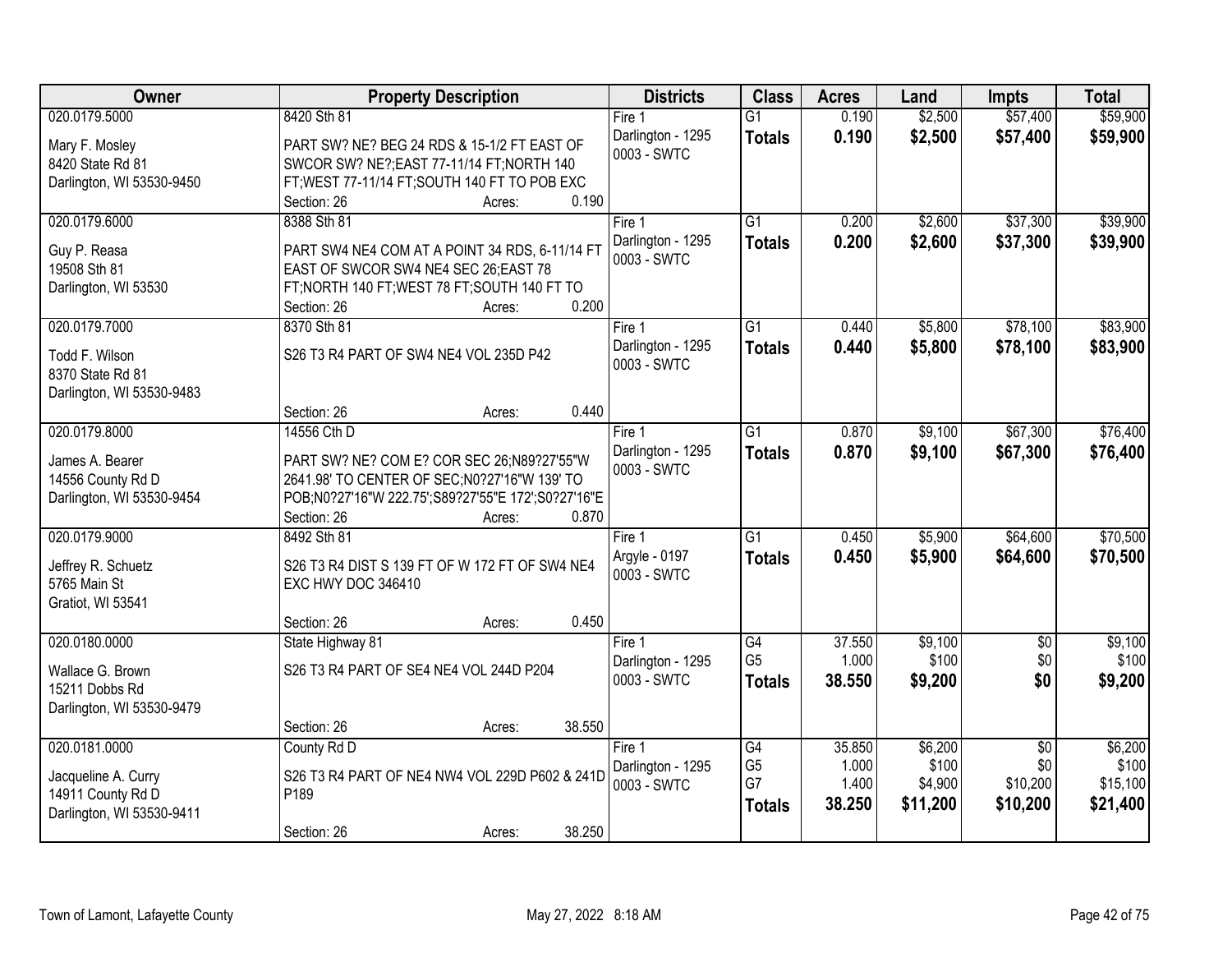| Owner                                                                 |                  | <b>Property Description</b>                                                 |        |                                  | <b>Class</b>    | <b>Acres</b> | Land     | <b>Impts</b>    | <b>Total</b> |
|-----------------------------------------------------------------------|------------------|-----------------------------------------------------------------------------|--------|----------------------------------|-----------------|--------------|----------|-----------------|--------------|
| 020.0181.1000                                                         | 14911 Cth D      |                                                                             |        | Fire 1                           | $\overline{G1}$ | 0.600        | \$7,200  | \$123,700       | \$130,900    |
| Phillip Curry<br>14911 County Rd D<br>Darlington, WI 53530            |                  | Darlington - 1295<br>S26 T3 R4 PART OF NE4 NW4 VOL 241D P189<br>0003 - SWTC |        |                                  | <b>Totals</b>   | 0.600        | \$7,200  | \$123,700       | \$130,900    |
|                                                                       | Section: 26      | Acres:                                                                      | 0.600  |                                  |                 |              |          |                 |              |
| 020.0182.0000                                                         |                  |                                                                             |        | Fire 1                           | $\overline{G4}$ | 40.000       | \$6,400  | $\overline{50}$ | \$6,400      |
| Jacqueline A. Curry<br>14911 County Rd D<br>Darlington, WI 53530-9411 |                  | S26 T3 R4 NW4 NW4 VOL 229D P602 & 241D P189                                 |        | Darlington - 1295<br>0003 - SWTC | <b>Totals</b>   | 40.000       | \$6,400  | \$0             | \$6,400      |
|                                                                       | Section: 26      | Acres:                                                                      | 40.000 |                                  |                 |              |          |                 |              |
| 020.0183.0000                                                         | State Highway 81 |                                                                             |        | Fire 1                           | G4              | 37.520       | \$7,700  | \$0             | \$7,700      |
| Lee E. Rood<br>8584 State Rd 81<br>Darlington, WI 53530-9451          |                  | S26 T3 R4 PART OF SW4 NW4 VOL 239D P720                                     |        | Darlington - 1295<br>0003 - SWTC | <b>Totals</b>   | 37.520       | \$7,700  | \$0             | \$7,700      |
|                                                                       | Section: 26      | Acres:                                                                      | 37.520 |                                  |                 |              |          |                 |              |
| 020.0184.1000                                                         | 8584 Sth 81      |                                                                             |        | Fire 1                           | G4              | 34.000       | \$9,300  | \$0             | \$9,300      |
| Lee E. Rood                                                           |                  | S26 T3 R4 PART OF SE4 NW4 VOL 239D P720                                     |        | Darlington - 1295                | G <sub>5</sub>  | 0.500        | \$100    | \$0             | \$100        |
| 8584 State Rd 81                                                      |                  |                                                                             |        | 0003 - SWTC                      | G7              | 2.000        | \$15,000 | \$111,900       | \$126,900    |
| Darlington, WI 53530-9451                                             |                  |                                                                             |        |                                  | <b>Totals</b>   | 36.500       | \$24,400 | \$111,900       | \$136,300    |
|                                                                       | Section: 26      | Acres:                                                                      | 36.500 |                                  |                 |              |          |                 |              |
| 020.0184.2000                                                         | 8514 Sth 81      |                                                                             |        | Fire 1                           | $\overline{X4}$ | 0.900        | \$0      | \$0             | \$0          |
| Trustees M E Church<br>Unknown                                        |                  | S26 T3 R4 PART OF SE4 NW4 VOL 57D, P298                                     |        | Darlington - 1295<br>0003 - SWTC | <b>Totals</b>   | 0.900        | \$0      | \$0             | \$0          |
| Unknown, WI 00000                                                     |                  |                                                                             |        |                                  |                 |              |          |                 |              |
|                                                                       | Section: 26      | Acres:                                                                      | 0.900  |                                  |                 |              |          |                 |              |
| 020.0184.3000                                                         | 14577 Cth D      |                                                                             |        | Fire 1                           | $\overline{G1}$ | 0.620        | \$7,400  | \$83,800        | \$91,200     |
| Scott C. Boatman<br>14577 County Rd D<br>Darlington, WI 53530-9454    | CTY <sub>D</sub> | S26 T3 R4 PART OF SE4 NW4 VOL 234D P446 14577                               |        | Darlington - 1295<br>0003 - SWTC | <b>Totals</b>   | 0.620        | \$7,400  | \$83,800        | \$91,200     |
|                                                                       | Section: 26      | Acres:                                                                      | 0.620  |                                  |                 |              |          |                 |              |
| 020.0184.4000                                                         | 14543 Cth D      |                                                                             |        | Fire 1                           | $\overline{G1}$ | 0.190        | \$2,500  | \$47,400        | \$49,900     |
| Ldw Holdings LLC<br>c/o Lawrence D. Wedig<br>14953 State Rd 23        |                  | S26 T3 R4 DIST PART OF SE4 NW4 DOC 342979                                   |        | Darlington - 1295<br>0003 - SWTC | <b>Totals</b>   | 0.190        | \$2,500  | \$47,400        | \$49,900     |
| Darlington, WI 53530-9324                                             | Section: 26      | Acres:                                                                      | 0.190  |                                  |                 |              |          |                 |              |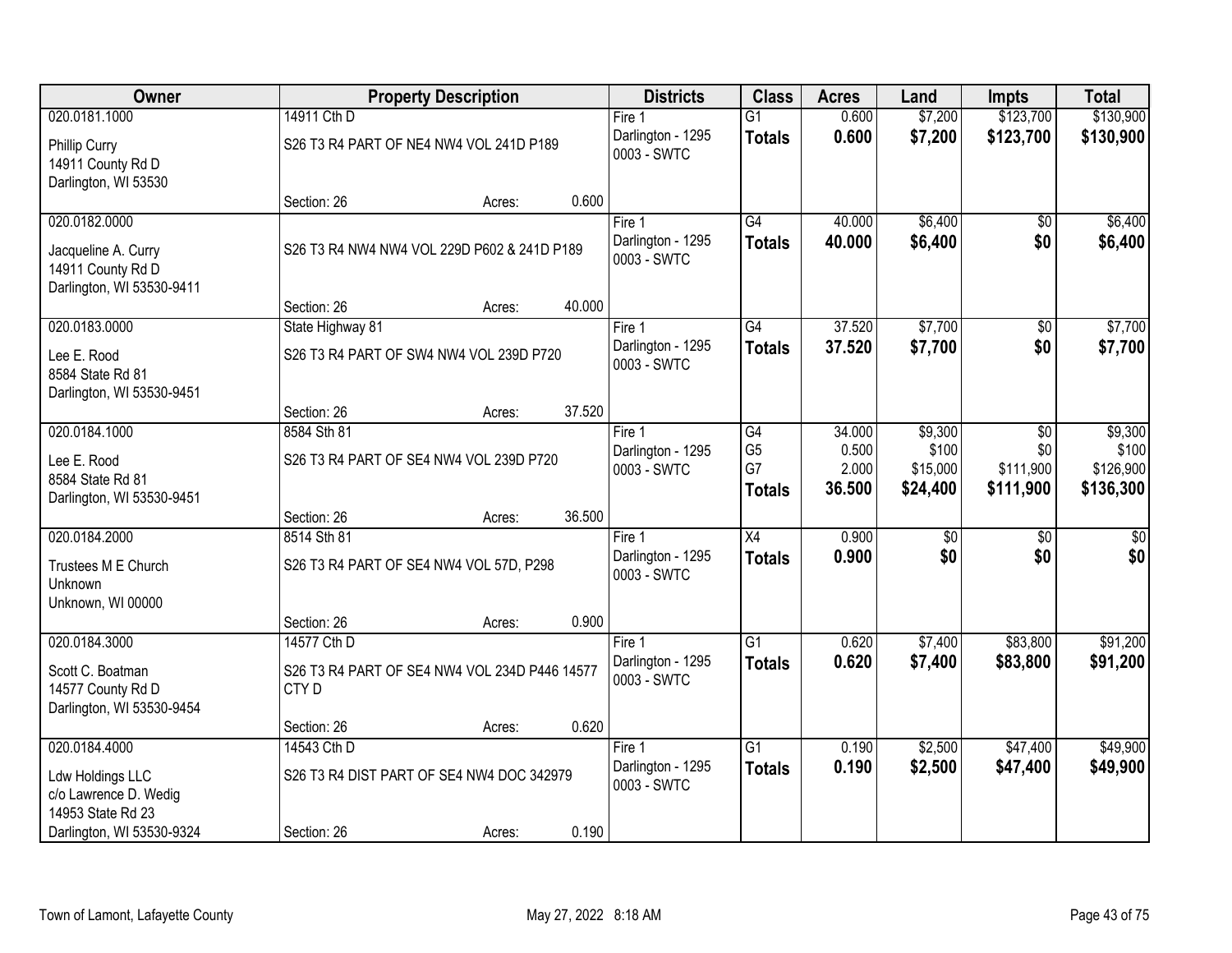| Owner                     |                                                | <b>Property Description</b> |        |                   | <b>Class</b>    | <b>Acres</b> | Land            | <b>Impts</b>    | <b>Total</b>    |
|---------------------------|------------------------------------------------|-----------------------------|--------|-------------------|-----------------|--------------|-----------------|-----------------|-----------------|
| 020.0184.5000             | 14555 Cth D                                    |                             |        | Fire 1            | $\overline{G1}$ | 0.340        | \$4,400         | \$59,600        | \$64,000        |
| Ldw Holdings LLC          | S26 T3 R4 PART OF SE4 NW4 VOL 237D P782        |                             |        | Darlington - 1295 | <b>Totals</b>   | 0.340        | \$4,400         | \$59,600        | \$64,000        |
| c/o Lawrence D. Wedig     |                                                |                             |        | 0003 - SWTC       |                 |              |                 |                 |                 |
| 14953 State Rd 23         |                                                |                             |        |                   |                 |              |                 |                 |                 |
| Darlington, WI 53530-9324 | Section: 26                                    | Acres:                      | 0.340  |                   |                 |              |                 |                 |                 |
| 020.0185.1000             | 14495 Cth D                                    |                             |        | Fire 1            | $\overline{X4}$ | 0.220        | \$0             | $\overline{50}$ | \$0             |
| Town of Lamont            | S26 T3 R4 N6 1/2RDS OF E 8RDS NE4 SW4 VOL 196D |                             |        | Darlington - 1295 | <b>Totals</b>   | 0.220        | \$0             | \$0             | \$0             |
| 8527 State Rd 81          | P136 (SEE POS2567)                             |                             |        | 0003 - SWTC       |                 |              |                 |                 |                 |
| Darlington, WI 53530      |                                                |                             |        |                   |                 |              |                 |                 |                 |
|                           | Section: 26                                    | Acres:                      | 0.220  |                   |                 |              |                 |                 |                 |
| 020.0185.2000             | 8527 Sth 81                                    |                             |        | Fire 1            | X4              | 0.150        | \$0             | \$0             | $\overline{50}$ |
| Town of Lamont            | S26 T3 R4 PART OF NE4 SW4 VOL 90D, P432 (SEE   |                             |        | Darlington - 1295 | <b>Totals</b>   | 0.150        | \$0             | \$0             | \$0             |
| 8527 State Rd 81          | POS2567)                                       |                             |        | 0003 - SWTC       |                 |              |                 |                 |                 |
| Darlington, WI 53530      |                                                |                             |        |                   |                 |              |                 |                 |                 |
|                           | Section: 26                                    | Acres:                      | 0.150  |                   |                 |              |                 |                 |                 |
| 020.0185.3000             | State Highway 81                               |                             |        | Fire 1            | $\overline{G4}$ | 36.830       | \$8,900         | \$0             | \$8,900         |
| Wallace G. Brown          | S26 T3 R4 PART OF NE4 SW4 VOL 244D P204        |                             |        | Darlington - 1295 | G <sub>5</sub>  | 1.000        | \$100           | \$0             | \$100           |
| 15211 Dobbs Rd            |                                                |                             |        | 0003 - SWTC       | <b>Totals</b>   | 37.830       | \$9,000         | \$0             | \$9,000         |
| Darlington, WI 53530-9479 |                                                |                             |        |                   |                 |              |                 |                 |                 |
|                           | Section: 26                                    | Acres:                      | 37.830 |                   |                 |              |                 |                 |                 |
| 020.0185.3100             | County Rd D                                    |                             |        | Fire 1            | $\overline{X4}$ | 0.500        | $\overline{50}$ | \$0             | $\sqrt{50}$     |
| Town of Lamont            | S26 T3 R4 PART OF NE4 SW4 VOL 221D P895 (SEE   |                             |        | Darlington - 1295 | <b>Totals</b>   | 0.500        | \$0             | \$0             | \$0             |
| 8527 State Rd 81          | POS2567)                                       |                             |        | 0003 - SWTC       |                 |              |                 |                 |                 |
| Darlington, WI 53530      |                                                |                             |        |                   |                 |              |                 |                 |                 |
|                           | Section: 26                                    | Acres:                      | 0.500  |                   |                 |              |                 |                 |                 |
| 020.0186.0000             | State Highway 81                               |                             |        | Fire 1            | $\overline{G4}$ | 35.000       | \$9,500         | $\overline{$0}$ | \$9,500         |
| Lee E. Rood               | S26 T3 R4 NW4 SW4 EXC N & W OF HWY VOL 239D    |                             |        | Darlington - 1295 | G <sub>5</sub>  | 1.000        | \$100           | \$0             | \$100           |
| 8584 State Rd 81          | P720                                           |                             |        | 0003 - SWTC       | <b>Totals</b>   | 36.000       | \$9,600         | \$0             | \$9,600         |
| Darlington, WI 53530-9451 |                                                |                             |        |                   |                 |              |                 |                 |                 |
|                           | Section: 26                                    | Acres:                      | 36.000 |                   |                 |              |                 |                 |                 |
| 020.0186.1000             | 8989 Kathy Rd                                  |                             |        | Fire 1            | $\overline{X4}$ | 2.460        | $\overline{50}$ | $\overline{30}$ | $\sqrt{50}$     |
| United States Cellular    | S26 T3 R4 PART OF NW4 SW4 N&W OF HWY VOL       |                             |        | Darlington - 1295 | <b>Totals</b>   | 2.460        | \$0             | \$0             | \$0             |
| Attn: Real Estate Dept    | 217D P943 (SEE POS2571)                        |                             |        | 0003 - SWTC       |                 |              |                 |                 |                 |
| PO Box 31369              |                                                |                             |        |                   |                 |              |                 |                 |                 |
| Chicago, IL 60631-0369    | Section: 26                                    | Acres:                      | 2.460  |                   |                 |              |                 |                 |                 |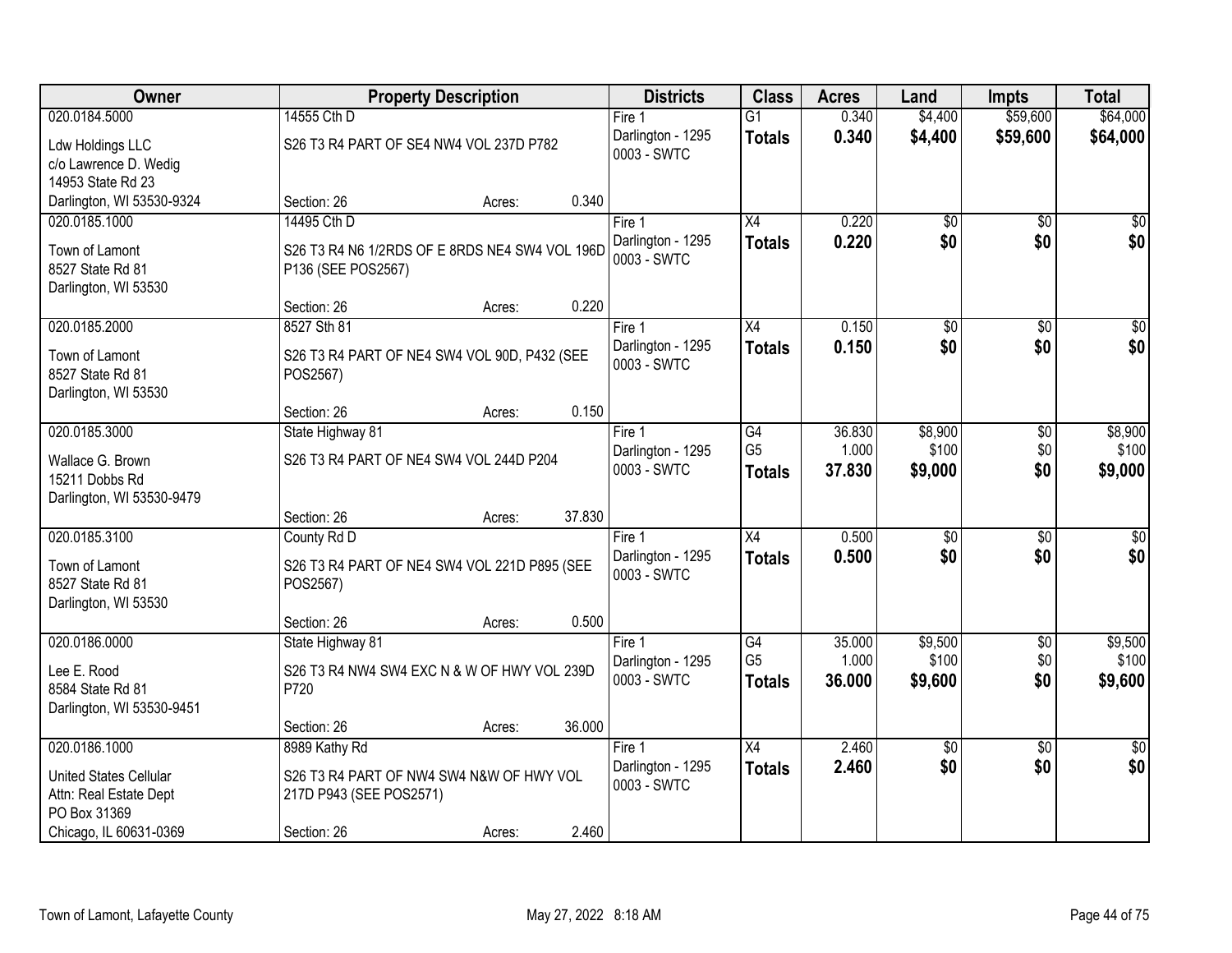| <b>Owner</b>                                                                    |                                                                                                                                                                            | <b>Property Description</b> |        | <b>Districts</b>                           | <b>Class</b>                                       | <b>Acres</b>              | Land                          | <b>Impts</b>                  | <b>Total</b>                    |
|---------------------------------------------------------------------------------|----------------------------------------------------------------------------------------------------------------------------------------------------------------------------|-----------------------------|--------|--------------------------------------------|----------------------------------------------------|---------------------------|-------------------------------|-------------------------------|---------------------------------|
| 020.0187.0000<br>William B. Mcgowan<br>11934 Center Hill Rd                     | S26 T3 R4 SW4 SW4 DOC 331954                                                                                                                                               |                             |        | Fire 1<br>Darlington - 1295<br>0003 - SWTC | G4<br><b>Totals</b>                                | 40.000<br>40.000          | \$10,000<br>\$10,000          | $\overline{50}$<br>\$0        | \$10,000<br>\$10,000            |
| Darlington, WI 53530-9233                                                       | Section: 26                                                                                                                                                                | Acres:                      | 40.000 |                                            |                                                    |                           |                               |                               |                                 |
| 020.0188.0000                                                                   | County Rd D                                                                                                                                                                |                             |        | Fire $1$                                   | G4                                                 | 32.000                    | \$7,700                       | $\overline{50}$               | \$7,700                         |
| William B. Mcgowan<br>11934 Center Hill Rd<br>Darlington, WI 53530-9233         | S26 T3 R4 PART OF SE4 SW4 DOC 331954                                                                                                                                       |                             |        | Darlington - 1295<br>0003 - SWTC           | G <sub>5</sub><br><b>Totals</b>                    | 3.000<br>35.000           | \$700<br>\$8,400              | \$0<br>\$0                    | \$700<br>\$8,400                |
|                                                                                 | Section: 26                                                                                                                                                                | Acres:                      | 35.000 |                                            |                                                    |                           |                               |                               |                                 |
| 020.0188.1000                                                                   | 14017 Cth D                                                                                                                                                                |                             |        | Fire 1                                     | G4                                                 | 2.000                     | \$300                         | \$0                           | \$300                           |
| Daneil L. Olson<br>7392 Spore Rd<br>Argyle, WI 53504-9529                       | LOT 1 CSM 316                                                                                                                                                              |                             |        | Darlington - 1295<br>0003 - SWTC           | G7<br><b>Totals</b>                                | 3.000<br>5.000            | \$18,500<br>\$18,800          | \$99,500<br>\$99,500          | \$118,000<br>\$118,300          |
|                                                                                 | Section: 26                                                                                                                                                                | Acres:                      | 5.000  |                                            |                                                    |                           |                               |                               |                                 |
| 020.0189.0000                                                                   | State Highway 81                                                                                                                                                           |                             |        | Fire 1                                     | G4                                                 | 37.860                    | \$9,700                       | \$0                           | \$9,700                         |
| Wallace G. Brown<br>15211 Dobbs Rd<br>Darlington, WI 53530-9479                 | S26 T3 R4 PART OF NE4 SE4 VOL 244D P204                                                                                                                                    |                             |        | Darlington - 1295<br>0003 - SWTC           | G <sub>5</sub><br><b>Totals</b>                    | 1.000<br>38.860           | \$100<br>\$9,800              | \$0<br>\$0                    | \$100<br>\$9,800                |
|                                                                                 | Section: 26                                                                                                                                                                | Acres:                      | 38.860 |                                            |                                                    |                           |                               |                               |                                 |
| 020.0190.1000<br>Thomas F. Klein<br>14382 County Rd D                           | 14382 Cth D<br>PART NW? SE? COM S? COR SEC 26;N00?20'33"W<br>1321.72' ALG WLI SE? TO POB;N00?20'33"W 866.87'                                                               |                             |        | Fire 1<br>Darlington - 1295<br>0003 - SWTC | $\overline{G1}$<br>G4<br><b>Totals</b>             | 2.500<br>4.570<br>7.070   | \$17,400<br>\$300<br>\$17,700 | \$127,000<br>\$0<br>\$127,000 | \$144,400<br>\$300<br>\$144,700 |
| Darlington, WI 53530-9452                                                       | ALG WLI SE?; S89?53'59"E 355.28'; S00?17'30"E                                                                                                                              |                             |        |                                            |                                                    |                           |                               |                               |                                 |
|                                                                                 | Section: 26                                                                                                                                                                | Acres:                      | 7.070  |                                            |                                                    |                           |                               |                               |                                 |
| 020.0190.1100<br>Sherry A. Brown<br>15211 Dobbs Rd<br>Darlington, WI 53530-9479 | State Highway 81<br>NW4 SE4 EXC COM NWCOR SAID NW4 SE4;EAST 19<br>RDS & 3 FT; SOUTH 8 RDS; WEST 9.88 RDS & 3<br>FT;SOUTH 4.38 RDS;WEST 9.12 RDS TO C/L SAID<br>Section: 26 | Acres:                      | 27.910 | Fire 1<br>Darlington - 1295<br>0003 - SWTC | $\overline{G4}$<br>G <sub>5</sub><br><b>Totals</b> | 27.790<br>0.120<br>27.910 | \$5,500<br>\$100<br>\$5,600   | $\overline{50}$<br>\$0<br>\$0 | \$5,500<br>\$100<br>\$5,600     |
| 020.0190.2000                                                                   | 8491 Sth 81                                                                                                                                                                |                             |        | Fire 1                                     | $\overline{G2}$                                    | 0.410                     | \$5,400                       | \$15,600                      | \$21,000                        |
| Donald W. Leinberger<br>5339 Spore Rd<br>Argyle, WI 53504-9544                  | S26 T3 R4 PART OF NE4 SE4 VOL 181D P120ALSO<br>BEING PART OF LOT 4 CSM 883                                                                                                 |                             |        | Darlington - 1295<br>0003 - SWTC           | <b>Totals</b>                                      | 0.410                     | \$5,400                       | \$15,600                      | \$21,000                        |
|                                                                                 | Section: 26                                                                                                                                                                | Acres:                      | 0.410  |                                            |                                                    |                           |                               |                               |                                 |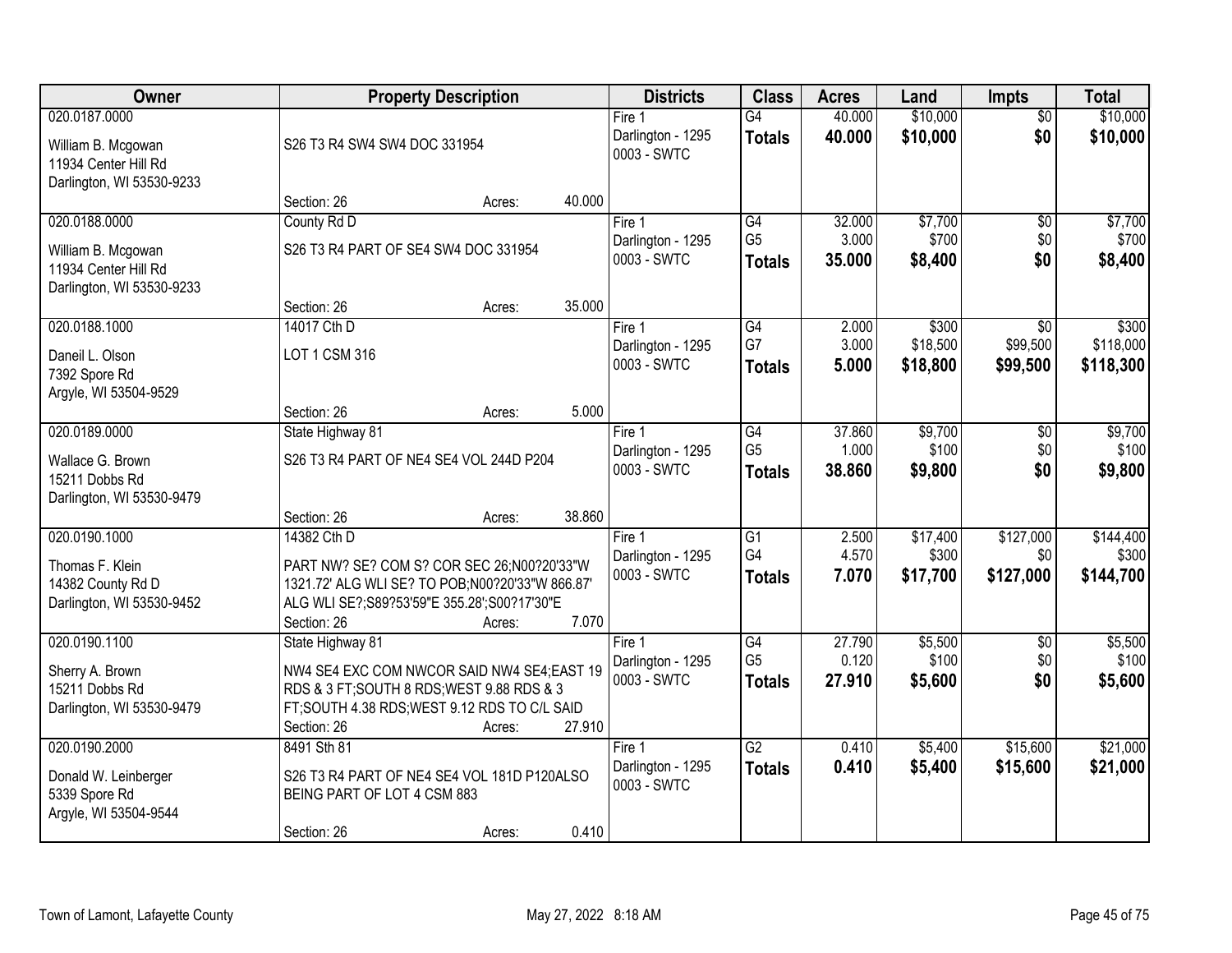| <b>Owner</b>                                                                  |                                                                                            | <b>Property Description</b> |        | <b>Districts</b>                 | <b>Class</b>          | <b>Acres</b>   | Land              | <b>Impts</b>               | <b>Total</b>      |
|-------------------------------------------------------------------------------|--------------------------------------------------------------------------------------------|-----------------------------|--------|----------------------------------|-----------------------|----------------|-------------------|----------------------------|-------------------|
| 020.0190.3000                                                                 | 8463 Sth 81                                                                                |                             |        | Fire 1                           | $\overline{G1}$       | 0.310          | \$4,100           | \$101,600                  | \$105,700         |
| Jason A. Schuetz<br>8463 State Rd 81<br>Darlington, WI 53530-9450             | LOT 3 CSM 883                                                                              |                             |        | Darlington - 1295<br>0003 - SWTC | <b>Totals</b>         | 0.310          | \$4,100           | \$101,600                  | \$105,700         |
|                                                                               | Section: 26                                                                                | Acres:                      | 0.310  |                                  |                       |                |                   |                            |                   |
| 020.0190.4000                                                                 | 8443 Sth 81                                                                                |                             |        | Fire 1                           | $\overline{G1}$       | 0.270          | \$3,500           | \$76,700                   | \$80,200          |
| Ellen M. Boatman<br>8443 State Rd 81<br>Darlington, WI 53530-9450             | <b>LOT 2 CSM 883</b>                                                                       |                             |        | Darlington - 1295<br>0003 - SWTC | <b>Totals</b>         | 0.270          | \$3,500           | \$76,700                   | \$80,200          |
|                                                                               | Section: 26                                                                                | Acres:                      | 0.270  |                                  |                       |                |                   |                            |                   |
| 020.0190.5000                                                                 | 8429 Sth 81                                                                                |                             |        | Fire 1                           | $\overline{G1}$       | 0.290          | \$3,800           | \$55,100                   | \$58,900          |
| Revoc Living Trust O Austin<br>9862 Woodberry Rd<br>Darlington, WI 53530-9408 | LOT 1 CSM 883                                                                              |                             |        | Argyle - 0197<br>0003 - SWTC     | <b>Totals</b>         | 0.290          | \$3,800           | \$55,100                   | \$58,900          |
|                                                                               | Section: 26                                                                                | Acres:                      | 0.290  |                                  |                       |                |                   |                            |                   |
| 020.0190.6000                                                                 | 8491 Sth 81                                                                                |                             |        | Fire 1                           | $\overline{G2}$       | 0.770          | \$8,400           | \$16,400                   | \$24,800          |
| Donald Leinberger<br>1406 Fayette Rd<br>Darlington, WI 53530-9558             | LOT 4 CSM 883                                                                              |                             |        | Darlington - 1295<br>0003 - SWTC | <b>Totals</b>         | 0.770          | \$8,400           | \$16,400                   | \$24,800          |
|                                                                               | Section: 26                                                                                | Acres:                      | 0.770  |                                  |                       |                |                   |                            |                   |
| 020.0190.7000                                                                 | State Highway 81                                                                           |                             |        | Fire 1<br>Darlington - 1295      | $\overline{G4}$<br>G7 | 1.270<br>1.000 | \$100<br>\$3,500  | $\overline{50}$<br>\$3,400 | \$100<br>\$6,900  |
| Ellen M. Boatman<br>8443 State Rd 81<br>Darlington, WI 53530-9450             | S26 T3 R4 PART OF NW4 SE4 VOL 215D P650 (SEE<br>POS2570)EXC LANDS FOR LOT 2 & 3 OF CSM 883 |                             |        | 0003 - SWTC                      | <b>Totals</b>         | 2.270          | \$3,600           | \$3,400                    | \$7,000           |
|                                                                               | Section: 26                                                                                | Acres:                      | 2.270  |                                  |                       |                |                   |                            |                   |
| 020.0191.1000                                                                 | 14240 Cth D                                                                                |                             |        | Fire 1                           | $\overline{G1}$       | 1.000          | \$10,000          | \$83,900                   | \$93,900          |
| Robert R. Bonjour<br>14240 County Rd D<br>Darlington, WI 53530-9484           | S26 T3 R4 N 10RDS OF W 16RDS SW4 SE4 DOC<br>338934                                         |                             |        | Darlington - 1295<br>0003 - SWTC | <b>Totals</b>         | 1.000          | \$10,000          | \$83,900                   | \$93,900          |
|                                                                               | Section: 26                                                                                | Acres:                      | 1.000  |                                  |                       |                |                   |                            |                   |
| 020.0191.2000                                                                 | 14098 Cth D                                                                                |                             |        | Fire 1                           | G4                    | 34.000         | \$7,700           | $\overline{30}$            | \$7,700           |
| Smith Farms Land, LLC                                                         | S26 T3 R4 SW4 SE4 EXC N10RDS OF W16RDS DOC                                                 |                             |        | Darlington - 1295<br>0003 - SWTC | G <sub>5</sub><br>G7  | 1.000<br>4.000 | \$100<br>\$22,000 | \$0<br>\$69,800            | \$100<br>\$91,800 |
| 15300 County Rd F<br>Darlington, WI 53530-9365                                | 334333                                                                                     |                             |        |                                  | <b>Totals</b>         | 39.000         | \$29,800          | \$69,800                   | \$99,600          |
|                                                                               | Section: 26                                                                                | Acres:                      | 39.000 |                                  |                       |                |                   |                            |                   |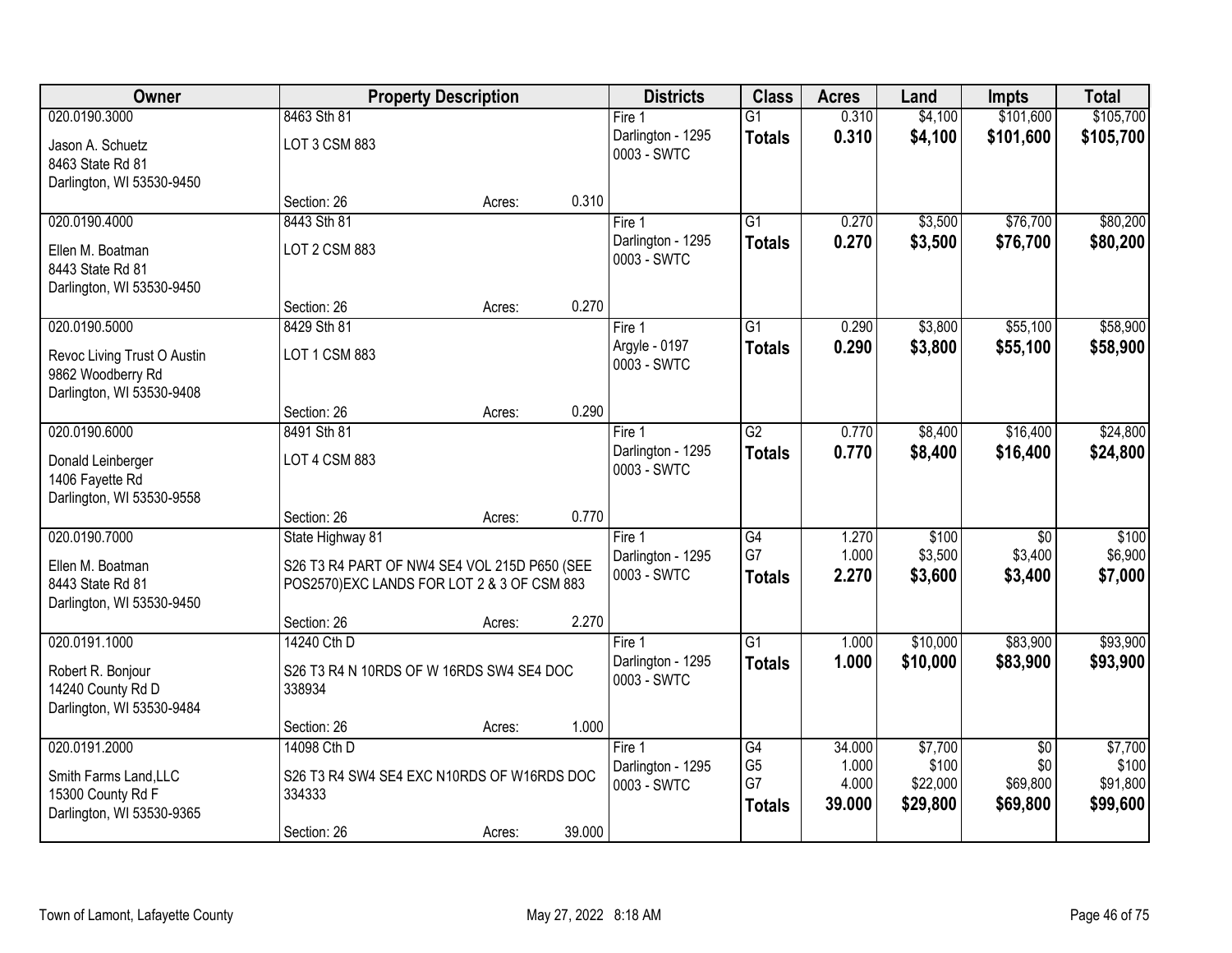| Owner                                                                                    | <b>Property Description</b>                                                                           | <b>Districts</b> | <b>Class</b>                               | <b>Acres</b>                                       | Land                      | <b>Impts</b>                | <b>Total</b>                  |                             |
|------------------------------------------------------------------------------------------|-------------------------------------------------------------------------------------------------------|------------------|--------------------------------------------|----------------------------------------------------|---------------------------|-----------------------------|-------------------------------|-----------------------------|
| 020.0192.0000<br>Smith Farms Land, LLC<br>15300 County Rd F<br>Darlington, WI 53530-9365 | S26 T3 R4 SE4 SE4 DOC 334333                                                                          |                  | Fire 1<br>Darlington - 1295<br>0003 - SWTC | $\overline{G4}$<br><b>Totals</b>                   | 40.000<br>40.000          | \$10,700<br>\$10,700        | $\overline{50}$<br>\$0        | \$10,700<br>\$10,700        |
|                                                                                          | Section: 26<br>Acres:                                                                                 | 40.000           |                                            |                                                    |                           |                             |                               |                             |
| 020.0193.1000<br>Timothy A. Douglas<br>15318 Dobbs Rd<br>Darlington, WI 53530-9480       | Dobbs Rd<br>S27 T3 R4 PART OF N2 NE4 NE4 VOL 243D P155                                                |                  | Fire 1<br>Argyle - 0197<br>0003 - SWTC     | G4<br>G <sub>5</sub><br><b>Totals</b>              | 2.650<br>0.500<br>3.150   | \$600<br>\$100<br>\$700     | $\overline{50}$<br>\$0<br>\$0 | \$600<br>\$100<br>\$700     |
| 020.0193.1100                                                                            | Section: 27<br>Acres:                                                                                 | 3.150            | Fire 1                                     | G4                                                 | 4.800                     | \$800                       | \$0                           | \$800                       |
| Timothy A. Douglas<br>15318 Dobbs Rd<br>Darlington, WI 53530-9480                        | S27 T3 R4 PART OF NE4 NE4 VOL 228D P912 (SEE<br>POS2553)                                              |                  | Argyle - 0197<br>0003 - SWTC               | <b>Totals</b>                                      | 4.800                     | \$800                       | \$0                           | \$800                       |
|                                                                                          | Section: 27<br>Acres:                                                                                 | 4.800            |                                            |                                                    |                           |                             |                               |                             |
| 020.0193.1200<br>Abner S. Allgyer<br>15503 County Rd D<br>Darlington, WI 53530-9643      | Dobbs Rd<br>S27 T3 R4 PART OF N2 NE4 NE4 VOL 241D P834                                                |                  | Fire 1<br>Argyle - 0197<br>0003 - SWTC     | G4<br><b>Totals</b>                                | 12.050<br>12.050          | \$2,700<br>\$2,700          | $\sqrt[6]{}$<br>\$0           | \$2,700<br>\$2,700          |
|                                                                                          | Section: 27<br>Acres:                                                                                 | 12.050           |                                            |                                                    |                           |                             |                               |                             |
| 020.0193.2000<br>Jacqueline A. Curry<br>14911 County Rd D<br>Darlington, WI 53530-9411   | Dobbs Rd<br>S27 T3 R4 S2 NE4 NE4 EXC W 5 1/2 RDS OF S 28<br>RDS VOL 229D P602 & 241D P189             |                  | Fire 1<br>Darlington - 1295<br>0003 - SWTC | $\overline{G4}$<br>G <sub>5</sub><br><b>Totals</b> | 18.500<br>0.500<br>19.000 | \$3,200<br>\$100<br>\$3,300 | $\overline{50}$<br>\$0<br>\$0 | \$3,200<br>\$100<br>\$3,300 |
|                                                                                          | Section: 27<br>Acres:                                                                                 | 19.000           |                                            |                                                    |                           |                             |                               |                             |
| 020.0193.3000<br>Jacqueline A. Curry<br>14911 County Rd D<br>Darlington, WI 53530-9411   | Dobbs Rd<br>S27 T3 R4 W 5 1/2 RDS OF S 28 RDS OF NE4 NE4<br>VOL 233D P310 & DOC 339778<br>Section: 27 | 1.000            | Fire 1<br>Darlington - 1295<br>0003 - SWTC | G4<br><b>Totals</b>                                | 1.000<br>1.000            | \$200<br>\$200              | $\overline{50}$<br>\$0        | \$200<br>\$200              |
| 020.0194.0000                                                                            | Acres:<br>Dobbs Rd                                                                                    |                  | Fire 1                                     | G4                                                 | 38,000                    | \$7,600                     | $\overline{50}$               | \$7,600                     |
| Wallace G. Brown<br>15211 Dobbs Rd<br>Darlington, WI 53530-9479                          | S27 T3 R4 NW4 NE4 VOL 221D P237                                                                       |                  | Darlington - 1295<br>0003 - SWTC           | G <sub>5</sub><br><b>Totals</b>                    | 2.000<br>40.000           | \$100<br>\$7,700            | \$0<br>\$0                    | \$100<br>\$7,700            |
|                                                                                          | Section: 27<br>Acres:                                                                                 | 40.000           |                                            |                                                    |                           |                             |                               |                             |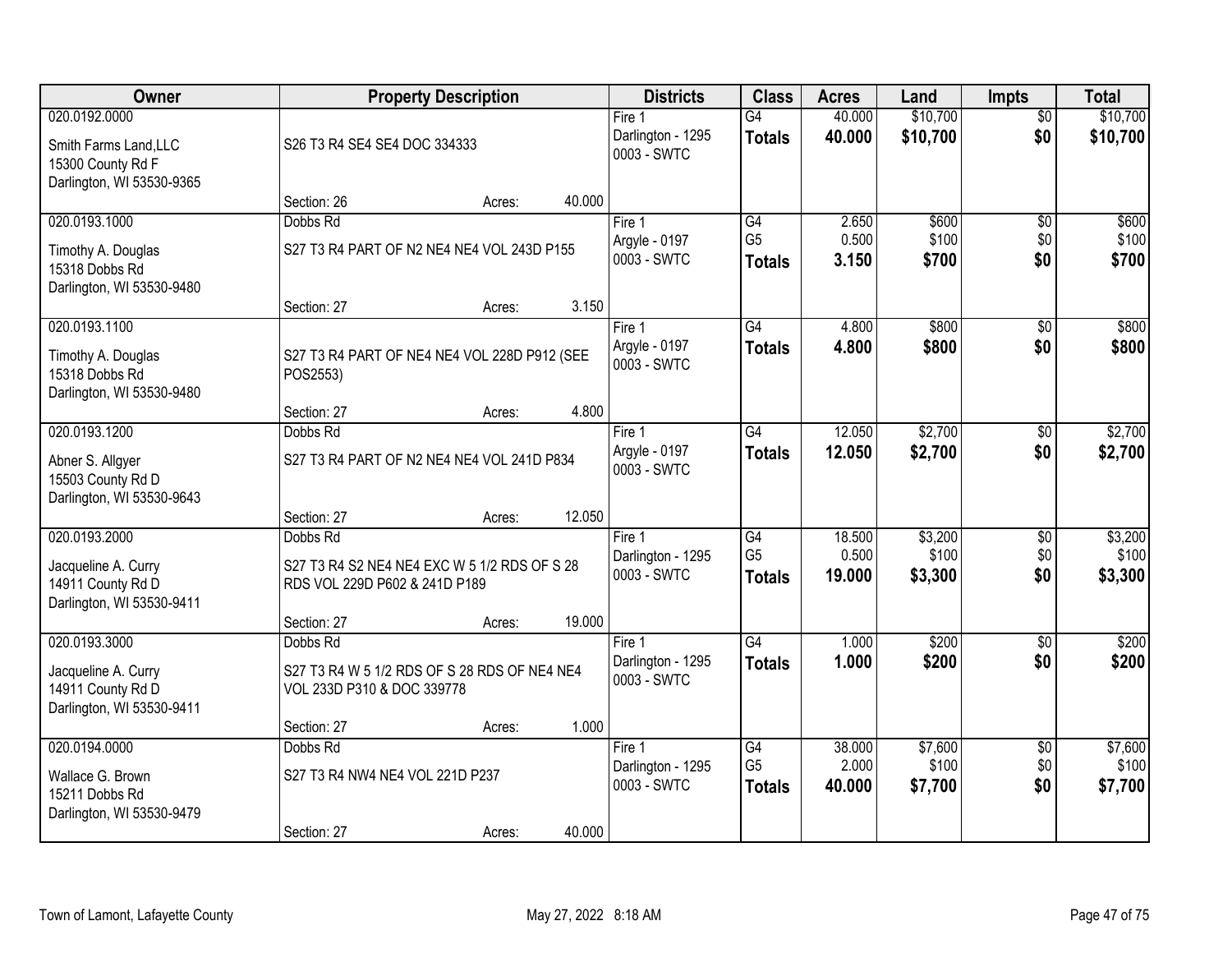| Owner                       | <b>Property Description</b>     |        |        | <b>Districts</b>  | <b>Class</b>    | <b>Acres</b> | Land     | <b>Impts</b>    | <b>Total</b> |
|-----------------------------|---------------------------------|--------|--------|-------------------|-----------------|--------------|----------|-----------------|--------------|
| 020.0195.0000               | 9369 Woodberry Rd               |        |        | Fire 1            | G4              | 37.900       | \$7,800  | $\overline{$0}$ | \$7,800      |
| Revoc Living Trust O Austin | SW? NE?                         |        |        | Darlington - 1295 | G <sub>5</sub>  | 2.000        | \$100    | \$0             | \$100        |
| 9862 Woodberry Rd           |                                 |        |        | 0003 - SWTC       | G7              | 0.100        | \$400    | \$5,000         | \$5,400      |
| Darlington, WI 53530-9408   |                                 |        |        |                   | <b>Totals</b>   | 40.000       | \$8,300  | \$5,000         | \$13,300     |
|                             | Section: 27                     | Acres: | 40.000 |                   |                 |              |          |                 |              |
| 020.0196.0000               | Dobbs Rd                        |        |        | Fire 1            | 5M              | 7.000        | \$9,800  | $\overline{50}$ | \$9,800      |
| Lee E. Rood                 | S27 T3 R4 SE4 NE4 VOL 239D P720 |        |        | Darlington - 1295 | G4              | 31.000       | \$6,200  | \$0             | \$6,200      |
| 8584 State Rd 81            |                                 |        |        | 0003 - SWTC       | G <sub>5</sub>  | 2.000        | \$100    | \$0             | \$100        |
| Darlington, WI 53530-9451   |                                 |        |        |                   | <b>Totals</b>   | 40.000       | \$16,100 | \$0             | \$16,100     |
|                             | Section: 27                     | Acres: | 40.000 |                   |                 |              |          |                 |              |
| 020.0197.0000               | Woodberry Rd                    |        |        | Fire 1            | 5M              | 20.000       | \$28,000 | \$0             | \$28,000     |
| Wallace G. Brown            | S27 T3 R4 NE4 NW4 VOL 221D P237 |        |        | Darlington - 1295 | G4              | 18.000       | \$3,700  | \$0             | \$3,700      |
| 15211 Dobbs Rd              |                                 |        |        | 0003 - SWTC       | G <sub>5</sub>  | 2.000        | \$100    | \$0             | \$100        |
| Darlington, WI 53530-9479   |                                 |        |        |                   | <b>Totals</b>   | 40.000       | \$31,800 | \$0             | \$31,800     |
|                             | Section: 27                     | Acres: | 40.000 |                   |                 |              |          |                 |              |
| 020.0198.0000               | Woodberry Rd                    |        |        | Fire 1            | 5M              | 5.640        | \$7,900  | \$0             | \$7,900      |
| Revoc Living Trust O Austin | NW? NW?                         |        |        | Darlington - 1295 | G4              | 32.360       | \$5,000  | \$0             | \$5,000      |
| 9862 Woodberry Rd           |                                 |        |        | 0003 - SWTC       | G <sub>5</sub>  | 2.000        | \$100    | \$0             | \$100        |
| Darlington, WI 53530-9408   |                                 |        |        |                   | <b>Totals</b>   | 40.000       | \$13,000 | \$0             | \$13,000     |
|                             | Section: 27                     | Acres: | 40.000 |                   |                 |              |          |                 |              |
| 020.0199.0000               | Center Lamont Rd                |        |        | Fire 1            | G4              | 39.000       | \$8,400  | \$0             | \$8,400      |
| Revoc Living Trust O Austin | SW? NW?                         |        |        | Darlington - 1295 | G <sub>5</sub>  | 1.000        | \$100    | \$0             | \$100        |
| 9862 Woodberry Rd           |                                 |        |        | 0003 - SWTC       | <b>Totals</b>   | 40.000       | \$8,500  | \$0             | \$8,500      |
| Darlington, WI 53530-9408   |                                 |        |        |                   |                 |              |          |                 |              |
|                             | Section: 27                     | Acres: | 40.000 |                   |                 |              |          |                 |              |
| 020.0200.0000               | Woodberry Rd                    |        |        | Fire 1            | $\overline{G4}$ | 39.000       | \$7,000  | $\overline{$0}$ | \$7,000      |
| Revoc Living Trust O Austin | SE? NW?                         |        |        | Darlington - 1295 | G <sub>5</sub>  | 1.000        | \$100    | \$0             | \$100        |
| 9862 Woodberry Rd           |                                 |        |        | 0003 - SWTC       | <b>Totals</b>   | 40.000       | \$7,100  | \$0             | \$7,100      |
| Darlington, WI 53530-9408   |                                 |        |        |                   |                 |              |          |                 |              |
|                             | Section: 27                     | Acres: | 40.000 |                   |                 |              |          |                 |              |
| 020.0201.0000               |                                 |        |        | Fire 1            | 5M              | 15.000       | \$21,000 | $\overline{60}$ | \$21,000     |
| Arnold A. Miehe             | S27 T3 R4 NESW DOC 345598       |        |        | Darlington - 1295 | G4              | 25.000       | \$4,800  | \$0             | \$4,800      |
| 9688 State Rd 81            |                                 |        |        | 0003 - SWTC       | <b>Totals</b>   | 40.000       | \$25,800 | \$0             | \$25,800     |
| Darlington, WI 53530-9435   |                                 |        |        |                   |                 |              |          |                 |              |
|                             | Section: 27                     | Acres: | 40.000 |                   |                 |              |          |                 |              |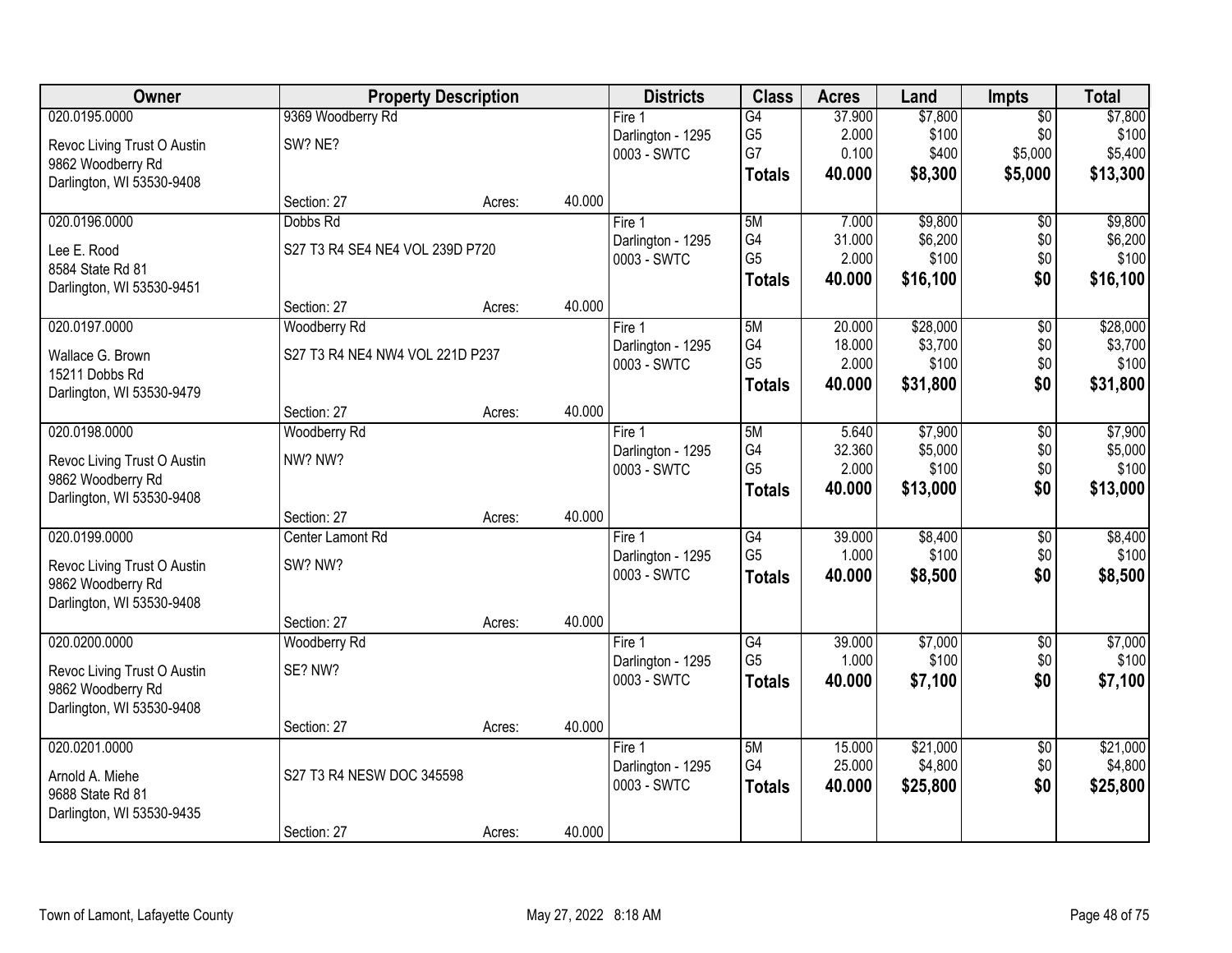| <b>Owner</b>                                                                              |                                                                    | <b>Property Description</b> |        | <b>Districts</b>                           | <b>Class</b>                                       | <b>Acres</b>              | Land                            | <b>Impts</b>                              | <b>Total</b>                      |
|-------------------------------------------------------------------------------------------|--------------------------------------------------------------------|-----------------------------|--------|--------------------------------------------|----------------------------------------------------|---------------------------|---------------------------------|-------------------------------------------|-----------------------------------|
| 020.0202.1000<br>Arnold A. Miehe<br>9688 State Rd 81<br>Darlington, WI 53530-9435         | S27 T3 R4 E1/2 NWSW DOC 345598                                     |                             |        | Fire 1<br>Darlington - 1295<br>0003 - SWTC | 5M<br>G4<br><b>Totals</b>                          | 3.000<br>17.000<br>20.000 | \$4,200<br>\$2,900<br>\$7,100   | \$0<br>\$0<br>\$0                         | \$4,200<br>\$2,900<br>\$7,100     |
|                                                                                           | Section: 27                                                        | Acres:                      | 20.000 |                                            |                                                    |                           |                                 |                                           |                                   |
| 020.0202.2000<br>Ted A. Thomas<br>13750 Apple Grove Church Rd                             | Center Lamont Rd<br>S27 T3 R4 W2 NW4 SW4 DOC 340038                |                             |        | Fire 1<br>Darlington - 1295<br>0003 - SWTC | G4<br>G <sub>5</sub><br><b>Totals</b>              | 19.000<br>1.000<br>20.000 | \$2,900<br>\$100<br>\$3,000     | \$0<br>\$0<br>\$0                         | \$2,900<br>\$100<br>\$3,000       |
| Argyle, WI 53504-9547                                                                     | Section: 27                                                        | Acres:                      | 20.000 |                                            |                                                    |                           |                                 |                                           |                                   |
| 020.0203.1000<br>Ted A. Thomas<br>13750 Apple Grove Church Rd<br>Argyle, WI 53504-9547    | State Highway 81<br>S27 T3 R4 PART OF W2 SW4 SW4 DOC 340038        |                             |        | Fire 1<br>Darlington - 1295<br>0003 - SWTC | $\overline{G4}$<br>G <sub>5</sub><br><b>Totals</b> | 18.200<br>0.500<br>18,700 | \$3,700<br>\$100<br>\$3,800     | \$0<br>\$0<br>\$0                         | \$3,700<br>\$100<br>\$3,800       |
|                                                                                           | Section: 27                                                        | Acres:                      | 18.700 |                                            |                                                    |                           |                                 |                                           |                                   |
| 020.0203.2000<br>Arnold A. Miehe<br>9688 State Rd 81<br>Darlington, WI 53530-9435         | State Highway 81<br>S27 T3 R4 E 1/2 OF SWSW DOC 345598             |                             |        | Fire 1<br>Darlington - 1295<br>0003 - SWTC | 5M<br>G4<br><b>Totals</b>                          | 4.420<br>14.500<br>18.920 | \$6,200<br>\$3,400<br>\$9,600   | $\sqrt[6]{3}$<br>\$0<br>\$0               | \$6,200<br>\$3,400<br>\$9,600     |
|                                                                                           | Section: 27                                                        | Acres:                      | 18.920 |                                            |                                                    |                           |                                 |                                           |                                   |
| 020.0204.0000<br>Arnold A. Miehe<br>9688 State Rd 81<br>Darlington, WI 53530-9435         | 9688 Sth 81<br>S27 T3 R4 PART OF SESW DOC 345598<br>Section: 27    | Acres:                      | 36.600 | Fire 1<br>Darlington - 1295<br>0003 - SWTC | G4<br>G7<br><b>Totals</b>                          | 34.600<br>2.000<br>36.600 | \$6,900<br>\$15,000<br>\$21,900 | $\overline{50}$<br>\$185,800<br>\$185,800 | \$6,900<br>\$200,800<br>\$207,700 |
| 020.0204.1000                                                                             | 9672 Sth 81                                                        |                             |        | Fire 1                                     | $\overline{G1}$                                    | 0.960                     | \$9,700                         | \$61,400                                  | \$71,100                          |
| Arnold A. Miehe<br>9688 State Rd 81<br>Darlington, WI 53530-9435                          | S27 T3 R4 1A E OF FARM BLDGS IN SESW DOC<br>345598                 |                             |        | Darlington - 1295<br>0003 - SWTC           | <b>Totals</b>                                      | 0.960                     | \$9,700                         | \$61,400                                  | \$71,100                          |
|                                                                                           | Section: 27                                                        | Acres:                      | 0.960  |                                            |                                                    |                           |                                 |                                           |                                   |
| 020.0205.0000<br>Berg Revocable Trust 2007<br>14291 Dobbs Rd<br>Darlington, WI 53530-9434 | Dobbs Rd<br>S27 T3 R4 PART OF NE4 SE4 VOL 236D P539<br>Section: 27 |                             | 37.000 | Fire 1<br>Darlington - 1295<br>0003 - SWTC | G4<br>G <sub>5</sub><br><b>Totals</b>              | 34.500<br>2.500<br>37.000 | \$7,800<br>\$100<br>\$7,900     | $\overline{60}$<br>\$0<br>\$0             | \$7,800<br>\$100<br>\$7,900       |
|                                                                                           |                                                                    | Acres:                      |        |                                            |                                                    |                           |                                 |                                           |                                   |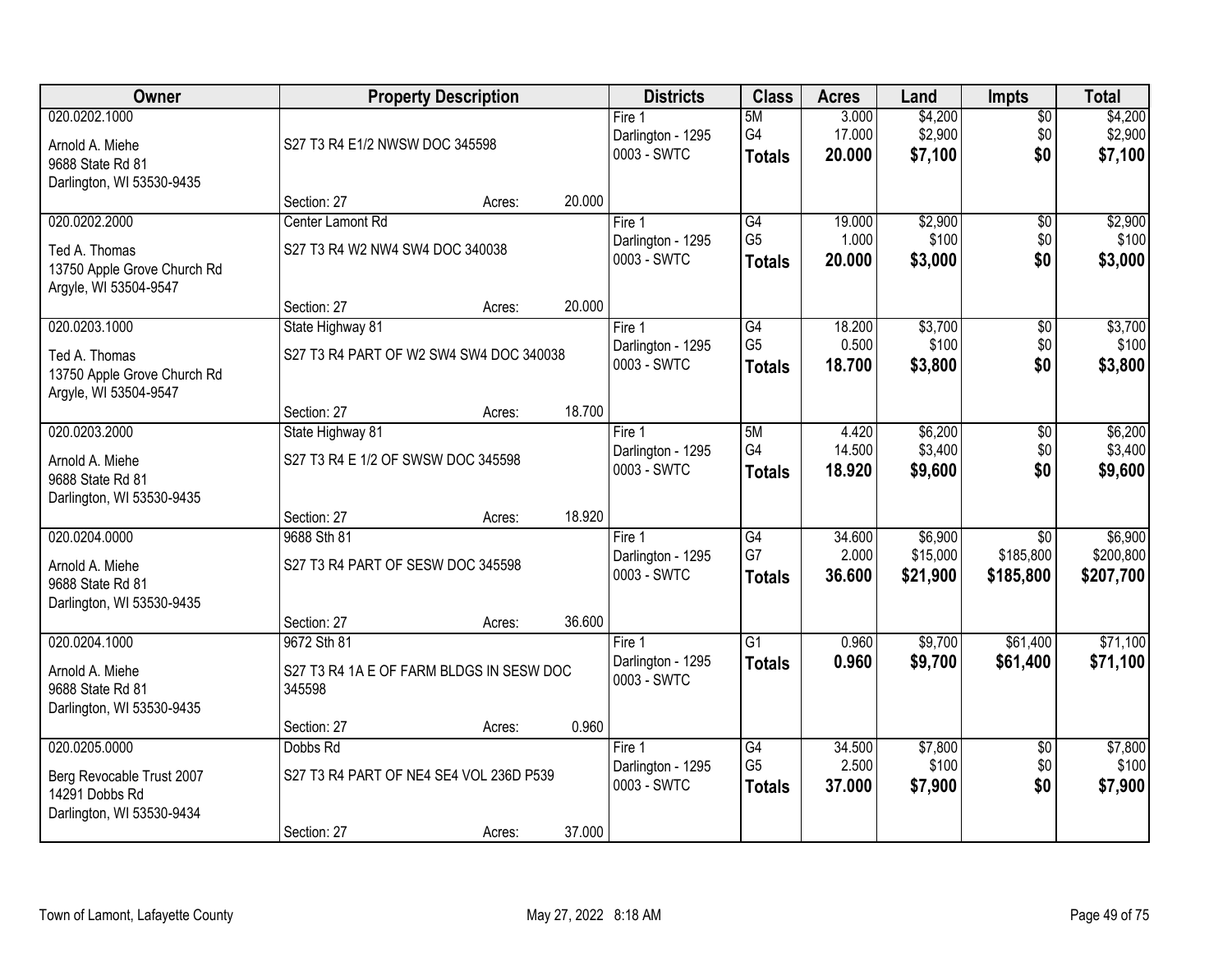| Owner                        |                                            | <b>Property Description</b> |        | <b>Districts</b>                 | <b>Class</b>         | <b>Acres</b>    | Land             | <b>Impts</b>           | <b>Total</b>      |
|------------------------------|--------------------------------------------|-----------------------------|--------|----------------------------------|----------------------|-----------------|------------------|------------------------|-------------------|
| 020.0206.0000                | 14291 Dobbs Rd                             |                             |        | Fire $1$                         | $\overline{G4}$      | 36.000          | \$6,500          | $\overline{50}$        | \$6,500           |
| Berg Revocable Trust 2007    | S27 T3 R4 PART OF NW4 SE4 VOL 236D P539    |                             |        | Darlington - 1295                | G <sub>5</sub>       | 0.970           | \$100            | \$0                    | \$100             |
| 14291 Dobbs Rd               |                                            |                             |        | 0003 - SWTC                      | G7                   | 3.000           | \$18,500         | \$132,300              | \$150,800         |
| Darlington, WI 53530-9434    |                                            |                             |        |                                  | <b>Totals</b>        | 39.970          | \$25,100         | \$132,300              | \$157,400         |
|                              | Section: 27                                | Acres:                      | 39.970 |                                  |                      |                 |                  |                        |                   |
| 020.0207.0000                | 14021 Dobbs Rd                             |                             |        | Fire $1$                         | $\overline{G4}$      | 30.700          | \$5,300          | \$0                    | \$5,300           |
| Lori Crompton                | S27 T3 R4 SWSE EXCLUDING RD R/W DOC 348932 |                             |        | Darlington - 1295                | G <sub>5</sub>       | 2.000           | \$100            | \$0                    | \$100             |
| 14021 Dobbs Rd               |                                            |                             |        | 0003 - SWTC                      | G7                   | 3.000           | \$18,500         | \$106,900              | \$125,400         |
| Darlington, WI 53530-9498    |                                            |                             |        |                                  | <b>Totals</b>        | 35.700          | \$23,900         | \$106,900              | \$130,800         |
|                              | Section: 27                                | Acres:                      | 35.700 |                                  |                      |                 |                  |                        |                   |
| 020.0208.0000                | Dobbs Rd                                   |                             |        | Fire 1                           | G4                   | 39.000          | \$10,300         | \$0                    | \$10,300          |
| Berg Revocable Trust 2007    | S27 T3 R4 PART OF SE4 SE4 VOL 236D P539    |                             |        | Darlington - 1295                | G <sub>5</sub>       | 0.500           | \$100            | \$0                    | \$100             |
| 14291 Dobbs Rd               |                                            |                             |        | 0003 - SWTC                      | <b>Totals</b>        | 39.500          | \$10,400         | \$0                    | \$10,400          |
| Darlington, WI 53530-9434    |                                            |                             |        |                                  |                      |                 |                  |                        |                   |
|                              | Section: 27                                | Acres:                      | 39.500 |                                  |                      |                 |                  |                        |                   |
| 020.0209.0000                | Woodberry Rd                               |                             |        | Fire 1                           | G4                   | 38.000          | \$8,300          | \$0                    | \$8,300           |
| Clinton V. Anderson          | S28 T3 R4 NE4 NE4 VOL 217D P541            |                             |        | Darlington - 1295                | G <sub>5</sub>       | 2.000           | \$100            | \$0                    | \$100             |
| 10410 Faymont Rd             |                                            |                             |        | 0003 - SWTC                      | <b>Totals</b>        | 40.000          | \$8,400          | \$0                    | \$8,400           |
| Darlington, WI 53530-9535    |                                            |                             |        |                                  |                      |                 |                  |                        |                   |
|                              | Section: 28                                | Acres:                      | 40.000 |                                  |                      |                 |                  |                        |                   |
| 020.0210.0000                | 10311 Woodberry Rd                         |                             |        | Fire 1                           | $\overline{G4}$      | 37.000          | \$5,000          | $\overline{50}$        | \$5,000           |
| Clinton V. Anderson          | S28 T3 R4 NW4 NE4 VOL 210D P541            |                             |        | Darlington - 1295                | G <sub>5</sub><br>G7 | 1.000<br>2.000  | \$100<br>\$7,000 | \$0<br>\$34,200        | \$100<br>\$41,200 |
| 10410 Faymont Rd             |                                            |                             |        | 0003 - SWTC                      | <b>Totals</b>        | 40.000          | \$12,100         | \$34,200               | \$46,300          |
| Darlington, WI 53530-9535    |                                            |                             |        |                                  |                      |                 |                  |                        |                   |
|                              | Section: 28                                | Acres:                      | 40.000 |                                  |                      |                 |                  |                        |                   |
| 020.0211.0000                |                                            |                             |        | Fire 1                           | $\overline{G4}$      | 40.000          | \$7,800          | $\overline{50}$        | \$7,800           |
| Clinton V. Anderson          | S28 T3 R4 SW4 NE4 VOL 217D P541            |                             |        | Darlington - 1295<br>0003 - SWTC | <b>Totals</b>        | 40.000          | \$7,800          | \$0                    | \$7,800           |
| 10410 Faymont Rd             |                                            |                             |        |                                  |                      |                 |                  |                        |                   |
| Darlington, WI 53530-9535    |                                            |                             |        |                                  |                      |                 |                  |                        |                   |
|                              | Section: 28                                | Acres:                      | 40.000 |                                  |                      |                 |                  |                        |                   |
| 020.0212.0000                | 14519 Center Lamont Rd                     |                             |        | Fire 1                           | G4<br>G <sub>5</sub> | 37.000<br>1.000 | \$6,700<br>\$100 | $\overline{50}$<br>\$0 | \$6,700<br>\$100  |
| <b>Considine Revoc Trust</b> | S28 T3 R4 SE4 NE4 VOL 234D P173            |                             |        | Darlington - 1295<br>0003 - SWTC | G7                   | 2.000           | \$15,000         | \$145,500              | \$160,500         |
| 14519 Center Lamont Rd       |                                            |                             |        |                                  | <b>Totals</b>        | 40.000          | \$21,800         | \$145,500              | \$167,300         |
| Darlington, WI 53530-9373    |                                            |                             |        |                                  |                      |                 |                  |                        |                   |
|                              | Section: 28                                | Acres:                      | 40.000 |                                  |                      |                 |                  |                        |                   |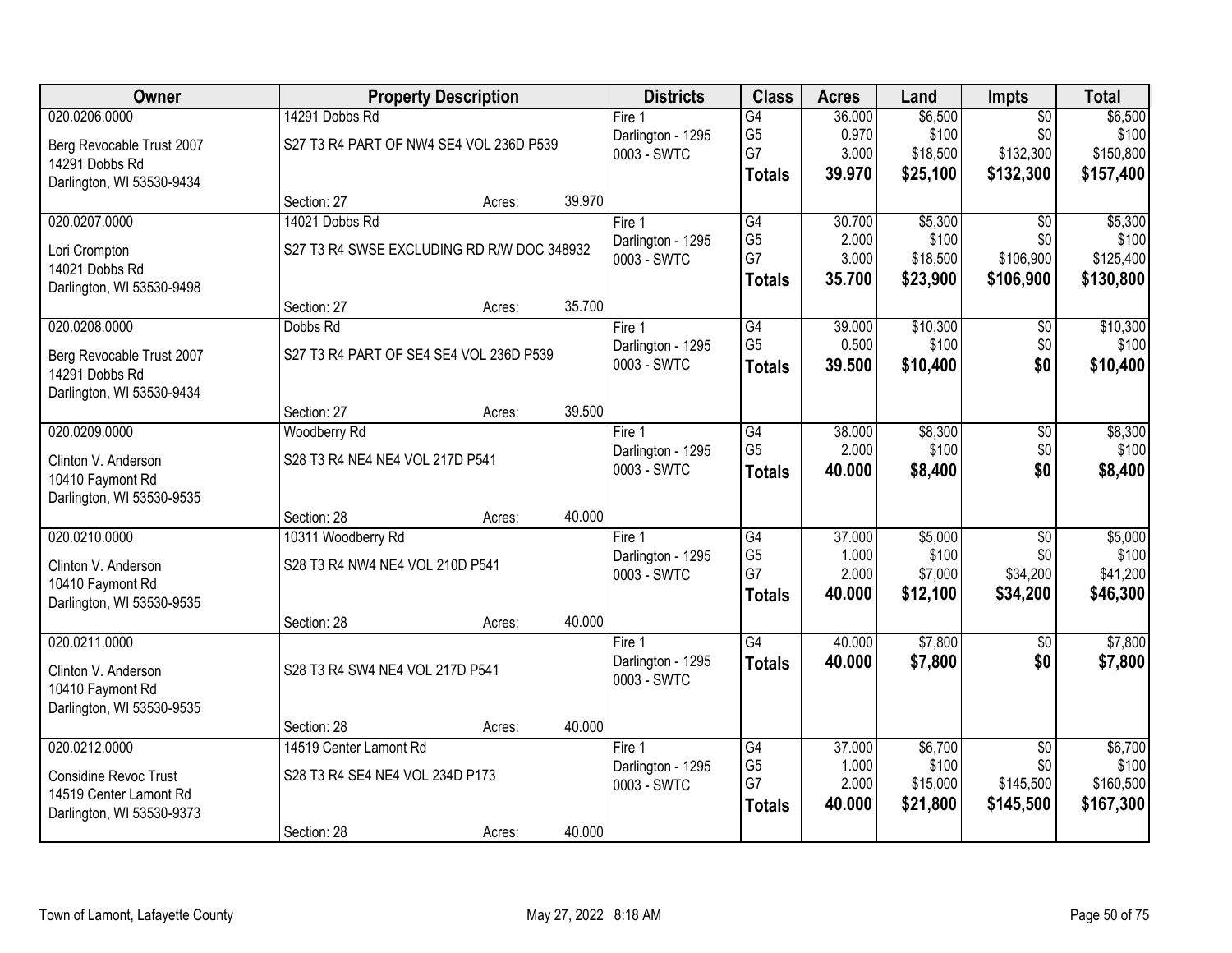| Owner                       |                                             | <b>Property Description</b> |        | <b>Districts</b>                 | <b>Class</b>    | <b>Acres</b>     | Land                | <b>Impts</b>           | <b>Total</b>        |
|-----------------------------|---------------------------------------------|-----------------------------|--------|----------------------------------|-----------------|------------------|---------------------|------------------------|---------------------|
| 020.0213.0000               | Woodberry Rd                                |                             |        | Fire 1                           | 5M              | 10.000           | \$14,000            | $\overline{60}$        | \$14,000            |
| Clinton V. Anderson         | S28 T3 R4 NE4 NW4 VOL 217D P541             |                             |        | Darlington - 1295                | G4              | 29.000           | \$5,200             | \$0                    | \$5,200             |
| 10410 Faymont Rd            |                                             |                             |        | 0003 - SWTC                      | G <sub>5</sub>  | 1.000            | \$100               | \$0                    | \$100               |
| Darlington, WI 53530-9535   |                                             |                             |        |                                  | <b>Totals</b>   | 40.000           | \$19,300            | \$0                    | \$19,300            |
|                             | Section: 28                                 | Acres:                      | 40.000 |                                  |                 |                  |                     |                        |                     |
| 020.0214.1000               | Woodberry Rd                                |                             |        | Fire 1                           | $\overline{G4}$ | 9.500            | \$2,200             | $\overline{50}$        | \$2,200             |
| Revoc Living Trust O Austin | (ERROR ON DEEDS) THAT PART NW? NW? LYING IN |                             |        | Darlington - 1295                | G <sub>5</sub>  | 0.500            | \$100               | \$0                    | \$100               |
| 9862 Woodberry Rd           | E? OF W? NW? SEC 28                         |                             |        | 0003 - SWTC                      | <b>Totals</b>   | 10.000           | \$2,300             | \$0                    | \$2,300             |
| Darlington, WI 53530-9408   |                                             |                             |        |                                  |                 |                  |                     |                        |                     |
|                             | Section: 28                                 | Acres:                      | 10.000 |                                  |                 |                  |                     |                        |                     |
| 020.0214.2000               | Woodberry Rd                                |                             |        | Fire 1                           | G4              | 29.500           | \$5,400             | $\sqrt[6]{30}$         | \$5,400             |
| Clinton V. Anderson         | S28 T3 R4 W 30A NW4 NW4 VOL 59 B&C P461     |                             |        | Darlington - 1295<br>0003 - SWTC | G <sub>5</sub>  | 0.500            | \$100               | \$0                    | \$100               |
| 10410 Faymont Rd            |                                             |                             |        |                                  | <b>Totals</b>   | 30.000           | \$5,500             | \$0                    | \$5,500             |
| Darlington, WI 53530-9535   |                                             |                             |        |                                  |                 |                  |                     |                        |                     |
|                             | Section: 28                                 | Acres:                      | 30.000 |                                  |                 |                  |                     |                        |                     |
| 020.0215.1000               |                                             |                             |        | Fire 1                           | 5M              | 8.000            | \$11,200            | \$0                    | \$11,200            |
| Clinton V. Anderson         | S28 T3 R4 W 30A SW4 NW4 VOL 207D P400       |                             |        | Darlington - 1295<br>0003 - SWTC | G4              | 22.000<br>30.000 | \$3,100<br>\$14,300 | \$0<br>\$0             | \$3,100<br>\$14,300 |
| 10410 Faymont Rd            |                                             |                             |        |                                  | <b>Totals</b>   |                  |                     |                        |                     |
| Darlington, WI 53530-9535   |                                             |                             |        |                                  |                 |                  |                     |                        |                     |
|                             | Section: 28                                 | Acres:                      | 30.000 |                                  |                 |                  |                     |                        |                     |
| 020.0215.2000               |                                             |                             |        | Fire 1                           | $\overline{G4}$ | 10.000           | \$2,100             | $\overline{50}$        | \$2,100             |
| Revoc Living Trust O Austin | (ERROR ON DEEDS) THAT PART SW? NW? LYING IN |                             |        | Darlington - 1295<br>0003 - SWTC | <b>Totals</b>   | 10.000           | \$2,100             | \$0                    | \$2,100             |
| 9862 Woodberry Rd           | E? OF W? NW? SEC 28                         |                             |        |                                  |                 |                  |                     |                        |                     |
| Darlington, WI 53530-9408   |                                             |                             |        |                                  |                 |                  |                     |                        |                     |
| 020.0216.1000               | Section: 28                                 | Acres:                      | 10.000 |                                  | $\overline{G4}$ | 20.000           | \$4,100             |                        | \$4,100             |
|                             |                                             |                             |        | Fire 1<br>Darlington - 1295      | <b>Totals</b>   | 20.000           | \$4,100             | $\overline{60}$<br>\$0 | \$4,100             |
| Revoc Living Trust O Austin | W? SE? NW?                                  |                             |        | 0003 - SWTC                      |                 |                  |                     |                        |                     |
| 9862 Woodberry Rd           |                                             |                             |        |                                  |                 |                  |                     |                        |                     |
| Darlington, WI 53530-9408   |                                             |                             | 20.000 |                                  |                 |                  |                     |                        |                     |
| 020.0216.2000               | Section: 28                                 | Acres:                      |        | Fire 1                           | 5M              | 3.000            | \$4,200             | $\overline{30}$        | \$4,200             |
|                             |                                             |                             |        | Darlington - 1295                | G4              | 17.000           | \$3,800             | \$0                    | \$3,800             |
| Clinton V. Anderson         | S28 T3 R4 E2 SE4 NW4 VOL 217D P541          |                             |        | 0003 - SWTC                      | <b>Totals</b>   | 20.000           | \$8,000             | \$0                    | \$8,000             |
| 10410 Faymont Rd            |                                             |                             |        |                                  |                 |                  |                     |                        |                     |
| Darlington, WI 53530-9535   | Section: 28                                 | Acres:                      | 20.000 |                                  |                 |                  |                     |                        |                     |
|                             |                                             |                             |        |                                  |                 |                  |                     |                        |                     |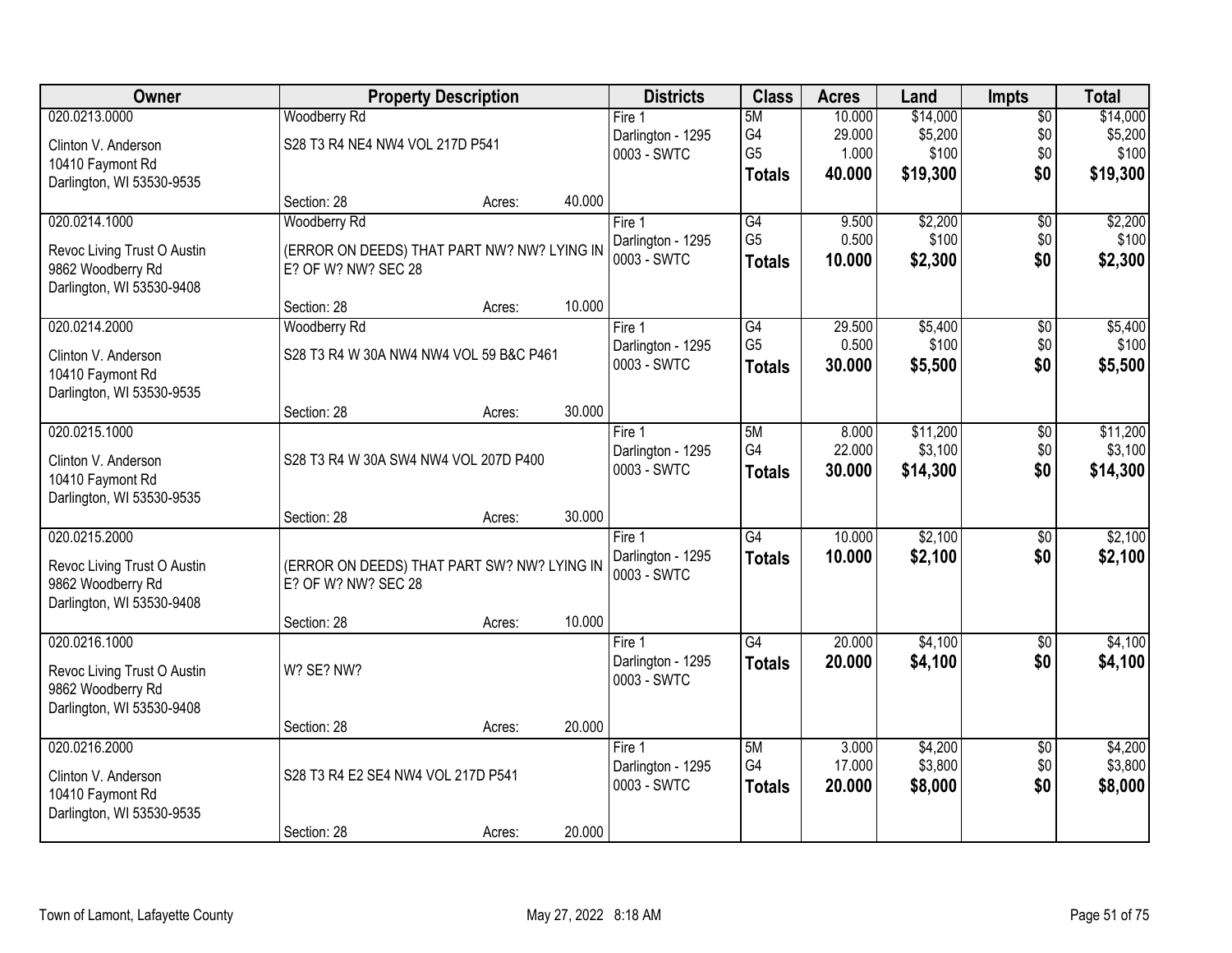| Owner                                                                                     |                                                                         | <b>Property Description</b> |        | <b>Districts</b>                           | <b>Class</b>                                      | <b>Acres</b>                                 | Land                                                 | <b>Impts</b>                                        | <b>Total</b>                                          |
|-------------------------------------------------------------------------------------------|-------------------------------------------------------------------------|-----------------------------|--------|--------------------------------------------|---------------------------------------------------|----------------------------------------------|------------------------------------------------------|-----------------------------------------------------|-------------------------------------------------------|
| 020.0217.1000<br>Katy C. Thompson<br>15563 County Rd F<br>Darlington, WI 53530-9355       | S28 T3 R4 E 30A NE4 SW4 DOC 339582                                      |                             |        | Fire 1<br>Darlington - 1295<br>0003 - SWTC | 5M<br>G4<br><b>Totals</b>                         | 5.000<br>25.000<br>30.000                    | \$7,000<br>\$3,100<br>\$10,100                       | \$0<br>\$0<br>\$0                                   | \$7,000<br>\$3,100<br>\$10,100                        |
|                                                                                           | Section: 28                                                             | Acres:                      | 30.000 |                                            |                                                   |                                              |                                                      |                                                     |                                                       |
| 020.0217.2000<br>Katy C. Thompson<br>15563 County Rd F<br>Darlington, WI 53530-9355       | S28 T3 R4 W 10A NE4 SW4 DOC 339582                                      |                             |        | Fire 1<br>Darlington - 1295<br>0003 - SWTC | 5M<br>G4<br><b>Totals</b>                         | 5.000<br>5.000<br>10.000                     | \$7,000<br>\$900<br>\$7,900                          | \$0<br>\$0<br>\$0                                   | \$7,000<br>\$900<br>\$7,900                           |
| 020.0218.0000                                                                             | Section: 28                                                             | Acres:                      | 10.000 | Fire 1                                     | 5M                                                | 20.000                                       | \$28,000                                             | \$0                                                 | \$28,000                                              |
| Keith John Olson<br>1122 Bluebird Trl<br>Waunakee, WI 53597                               | NW? SW?                                                                 |                             |        | Darlington - 1295<br>0003 - SWTC           | G4<br><b>Totals</b>                               | 20.000<br>40.000                             | \$4,700<br>\$32,700                                  | \$0<br>\$0                                          | \$4,700<br>\$32,700                                   |
|                                                                                           | Section: 28                                                             | Acres:                      | 40.000 |                                            |                                                   |                                              |                                                      |                                                     |                                                       |
| 020.0219.0000<br>Keith John Olson<br>1122 Bluebird Trl<br>Waunakee, WI 53597              | 10788 Otter Creek Rd<br>SW? SW?                                         |                             |        | Fire 1<br>Darlington - 1295<br>0003 - SWTC | 5M<br>G <sub>1</sub><br>G4<br>G <sub>5</sub>      | 15.000<br>2.000<br>22.000<br>1.000<br>40.000 | \$21,000<br>\$16,000<br>\$4,400<br>\$100<br>\$41,500 | $\sqrt{6}$<br>\$61,800<br>\$0<br>\$0<br>\$61,800    | \$21,000<br>\$77,800<br>\$4,400<br>\$100<br>\$103,300 |
|                                                                                           | Section: 28                                                             | Acres:                      | 40.000 |                                            | <b>Totals</b>                                     |                                              |                                                      |                                                     |                                                       |
| 020.0220.0000<br>Katy C. Thompson<br>15563 County Rd F<br>Darlington, WI 53530-9355       | State Highway 81<br>S28 T3 R4 PART OF SE4 SW4 DOC 339582<br>Section: 28 | Acres:                      | 38.800 | Fire 1<br>Darlington - 1295<br>0003 - SWTC | 5M<br>G4<br>G <sub>5</sub><br>G7<br><b>Totals</b> | 5.800<br>31.000<br>1.000<br>1.000<br>38.800  | \$8,100<br>\$7,100<br>\$100<br>\$3,500<br>\$18,800   | $\overline{50}$<br>\$0<br>\$0<br>\$2,200<br>\$2,200 | \$8,100<br>\$7,100<br>\$100<br>\$5,700<br>\$21,000    |
| 020.0221.0000<br>Francis Considine<br>14519 Center Lamont Rd<br>Darlington, WI 53530-9373 | Center Lamont Rd<br>S28 T3 R4 PART OF NE4 SE4 VOL 234D P173             |                             | 38.500 | Fire 1<br>Darlington - 1295<br>0003 - SWTC | G4<br>G <sub>5</sub><br><b>Totals</b>             | 37.500<br>1.000<br>38.500                    | \$4,400<br>\$100<br>\$4,500                          | $\overline{50}$<br>\$0<br>\$0                       | \$4,400<br>\$100<br>\$4,500                           |
| 020.0221.1000                                                                             | Section: 28<br>14303 Center Lamont Rd                                   | Acres:                      |        | Fire 1                                     | $\overline{G1}$                                   | 1.500                                        | \$13,000                                             | \$114,300                                           | \$127,300                                             |
| Scott R. Douglas<br>14303 Center Lamont Rd<br>Darlington, WI 53530-9362                   | S28 T3 R4 PART OF NE4 SE4 VOL 225D P94 (SEE<br>POS2573)                 |                             |        | Darlington - 1295<br>0003 - SWTC           | <b>Totals</b>                                     | 1.500                                        | \$13,000                                             | \$114,300                                           | \$127,300                                             |
|                                                                                           | Section: 28                                                             | Acres:                      | 1.500  |                                            |                                                   |                                              |                                                      |                                                     |                                                       |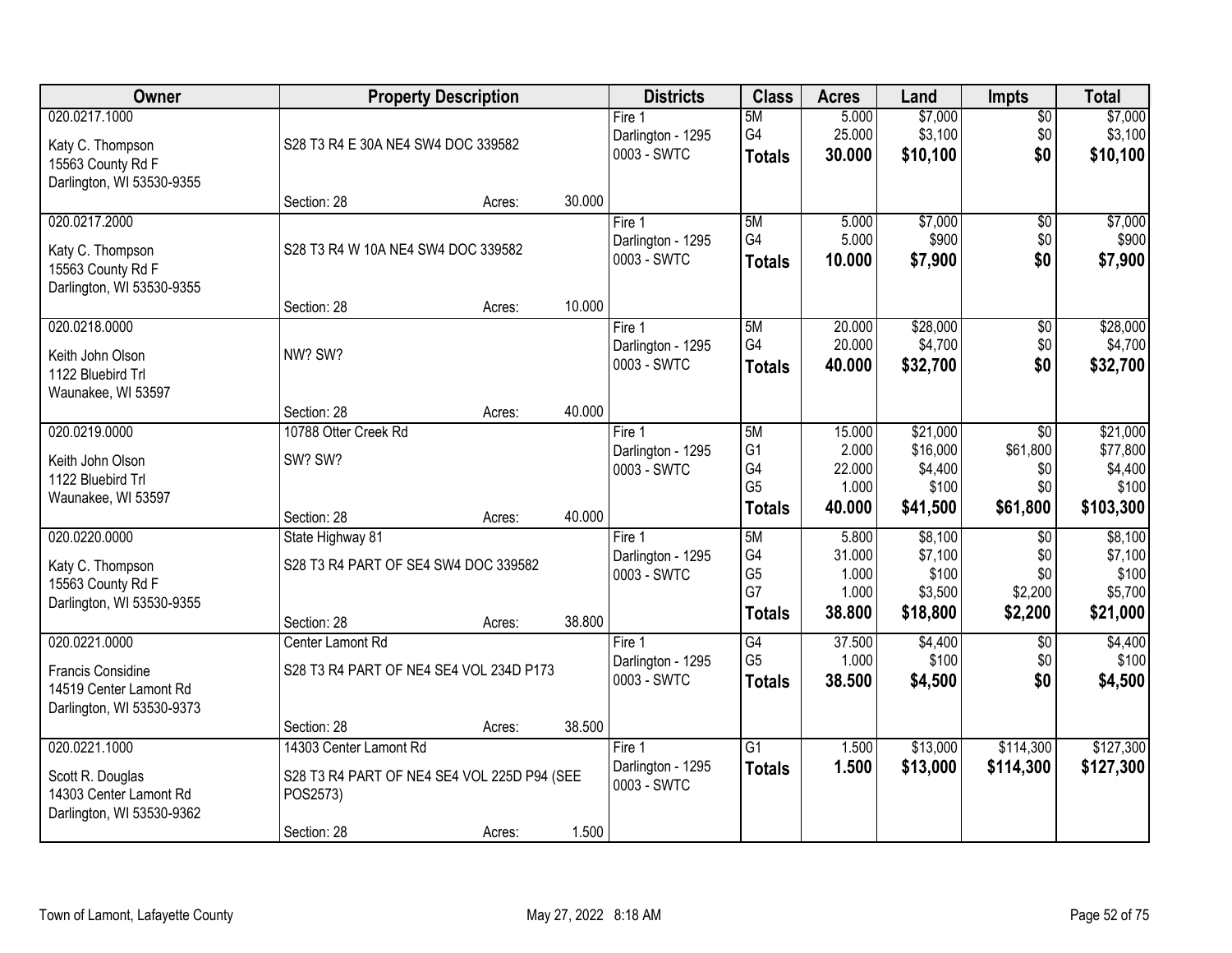| Owner                                                                                  | <b>Property Description</b>                                                                                                                                                                                    | <b>Districts</b>                           | <b>Class</b>                                | <b>Acres</b>                       | Land                                     | <b>Impts</b>                                     | <b>Total</b>                               |
|----------------------------------------------------------------------------------------|----------------------------------------------------------------------------------------------------------------------------------------------------------------------------------------------------------------|--------------------------------------------|---------------------------------------------|------------------------------------|------------------------------------------|--------------------------------------------------|--------------------------------------------|
| 020.0222.0000<br>Clinton V. Anderson<br>10410 Faymont Rd<br>Darlington, WI 53530-9535  | S28 T3 R4 NW4 SE4 VOL 217D P541                                                                                                                                                                                | Fire 1<br>Darlington - 1295<br>0003 - SWTC | 5M<br>G4<br><b>Totals</b>                   | 35.000<br>5.000<br>40.000          | \$49,000<br>\$300<br>\$49,300            | $\overline{50}$<br>\$0<br>\$0                    | \$49,000<br>\$300<br>\$49,300              |
|                                                                                        | Section: 28<br>40.000<br>Acres:                                                                                                                                                                                |                                            |                                             |                                    |                                          |                                                  |                                            |
| 020.0223.1000<br>Dustin K. Thompson<br>10320 State Rd 81<br>Darlington, WI 53530-9437  | 10320 Sth 81<br>S28 T3 R4 PART OF W2 SW4 SE4 VOL 226D P46 EXC<br>(SEE POS2576)                                                                                                                                 | Fire 1<br>Darlington - 1295<br>0003 - SWTC | G4<br>G7<br><b>Totals</b>                   | 8.740<br>3.000<br>11.740           | \$1,000<br>\$18,500<br>\$19,500          | $\overline{30}$<br>\$176,500<br>\$176,500        | \$1,000<br>\$195,000<br>\$196,000          |
|                                                                                        | 11.740<br>Section: 28<br>Acres:                                                                                                                                                                                |                                            |                                             |                                    |                                          |                                                  |                                            |
| 020.0223.1100<br>Katy C. Thompson<br>15563 County Rd F<br>Darlington, WI 53530-9355    | S28 T3 R4 PART OF W2 SW4 SE4 DOC 339582                                                                                                                                                                        | Fire 1<br>Darlington - 1295<br>0003 - SWTC | $\overline{G4}$<br><b>Totals</b>            | 7.360<br>7.360                     | \$1,100<br>\$1,100                       | \$0<br>\$0                                       | \$1,100<br>\$1,100                         |
|                                                                                        | 7.360<br>Section: 28<br>Acres:                                                                                                                                                                                 |                                            |                                             |                                    |                                          |                                                  |                                            |
| 020.0223.2000<br>Benuel S. King<br>14169 Center Lamont Rd<br>Darlington, WI 53530-9394 | State Highway 81<br>S28 T3 R4 PART SESE & SWSE COM SECOR SEC<br>28;N00.35.19E 803.44'; N88.20.07W 168.71';S75.05.<br>55W 163.81'; N85.50.38W 207.86'; S07.33.51W 170.61'<br>Section: 28<br>17.000<br>Acres:    | Fire 1<br>Darlington - 1295<br>0003 - SWTC | G4<br><b>Totals</b>                         | 17.000<br>17.000                   | \$3,400<br>\$3,400                       | \$0<br>\$0                                       | \$3,400<br>\$3,400                         |
| 020.0224.0000<br>Benuel S. King<br>14169 Center Lamont Rd<br>Darlington, WI 53530-9394 | 14169 Center Lamont Rd<br>S28 T3 R4 PART SESE & SWSE COM SECOR SEC<br>28;N00.35.19E 803.44' TO POB;N88.20.07W 168.71';<br>S75.05.55W 163.81';N85.50. 38W 207.86';S07.33.51W<br>Section: 28<br>30.040<br>Acres: | Fire 1<br>Darlington - 1295<br>0003 - SWTC | $\overline{G4}$<br>G7<br><b>Totals</b>      | 28.040<br>2.000<br>30.040          | \$4,500<br>\$15,000<br>\$19,500          | $\overline{50}$<br>\$175,300<br>\$175,300        | \$4,500<br>\$190,300<br>\$194,800          |
| 020.0224.1000<br>Paul S. King<br>10086 State Rd 81<br>Darlington, WI 53530-9100        | 10086 Sth 81<br>S28 T3 R4 PART OF SE4 SE4 DOC 340045 (SEE<br>POS2574)<br>9.810<br>Section: 28<br>Acres:                                                                                                        | Fire 1<br>Darlington - 1295<br>0003 - SWTC | G4<br>G <sub>5</sub><br>G7<br><b>Totals</b> | 5.810<br>1.000<br>3.000<br>9.810   | \$1,400<br>\$100<br>\$18,500<br>\$20,000 | $\sqrt{6}$<br>\$0<br>\$114,200<br>\$114,200      | \$1,400<br>\$100<br>\$132,700<br>\$134,200 |
| 020.0225.0000<br>Joseph M. Kieffer<br>11097 Woodberry Rd<br>Darlington, WI 53530-9477  | 11097 Woodberry Rd<br>S29 T3 R4 PART OF NE4 NE4 VOL 214D P571 (SEE<br>POS2578)<br>18.900<br>Section: 29<br>Acres:                                                                                              | Fire 1<br>Darlington - 1295<br>0003 - SWTC | G4<br>G <sub>5</sub><br>G7<br><b>Totals</b> | 16.400<br>0.500<br>2.000<br>18.900 | \$1,400<br>\$100<br>\$15,000<br>\$16,500 | $\overline{50}$<br>\$0<br>\$132,500<br>\$132,500 | \$1,400<br>\$100<br>\$147,500<br>\$149,000 |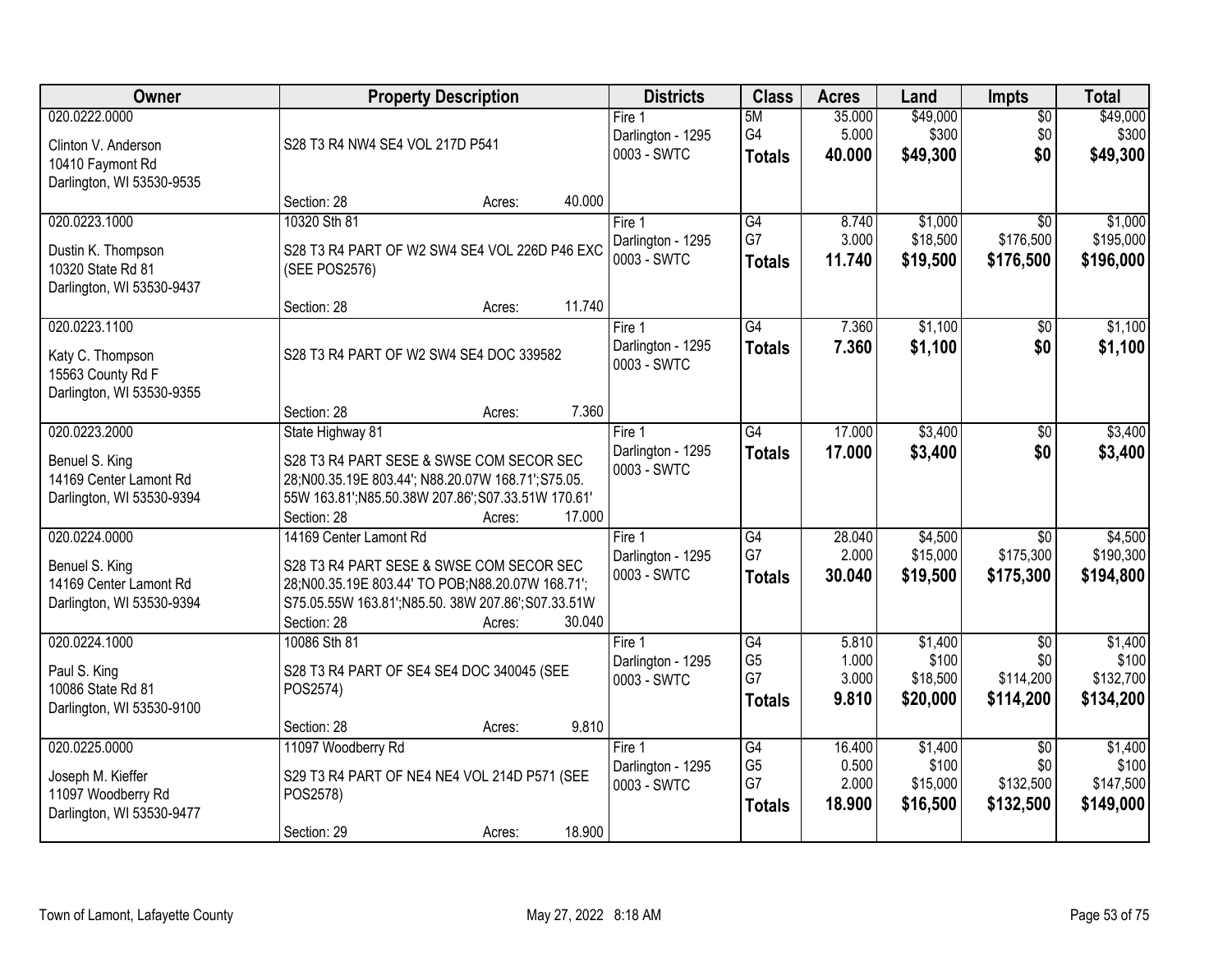| Owner                                             |                                               | <b>Property Description</b> |        | <b>Districts</b>                 | <b>Class</b>         | <b>Acres</b>    | Land             | <b>Impts</b>    | <b>Total</b>     |
|---------------------------------------------------|-----------------------------------------------|-----------------------------|--------|----------------------------------|----------------------|-----------------|------------------|-----------------|------------------|
| 020.0225.1000                                     | <b>Woodberry Rd</b>                           |                             |        | Fire <sub>1</sub>                | $\overline{G4}$      | 20.600          | \$4,800          | $\sqrt{$0}$     | \$4,800          |
| Clinton V. Anderson                               | S29 T3 R4 PT NE4 NE4 VOL 207D P400            |                             |        | Darlington - 1295                | G <sub>5</sub>       | 0.500           | \$100            | \$0             | \$100            |
| 10410 Faymont Rd                                  |                                               |                             |        | 0003 - SWTC                      | <b>Totals</b>        | 21.100          | \$4,900          | \$0             | \$4,900          |
| Darlington, WI 53530-9535                         |                                               |                             |        |                                  |                      |                 |                  |                 |                  |
|                                                   | Section: 29                                   | Acres:                      | 21.100 |                                  |                      |                 |                  |                 |                  |
| 020.0226.0000                                     | Woodberry Rd                                  |                             |        | Fire $1$                         | 5M                   | 5.000           | \$7,000          | $\overline{50}$ | \$7,000          |
| Clinton V. Anderson                               | S29 T3 R4 NW4 NE4 VOL 207D P400               |                             |        | Darlington - 1295<br>0003 - SWTC | G4<br>G <sub>5</sub> | 34.000<br>1.000 | \$7,500<br>\$100 | \$0<br>\$0      | \$7,500<br>\$100 |
| 10410 Faymont Rd                                  |                                               |                             |        |                                  | <b>Totals</b>        | 40.000          | \$14,600         | \$0             | \$14,600         |
| Darlington, WI 53530-9535                         |                                               |                             |        |                                  |                      |                 |                  |                 |                  |
|                                                   | Section: 29                                   | Acres:                      | 40.000 |                                  |                      |                 |                  |                 |                  |
| 020.0227.0000                                     |                                               |                             |        | Fire 1<br>Darlington - 1295      | G4                   | 40.000          | \$7,700          | \$0<br>\$0      | \$7,700          |
| John E. Reichling                                 | S29 T3 R4 SW4 NE4 VOL 230D P566               |                             |        | 0003 - SWTC                      | <b>Totals</b>        | 40.000          | \$7,700          |                 | \$7,700          |
| 11389 Otter Creek Rd                              |                                               |                             |        |                                  |                      |                 |                  |                 |                  |
| Darlington, WI 53530-9102                         |                                               |                             | 40.000 |                                  |                      |                 |                  |                 |                  |
| 020.0228.0000                                     | Section: 29<br>14268 Reichling Ln             | Acres:                      |        | Fire 1                           | G4                   | 39.000          | \$7,900          | $\sqrt{6}$      | \$7,900          |
|                                                   |                                               |                             |        | Darlington - 1295                | G7                   | 1.000           | \$7,500          | \$30,100        | \$37,600         |
| John E. Reichling                                 | S29 T3 R4 SE4 NE4 VOL 230D P566               |                             |        | 0003 - SWTC                      | <b>Totals</b>        | 40.000          | \$15,400         | \$30,100        | \$45,500         |
| 11389 Otter Creek Rd<br>Darlington, WI 53530-9102 |                                               |                             |        |                                  |                      |                 |                  |                 |                  |
|                                                   | Section: 29                                   | Acres:                      | 40.000 |                                  |                      |                 |                  |                 |                  |
| 020.0229.0000                                     | 11651 Woodberry Rd                            |                             |        | Fire 1                           | $\overline{G4}$      | 33.850          | \$3,700          | \$0             | \$3,700          |
|                                                   |                                               |                             |        | Darlington - 1295                | <b>Totals</b>        | 33.850          | \$3,700          | \$0             | \$3,700          |
| Darwin L. Lawson<br>14327 Fourth Rd               | S29 T3 R4 PART OF NE4 NW4 VOL 225D P226 EXC   |                             |        | 0003 - SWTC                      |                      |                 |                  |                 |                  |
| Darlington, WI 53530-9366                         |                                               |                             |        |                                  |                      |                 |                  |                 |                  |
|                                                   | Section: 29                                   | Acres:                      | 33.850 |                                  |                      |                 |                  |                 |                  |
| 020.0229.1000                                     | 11651 Woodberry Rd                            |                             |        | Fire 1                           | $\overline{G4}$      | 3.540           | \$800            | $\overline{50}$ | \$800            |
| Dawn R. Blotz                                     | PART NW? SEC 29 COM S? COR SEC 20;N89?36'50"V |                             |        | Darlington - 1295                | G <sub>5</sub>       | 1.000           | \$100            | \$0             | \$100            |
| 11651 Woodberry Rd                                | 454.85' ALG SLI SW? SEC 20 TO POB;S01?12'25'W |                             |        | 0003 - SWTC                      | G7                   | 2.000           | \$15,000         | \$96,400        | \$111,400        |
| Darlington, WI 53530-9405                         | 347.60';N82?16'38"W 270.19';N86?40'34"W       |                             |        |                                  | <b>Totals</b>        | 6.540           | \$15,900         | \$96,400        | \$112,300        |
|                                                   | Section: 29                                   | Acres:                      | 6.540  |                                  |                      |                 |                  |                 |                  |
| 020.0230.1000                                     | Woodberry Rd                                  |                             |        | Fire 1                           | 5M                   | 1.930           | \$2,700          | $\overline{50}$ | \$2,700          |
| Darwin L. Lawson                                  | S29 T3 R4 PART OF NW4 NW4 VOL 225D P226 EXC   |                             |        | Darlington - 1295                | G4                   | 33.610          | \$6,800          | \$0             | \$6,800          |
| 14327 Fourth Rd                                   |                                               |                             |        | 0003 - SWTC                      | G <sub>5</sub>       | 2.000           | \$100            | \$0<br>\$0      | \$100            |
| Darlington, WI 53530-9366                         |                                               |                             |        |                                  | <b>Totals</b>        | 37.540          | \$9,600          |                 | \$9,600          |
|                                                   | Section: 29                                   | Acres:                      | 37.540 |                                  |                      |                 |                  |                 |                  |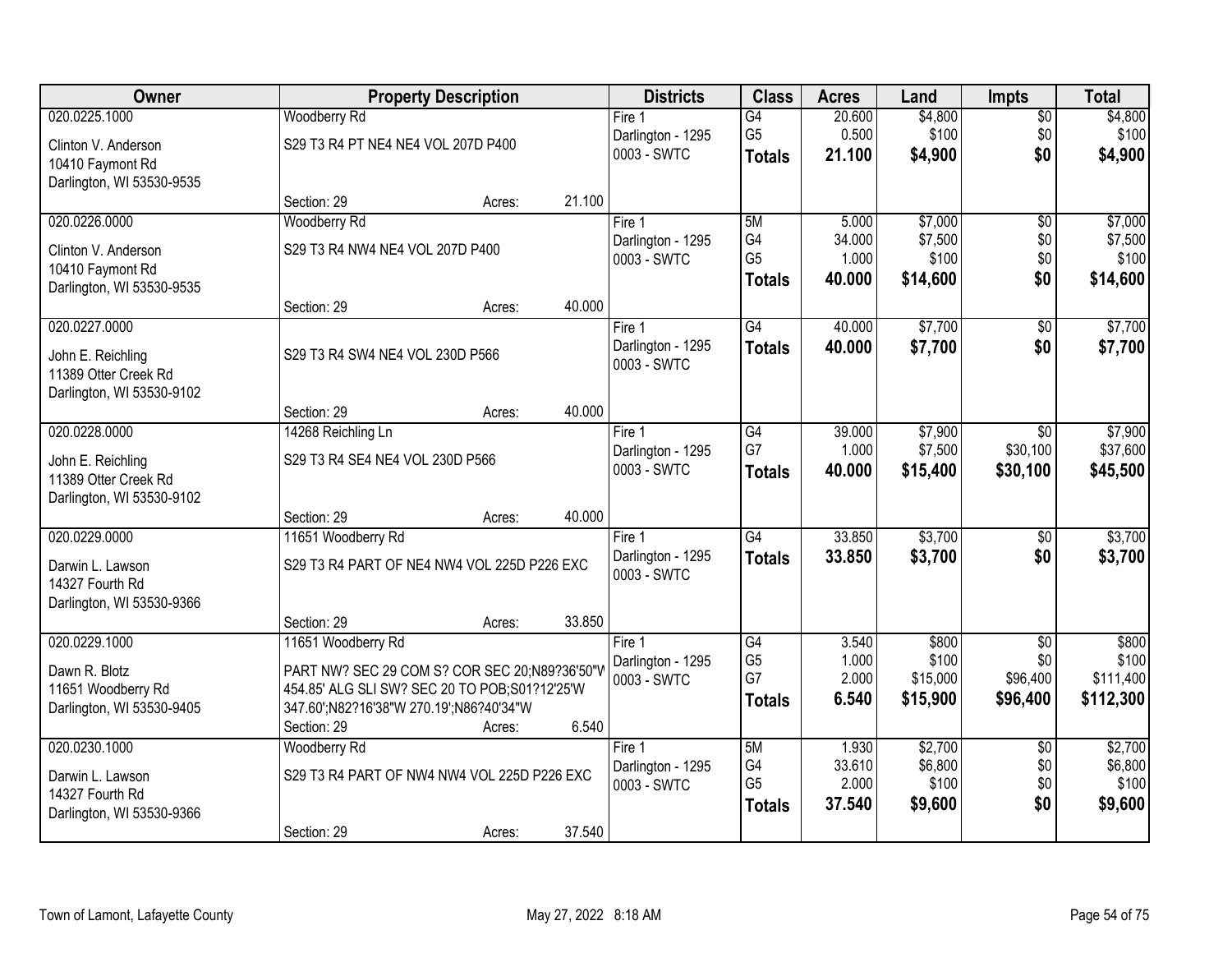| Owner                                                                       |                                                        | <b>Property Description</b> |        | <b>Districts</b>                 | <b>Class</b>                    | <b>Acres</b>    | Land                 | <b>Impts</b>           | <b>Total</b>           |
|-----------------------------------------------------------------------------|--------------------------------------------------------|-----------------------------|--------|----------------------------------|---------------------------------|-----------------|----------------------|------------------------|------------------------|
| 020.0230.2000                                                               | 11989 Woodberry Rd                                     |                             |        | Fire 1                           | Χ4                              | 0.620           | $\overline{50}$      | $\overline{50}$        | $\overline{30}$        |
| Dairyland Power Coop<br>Unknown<br>Unknown, WI 00000                        | S29 T3 R4 N10RDS OF W10RDS OF NW4 NW4 VOL<br>138D P374 |                             |        | Darlington - 1295<br>0003 - SWTC | <b>Totals</b>                   | 0.620           | \$0                  | \$0                    | \$0                    |
|                                                                             | Section: 29                                            | Acres:                      | 0.620  |                                  |                                 |                 |                      |                        |                        |
| 020.0230.3000                                                               | <b>Gravel Run Rd</b>                                   |                             |        | Fire 1                           | $\overline{X4}$                 | 1.450           | $\overline{50}$      | $\overline{50}$        | \$0                    |
| Dairyland Power Coop<br>Unknown<br>Unknown, WI 00000                        | S29 T3 R4 PART OF NW4 NW4 VOL 142D P128                |                             |        | Darlington - 1295<br>0003 - SWTC | <b>Totals</b>                   | 1.450           | \$0                  | \$0                    | \$0                    |
|                                                                             | Section: 29                                            | Acres:                      | 1.450  |                                  |                                 |                 |                      |                        |                        |
| 020.0231.0000                                                               | Gravel Run Rd                                          |                             |        | Fire 1                           | G4                              | 39.310          | \$7,800              | \$0                    | \$7,800                |
| Davis Family Farm, LLC<br>12467 Otter Creek Rd<br>Darlington, WI 53530-9443 | S29 T3 R4 SW4 NW4 DOC 340513 (SEE POS2579)             |                             |        | Darlington - 1295<br>0003 - SWTC | G <sub>5</sub><br><b>Totals</b> | 1.000<br>40.310 | \$100<br>\$7,900     | \$0<br>\$0             | \$100<br>\$7,900       |
|                                                                             | Section: 29                                            | Acres:                      | 40.310 |                                  |                                 |                 |                      |                        |                        |
| 020.0232.0000                                                               |                                                        |                             |        | Fire 1                           | G4                              | 40.000          | \$4,500              | $\sqrt[6]{3}$          | \$4,500                |
| Darwin L. Lawson<br>14327 Fourth Rd                                         | S29 T3 R4 SE4 NW4 VOL 225D P226                        |                             |        | Darlington - 1295<br>0003 - SWTC | <b>Totals</b>                   | 40,000          | \$4,500              | \$0                    | \$4,500                |
| Darlington, WI 53530-9366                                                   | Section: 29                                            | Acres:                      | 40.000 |                                  |                                 |                 |                      |                        |                        |
| 020.0233.0000                                                               |                                                        |                             |        | Fire 1                           | $\overline{G4}$                 | 25.540          | \$4,300              | $\overline{50}$        | \$4,300                |
| Randy R. Mosley<br>11412 Otter Creek Rd<br>Darlington, WI 53530-9441        | S29 T3 R4 PART OF NE4 SW4 VOL 141D P276 EXC            |                             |        | Darlington - 1295<br>0003 - SWTC | <b>Totals</b>                   | 25.540          | \$4,300              | \$0                    | \$4,300                |
|                                                                             | Section: 29                                            | Acres:                      | 25.540 |                                  |                                 |                 |                      |                        |                        |
| 020.0233.1000                                                               |                                                        |                             |        | Fire 1                           | $\overline{G4}$                 | 14.460          | \$1,400              | $\sqrt{6}$             | \$1,400                |
| Davis Family Farm, LLC<br>12467 Otter Creek Rd<br>Darlington, WI 53530-9443 | S29 T3 R4 PART OF NE4 SW4 DOC 340513 (SEE<br>POS2579)  |                             |        | Darlington - 1295<br>0003 - SWTC | <b>Totals</b>                   | 14.460          | \$1,400              | \$0                    | \$1,400                |
|                                                                             | Section: 29                                            | Acres:                      | 14.460 |                                  |                                 |                 |                      |                        |                        |
| 020.0234.0000                                                               | 14292 Gravel Run Rd                                    |                             |        | Fire 1                           | G4                              | 37.380          | \$6,100              | $\overline{30}$        | \$6,100                |
| Davis Family Farm, LLC                                                      | S29 T3 R4 NW4 SW4 DOC 340513 14294 & 14292             |                             |        | Darlington - 1295                | G <sub>5</sub>                  | 1.000           | \$100                | \$0                    | \$100                  |
| 12467 Otter Creek Rd                                                        | GRAVEL RUN RD (SEE POS2579)                            |                             |        | 0003 - SWTC                      | G7<br><b>Totals</b>             | 2.000<br>40.380 | \$15,000<br>\$21,200 | \$171,000<br>\$171,000 | \$186,000<br>\$192,200 |
| Darlington, WI 53530-9443                                                   |                                                        |                             |        |                                  |                                 |                 |                      |                        |                        |
|                                                                             | Section: 29                                            | Acres:                      | 40.380 |                                  |                                 |                 |                      |                        |                        |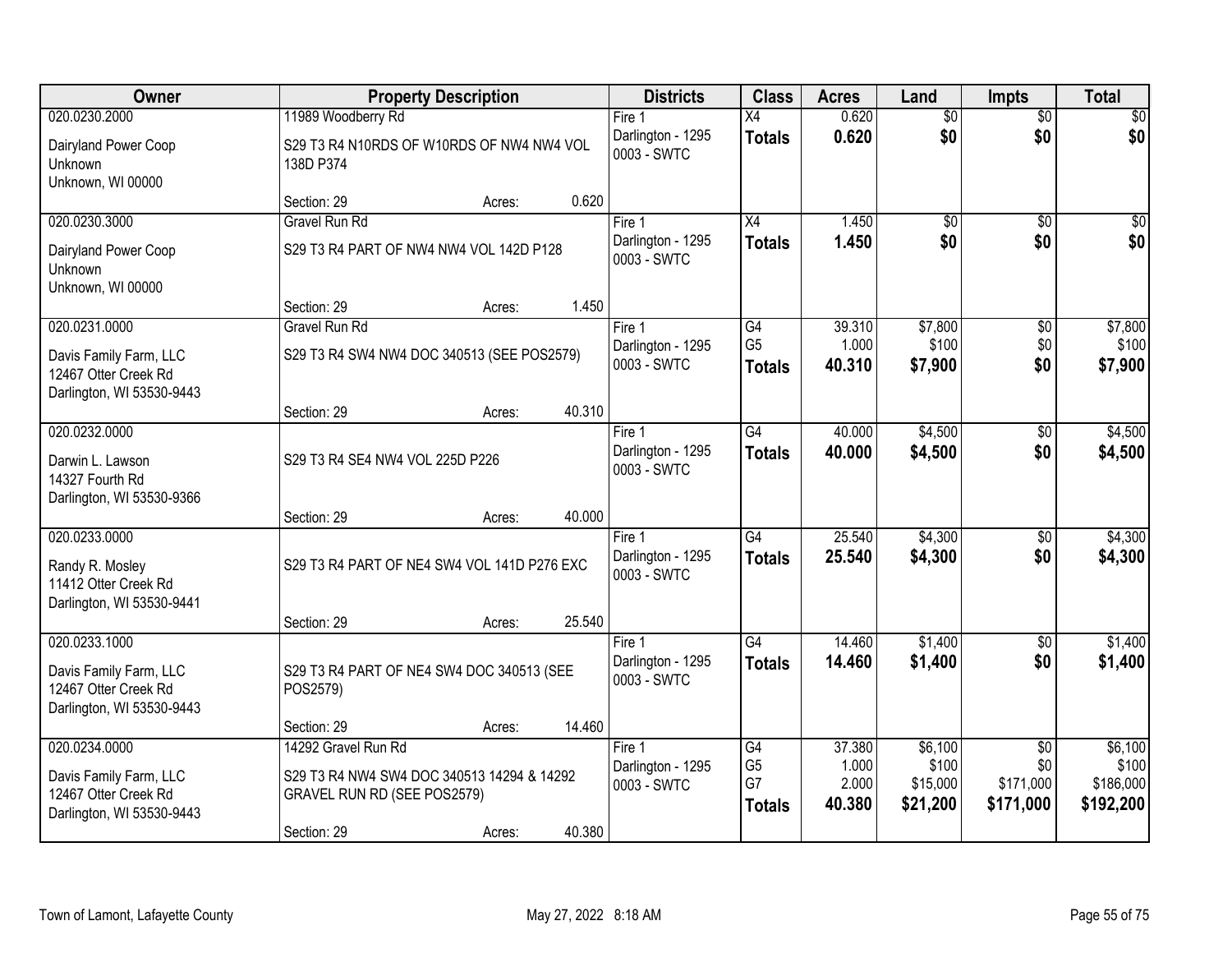| Owner                                     |                                              | <b>Property Description</b> |        | <b>Districts</b>                 | <b>Class</b>         | <b>Acres</b>    | Land               | <b>Impts</b>                | <b>Total</b>        |
|-------------------------------------------|----------------------------------------------|-----------------------------|--------|----------------------------------|----------------------|-----------------|--------------------|-----------------------------|---------------------|
| 020.0235.0000                             | Otter Creek Rd                               |                             |        | Fire $1$                         | G4                   | 38.390          | \$5,000            | $\sqrt{$0}$                 | \$5,000             |
| Davis Family Farm, LLC                    | S29 T3 R4 SW4 SW4 DOC 340513 (SEE POS2579)   |                             |        | Darlington - 1295                | G <sub>5</sub>       | 2.000           | \$100              | \$0                         | \$100               |
| 12467 Otter Creek Rd                      |                                              |                             |        | 0003 - SWTC                      | <b>Totals</b>        | 40.390          | \$5,100            | \$0                         | \$5,100             |
| Darlington, WI 53530-9443                 |                                              |                             |        |                                  |                      |                 |                    |                             |                     |
|                                           | Section: 29                                  | Acres:                      | 40.390 |                                  |                      |                 |                    |                             |                     |
| 020.0236.0000                             | Otter Creek Rd                               |                             |        | Fire 1                           | G4<br>G <sub>5</sub> | 24.540          | \$4,200            | \$0                         | \$4,200             |
| Randy R. Mosley                           | S29 T3 R4 PART OF SE4 SW4 VOL 141D P276 EXC  |                             |        | Darlington - 1295<br>0003 - SWTC | <b>Totals</b>        | 1.000<br>25.540 | \$100<br>\$4,300   | \$0<br>\$0                  | \$100<br>\$4,300    |
| 11412 Otter Creek Rd                      |                                              |                             |        |                                  |                      |                 |                    |                             |                     |
| Darlington, WI 53530-9441                 |                                              |                             |        |                                  |                      |                 |                    |                             |                     |
| 020.0236.1000                             | Section: 29<br>Otter Creek Rd                | Acres:                      | 25.540 | Fire 1                           | G4                   | 14.460          | \$3,300            |                             | \$3,300             |
|                                           |                                              |                             |        | Darlington - 1295                | <b>Totals</b>        | 14.460          | \$3,300            | $\sqrt[6]{3}$<br>\$0        | \$3,300             |
| Davis Family Farm, LLC                    | S29 T3 R4 PART OF SE4 SW4 DOC 340513 (SEE    |                             |        | 0003 - SWTC                      |                      |                 |                    |                             |                     |
| 12467 Otter Creek Rd                      | POS2579)                                     |                             |        |                                  |                      |                 |                    |                             |                     |
| Darlington, WI 53530-9443                 | Section: 29                                  | Acres:                      | 14.460 |                                  |                      |                 |                    |                             |                     |
| 020.0237.0000                             | Reichling Ln                                 |                             |        | Fire 1                           | G4                   | 39.000          | \$5,000            | $\sqrt[6]{3}$               | \$5,000             |
|                                           |                                              |                             |        | Darlington - 1295                | G <sub>5</sub>       | 1.000           | \$100              | \$0                         | \$100               |
| John E. Reichling<br>11389 Otter Creek Rd | S29 T3 R4 NE4 SE4 VOL 230D P566              |                             |        | 0003 - SWTC                      | <b>Totals</b>        | 40.000          | \$5,100            | \$0                         | \$5,100             |
| Darlington, WI 53530-9102                 |                                              |                             |        |                                  |                      |                 |                    |                             |                     |
|                                           | Section: 29                                  | Acres:                      | 40.000 |                                  |                      |                 |                    |                             |                     |
| 020.0238.0000                             | Reichling Ln                                 |                             |        | Fire 1                           | $\overline{G4}$      | 39.000          | \$5,400            | \$0                         | \$5,400             |
| Randy R. Mosley                           | S29 T3 R4 NW4 SE4 VOL 141D P276              |                             |        | Darlington - 1295                | G <sub>5</sub>       | 1.000           | \$100              | \$0                         | \$100               |
| 11412 Otter Creek Rd                      |                                              |                             |        | 0003 - SWTC                      | <b>Totals</b>        | 40.000          | \$5,500            | \$0                         | \$5,500             |
| Darlington, WI 53530-9441                 |                                              |                             |        |                                  |                      |                 |                    |                             |                     |
|                                           | Section: 29                                  | Acres:                      | 40.000 |                                  |                      |                 |                    |                             |                     |
| 020.0239.0000                             | Otter Creek Rd                               |                             |        | Fire 1                           | $\overline{G4}$      | 28.790          | \$6,500            | $\overline{$0}$             | \$6,500             |
| Randy R. Mosley                           | S29 T3 R4 PART OF SW4 SE4 VOL 141D P276      |                             |        | Darlington - 1295                | G <sub>5</sub>       | 1.000           | \$100              | \$0                         | \$100               |
| 11412 Otter Creek Rd                      |                                              |                             |        | 0003 - SWTC                      | <b>Totals</b>        | 29.790          | \$6,600            | \$0                         | \$6,600             |
| Darlington, WI 53530-9441                 |                                              |                             |        |                                  |                      |                 |                    |                             |                     |
|                                           | Section: 29                                  | Acres:                      | 29.790 |                                  |                      |                 |                    |                             |                     |
| 020.0239.1000                             | 11412 Otter Creek Rd                         |                             |        | Fire 1<br>Darlington - 1295      | G4<br>G7             | 9.210<br>1.000  | \$1,600<br>\$7,500 | $\overline{30}$<br>\$47,900 | \$1,600<br>\$55,400 |
| Randy R. Mosley                           | S29 T3 R4 PART OF SW4 SE4 VOL 217D P426 (SEE |                             |        | 0003 - SWTC                      | <b>Totals</b>        | 10.210          | \$9,100            | \$47,900                    | \$57,000            |
| 11412 Otter Creek Rd                      | POS2577)                                     |                             |        |                                  |                      |                 |                    |                             |                     |
| Darlington, WI 53530-9441                 |                                              |                             | 10.210 |                                  |                      |                 |                    |                             |                     |
|                                           | Section: 29                                  | Acres:                      |        |                                  |                      |                 |                    |                             |                     |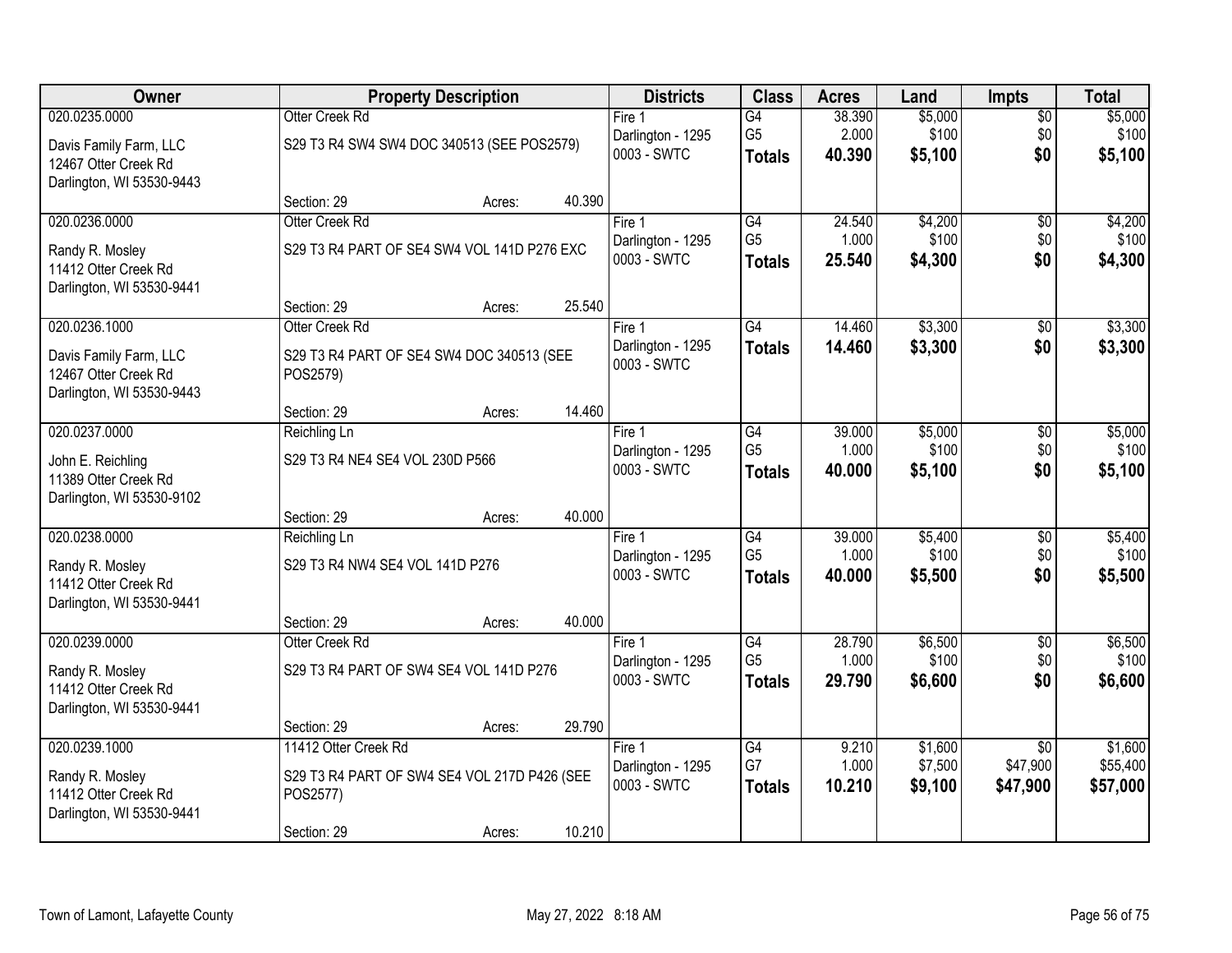| Owner                     | <b>Property Description</b>                    | <b>Districts</b>  | <b>Class</b>         | <b>Acres</b>   | Land                 | <b>Impts</b>     | <b>Total</b>           |
|---------------------------|------------------------------------------------|-------------------|----------------------|----------------|----------------------|------------------|------------------------|
| 020.0240.0000             | Otter Creek Rd                                 | Fire 1            | 5M                   | 15.000         | \$21,000             | $\overline{50}$  | \$21,000               |
| John E. Reichling         | S29 T3 R4 SE4 SE4 VOL 240D P749                | Darlington - 1295 | G4                   | 23.000         | \$5,400              | \$0              | \$5,400                |
| 11389 Otter Creek Rd      |                                                | 0003 - SWTC       | G <sub>5</sub>       | 2.000          | \$100                | \$0              | \$100                  |
| Darlington, WI 53530-9102 |                                                |                   | <b>Totals</b>        | 40.000         | \$26,500             | \$0              | \$26,500               |
|                           | 40.000<br>Section: 29<br>Acres:                |                   |                      |                |                      |                  |                        |
| 020.0241.1000             | 12001 Woodberry Rd                             | Fire 1            | $\overline{G1}$      | 1.000          | \$3,500              | \$32,100         | \$35,600               |
| Cory J. Hermanson         | LOT 1 CSM 788                                  | Darlington - 1295 | G4                   | 1.000          | \$200                | \$0              | \$200                  |
| 12086 Woodberry Rd        |                                                | 0003 - SWTC       | G <sub>5</sub><br>G7 | 2.000          | \$100                | \$0              | \$100                  |
| Darlington, WI 53530-9327 |                                                |                   |                      | 1.000          | \$3,500              | \$32,800         | \$36,300               |
|                           | 5.000<br>Section: 30<br>Acres:                 |                   | <b>Totals</b>        | 5.000          | \$7,300              | \$64,900         | \$72,200               |
| 020.0241.2000             | Woodberry Rd                                   | Fire 1            | G4                   | 35.000         | \$8,200              | \$0              | \$8,200                |
| Cali S. Schliem           | NE4 NE4 EXC CSM 788                            | Darlington - 1295 | <b>Totals</b>        | 35.000         | \$8,200              | \$0              | \$8,200                |
| W8656 Babler Rd           |                                                | 0003 - SWTC       |                      |                |                      |                  |                        |
| Browntown, WI 53522-9799  |                                                |                   |                      |                |                      |                  |                        |
|                           | 35.000<br>Section: 30<br>Acres:                |                   |                      |                |                      |                  |                        |
| 020.0242.0000             | Woodberry Rd                                   | Fire 1            | 5M                   | 5.780          | \$8,100              | \$0              | \$8,100                |
| David R. Ritchie          | S30 T3 R4 PART OF NW4 NE4 VOL 222D P914 (SEE   | Darlington - 1295 | G4                   | 24.000         | \$5,000              | \$0              | \$5,000                |
| 12442 Woodberry Rd        | POS2581)                                       | 0003 - SWTC       | G <sub>5</sub>       | 2.000          | \$100                | \$0              | \$100                  |
| Darlington, WI 53530-9325 |                                                |                   | <b>Totals</b>        | 31.780         | \$13,200             | \$0              | \$13,200               |
|                           | 31.780<br>Section: 30<br>Acres:                |                   |                      |                |                      |                  |                        |
| 020.0242.1000             | Woodberry Rd                                   | Fire 1            | $\overline{G4}$      | 6.000          | \$400                | \$0              | \$400                  |
| David R. Ritchie          | S30 T3 R4 PART OF NW4 NE4 VOL 220D P650 (SEE   | Darlington - 1295 | G <sub>5</sub>       | 2.220          | \$700                | \$0              | \$700                  |
| 12442 Woodberry Rd        | POS2581)                                       | 0003 - SWTC       | <b>Totals</b>        | 8.220          | \$1,100              | \$0              | \$1,100                |
| Darlington, WI 53530-9325 |                                                |                   |                      |                |                      |                  |                        |
|                           | 8.220<br>Section: 30<br>Acres:                 |                   |                      |                |                      |                  |                        |
| 020.0243.0000             | 12347 Woodberry Rd                             | Fire 1            | $\overline{G4}$      | 36.000         | \$4,600              | $\overline{50}$  | \$4,600                |
| Pikatonoky Farms          | S30 T3 R4 SW4 NE4<br>GODFREY FARMS VOL 234D    | Darlington - 1295 | G <sub>5</sub><br>G7 | 2.000<br>2.000 | \$100                | \$0<br>\$178,300 | \$100                  |
| c/o Katharine Edler       | P462                                           | 0003 - SWTC       |                      | 40.000         | \$15,000<br>\$19,700 | \$178,300        | \$193,300<br>\$198,000 |
| W8795 Schlappi Rd         |                                                |                   | <b>Totals</b>        |                |                      |                  |                        |
| Browntown, WI 53522-9517  | 40.000<br>Section: 30<br>Acres:                |                   |                      |                |                      |                  |                        |
| 020.0244.1000             | Gravel Run Rd                                  | Fire 1            | G4                   | 19.500         | \$2,700              | $\overline{60}$  | \$2,700                |
| Pikatonoky Farms          | S30 T3 R4 S2 SE4 NE4<br>GODFREY FARMS VOL 234D | Darlington - 1295 | G <sub>5</sub>       | 0.500          | \$100                | \$0              | \$100                  |
| c/o Katharine Edler       | P462                                           | 0003 - SWTC       | <b>Totals</b>        | 20.000         | \$2,800              | \$0              | \$2,800                |
| W8795 Schlappi Rd         |                                                |                   |                      |                |                      |                  |                        |
| Browntown, WI 53522-9517  | 20.000<br>Section: 30<br>Acres:                |                   |                      |                |                      |                  |                        |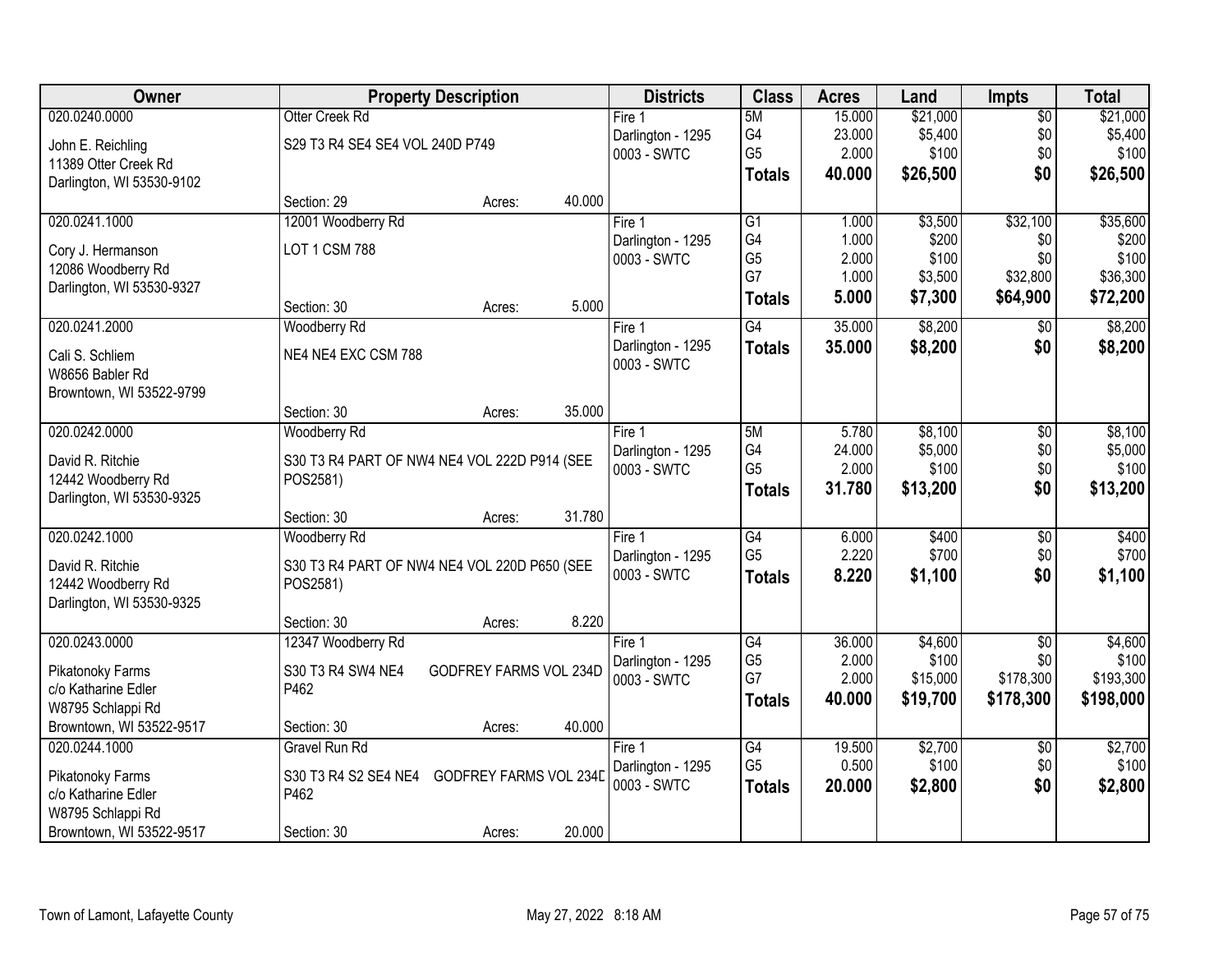| 020.0244.2000<br>14665 Gravel Run Rd<br>\$13,000<br>\$170,100<br>$\overline{G1}$<br>1.500<br>Fire 1<br>G4<br>\$800<br>4.500<br>\$0<br>\$800<br>Darlington - 1295<br>S30 T3 R4 N2 SE4 NE4 VOL 218D P205<br>Thomas L. Daly<br>W <sub>8</sub><br>\$0<br>\$0<br>14.000<br>(\$43,400)<br>0003 - SWTC<br>14665 Gravel Run Rd<br>\$183,900<br>\$13,800<br>\$170,100<br>20.000<br><b>Totals</b><br>Darlington, WI 53530-9462<br>20.000<br>Section: 30<br>Acres:<br>\$3,700<br>020.0245.0000<br>$\overline{G4}$<br>16.610<br>Fire 1<br>\$0<br>16.610<br>\$3,700<br>\$0<br>Darlington - 1295<br><b>Totals</b><br>David R. Ritchie<br>S30 T3 R4 PART OF NE4 NW4 VOL 222D P914 (SEE<br>0003 - SWTC<br>12442 Woodberry Rd<br>POS2581)<br>Darlington, WI 53530-9325<br>16.610<br>Section: 30<br>Acres:<br>\$3,500<br>020.0245.1000<br>12442 Woodberry Rd<br>$\overline{G4}$<br>20.390<br>$\overline{50}$<br>Fire 1<br>G7<br>\$114,800<br>3.000<br>\$18,500<br>Darlington - 1295<br>David R. Ritchie<br>S30 T3 R4 PART OF NE4 NW4 VOL 220D P650 (SEE<br>0003 - SWTC<br>23.390<br>\$22,000<br>\$114,800<br><b>Totals</b><br>12442 Woodberry Rd<br>POS2581)<br>Darlington, WI 53530-9325<br>23.390<br>Section: 30<br>Acres:<br>020.0246.1000<br>24.720<br>\$5,300<br>G4<br>Fire 1<br>$\sqrt[6]{}$<br>Darlington - 1295<br>24.720<br>\$5,300<br>\$0<br><b>Totals</b><br><b>Marion Pierce</b><br>S30 T3 R4 N 24.72A FRAC NW4 NW4 VOL 209D P547<br>0003 - SWTC<br>12737 Mt Pleasant Rd<br>Darlington, WI 53530<br>24.720<br>Section: 30<br>Acres:<br>G4<br>\$1,200<br>020.0246.2000<br>7.000<br>$\overline{50}$<br>Fire 1<br>\$1,200<br>Darlington - 1295<br>7.000<br>\$0<br><b>Totals</b><br>S30 T3 R4 S 7A FRAC NW4 NW4 VOL 228D P501<br>Davis Family Farm, LLC<br>0003 - SWTC<br>12467 Otter Creek Rd<br>Darlington, WI 53530-9443<br>7.000<br>Section: 30<br>Acres:<br>5M<br>\$8,400<br>$\overline{50}$<br>020.0247.0000<br>6.000<br>Fire 1<br>Woodberry Rd<br>\$0<br>G4<br>23.750<br>\$3,300<br>Darlington - 1295<br>S30 T3 R4 FRAC SW4 NW4 VOL 228D P501<br>Davis Family Farm, LLC<br>G <sub>5</sub><br>0.700<br>\$100<br>\$0<br>0003 - SWTC<br>12467 Otter Creek Rd<br>30.450<br>\$11,800<br>\$0<br><b>Totals</b><br>Darlington, WI 53530-9443<br>30.450<br>Section: 30<br>Acres:<br>020.0247.1000<br>\$17,500<br>$\overline{G1}$<br>\$62,500<br>\$80,000<br>12842 Woodberry Rd<br>2.550<br>Fire 1<br>2.550<br>\$62,500<br>\$80,000<br>Darlington - 1295<br>\$17,500<br><b>Totals</b><br><b>Todd Vanmatre</b><br>S30 T3 R4 PART OF SW4 NW4 VOL 194D P206 (SEE<br>0003 - SWTC<br>12842 Woodberry Rd<br>POS2582)<br>Darlington, WI 53530-9529 | Owner |             | <b>Property Description</b> |       | <b>Districts</b> | <b>Class</b> | <b>Acres</b> | Land | <b>Impts</b> | <b>Total</b> |
|--------------------------------------------------------------------------------------------------------------------------------------------------------------------------------------------------------------------------------------------------------------------------------------------------------------------------------------------------------------------------------------------------------------------------------------------------------------------------------------------------------------------------------------------------------------------------------------------------------------------------------------------------------------------------------------------------------------------------------------------------------------------------------------------------------------------------------------------------------------------------------------------------------------------------------------------------------------------------------------------------------------------------------------------------------------------------------------------------------------------------------------------------------------------------------------------------------------------------------------------------------------------------------------------------------------------------------------------------------------------------------------------------------------------------------------------------------------------------------------------------------------------------------------------------------------------------------------------------------------------------------------------------------------------------------------------------------------------------------------------------------------------------------------------------------------------------------------------------------------------------------------------------------------------------------------------------------------------------------------------------------------------------------------------------------------------------------------------------------------------------------------------------------------------------------------------------------------------------------------------------------------------------------------------------------------------------------------------------------------------------------------------------------------------------------------------------------------------------------------------------------------------------------------------------------------------------------------------------------------------------------|-------|-------------|-----------------------------|-------|------------------|--------------|--------------|------|--------------|--------------|
|                                                                                                                                                                                                                                                                                                                                                                                                                                                                                                                                                                                                                                                                                                                                                                                                                                                                                                                                                                                                                                                                                                                                                                                                                                                                                                                                                                                                                                                                                                                                                                                                                                                                                                                                                                                                                                                                                                                                                                                                                                                                                                                                                                                                                                                                                                                                                                                                                                                                                                                                                                                                                                |       |             |                             |       |                  |              |              |      |              | \$183,100    |
| \$3,700<br>\$136,800<br>\$5,300<br>\$5,300<br>\$1,200<br>\$3,300<br>\$100<br>\$11,800                                                                                                                                                                                                                                                                                                                                                                                                                                                                                                                                                                                                                                                                                                                                                                                                                                                                                                                                                                                                                                                                                                                                                                                                                                                                                                                                                                                                                                                                                                                                                                                                                                                                                                                                                                                                                                                                                                                                                                                                                                                                                                                                                                                                                                                                                                                                                                                                                                                                                                                                          |       |             |                             |       |                  |              |              |      |              |              |
|                                                                                                                                                                                                                                                                                                                                                                                                                                                                                                                                                                                                                                                                                                                                                                                                                                                                                                                                                                                                                                                                                                                                                                                                                                                                                                                                                                                                                                                                                                                                                                                                                                                                                                                                                                                                                                                                                                                                                                                                                                                                                                                                                                                                                                                                                                                                                                                                                                                                                                                                                                                                                                |       |             |                             |       |                  |              |              |      |              |              |
| \$3,700<br>\$3,500<br>\$133,300<br>\$1,200<br>\$8,400                                                                                                                                                                                                                                                                                                                                                                                                                                                                                                                                                                                                                                                                                                                                                                                                                                                                                                                                                                                                                                                                                                                                                                                                                                                                                                                                                                                                                                                                                                                                                                                                                                                                                                                                                                                                                                                                                                                                                                                                                                                                                                                                                                                                                                                                                                                                                                                                                                                                                                                                                                          |       |             |                             |       |                  |              |              |      |              |              |
|                                                                                                                                                                                                                                                                                                                                                                                                                                                                                                                                                                                                                                                                                                                                                                                                                                                                                                                                                                                                                                                                                                                                                                                                                                                                                                                                                                                                                                                                                                                                                                                                                                                                                                                                                                                                                                                                                                                                                                                                                                                                                                                                                                                                                                                                                                                                                                                                                                                                                                                                                                                                                                |       |             |                             |       |                  |              |              |      |              |              |
|                                                                                                                                                                                                                                                                                                                                                                                                                                                                                                                                                                                                                                                                                                                                                                                                                                                                                                                                                                                                                                                                                                                                                                                                                                                                                                                                                                                                                                                                                                                                                                                                                                                                                                                                                                                                                                                                                                                                                                                                                                                                                                                                                                                                                                                                                                                                                                                                                                                                                                                                                                                                                                |       |             |                             |       |                  |              |              |      |              |              |
|                                                                                                                                                                                                                                                                                                                                                                                                                                                                                                                                                                                                                                                                                                                                                                                                                                                                                                                                                                                                                                                                                                                                                                                                                                                                                                                                                                                                                                                                                                                                                                                                                                                                                                                                                                                                                                                                                                                                                                                                                                                                                                                                                                                                                                                                                                                                                                                                                                                                                                                                                                                                                                |       |             |                             |       |                  |              |              |      |              |              |
|                                                                                                                                                                                                                                                                                                                                                                                                                                                                                                                                                                                                                                                                                                                                                                                                                                                                                                                                                                                                                                                                                                                                                                                                                                                                                                                                                                                                                                                                                                                                                                                                                                                                                                                                                                                                                                                                                                                                                                                                                                                                                                                                                                                                                                                                                                                                                                                                                                                                                                                                                                                                                                |       |             |                             |       |                  |              |              |      |              |              |
|                                                                                                                                                                                                                                                                                                                                                                                                                                                                                                                                                                                                                                                                                                                                                                                                                                                                                                                                                                                                                                                                                                                                                                                                                                                                                                                                                                                                                                                                                                                                                                                                                                                                                                                                                                                                                                                                                                                                                                                                                                                                                                                                                                                                                                                                                                                                                                                                                                                                                                                                                                                                                                |       |             |                             |       |                  |              |              |      |              |              |
|                                                                                                                                                                                                                                                                                                                                                                                                                                                                                                                                                                                                                                                                                                                                                                                                                                                                                                                                                                                                                                                                                                                                                                                                                                                                                                                                                                                                                                                                                                                                                                                                                                                                                                                                                                                                                                                                                                                                                                                                                                                                                                                                                                                                                                                                                                                                                                                                                                                                                                                                                                                                                                |       |             |                             |       |                  |              |              |      |              |              |
|                                                                                                                                                                                                                                                                                                                                                                                                                                                                                                                                                                                                                                                                                                                                                                                                                                                                                                                                                                                                                                                                                                                                                                                                                                                                                                                                                                                                                                                                                                                                                                                                                                                                                                                                                                                                                                                                                                                                                                                                                                                                                                                                                                                                                                                                                                                                                                                                                                                                                                                                                                                                                                |       |             |                             |       |                  |              |              |      |              |              |
|                                                                                                                                                                                                                                                                                                                                                                                                                                                                                                                                                                                                                                                                                                                                                                                                                                                                                                                                                                                                                                                                                                                                                                                                                                                                                                                                                                                                                                                                                                                                                                                                                                                                                                                                                                                                                                                                                                                                                                                                                                                                                                                                                                                                                                                                                                                                                                                                                                                                                                                                                                                                                                |       |             |                             |       |                  |              |              |      |              |              |
|                                                                                                                                                                                                                                                                                                                                                                                                                                                                                                                                                                                                                                                                                                                                                                                                                                                                                                                                                                                                                                                                                                                                                                                                                                                                                                                                                                                                                                                                                                                                                                                                                                                                                                                                                                                                                                                                                                                                                                                                                                                                                                                                                                                                                                                                                                                                                                                                                                                                                                                                                                                                                                |       |             |                             |       |                  |              |              |      |              |              |
|                                                                                                                                                                                                                                                                                                                                                                                                                                                                                                                                                                                                                                                                                                                                                                                                                                                                                                                                                                                                                                                                                                                                                                                                                                                                                                                                                                                                                                                                                                                                                                                                                                                                                                                                                                                                                                                                                                                                                                                                                                                                                                                                                                                                                                                                                                                                                                                                                                                                                                                                                                                                                                |       |             |                             |       |                  |              |              |      |              |              |
|                                                                                                                                                                                                                                                                                                                                                                                                                                                                                                                                                                                                                                                                                                                                                                                                                                                                                                                                                                                                                                                                                                                                                                                                                                                                                                                                                                                                                                                                                                                                                                                                                                                                                                                                                                                                                                                                                                                                                                                                                                                                                                                                                                                                                                                                                                                                                                                                                                                                                                                                                                                                                                |       |             |                             |       |                  |              |              |      |              |              |
|                                                                                                                                                                                                                                                                                                                                                                                                                                                                                                                                                                                                                                                                                                                                                                                                                                                                                                                                                                                                                                                                                                                                                                                                                                                                                                                                                                                                                                                                                                                                                                                                                                                                                                                                                                                                                                                                                                                                                                                                                                                                                                                                                                                                                                                                                                                                                                                                                                                                                                                                                                                                                                |       |             |                             |       |                  |              |              |      |              |              |
|                                                                                                                                                                                                                                                                                                                                                                                                                                                                                                                                                                                                                                                                                                                                                                                                                                                                                                                                                                                                                                                                                                                                                                                                                                                                                                                                                                                                                                                                                                                                                                                                                                                                                                                                                                                                                                                                                                                                                                                                                                                                                                                                                                                                                                                                                                                                                                                                                                                                                                                                                                                                                                |       |             |                             |       |                  |              |              |      |              |              |
|                                                                                                                                                                                                                                                                                                                                                                                                                                                                                                                                                                                                                                                                                                                                                                                                                                                                                                                                                                                                                                                                                                                                                                                                                                                                                                                                                                                                                                                                                                                                                                                                                                                                                                                                                                                                                                                                                                                                                                                                                                                                                                                                                                                                                                                                                                                                                                                                                                                                                                                                                                                                                                |       |             |                             |       |                  |              |              |      |              |              |
|                                                                                                                                                                                                                                                                                                                                                                                                                                                                                                                                                                                                                                                                                                                                                                                                                                                                                                                                                                                                                                                                                                                                                                                                                                                                                                                                                                                                                                                                                                                                                                                                                                                                                                                                                                                                                                                                                                                                                                                                                                                                                                                                                                                                                                                                                                                                                                                                                                                                                                                                                                                                                                |       |             |                             |       |                  |              |              |      |              |              |
|                                                                                                                                                                                                                                                                                                                                                                                                                                                                                                                                                                                                                                                                                                                                                                                                                                                                                                                                                                                                                                                                                                                                                                                                                                                                                                                                                                                                                                                                                                                                                                                                                                                                                                                                                                                                                                                                                                                                                                                                                                                                                                                                                                                                                                                                                                                                                                                                                                                                                                                                                                                                                                |       |             |                             |       |                  |              |              |      |              |              |
|                                                                                                                                                                                                                                                                                                                                                                                                                                                                                                                                                                                                                                                                                                                                                                                                                                                                                                                                                                                                                                                                                                                                                                                                                                                                                                                                                                                                                                                                                                                                                                                                                                                                                                                                                                                                                                                                                                                                                                                                                                                                                                                                                                                                                                                                                                                                                                                                                                                                                                                                                                                                                                |       |             |                             |       |                  |              |              |      |              |              |
|                                                                                                                                                                                                                                                                                                                                                                                                                                                                                                                                                                                                                                                                                                                                                                                                                                                                                                                                                                                                                                                                                                                                                                                                                                                                                                                                                                                                                                                                                                                                                                                                                                                                                                                                                                                                                                                                                                                                                                                                                                                                                                                                                                                                                                                                                                                                                                                                                                                                                                                                                                                                                                |       |             |                             |       |                  |              |              |      |              |              |
|                                                                                                                                                                                                                                                                                                                                                                                                                                                                                                                                                                                                                                                                                                                                                                                                                                                                                                                                                                                                                                                                                                                                                                                                                                                                                                                                                                                                                                                                                                                                                                                                                                                                                                                                                                                                                                                                                                                                                                                                                                                                                                                                                                                                                                                                                                                                                                                                                                                                                                                                                                                                                                |       |             |                             |       |                  |              |              |      |              |              |
|                                                                                                                                                                                                                                                                                                                                                                                                                                                                                                                                                                                                                                                                                                                                                                                                                                                                                                                                                                                                                                                                                                                                                                                                                                                                                                                                                                                                                                                                                                                                                                                                                                                                                                                                                                                                                                                                                                                                                                                                                                                                                                                                                                                                                                                                                                                                                                                                                                                                                                                                                                                                                                |       |             |                             |       |                  |              |              |      |              |              |
|                                                                                                                                                                                                                                                                                                                                                                                                                                                                                                                                                                                                                                                                                                                                                                                                                                                                                                                                                                                                                                                                                                                                                                                                                                                                                                                                                                                                                                                                                                                                                                                                                                                                                                                                                                                                                                                                                                                                                                                                                                                                                                                                                                                                                                                                                                                                                                                                                                                                                                                                                                                                                                |       |             |                             |       |                  |              |              |      |              |              |
|                                                                                                                                                                                                                                                                                                                                                                                                                                                                                                                                                                                                                                                                                                                                                                                                                                                                                                                                                                                                                                                                                                                                                                                                                                                                                                                                                                                                                                                                                                                                                                                                                                                                                                                                                                                                                                                                                                                                                                                                                                                                                                                                                                                                                                                                                                                                                                                                                                                                                                                                                                                                                                |       |             |                             |       |                  |              |              |      |              |              |
|                                                                                                                                                                                                                                                                                                                                                                                                                                                                                                                                                                                                                                                                                                                                                                                                                                                                                                                                                                                                                                                                                                                                                                                                                                                                                                                                                                                                                                                                                                                                                                                                                                                                                                                                                                                                                                                                                                                                                                                                                                                                                                                                                                                                                                                                                                                                                                                                                                                                                                                                                                                                                                |       |             |                             |       |                  |              |              |      |              |              |
|                                                                                                                                                                                                                                                                                                                                                                                                                                                                                                                                                                                                                                                                                                                                                                                                                                                                                                                                                                                                                                                                                                                                                                                                                                                                                                                                                                                                                                                                                                                                                                                                                                                                                                                                                                                                                                                                                                                                                                                                                                                                                                                                                                                                                                                                                                                                                                                                                                                                                                                                                                                                                                |       |             |                             |       |                  |              |              |      |              |              |
|                                                                                                                                                                                                                                                                                                                                                                                                                                                                                                                                                                                                                                                                                                                                                                                                                                                                                                                                                                                                                                                                                                                                                                                                                                                                                                                                                                                                                                                                                                                                                                                                                                                                                                                                                                                                                                                                                                                                                                                                                                                                                                                                                                                                                                                                                                                                                                                                                                                                                                                                                                                                                                |       |             |                             |       |                  |              |              |      |              |              |
|                                                                                                                                                                                                                                                                                                                                                                                                                                                                                                                                                                                                                                                                                                                                                                                                                                                                                                                                                                                                                                                                                                                                                                                                                                                                                                                                                                                                                                                                                                                                                                                                                                                                                                                                                                                                                                                                                                                                                                                                                                                                                                                                                                                                                                                                                                                                                                                                                                                                                                                                                                                                                                |       |             |                             |       |                  |              |              |      |              |              |
|                                                                                                                                                                                                                                                                                                                                                                                                                                                                                                                                                                                                                                                                                                                                                                                                                                                                                                                                                                                                                                                                                                                                                                                                                                                                                                                                                                                                                                                                                                                                                                                                                                                                                                                                                                                                                                                                                                                                                                                                                                                                                                                                                                                                                                                                                                                                                                                                                                                                                                                                                                                                                                |       |             |                             |       |                  |              |              |      |              |              |
|                                                                                                                                                                                                                                                                                                                                                                                                                                                                                                                                                                                                                                                                                                                                                                                                                                                                                                                                                                                                                                                                                                                                                                                                                                                                                                                                                                                                                                                                                                                                                                                                                                                                                                                                                                                                                                                                                                                                                                                                                                                                                                                                                                                                                                                                                                                                                                                                                                                                                                                                                                                                                                |       |             |                             |       |                  |              |              |      |              |              |
|                                                                                                                                                                                                                                                                                                                                                                                                                                                                                                                                                                                                                                                                                                                                                                                                                                                                                                                                                                                                                                                                                                                                                                                                                                                                                                                                                                                                                                                                                                                                                                                                                                                                                                                                                                                                                                                                                                                                                                                                                                                                                                                                                                                                                                                                                                                                                                                                                                                                                                                                                                                                                                |       | Section: 30 | Acres:                      | 2.550 |                  |              |              |      |              |              |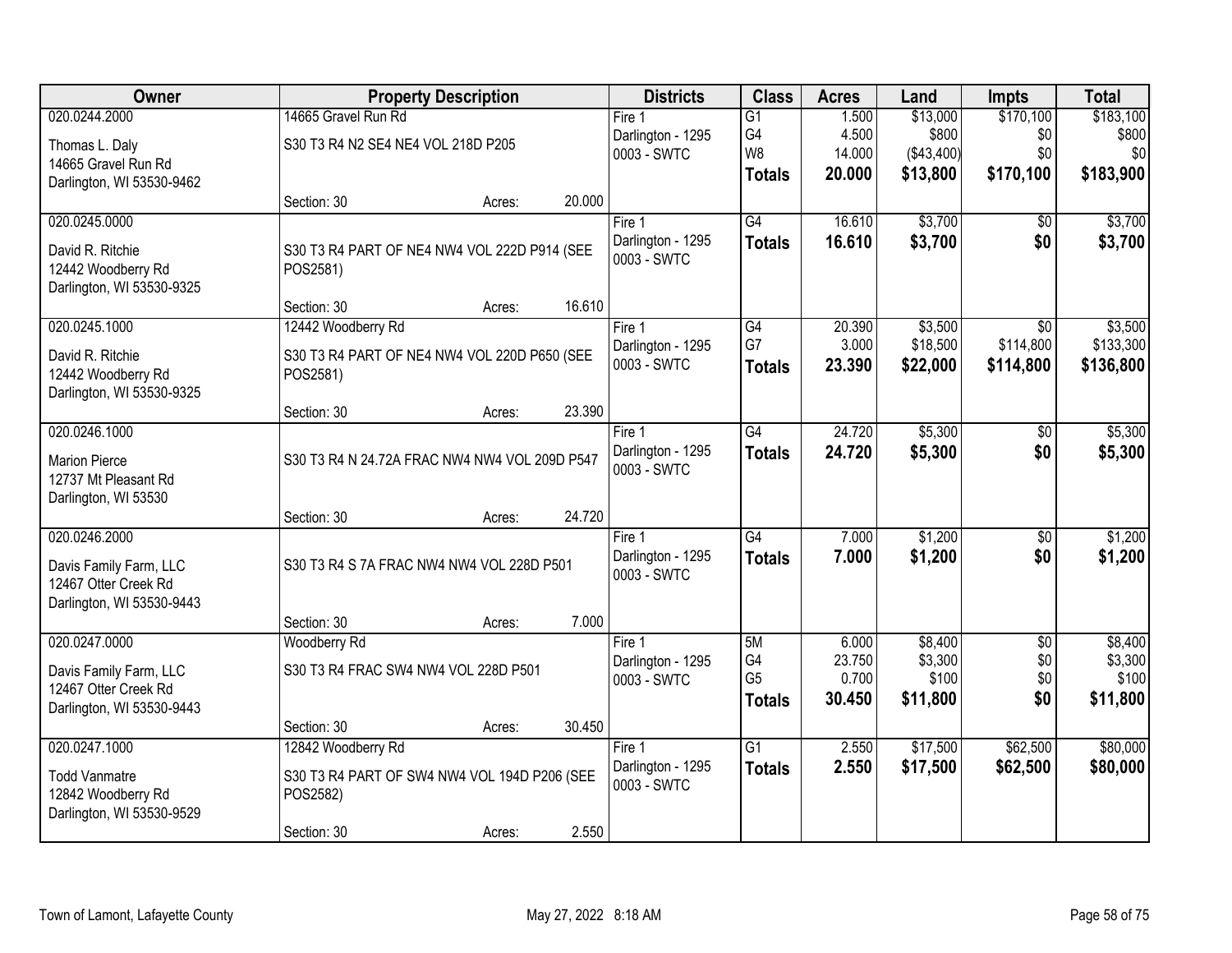| <b>Owner</b>              | <b>Property Description</b>                       | <b>Districts</b>  | <b>Class</b>    | <b>Acres</b> | Land     | Impts           | <b>Total</b> |
|---------------------------|---------------------------------------------------|-------------------|-----------------|--------------|----------|-----------------|--------------|
| 020.0248.0000             | <b>Woodberry Rd</b>                               | Fire $1$          | 5M              | 3.700        | \$5,200  | $\overline{50}$ | \$5,200      |
| Davis Family Farm, LLC    | S30 T3 R4 PART OF SE4 NW4 VOL 228D P501           | Darlington - 1295 | G4              | 32.000       | \$6,400  | \$0             | \$6,400      |
| 12467 Otter Creek Rd      |                                                   | 0003 - SWTC       | G <sub>5</sub>  | 2.000        | \$100    | \$0             | \$100        |
| Darlington, WI 53530-9443 |                                                   |                   | <b>Totals</b>   | 37.700       | \$11,700 | \$0             | \$11,700     |
|                           | 37.700<br>Section: 30<br>Acres:                   |                   |                 |              |          |                 |              |
| 020.0248.1000             | 12700 Woodberry Rd                                | Fire 1            | $\overline{G1}$ | 2.300        | \$16,800 | \$185,300       | \$202,100    |
| Brian J. Davis            | S30 T3 R4 PART OF SE4 NW4 VOL 227D P310 (SEE      | Darlington - 1295 | <b>Totals</b>   | 2.300        | \$16,800 | \$185,300       | \$202,100    |
| 12700 Woodberry Rd        | POS2580)                                          | 0003 - SWTC       |                 |              |          |                 |              |
| Darlington, WI 53530-9529 |                                                   |                   |                 |              |          |                 |              |
|                           | 2.300<br>Section: 30<br>Acres:                    |                   |                 |              |          |                 |              |
| 020.0249.0000             | Woodberry Rd                                      | Fire 1            | $\overline{G4}$ | 37.380       | \$7,500  | $\overline{50}$ | \$7,500      |
| Davis Family Farm, LLC    | S30 T3 R4 DIST PART OF NE4 SW4 VOL 228D P501      | Darlington - 1295 | G <sub>5</sub>  | 1.000        | \$100    | \$0             | \$100        |
| 12467 Otter Creek Rd      |                                                   | 0003 - SWTC       | G7              | 1.000        | \$3,500  | \$3,500         | \$7,000      |
| Darlington, WI 53530-9443 |                                                   |                   | <b>Totals</b>   | 39.380       | \$11,100 | \$3,500         | \$14,600     |
|                           | 39.380<br>Section: 30<br>Acres:                   |                   |                 |              |          |                 |              |
| 020.0249.1000             | 12609 Woodberry Rd                                | Fire 1            | G1              | 0.620        | \$7,400  | \$62,800        | \$70,200     |
| John J. Lange             | S30 T3 R4 FRAC OF NE4 SW4 VOL 213D P636           | Darlington - 1295 | <b>Totals</b>   | 0.620        | \$7,400  | \$62,800        | \$70,200     |
| 12609 Woodberry Rd        |                                                   | 0003 - SWTC       |                 |              |          |                 |              |
| Darlington, WI 53530-9529 |                                                   |                   |                 |              |          |                 |              |
|                           | 0.620<br>Section: 30<br>Acres:                    |                   |                 |              |          |                 |              |
| 020.0250.0000             | 12841 Woodberry Rd                                | Fire 1            | $\overline{G1}$ | 2.000        | \$16,000 | \$70,300        | \$86,300     |
| Nancy K. Clauer           | S30 T3 R4 N2 W2 SW4 EXC E2RDS & ALSO EXC COM      | Darlington - 1295 | G4              | 12.440       | \$2,900  | \$0             | \$2,900      |
| 12841 Woodberry Rd        | W1/4 COR SEC 30; N89.37.46E 872.27' TO POB;       | 0003 - SWTC       | G <sub>5</sub>  | 0.750        | \$100    | \$0             | \$100        |
| Darlington, WI 53530      | N89.37.46E 158.29';S00.14.14W 1935.70';S89.34.10W |                   | <b>Totals</b>   | 15.190       | \$19,000 | \$70,300        | \$89,300     |
|                           | Section: 30<br>15.190<br>Acres:                   |                   |                 |              |          |                 |              |
| 020.0250.1000             |                                                   | Fire 1            | G4              | 30.680       | \$5,300  | $\sqrt{6}$      | \$5,300      |
| Davis Family Farm, LLC    | S30 T3 R4 PART NWSW & PART SWSW COM COM           | Darlington - 1295 | G <sub>5</sub>  | 0.250        | \$100    | \$0             | \$100        |
| 12467 Otter Creek Rd      | W1/4 COR SEC 30; N89.37.46E 872.27' TO POB;       | 0003 - SWTC       | <b>Totals</b>   | 30.930       | \$5,400  | \$0             | \$5,400      |
| Darlington, WI 53530-9443 | N89.37.46E 158.29';S00.14.14W 1935.70';S89.34.10W |                   |                 |              |          |                 |              |
|                           | 30.930<br>Section: 30<br>Acres:                   |                   |                 |              |          |                 |              |
| 020.0251.0000             | 12767 Woodberry Rd                                | Fire 1            | 5M              | 6.120        | \$8,600  | $\overline{50}$ | \$8,600      |
| Robert E. Steger          | S30 T3 R4 E 1 1/2A OF N 47.62A OF FRAC W2 SW4 &   | Darlington - 1295 | G1              | 1.000        | \$6,000  | \$21,200        | \$27,200     |
| 12230 Otter Creek Rd      | S 17.62A OF FRAC SW4 SW4 VOL 216D P153            | 0003 - SWTC       | G4              | 12.000       | \$2,800  | \$0             | \$2,800      |
| Darlington, WI 53530-9449 |                                                   |                   | <b>Totals</b>   | 19.120       | \$17,400 | \$21,200        | \$38,600     |
|                           | 19.120<br>Section: 30<br>Acres:                   |                   |                 |              |          |                 |              |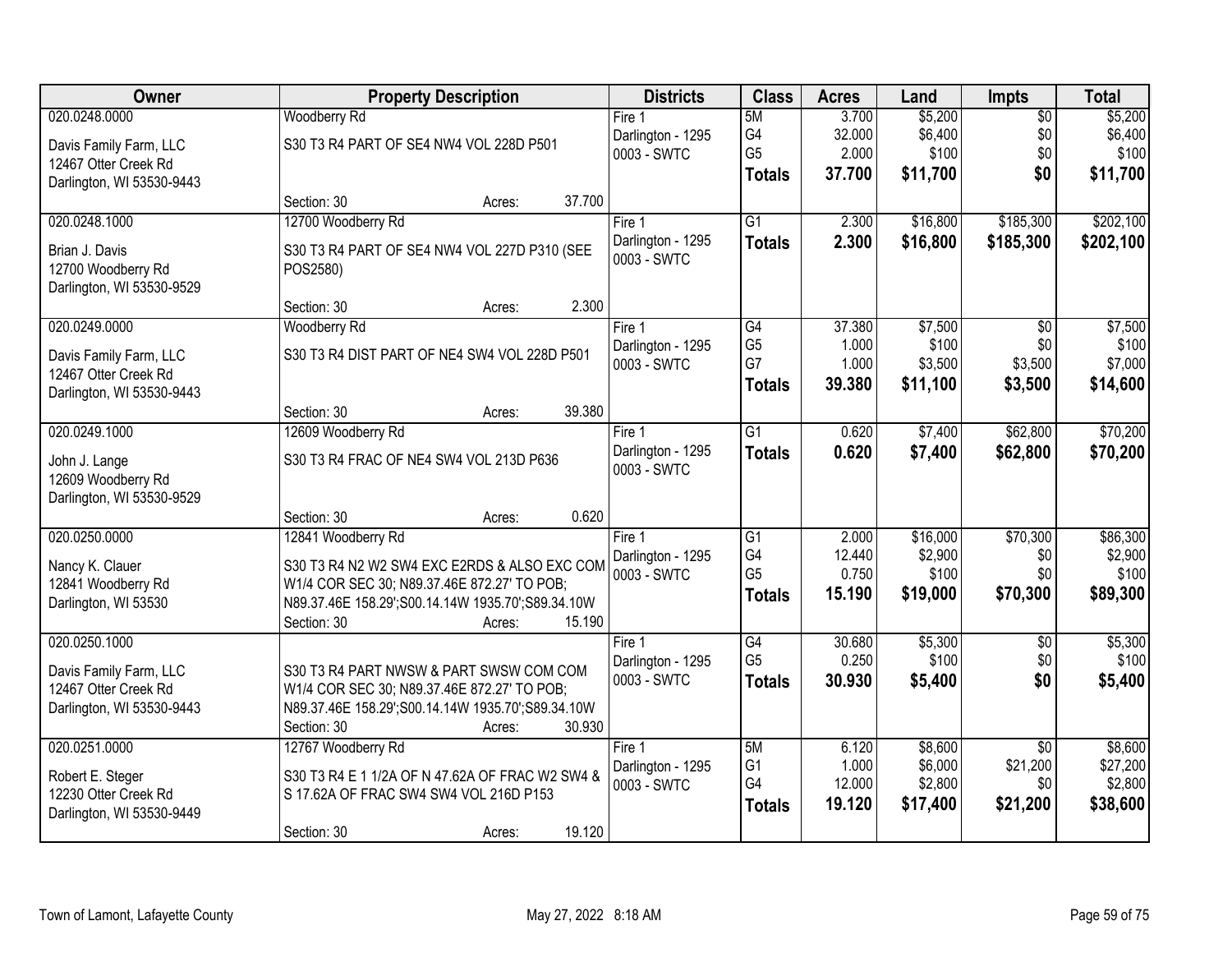| Owner                                             | <b>Property Description</b>              |                        | <b>Districts</b>                           | <b>Class</b>                     | <b>Acres</b>     | Land               | <b>Impts</b>           | <b>Total</b>       |
|---------------------------------------------------|------------------------------------------|------------------------|--------------------------------------------|----------------------------------|------------------|--------------------|------------------------|--------------------|
| 020.0252.0000<br>Davis Family Farm, LLC           | S30 T3 R4 SE4 SW4 VOL 228D P501          |                        | Fire 1<br>Darlington - 1295<br>0003 - SWTC | $\overline{G4}$<br><b>Totals</b> | 40.000<br>40.000 | \$8,300<br>\$8,300 | $\overline{50}$<br>\$0 | \$8,300<br>\$8,300 |
| 12467 Otter Creek Rd<br>Darlington, WI 53530-9443 | Section: 30<br>Acres:                    | 40.000                 |                                            |                                  |                  |                    |                        |                    |
| 020.0253.0000                                     | <b>Gravel Run Rd</b>                     |                        | Fire 1                                     | G4                               | 39.000           | \$5,200            | $\overline{50}$        | \$5,200            |
|                                                   |                                          |                        | Darlington - 1295                          | G <sub>5</sub>                   | 1.000            | \$100              | \$0                    | \$100              |
| Pikatonoky Farms                                  | S30 T3 R4 NE4 SE4                        | GODFREY FARMS VOL 234D | 0003 - SWTC                                | <b>Totals</b>                    | 40.000           | \$5,300            | \$0                    | \$5,300            |
| c/o Katharine Edler                               | P462                                     |                        |                                            |                                  |                  |                    |                        |                    |
| W8795 Schlappi Rd                                 | Section: 30                              | 40.000                 |                                            |                                  |                  |                    |                        |                    |
| Browntown, WI 53522-9517<br>020.0254.0000         | Acres:                                   |                        | Fire 1                                     | G4                               | 40.000           | \$7,900            | $\sqrt[6]{3}$          | \$7,900            |
|                                                   |                                          |                        | Darlington - 1295                          | <b>Totals</b>                    | 40.000           | \$7,900            | \$0                    | \$7,900            |
| Pikatonoky Farms                                  | S30 T3 R4 NW4 SE4                        | GODFREY FARMS VOL 234D | 0003 - SWTC                                |                                  |                  |                    |                        |                    |
| c/o Katharine Edler                               | P462                                     |                        |                                            |                                  |                  |                    |                        |                    |
| W8795 Schlappi Rd                                 |                                          |                        |                                            |                                  |                  |                    |                        |                    |
| Browntown, WI 53522-9517<br>020.0255.0000         | Section: 30<br>Acres:                    | 40.000                 |                                            | G4                               | 40.000           | \$6,700            |                        | \$6,700            |
|                                                   |                                          |                        | Fire 1<br>Darlington - 1295                |                                  | 40.000           | \$6,700            | $\sqrt[6]{3}$<br>\$0   |                    |
| Pikatonoky Farms                                  | S30 T3 R4 SW4 SE4                        | GODFREY FARMS VPL 234D | 0003 - SWTC                                | <b>Totals</b>                    |                  |                    |                        | \$6,700            |
| c/o Katharine Edler                               | P462                                     |                        |                                            |                                  |                  |                    |                        |                    |
| W8795 Schlappi Rd                                 |                                          |                        |                                            |                                  |                  |                    |                        |                    |
| Browntown, WI 53522-9517                          | Section: 30<br>Acres:                    | 40.000                 |                                            |                                  |                  |                    |                        |                    |
| 020.0256.0000                                     | <b>Gravel Run Rd</b>                     |                        | Fire 1                                     | 5M<br>G4                         | 2.000<br>37.000  | \$2,800<br>\$3,600 | $\overline{50}$<br>\$0 | \$2,800<br>\$3,600 |
| Pikatonoky Farms                                  | S30 T3 R4 SE4 SE4                        | GODFREY FARMS VOL 234D | Darlington - 1295<br>0003 - SWTC           | G <sub>5</sub>                   | 1.000            | \$100              | \$0                    | \$100              |
| c/o Katharine Edler                               | P462                                     |                        |                                            | <b>Totals</b>                    | 40.000           | \$6,500            | \$0                    | \$6,500            |
| W8795 Schlappi Rd                                 |                                          |                        |                                            |                                  |                  |                    |                        |                    |
| Browntown, WI 53522-9517                          | Section: 30<br>Acres:                    | 40.000                 |                                            |                                  |                  |                    |                        |                    |
| 020.0257.0000                                     | State Highway 81                         |                        | Fire 1                                     | $\overline{G5}$                  | 0.750            | \$300              | $\overline{30}$        | \$300              |
| Leon N. Wolfe                                     | S33 T3 R4 PART OF NE4 NE4 VOL 217D P217  |                        | Darlington - 1295<br>0003 - SWTC           | <b>Totals</b>                    | 0.750            | \$300              | \$0                    | \$300              |
| 10127 State Rd 81                                 |                                          |                        |                                            |                                  |                  |                    |                        |                    |
| Darlington, WI 53530-9101                         |                                          |                        |                                            |                                  |                  |                    |                        |                    |
|                                                   | Section: 33<br>Acres:                    | 0.750                  |                                            |                                  |                  |                    |                        |                    |
| 020.0257.1000                                     | State Highway 81                         |                        | Fire 1                                     | 5M                               | 1.000            | \$1,400            | $\overline{60}$        | \$1,400            |
| Leon N. Wolfe                                     | S33 T3 R4 PART OF NE4 NE4 DOC 331791 EXC |                        | Darlington - 1295<br>0003 - SWTC           | G4                               | 7.080            | \$500              | \$0                    | \$500              |
| 10127 State Rd 81                                 |                                          |                        |                                            | <b>Totals</b>                    | 8.080            | \$1,900            | \$0                    | \$1,900            |
| Darlington, WI 53530-9101                         |                                          |                        |                                            |                                  |                  |                    |                        |                    |
|                                                   | Section: 34<br>Acres:                    | 8.080                  |                                            |                                  |                  |                    |                        |                    |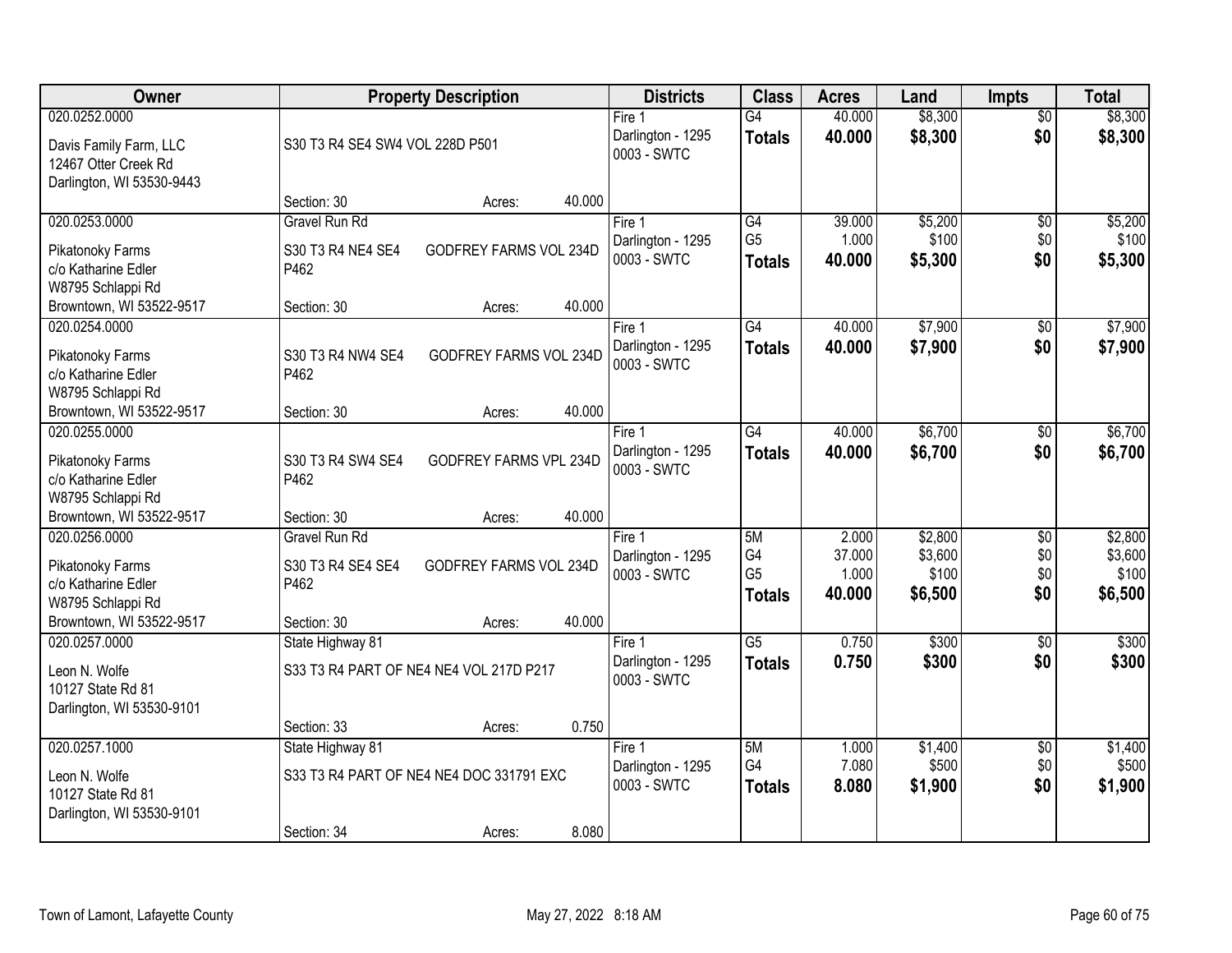| Owner                                                                                          |                                                                                                                                                       | <b>Property Description</b> |        | <b>Districts</b>                           | <b>Class</b>                                | <b>Acres</b>                        | Land                                        | Impts                                     | <b>Total</b>                           |
|------------------------------------------------------------------------------------------------|-------------------------------------------------------------------------------------------------------------------------------------------------------|-----------------------------|--------|--------------------------------------------|---------------------------------------------|-------------------------------------|---------------------------------------------|-------------------------------------------|----------------------------------------|
| 020.0257.2000<br>Brad P. Lancaster<br>10347 State Rd 81<br>Darlington, WI 53530-9437           | S33 T3 R4 PART OF NE4 NE4 DOC 331770                                                                                                                  |                             |        | Fire 1<br>Darlington - 1295<br>0003 - SWTC | 5M<br>G4<br><b>Totals</b>                   | 4.000<br>11.060<br>15.060           | \$5,600<br>\$2,200<br>\$7,800               | $\overline{50}$<br>\$0<br>\$0             | \$5,600<br>\$2,200<br>\$7,800          |
|                                                                                                | Section: 33                                                                                                                                           | Acres:                      | 15.060 |                                            |                                             |                                     |                                             |                                           |                                        |
| 020.0257.3000<br>Revoc Living Trust O Austin<br>9862 Woodberry Rd<br>Darlington, WI 53530-9408 | PART NE? NE? COM E? COR SEC 33;N89?55'07"W<br>659.26';N08?11'28"E 368.41' TO POB;N85?10'35"W<br>291.71';N04?11'19"W 91.98';N04?32'06"E<br>Section: 33 | Acres:                      | 15.240 | Fire 1<br>Darlington - 1295<br>0003 - SWTC | G4<br><b>Totals</b>                         | 15.240<br>15.240                    | \$2,800<br>\$2,800                          | \$0<br>\$0                                | \$2,800<br>\$2,800                     |
| 020.0258.0000                                                                                  | 10347 State Highway 81                                                                                                                                |                             |        | Fire 1                                     | G4                                          | 21.360                              | \$4,600                                     | \$0                                       | \$4,600                                |
| Brad P. Lancaster<br>10347 State Rd 81<br>Darlington, WI 53530-9437                            | S33 T3 R4 PART OF NW4 NE4 VOL 74 B&C P705-711                                                                                                         |                             |        | Darlington - 1295<br>0003 - SWTC           | G7<br>W8<br><b>Totals</b>                   | 2.000<br>15.000<br>38,360           | \$7,000<br>(\$46,500)<br>\$11,600           | \$19,100<br>\$0<br>\$19,100               | \$26,100<br>\$0<br>\$30,700            |
|                                                                                                | Section: 33                                                                                                                                           | Acres:                      | 38.360 |                                            |                                             |                                     |                                             |                                           |                                        |
| 020.0259.0000<br>Brad P. Lancaster<br>10347 State Rd 81<br>Darlington, WI 53530-9437           | 10347 State Highway 81<br>S33 T3 R4 PART OF SW4 NE4 VOL 74 B&C P705-711                                                                               |                             |        | Fire 1<br>Darlington - 1295<br>0003 - SWTC | G4<br>G7<br>W <sub>8</sub><br><b>Totals</b> | 26.500<br>1.000<br>12.000<br>39.500 | \$5,300<br>\$3,500<br>(\$37,200)<br>\$8,800 | $\sqrt{6}$<br>\$25,300<br>\$0<br>\$25,300 | \$5,300<br>\$28,800<br>\$0<br>\$34,100 |
|                                                                                                | Section: 33                                                                                                                                           | Acres:                      | 39.500 |                                            |                                             |                                     |                                             |                                           |                                        |
| 020.0259.1000<br>Brad P. Lancaster<br>10347 State Rd 81<br>Darlington, WI 53530-9437           | 10347 Sth 81<br>S33 T3 R4 PART OF W2 NE4 VOL 74 B&C P705-711<br>(SEE POS2590)                                                                         |                             |        | Fire 1<br>Darlington - 1295<br>0003 - SWTC | $\overline{G1}$<br><b>Totals</b>            | 0.540<br>0.540                      | \$5,200<br>\$5,200                          | \$88,500<br>\$88,500                      | \$93,700<br>\$93,700                   |
| 020.0260.0000                                                                                  | Section: 33<br>10127 Sth 81                                                                                                                           | Acres:                      | 0.540  | Fire 1                                     | $\overline{G1}$                             | 3.350                               | \$19,800                                    | \$101,100                                 | \$120,900                              |
| Leon N. Wolfe<br>10127 State Rd 81<br>Darlington, WI 53530-9101                                | S33 T3 R4 PART OF SE4 NE4 VOL 217D P217 (SEE<br>POS2587)                                                                                              |                             |        | Darlington - 1295<br>0003 - SWTC           | <b>Totals</b>                               | 3.350                               | \$19,800                                    | \$101,100                                 | \$120,900                              |
|                                                                                                | Section: 33                                                                                                                                           | Acres:                      | 3.350  |                                            |                                             |                                     |                                             |                                           |                                        |
| 020.0260.1000<br>Leon N. Wolfe<br>10127 State Rd 81<br>Darlington, WI 53530-9101               | S33 T3 R4 PART OF SE4 NE4 DOC 331791 EXC                                                                                                              |                             |        | Fire 1<br>Darlington - 1295<br>0003 - SWTC | $\overline{G4}$<br><b>Totals</b>            | 17.660<br>17.660                    | \$1,300<br>\$1,300                          | $\overline{50}$<br>\$0                    | \$1,300<br>\$1,300                     |
|                                                                                                | Section: 34                                                                                                                                           | Acres:                      | 17.660 |                                            |                                             |                                     |                                             |                                           |                                        |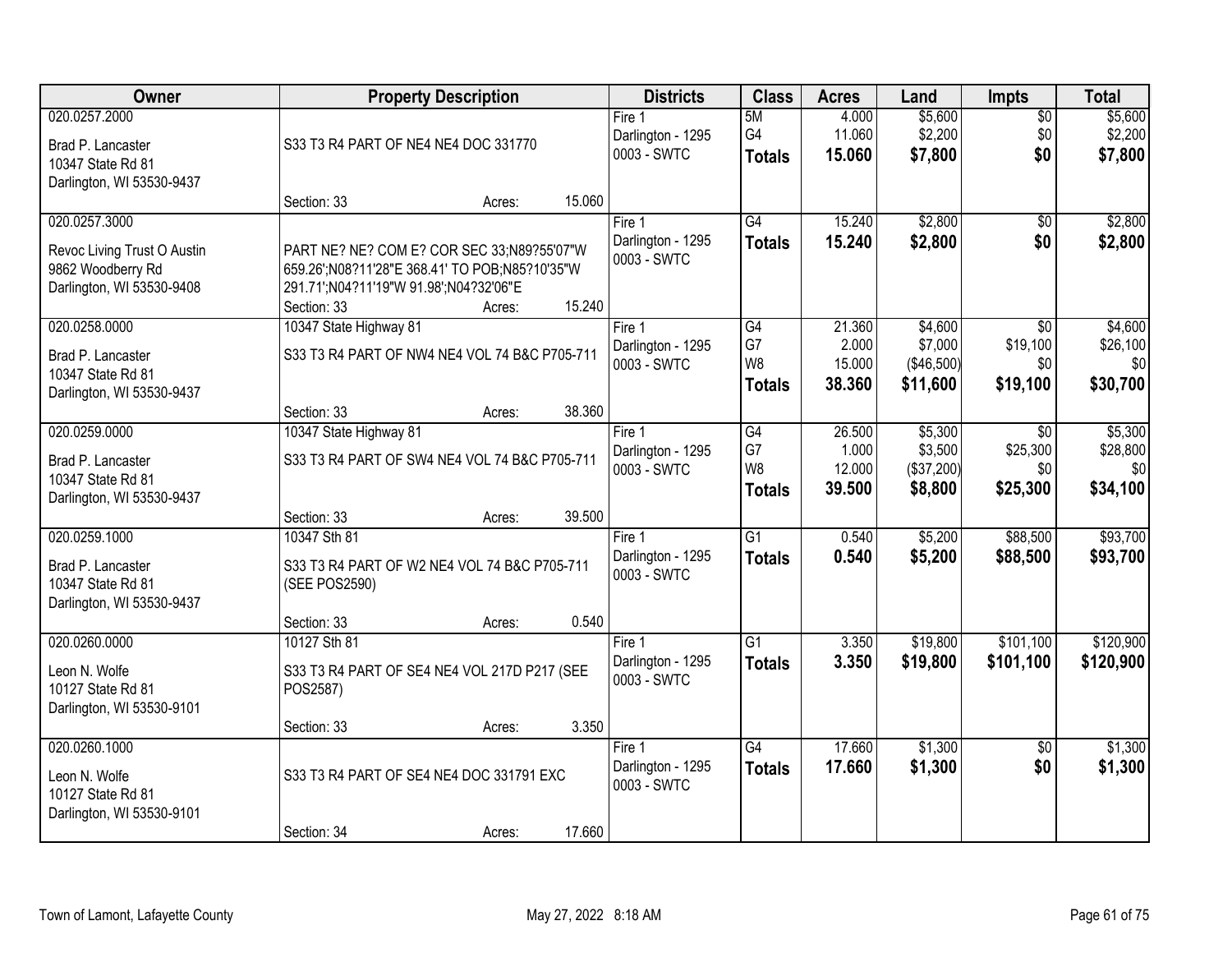| 020.0260.2000<br>\$4,200<br>5M<br>3.000<br>$\overline{50}$<br>Fire 1<br>G4<br>\$1,800<br>9.020<br>\$0<br>Darlington - 1295<br>Brad P. Lancaster<br>S33 T3 R4 PART OF SE4 NE4 DOC 331770<br>0003 - SWTC<br>\$0<br>12.020<br>\$6,000<br><b>Totals</b><br>10347 State Rd 81<br>Darlington, WI 53530-9437<br>12.020<br>Section: 33<br>Acres:<br>G4<br>\$1,200<br>020.0260.3000<br>6.970<br>$\overline{50}$<br>Fire 1<br>6.970<br>\$1,200<br>\$0<br>Darlington - 1295<br><b>Totals</b><br>PART SE? NE? COM E? COR SEC 33;N89?55'07"W<br>Revoc Living Trust O Austin<br>0003 - SWTC<br>9862 Woodberry Rd<br>659.26';N08?11'28"E 368.41' TO POB;N85?10'35"W<br>Darlington, WI 53530-9408<br>291.71';N04?11'19"W 91.98';N04?32'06"E<br>6.970<br>Section: 33<br>Acres:<br>26.850<br>\$4,700<br>020.0261.1000<br>State Highway 81<br>$\overline{G4}$<br>\$0<br>Fire 1<br>\$4,700<br>\$0<br>Darlington - 1295<br>26.850<br><b>Totals</b><br>S33 T3 R4 PART OF NE4 NW4 VOL 73 B&C P705-711<br>Brad P. Lancaster<br>0003 - SWTC<br>10347 State Rd 81<br>Darlington, WI 53530-9437<br>26.850<br>Section: 33<br>Acres:<br>020.0261.2000<br>$\overline{G4}$<br>\$2,000<br>State Highway 81<br>8.400<br>Fire 1<br>$\sqrt[6]{}$<br>Darlington - 1295<br>8.400<br>\$2,000<br>\$0<br><b>Totals</b><br>S33 T3 R4 PART OF SW4 NE4 NW4 VOL 226D P138<br>Brad P. Lancaster<br>0003 - SWTC<br>10347 State Rd 81<br>Darlington, WI 53530-9437<br>8.400<br>Section: 33<br>Acres:<br>\$8,000<br>020.0262.0000<br>$\overline{G4}$<br>35.890<br>State Highway 81<br>$\overline{50}$<br>Fire 1<br>G <sub>5</sub><br>1.500<br>\$100<br>\$0<br>Darlington - 1295<br>S33 T3 R4 PART OF NW4 NW4 VOL 77 B&C P705-711<br>Brad P. Lancaster<br>37.390<br>\$8,100<br>\$0<br>0003 - SWTC<br><b>Totals</b><br>10347 State Rd 81 | \$4,200<br>\$1,800<br>\$6,000<br>\$1,200<br>\$1,200 |
|----------------------------------------------------------------------------------------------------------------------------------------------------------------------------------------------------------------------------------------------------------------------------------------------------------------------------------------------------------------------------------------------------------------------------------------------------------------------------------------------------------------------------------------------------------------------------------------------------------------------------------------------------------------------------------------------------------------------------------------------------------------------------------------------------------------------------------------------------------------------------------------------------------------------------------------------------------------------------------------------------------------------------------------------------------------------------------------------------------------------------------------------------------------------------------------------------------------------------------------------------------------------------------------------------------------------------------------------------------------------------------------------------------------------------------------------------------------------------------------------------------------------------------------------------------------------------------------------------------------------------------------------------------------------------------------------------------------------------------------------------------------------------------------|-----------------------------------------------------|
|                                                                                                                                                                                                                                                                                                                                                                                                                                                                                                                                                                                                                                                                                                                                                                                                                                                                                                                                                                                                                                                                                                                                                                                                                                                                                                                                                                                                                                                                                                                                                                                                                                                                                                                                                                                        |                                                     |
|                                                                                                                                                                                                                                                                                                                                                                                                                                                                                                                                                                                                                                                                                                                                                                                                                                                                                                                                                                                                                                                                                                                                                                                                                                                                                                                                                                                                                                                                                                                                                                                                                                                                                                                                                                                        |                                                     |
|                                                                                                                                                                                                                                                                                                                                                                                                                                                                                                                                                                                                                                                                                                                                                                                                                                                                                                                                                                                                                                                                                                                                                                                                                                                                                                                                                                                                                                                                                                                                                                                                                                                                                                                                                                                        |                                                     |
|                                                                                                                                                                                                                                                                                                                                                                                                                                                                                                                                                                                                                                                                                                                                                                                                                                                                                                                                                                                                                                                                                                                                                                                                                                                                                                                                                                                                                                                                                                                                                                                                                                                                                                                                                                                        | \$4,700                                             |
|                                                                                                                                                                                                                                                                                                                                                                                                                                                                                                                                                                                                                                                                                                                                                                                                                                                                                                                                                                                                                                                                                                                                                                                                                                                                                                                                                                                                                                                                                                                                                                                                                                                                                                                                                                                        | \$4,700                                             |
|                                                                                                                                                                                                                                                                                                                                                                                                                                                                                                                                                                                                                                                                                                                                                                                                                                                                                                                                                                                                                                                                                                                                                                                                                                                                                                                                                                                                                                                                                                                                                                                                                                                                                                                                                                                        |                                                     |
|                                                                                                                                                                                                                                                                                                                                                                                                                                                                                                                                                                                                                                                                                                                                                                                                                                                                                                                                                                                                                                                                                                                                                                                                                                                                                                                                                                                                                                                                                                                                                                                                                                                                                                                                                                                        | \$2,000<br>\$2,000                                  |
|                                                                                                                                                                                                                                                                                                                                                                                                                                                                                                                                                                                                                                                                                                                                                                                                                                                                                                                                                                                                                                                                                                                                                                                                                                                                                                                                                                                                                                                                                                                                                                                                                                                                                                                                                                                        |                                                     |
| Darlington, WI 53530-9437<br>37.390<br>Section: 33<br>Acres:                                                                                                                                                                                                                                                                                                                                                                                                                                                                                                                                                                                                                                                                                                                                                                                                                                                                                                                                                                                                                                                                                                                                                                                                                                                                                                                                                                                                                                                                                                                                                                                                                                                                                                                           | \$8,000<br>\$100<br>\$8,100                         |
| 020.0262.1000<br>$\overline{G1}$<br>\$17,600<br>\$170,000<br>10418 Sth 81<br>2.560<br>Fire 1                                                                                                                                                                                                                                                                                                                                                                                                                                                                                                                                                                                                                                                                                                                                                                                                                                                                                                                                                                                                                                                                                                                                                                                                                                                                                                                                                                                                                                                                                                                                                                                                                                                                                           | \$187,600                                           |
| \$17,600<br>Darlington - 1295<br>2.560<br>\$170,000<br><b>Totals</b><br>S33 T3 R4 PART OF NW4 NW4 VOL 226D P575 (SEE<br>Jason Lancaster<br>0003 - SWTC<br>10418 State Rd 81<br>POS2589)<br>Darlington, WI 53530-9440                                                                                                                                                                                                                                                                                                                                                                                                                                                                                                                                                                                                                                                                                                                                                                                                                                                                                                                                                                                                                                                                                                                                                                                                                                                                                                                                                                                                                                                                                                                                                                   | \$187,600                                           |
| 2.560<br>Section: 33<br>Acres:                                                                                                                                                                                                                                                                                                                                                                                                                                                                                                                                                                                                                                                                                                                                                                                                                                                                                                                                                                                                                                                                                                                                                                                                                                                                                                                                                                                                                                                                                                                                                                                                                                                                                                                                                         |                                                     |
| 020.0263.1000<br>\$7,000<br>State Highway 81<br>5M<br>5.000<br>Fire 1<br>$\overline{30}$<br>G4<br>4.800<br>\$1,100<br>\$0<br>Darlington - 1295<br>S33 T3 R4 PART OF N10A OF SW4 NW4 VOL 74 B&C<br>Brad P. Lancaster<br>0003 - SWTC<br>\$8,100<br>\$0<br>9.800<br><b>Totals</b><br>10347 State Rd 81<br>P705-711<br>Darlington, WI 53530-9437<br>9.800<br>Section: 33<br>Acres:                                                                                                                                                                                                                                                                                                                                                                                                                                                                                                                                                                                                                                                                                                                                                                                                                                                                                                                                                                                                                                                                                                                                                                                                                                                                                                                                                                                                         | \$7,000<br>\$1,100<br>\$8,100                       |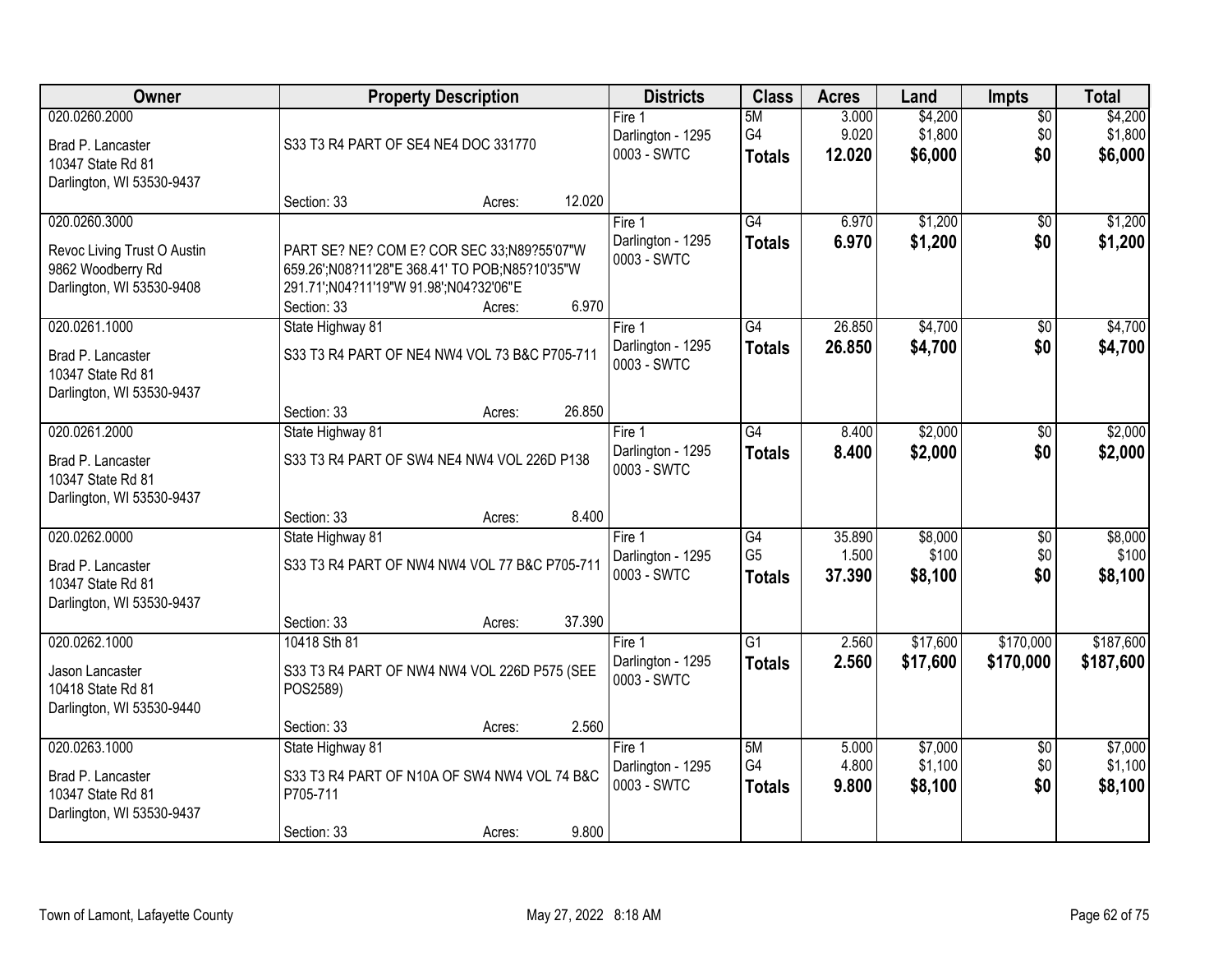| Owner                                          |                                              | <b>Property Description</b> |        | <b>Districts</b>                 | <b>Class</b>    | <b>Acres</b>     | Land     | <b>Impts</b>           | <b>Total</b> |
|------------------------------------------------|----------------------------------------------|-----------------------------|--------|----------------------------------|-----------------|------------------|----------|------------------------|--------------|
| 020.0263.2000                                  | State Highway 81                             |                             |        | Fire 1                           | 5M              | 7.000            | \$9,800  | $\overline{30}$        | \$9,800      |
| Arnold A. Miehe                                | S33 T3 R4 DIST S 30 ACRES OF SWNW DOC 345598 |                             |        | Darlington - 1295                | G4              | 22.500           | \$5,300  | \$0                    | \$5,300      |
| 9688 State Rd 81                               |                                              |                             |        | 0003 - SWTC                      | <b>Totals</b>   | 29.500           | \$15,100 | \$0                    | \$15,100     |
| Darlington, WI 53530-9435                      |                                              |                             |        |                                  |                 |                  |          |                        |              |
| 020.0264.0000                                  | Section: 33                                  | Acres:                      | 29.500 | Fire $1$                         | G4              | 38.200           | \$7,700  |                        | \$7,700      |
|                                                | State Highway 81                             |                             |        | Darlington - 1295                |                 | 38.200           | \$7,700  | $\overline{50}$<br>\$0 | \$7,700      |
| Brad P. Lancaster                              | S33 T3 R4 DIST PART OF SE4 NW4 VOL 73 B&C    |                             |        | 0003 - SWTC                      | <b>Totals</b>   |                  |          |                        |              |
| 10347 State Rd 81                              | P705-711                                     |                             |        |                                  |                 |                  |          |                        |              |
| Darlington, WI 53530-9437                      | Section: 33                                  | Acres:                      | 38.200 |                                  |                 |                  |          |                        |              |
| 020.0265.0000                                  | State Highway 81                             |                             |        | Fire 1                           | G4              | 38.200           | \$8,300  | \$0                    | \$8,300      |
| Gary D. Rear                                   | S33 T3 R4 PART OF NESW DOC 343826            |                             |        | Darlington - 1295                | <b>Totals</b>   | 38.200           | \$8,300  | \$0                    | \$8,300      |
| 10685 State Rd 81                              |                                              |                             |        | 0003 - SWTC                      |                 |                  |          |                        |              |
| Darlington, WI 53530-9464                      |                                              |                             |        |                                  |                 |                  |          |                        |              |
|                                                | Section: 33                                  | Acres:                      | 38.200 |                                  |                 |                  |          |                        |              |
| 020.0266.1000                                  | State Highway 81                             |                             |        | Fire 1                           | G4              | 5.000            | \$1,200  | \$0                    | \$1,200      |
| Arnold A. Miehe                                | S33 T3 R4 DIST N 1/2 OF NWSW DOC 345598      |                             |        | Darlington - 1295<br>0003 - SWTC | G <sub>6</sub>  | 14.300<br>19.300 | \$44,300 | \$0<br>\$0             | \$44,300     |
| 9688 State Rd 81                               |                                              |                             |        |                                  | <b>Totals</b>   |                  | \$45,500 |                        | \$45,500     |
| Darlington, WI 53530-9435                      |                                              |                             | 19.300 |                                  |                 |                  |          |                        |              |
| 020.0266.2000                                  | Section: 33<br>State Highway 81              | Acres:                      |        | Fire $1$                         | $\overline{G4}$ | 21.220           | \$4,300  | $\overline{30}$        | \$4,300      |
|                                                |                                              |                             |        | Darlington - 1295                | G <sub>5</sub>  | 0.450            | \$200    | \$0                    | \$200        |
| Brad P. Lancaster                              | PART S? NW? SW? AS DESCR IN DOC 366342       |                             |        | 0003 - SWTC                      | <b>Totals</b>   | 21.670           | \$4,500  | \$0                    | \$4,500      |
| 10347 State Rd 81<br>Darlington, WI 53530-9437 |                                              |                             |        |                                  |                 |                  |          |                        |              |
|                                                | Section: 33                                  | Acres:                      | 21.670 |                                  |                 |                  |          |                        |              |
| 020.0267.0000                                  | State Highway 81                             |                             |        | Fire 1                           | 5M              | 2.000            | \$2,800  | $\overline{50}$        | \$2,800      |
| Cynthia L. Crist                               | PART SW4 SW4 AS DESCRIBED IN PARCEL 1, POS   |                             |        | Darlington - 1295                | G4              | 29.270           | \$7,200  | \$0                    | \$7,200      |
| 15080 State Rd 23                              | 3898                                         |                             |        | 0003 - SWTC                      | <b>Totals</b>   | 31.270           | \$10,000 | \$0                    | \$10,000     |
| Darlington, WI 53530                           |                                              |                             |        |                                  |                 |                  |          |                        |              |
|                                                | Section: 33                                  | Acres:                      | 31.270 |                                  |                 |                  |          |                        |              |
| 020.0267.1000                                  | 10784 Lancaster Rd                           |                             |        | Fire 1                           | $\overline{G1}$ | 1.500            | \$13,000 | \$72,300               | \$85,300     |
| Carl E. Fenner                                 | S33 T3 R4 DIST PART OF SW4 SW4 S & E OF HWY  |                             |        | Darlington - 1295<br>0003 - SWTC | <b>Totals</b>   | 1.500            | \$13,000 | \$72,300               | \$85,300     |
| 10784 Lancaster Rd                             | VOL 221D P677                                |                             |        |                                  |                 |                  |          |                        |              |
| Darlington, WI 53530-9107                      | Section: 33                                  | Acres:                      | 1.500  |                                  |                 |                  |          |                        |              |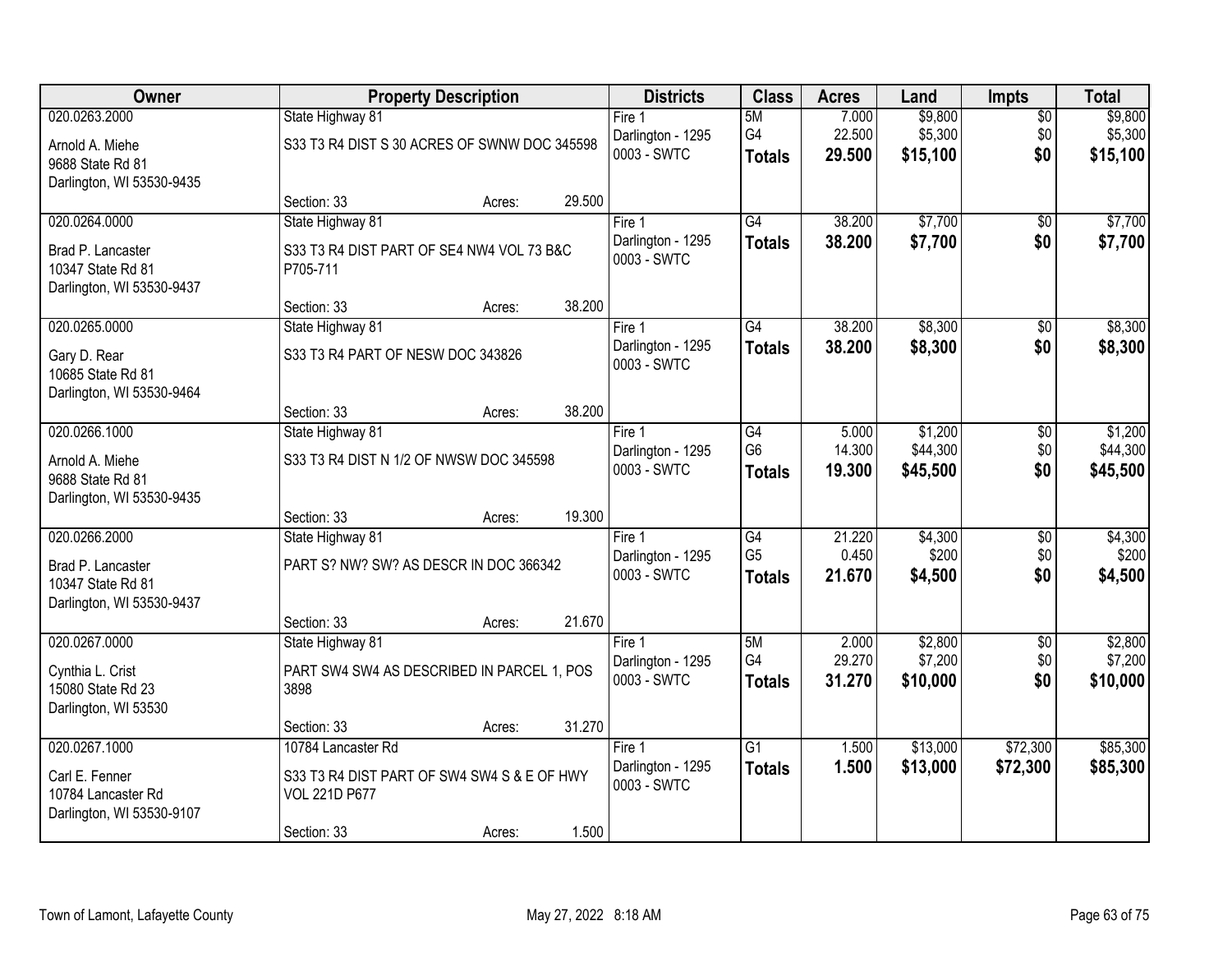| 020.0268.0000<br>\$8,700<br>Lancaster Rd<br>G4<br>38.560<br>Fire 1                                                                        | \$8,700<br>$\overline{50}$      |
|-------------------------------------------------------------------------------------------------------------------------------------------|---------------------------------|
|                                                                                                                                           |                                 |
| \$100<br>G <sub>5</sub><br>0.990<br>Darlington - 1295<br>S33 T3 R4 PART OF SESW DOC 343826<br>Gary D. Rear<br>0003 - SWTC                 | \$100<br>\$0<br>\$0             |
| 39.550<br>\$8,800<br><b>Totals</b><br>10685 State Rd 81                                                                                   | \$8,800                         |
| Darlington, WI 53530-9464                                                                                                                 |                                 |
| 39.550<br>Section: 33<br>Acres:<br>\$2,700<br>020.0269.1000<br>G4<br>25.000<br>County Rd I<br>Fire 1                                      | \$2,700<br>$\overline{50}$      |
| 25.000<br>\$2,700<br>\$0<br>Darlington - 1295<br><b>Totals</b>                                                                            | \$2,700                         |
| S33 T3 R4 DIST PART OF NE4 SE4 DOC 331791<br>Leon N. Wolfe<br>0003 - SWTC                                                                 |                                 |
| 10127 State Rd 81<br>Darlington, WI 53530-9101                                                                                            |                                 |
| 25.000<br>Section: 33<br>Acres:                                                                                                           |                                 |
| \$3,100<br>020.0269.2000<br>G4<br>20.000<br>Fire 1                                                                                        | \$0<br>\$3,100                  |
| Darlington - 1295<br>\$3,100<br>20.000<br><b>Totals</b><br>S33 T3 R4 PART OF NESE & SESE DOC 343826<br>Gary D. Rear                       | \$0<br>\$3,100                  |
| 0003 - SWTC<br>10685 State Rd 81                                                                                                          |                                 |
| Darlington, WI 53530-9464                                                                                                                 |                                 |
| 20.000<br>Section: 33<br>Acres:                                                                                                           |                                 |
| \$5,900<br>020.0270.0000<br>40.000<br>G4<br>Fire 1                                                                                        | \$5,900<br>\$0                  |
| Darlington - 1295<br>40.000<br>\$5,900<br><b>Totals</b><br>Gary D. Rear<br>S33 T3 R4 NWSE DOC 343826<br>0003 - SWTC                       | \$0<br>\$5,900                  |
| 10685 State Rd 81                                                                                                                         |                                 |
| Darlington, WI 53530-9464<br>40.000<br>Section: 33<br>Acres:                                                                              |                                 |
| 020.0271.0000<br>10685 Sth 81<br>$\overline{G4}$<br>35.584<br>\$7,200<br>Fire 1                                                           | \$7,200<br>$\overline{30}$      |
| G7<br>\$119,600<br>3.436<br>\$20,000<br>Darlington - 1295                                                                                 | \$139,600                       |
| S33 T3 R4 PART OF SWSE DOC 343826<br>Gary D. Rear<br>0003 - SWTC<br>39.020<br>\$27,200<br>\$119,600<br><b>Totals</b><br>10685 State Rd 81 | \$146,800                       |
| Darlington, WI 53530-9464                                                                                                                 |                                 |
| 39.020<br>Section: 33<br>Acres:                                                                                                           |                                 |
| 020.0271.1000<br>$\overline{G1}$<br>\$143,400<br>1.390<br>\$12,300<br>10530 Lancaster Rd<br>Fire 1                                        | \$155,700                       |
| 1.390<br>\$12,300<br>\$143,400<br>Darlington - 1295<br><b>Totals</b><br>S33 T3 R4 PART OF SESW PART OF SWSE DOC<br>Gary D. Rear           | \$155,700                       |
| 0003 - SWTC<br>10685 State Rd 81<br>343826 (SEE POS2591)                                                                                  |                                 |
| Darlington, WI 53530-9464                                                                                                                 |                                 |
| 1.390<br>Section: 33<br>Acres:                                                                                                            |                                 |
| 020.0272.0000<br>$\overline{G4}$<br>3.520<br>\$600<br>Fire 1                                                                              | \$600<br>$\overline{50}$<br>\$0 |
| Darlington - 1295<br>3.520<br>\$600<br><b>Totals</b><br>S33 T3 R4 PART OF SE4 SE4 DOC 331791<br>Leon N. Wolfe<br>0003 - SWTC              | \$600                           |
| 10127 State Rd 81                                                                                                                         |                                 |
| Darlington, WI 53530-9101<br>3.520<br>Section: 34<br>Acres:                                                                               |                                 |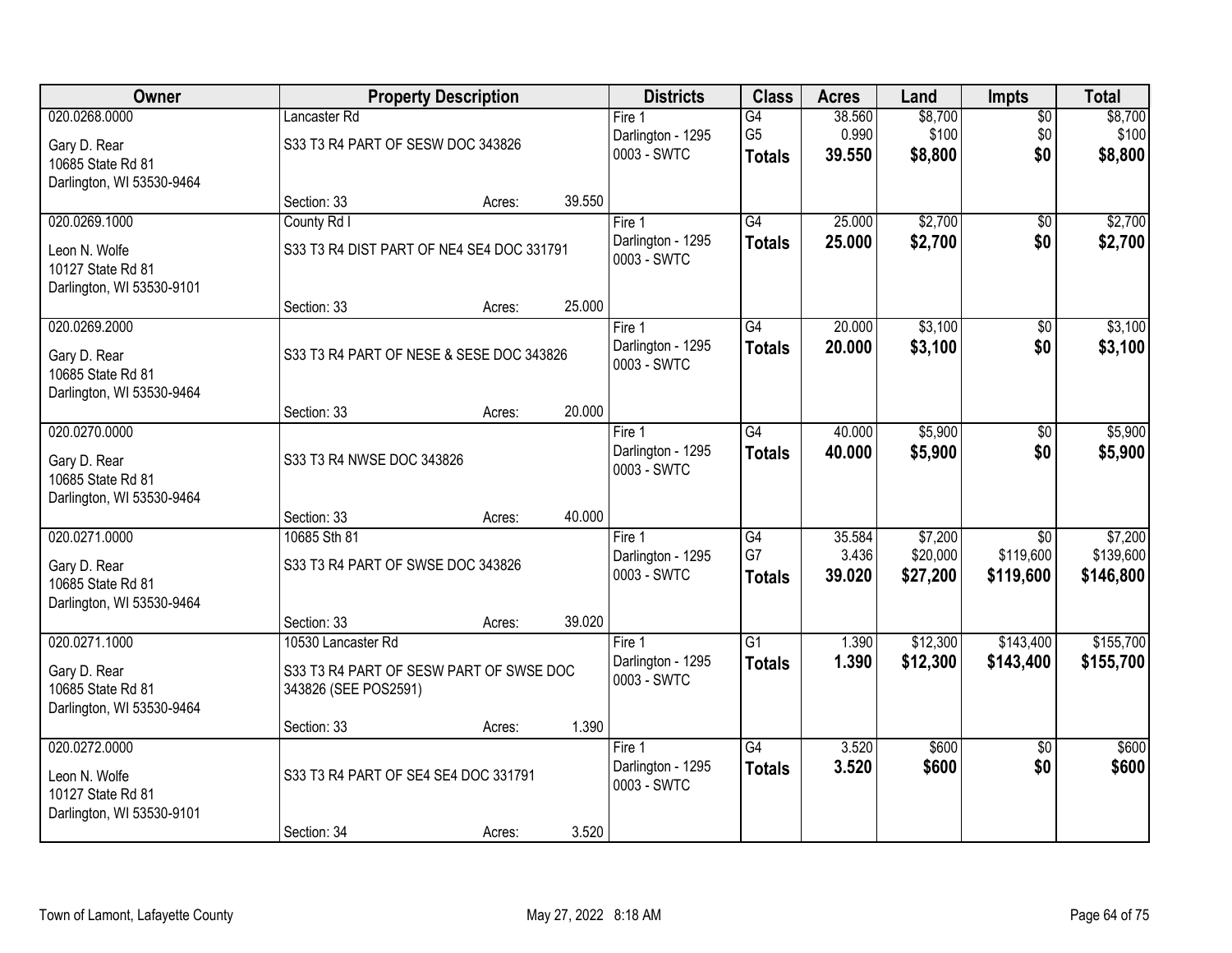| Owner                       |                                                   | <b>Property Description</b> |        | <b>Districts</b>                 | <b>Class</b>         | <b>Acres</b>    | Land              | <b>Impts</b>     | <b>Total</b>     |
|-----------------------------|---------------------------------------------------|-----------------------------|--------|----------------------------------|----------------------|-----------------|-------------------|------------------|------------------|
| 020.0272.2000               | Lancaster Rd                                      |                             |        | Fire $1$                         | $\overline{G6}$      | 15.770          | \$48,900          | $\overline{50}$  | \$48,900         |
| Hannelore A. Hodson Trustee | S33 T3 R4 PART OF SE4 SE4 VOL 210D P735 (SEE      |                             |        | Darlington - 1295                | <b>Totals</b>        | 15.770          | \$48,900          | \$0              | \$48,900         |
| 2051 N Seminary Ave         | POS2588)                                          |                             |        | 0003 - SWTC                      |                      |                 |                   |                  |                  |
| Chicago, IL 60614-4109      |                                                   |                             |        |                                  |                      |                 |                   |                  |                  |
|                             | Section: 33                                       | Acres:                      | 15.770 |                                  |                      |                 |                   |                  |                  |
| 020.0272.3000               | 10076 Lancaster Rd                                |                             |        | Darlington - 1295                | G1                   | 2.850           | \$18,400          | \$106,700        | \$125,100        |
| Garth J. Garrison           | <b>LOT 1 CSM 741</b>                              |                             |        | 0003 - SWTC                      | <b>Totals</b>        | 2.850           | \$18,400          | \$106,700        | \$125,100        |
| 10076 Lancaster Rd          |                                                   |                             |        |                                  |                      |                 |                   |                  |                  |
| Darlington, WI 53530        |                                                   |                             |        |                                  |                      |                 |                   |                  |                  |
|                             | Section: 33                                       | Acres:                      | 2.850  |                                  |                      |                 |                   |                  |                  |
| 020.0272.4000               | Lancaster Rd                                      |                             |        | Fire 1                           | $\overline{G6}$      | 12.860          | \$32,200          | $\overline{50}$  | \$32,200         |
| Mark H. Garrison            | PART SE? COM SECOR SEC 33; WEST 660               |                             |        | Darlington - 1295                | <b>Totals</b>        | 12.860          | \$32,200          | \$0              | \$32,200         |
| 9812 Lancaster Rd           | FT;N6?23'02"E 1175.77';S89?34'40"E 513.52' TO ELI |                             |        | 0003 - SWTC                      |                      |                 |                   |                  |                  |
| Darlington, WI 53530-9431   | SEC 33;S0?46'30"E 1164.8' ALG SAID ELI TO POB EXC |                             |        |                                  |                      |                 |                   |                  |                  |
|                             | Section: 33                                       | Acres:                      | 12.860 |                                  |                      |                 |                   |                  |                  |
| 020.0273.0000               | 13940 Dobbs Rd                                    |                             |        | Fire 1                           |                      | 0.500           | \$3,800           | $\overline{50}$  | \$3,800          |
| John R. Glick               | S34 T3 R4 NENE DOC 344166                         |                             |        | Darlington - 1295                | G4                   | 35.500          | \$7,800           | \$0              | \$7,800          |
| 12779 County Rd D           |                                                   |                             |        | 0003 - SWTC                      | G <sub>5</sub>       | 1.000           | \$100             | \$0              | \$100            |
| Darlington, WI 53530-9414   |                                                   |                             |        |                                  | G7<br>X4             | 3.000<br>0.000  | \$18,500<br>\$0   | \$329,000<br>\$0 | \$347,500<br>\$0 |
|                             | Section: 34                                       | Acres:                      | 40.000 |                                  |                      | 40.000          | \$30,200          | \$329,000        | \$359,200        |
|                             |                                                   |                             |        |                                  | <b>Totals</b>        |                 |                   |                  |                  |
| 020.0274.0000               | Dobbs Rd                                          |                             |        | Fire $1$                         | G4<br>G <sub>5</sub> | 39.000<br>1.000 | \$7,000<br>\$100  | \$0<br>\$0       | \$7,000<br>\$100 |
| Markus Garrison             | NW? NE?                                           |                             |        | Darlington - 1295<br>0003 - SWTC | <b>Totals</b>        | 40.000          | \$7,100           | \$0              | \$7,100          |
| 13595 Dobbs Rd              |                                                   |                             |        |                                  |                      |                 |                   |                  |                  |
| Darlington, WI 53530-9433   |                                                   |                             |        |                                  |                      |                 |                   |                  |                  |
|                             | Section: 34                                       | Acres:                      | 40.000 |                                  |                      |                 |                   |                  |                  |
| 020.0275.0000               | 13595 Dobbs Rd                                    |                             |        | Fire 1                           | G4                   | 37.000          | \$7,500           | $\sqrt{6}$       | \$7,500<br>\$100 |
| <b>Markus Garrison</b>      | SW? NE?                                           |                             |        | Darlington - 1295<br>0003 - SWTC | G <sub>5</sub><br>G7 | 1.000<br>2.000  | \$100<br>\$15,000 | \$0<br>\$65,500  | \$80,500         |
| 13595 Dobbs Rd              |                                                   |                             |        |                                  | <b>Totals</b>        | 40.000          | \$22,600          | \$65,500         | \$88,100         |
| Darlington, WI 53530-9433   |                                                   |                             |        |                                  |                      |                 |                   |                  |                  |
|                             | Section: 34                                       | Acres:                      | 40.000 |                                  |                      |                 |                   |                  |                  |
| 020.0276.0000               | Dobbs Rd                                          |                             |        | Fire 1                           | G4                   | 38.000          | \$6,400           | \$0              | \$6,400          |
| Roger H. Volkening II       | S34 T3 R4 SE4 NE4 VOL 235D P71                    |                             |        | Darlington - 1295<br>0003 - SWTC | G <sub>5</sub>       | 2.000           | \$100             | \$0              | \$100            |
| 13431 Dobbs Rd              |                                                   |                             |        |                                  | <b>Totals</b>        | 40.000          | \$6,500           | \$0              | \$6,500          |
| Darlington, WI 53530-9111   |                                                   |                             |        |                                  |                      |                 |                   |                  |                  |
|                             | Section: 34                                       | Acres:                      | 40.000 |                                  |                      |                 |                   |                  |                  |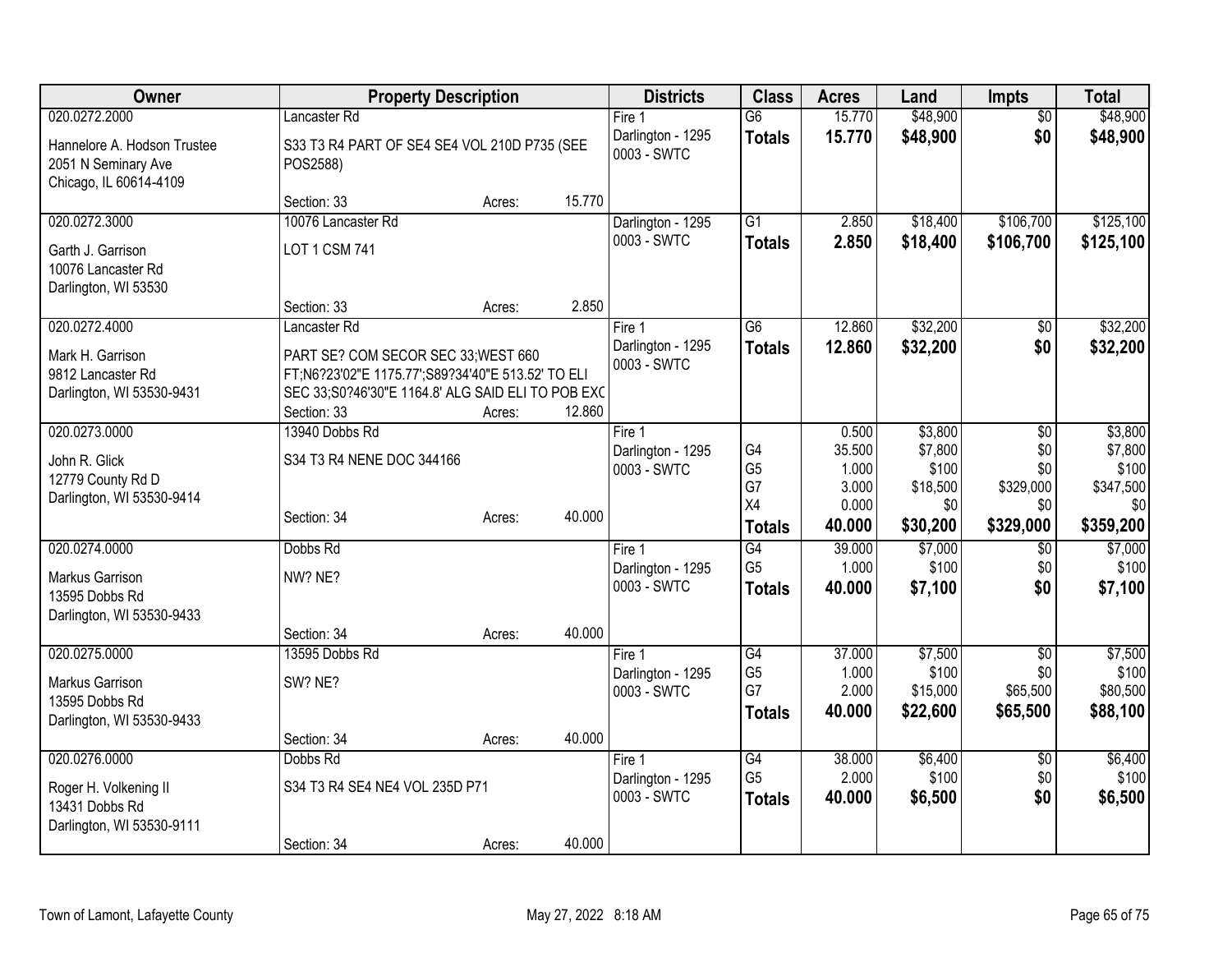| Owner                       | <b>Property Description</b>                        |                   | <b>Districts</b>  | <b>Class</b>    | <b>Acres</b> | Land     | <b>Impts</b>    | <b>Total</b> |
|-----------------------------|----------------------------------------------------|-------------------|-------------------|-----------------|--------------|----------|-----------------|--------------|
| 020.0277.0000               | 9677 State Highway 81                              | Fire 1            |                   | $\overline{G4}$ | 37.000       | \$6,100  | $\overline{50}$ | \$6,100      |
| Brad P. Lancaster           | S34 T3 R4 PART OF NE4 NW4 VOL 74 B&C P705-711      |                   | Darlington - 1295 | G7              | 1.300        | \$4,600  | \$20,300        | \$24,900     |
| 10347 State Rd 81           |                                                    |                   | 0003 - SWTC       | <b>Totals</b>   | 38.300       | \$10,700 | \$20,300        | \$31,000     |
| Darlington, WI 53530-9437   |                                                    |                   |                   |                 |              |          |                 |              |
|                             | Section: 34<br>Acres:                              | 38.300            |                   |                 |              |          |                 |              |
| 020.0277.1000               | 9677 Sth 81                                        | Fire 1            |                   | $\overline{G7}$ | 0.700        | \$6,100  | \$64,600        | \$70,700     |
| Brad P. Lancaster           | S34 T3 R4 PART OF NE4 NW4 VOL 226D P482            |                   | Darlington - 1295 | <b>Totals</b>   | 0.700        | \$6,100  | \$64,600        | \$70,700     |
| 10347 State Rd 81           |                                                    |                   | 0003 - SWTC       |                 |              |          |                 |              |
| Darlington, WI 53530-9437   |                                                    |                   |                   |                 |              |          |                 |              |
|                             | Section: 34<br>Acres:                              | 0.700             |                   |                 |              |          |                 |              |
| 020.0278.1000               | 9991 Sth 81                                        | Fire 1            |                   | G1              | 0.520        | \$6,700  | \$77,700        | \$84,400     |
| Stephen J. Brown            | S34 T3 R4 PART NW4 NW4 COM NWCOR SEC               |                   | Darlington - 1295 | <b>Totals</b>   | 0.520        | \$6,700  | \$77,700        | \$84,400     |
| 9991 State Rd 81            | 34;S00.16.53W 13.96' TO POB;N89.23.12E 180.46' ALG |                   | 0003 - SWTC       |                 |              |          |                 |              |
| Darlington, WI 53530-9499   | STH 81;S02.08.05W 124.18'; S87.30.28W 176.63' TO   |                   |                   |                 |              |          |                 |              |
|                             | Section: 34<br>Acres:                              | 0.520             |                   |                 |              |          |                 |              |
| 020.0278.2000               | 9813 Sth 81                                        | Fire 1            |                   | $\overline{G4}$ | 37.600       | \$4,900  | \$0             | \$4,900      |
| Ted A. Thomas               | S34 T3 R4 NW4 NW4 EXC HWY LANDS & EXC PART         |                   | Darlington - 1295 | G7              | 0.830        | \$2,900  | \$1,000         | \$3,900      |
| 13750 Apple Grove Church Rd | NW4 NW4 COM NWCOR SEC 34;S00.16.53W 13.96' TO      |                   | 0003 - SWTC       | <b>Totals</b>   | 38.430       | \$7,800  | \$1,000         | \$8,800      |
| Argyle, WI 53504-9547       | POB;N89.23.12E 180.46' ALG STH 81;S02.08.05W       |                   |                   |                 |              |          |                 |              |
|                             | Section: 34<br>Acres:                              | 38.430            |                   |                 |              |          |                 |              |
| 020.0279.1000               |                                                    | Fire 1            |                   | G4              | 20.000       | \$1,900  | $\overline{50}$ | \$1,900      |
| Ted A. Thomas               | S34 T3 R4 PART OF SW4 NW4 DOC 340038               |                   | Darlington - 1295 | <b>Totals</b>   | 20.000       | \$1,900  | \$0             | \$1,900      |
| 13750 Apple Grove Church Rd |                                                    |                   | 0003 - SWTC       |                 |              |          |                 |              |
| Argyle, WI 53504-9547       |                                                    |                   |                   |                 |              |          |                 |              |
|                             | Section: 34<br>Acres:                              | 20.000            |                   |                 |              |          |                 |              |
| 020.0279.2000               |                                                    | Fire <sub>1</sub> |                   | $\overline{G4}$ | 35.000       | \$6,600  | $\overline{60}$ | \$6,600      |
| Brad P. Lancaster           | S34 T3 R4 PART OF S2 NW4 VOL 74 B&C P705-711       |                   | Darlington - 1295 | <b>Totals</b>   | 35.000       | \$6,600  | \$0             | \$6,600      |
| 10347 State Rd 81           |                                                    |                   | 0003 - SWTC       |                 |              |          |                 |              |
| Darlington, WI 53530-9437   |                                                    |                   |                   |                 |              |          |                 |              |
|                             | Section: 34<br>Acres:                              | 35.000            |                   |                 |              |          |                 |              |
| 020.0280.0000               |                                                    | Fire 1            |                   | 5M              | 17.000       | \$23,800 | $\overline{50}$ | \$23,800     |
| Markus Garrison             | THE SOUTH 25 ACRES OF THE FOLLOWING: COM           |                   | Darlington - 1295 | G4              | 8.000        | \$1,700  | \$0             | \$1,700      |
| 13595 Dobbs Rd              | SWCOR NW? SEC 34: EAST 20-1/2 RDS TO POB: EAST     |                   | 0003 - SWTC       | <b>Totals</b>   | 25.000       | \$25,500 | \$0             | \$25,500     |
| Darlington, WI 53530-9433   | TO SECOR SAID QTR SEC; NORTH TO NECOR S?           |                   |                   |                 |              |          |                 |              |
|                             | Section: 34<br>Acres:                              | 25.000            |                   |                 |              |          |                 |              |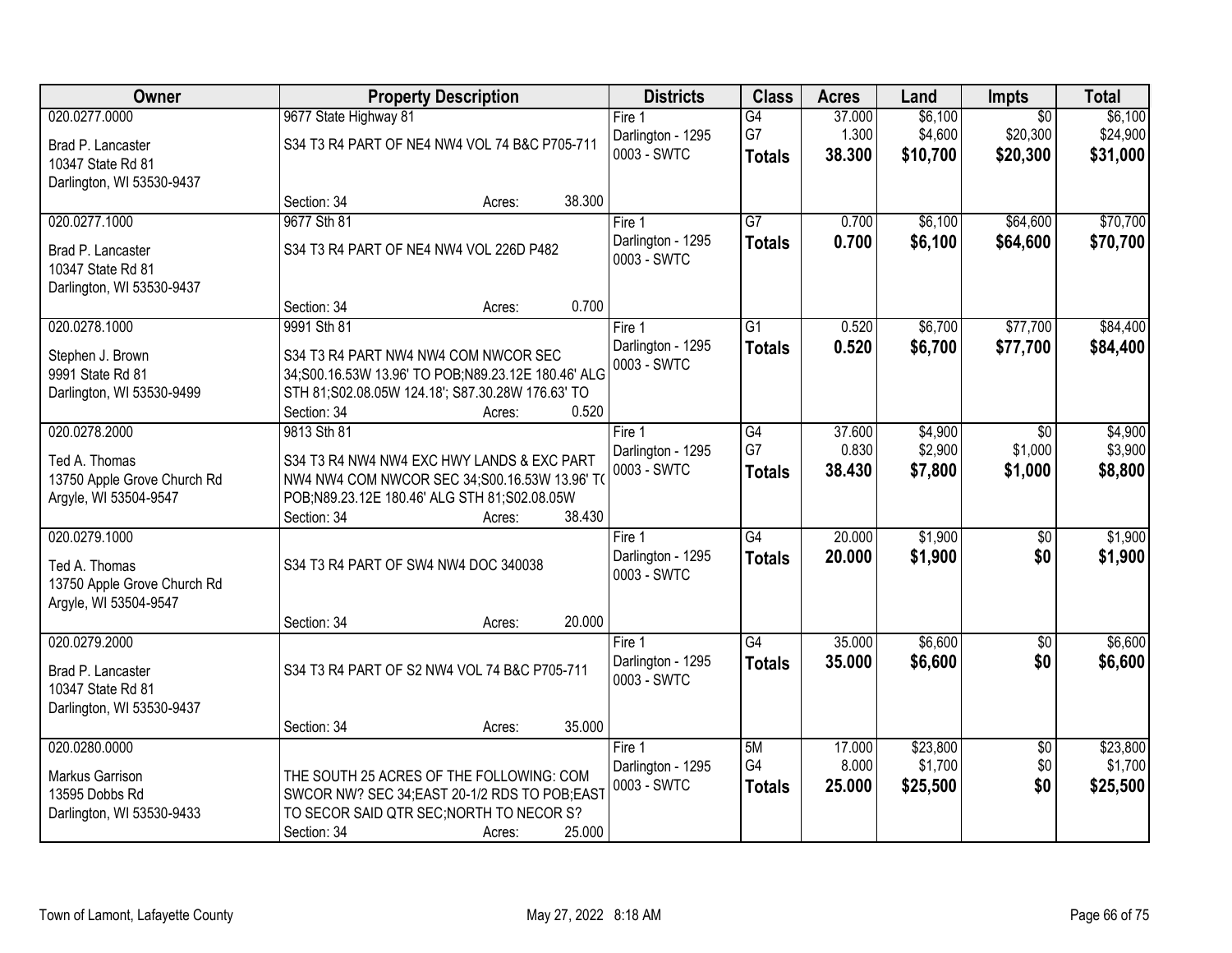| Owner                                                                               |                                                                                                                                                                    | <b>Property Description</b> |        | <b>Districts</b>                             | <b>Class</b>                                       | <b>Acres</b>                       | Land                                     | <b>Impts</b>                                  | <b>Total</b>                               |
|-------------------------------------------------------------------------------------|--------------------------------------------------------------------------------------------------------------------------------------------------------------------|-----------------------------|--------|----------------------------------------------|----------------------------------------------------|------------------------------------|------------------------------------------|-----------------------------------------------|--------------------------------------------|
| 020.0281.0000<br>Roger H. Volkening<br>13431 Dobbs Rd<br>Darlington, WI 53530-9111  | S34 T3 R4 NE4 SW4 EXC W2 VOL 211D P786                                                                                                                             |                             |        | Fire $1$<br>Darlington - 1295<br>0003 - SWTC | $\overline{G4}$<br><b>Totals</b>                   | 20.000<br>20.000                   | \$3,700<br>\$3,700                       | $\overline{50}$<br>\$0                        | \$3,700<br>\$3,700                         |
|                                                                                     | Section: 34                                                                                                                                                        | Acres:                      | 20.000 |                                              |                                                    |                                    |                                          |                                               |                                            |
| 020.0281.1000<br>Roger H. Volkening<br>13431 Dobbs Rd<br>Darlington, WI 53530-9111  | S34 T3 R4 DIST W2 NE4 SW4 VOL 211D P786<br>Section: 34                                                                                                             | Acres:                      | 20.000 | Fire 1<br>Darlington - 1295<br>0003 - SWTC   | $\overline{G4}$<br><b>Totals</b>                   | 20.000<br>20.000                   | \$1,400<br>\$1,400                       | \$0<br>\$0                                    | \$1,400<br>\$1,400                         |
| 020.0282.0000                                                                       |                                                                                                                                                                    |                             |        | Fire 1                                       | G4                                                 | 40.000                             | \$8,100                                  | \$0                                           | \$8,100                                    |
| Mark H. Garrison<br>9812 Lancaster Rd<br>Darlington, WI 53530-9431                  | S34 T3 R4 NW4 SW4 VOL 240D P707 & 241D P118                                                                                                                        |                             |        | Darlington - 1295<br>0003 - SWTC             | <b>Totals</b>                                      | 40.000                             | \$8,100                                  | \$0                                           | \$8,100                                    |
|                                                                                     | Section: 34                                                                                                                                                        | Acres:                      | 40.000 |                                              |                                                    |                                    |                                          |                                               |                                            |
| 020.0283.0000<br>Mark H. Garrison<br>9812 Lancaster Rd<br>Darlington, WI 53530-9431 | 9812 Lancaster Rd<br>S34 T3 R4 SW4 SW4 VOL 240D P707 & 241D P118                                                                                                   |                             |        | Fire 1<br>Darlington - 1295<br>0003 - SWTC   | G4<br>G <sub>5</sub><br>G7<br><b>Totals</b>        | 36.750<br>1.000<br>2.250<br>40.000 | \$2,800<br>\$100<br>\$15,900<br>\$18,800 | $\sqrt[6]{}$<br>\$0<br>\$138,300<br>\$138,300 | \$2,800<br>\$100<br>\$154,200<br>\$157,100 |
|                                                                                     | Section: 34                                                                                                                                                        | Acres:                      | 40.000 |                                              |                                                    |                                    |                                          |                                               |                                            |
| 020.0284.0000<br>Roger H. Volkening<br>13431 Dobbs Rd<br>Darlington, WI 53530-9111  | Lancaster Rd<br>S34 T3 R4 SE4 SW4 VOL 211D P786                                                                                                                    |                             |        | Fire 1<br>Darlington - 1295<br>0003 - SWTC   | $\overline{G4}$<br>G <sub>5</sub><br><b>Totals</b> | 39.000<br>1.000<br>40.000          | \$2,700<br>\$100<br>\$2,800              | \$0<br>\$0<br>\$0                             | \$2,700<br>\$100<br>\$2,800                |
| 020.0285.0000                                                                       | Section: 34<br>Dobbs Rd                                                                                                                                            | Acres:                      | 40.000 | Fire 1                                       | $\overline{G4}$                                    | 34.000                             | \$6,900                                  | \$0                                           | \$6,900                                    |
| Roger H. Volkening II<br>13431 Dobbs Rd<br>Darlington, WI 53530-9111                | S34 T3 R4 PART OF NE4 SE4 VOL 235D P71                                                                                                                             |                             |        | Darlington - 1295<br>0003 - SWTC             | G <sub>5</sub><br><b>Totals</b>                    | 1.800<br>35.800                    | \$100<br>\$7,000                         | \$0<br>\$0                                    | \$100<br>\$7,000                           |
|                                                                                     | Section: 34                                                                                                                                                        | Acres:                      | 35.800 |                                              |                                                    |                                    |                                          |                                               |                                            |
| 020.0285.1000<br>Jason A. Thomas<br>13338 Dobbs Rd<br>Darlington, WI 53530-9497     | 13338 Dobbs Rd<br>PART NE? SE? COM E? COR SEC 34;N89?35'27"W<br>1319.53' ALG E-W? LI TO WLI NE? SE?; S0?09'07"E<br>662.18' ALG SAID WLI TO POB;EAST<br>Section: 34 | Acres:                      | 4.200  | Fire 1<br>Darlington - 1295<br>0003 - SWTC   | G4<br>G7<br><b>Totals</b>                          | 3.000<br>1.200<br>4.200            | \$300<br>\$9,000<br>\$9,300              | $\overline{30}$<br>\$93,900<br>\$93,900       | \$300<br>\$102,900<br>\$103,200            |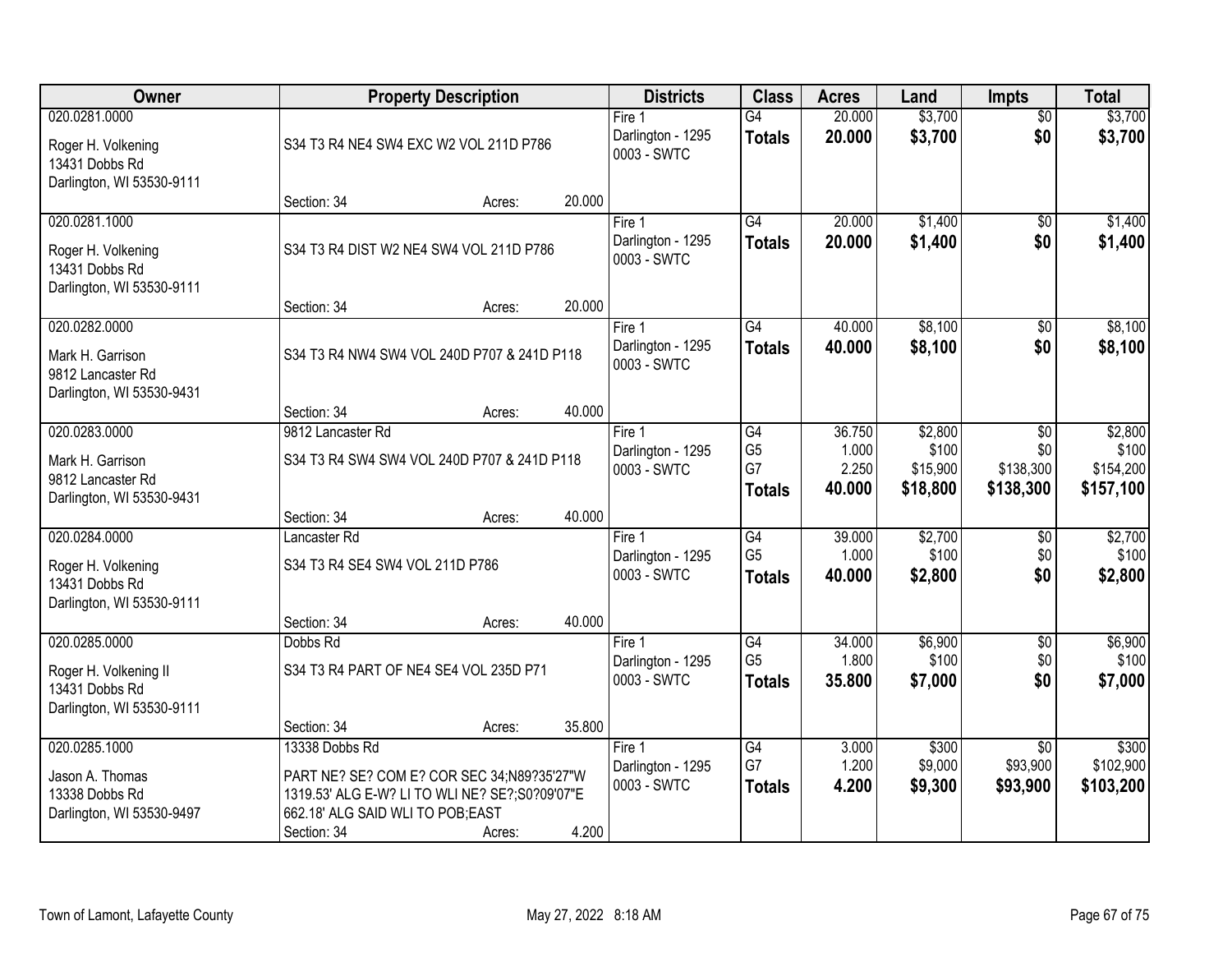| Owner                     |                                            | <b>Property Description</b> |        | <b>Districts</b>                 | <b>Class</b>                      | <b>Acres</b>    | Land             | Impts                  | <b>Total</b>     |
|---------------------------|--------------------------------------------|-----------------------------|--------|----------------------------------|-----------------------------------|-----------------|------------------|------------------------|------------------|
| 020.0286.0000             | 13431 Dobbs Rd                             |                             |        | Fire 1                           | G4                                | 35.000          | \$5,400          | $\overline{50}$        | \$5,400          |
| Roger H. Volkening        | S34 T3 R4 NW4 SE4 VOL 211D P786            |                             |        | Darlington - 1295                | G <sub>5</sub>                    | 1.000           | \$100            | \$0                    | \$100            |
| 13431 Dobbs Rd            |                                            |                             |        | 0003 - SWTC                      | G7                                | 4.000           | \$22,000         | \$242,800              | \$264,800        |
| Darlington, WI 53530-9111 |                                            |                             |        |                                  | <b>Totals</b>                     | 40.000          | \$27,500         | \$242,800              | \$270,300        |
|                           | Section: 34                                | Acres:                      | 40.000 |                                  |                                   |                 |                  |                        |                  |
| 020.0287.1000             | 13237 Dobbs Rd                             |                             |        | Fire 1                           | $\overline{G1}$                   | 0.620           | \$7,400          | \$52,900               | \$60,300         |
| Jesse D. Sass             | THE NORTH 10 RDS OF THE EAST 10 RDS OF SW4 |                             |        | Darlington - 1295                | <b>Totals</b>                     | 0.620           | \$7,400          | \$52,900               | \$60,300         |
| 13237 Dobbs Rd            | SE4                                        |                             |        | 0003 - SWTC                      |                                   |                 |                  |                        |                  |
| Darlington, WI 53530      |                                            |                             |        |                                  |                                   |                 |                  |                        |                  |
|                           | Section: 34                                | Acres:                      | 0.620  |                                  |                                   |                 |                  |                        |                  |
| 020.0287.2000             | Lancaster Rd                               |                             |        | Fire 1                           | $\overline{G4}$                   | 35.400          | \$3,800          | $\overline{50}$        | \$3,800          |
| Mark H. Garrison          | LOT 1 OF CSM 498 PART OF SW4 SE4 VOL 236D  |                             |        | Darlington - 1295<br>0003 - SWTC | <b>Totals</b>                     | 35.400          | \$3,800          | \$0                    | \$3,800          |
| 9812 Lancaster Rd         | P463                                       |                             |        |                                  |                                   |                 |                  |                        |                  |
| Darlington, WI 53530-9431 |                                            |                             |        |                                  |                                   |                 |                  |                        |                  |
|                           | Section: 34                                | Acres:                      | 35.400 |                                  |                                   |                 |                  |                        |                  |
| 020.0287.2100             | 9440 Lancaster Rd                          |                             |        | Fire 1                           | $\overline{G1}$                   | 3.900           | \$21,300         | \$166,000              | \$187,300        |
| Bradley J. Schliem        | LOT 2 OF CSM 498 PART OF SW4 SE4 VOL 237D  |                             |        | Darlington - 1295<br>0003 - SWTC | <b>Totals</b>                     | 3.900           | \$21,300         | \$166,000              | \$187,300        |
| 9440 Lancaster Rd         | P754                                       |                             |        |                                  |                                   |                 |                  |                        |                  |
| Darlington, WI 53530-9650 |                                            |                             |        |                                  |                                   |                 |                  |                        |                  |
|                           | Section: 34                                | Acres:                      | 3.900  |                                  |                                   |                 |                  |                        |                  |
| 020.0288.0000             | 13244 Dobbs Rd                             |                             |        | Fire 1                           | $\overline{G4}$<br>G <sub>5</sub> | 36.000<br>2.000 | \$6,700<br>\$600 | $\overline{50}$<br>\$0 | \$6,700<br>\$600 |
| Sherry A. Brown           | S34 T3 R4 SESE DOC 344011                  |                             |        | Darlington - 1295<br>0003 - SWTC | G7                                | 2.000           | \$15,000         | \$84,400               | \$99,400         |
| 15211 Dobbs Rd            |                                            |                             |        |                                  | <b>Totals</b>                     | 40.000          | \$22,300         | \$84,400               | \$106,700        |
| Darlington, WI 53530-9479 |                                            |                             |        |                                  |                                   |                 |                  |                        |                  |
| 020.0289.0000             | Section: 34                                | Acres:                      | 40.000 |                                  | $\overline{G4}$                   | 40.000          | \$10,400         |                        | \$10,400         |
|                           |                                            |                             |        | Fire 1<br>Darlington - 1295      |                                   | 40.000          | \$10,400         | $\overline{50}$<br>\$0 | \$10,400         |
| Lance E. Barnes           | (FARM #2) NE? NE?                          |                             |        | 0003 - SWTC                      | <b>Totals</b>                     |                 |                  |                        |                  |
| 310 N 13th Ave            |                                            |                             |        |                                  |                                   |                 |                  |                        |                  |
| Monroe, WI 53566          |                                            |                             | 40.000 |                                  |                                   |                 |                  |                        |                  |
| 020.0290.0000             | Section: 35<br>County Rd D                 | Acres:                      |        | Fire 1                           | G4                                | 39.000          | \$7,800          | $\overline{50}$        | \$7,800          |
|                           |                                            |                             |        | Darlington - 1295                | G <sub>5</sub>                    | 1.000           | \$100            | \$0                    | \$100            |
| Lance E. Barnes           | (FARM #2) NW? NE?                          |                             |        | 0003 - SWTC                      | <b>Totals</b>                     | 40.000          | \$7,900          | \$0                    | \$7,900          |
| 310 N 13th Ave            |                                            |                             |        |                                  |                                   |                 |                  |                        |                  |
| Monroe, WI 53566          | Section: 35                                | Acres:                      | 40.000 |                                  |                                   |                 |                  |                        |                  |
|                           |                                            |                             |        |                                  |                                   |                 |                  |                        |                  |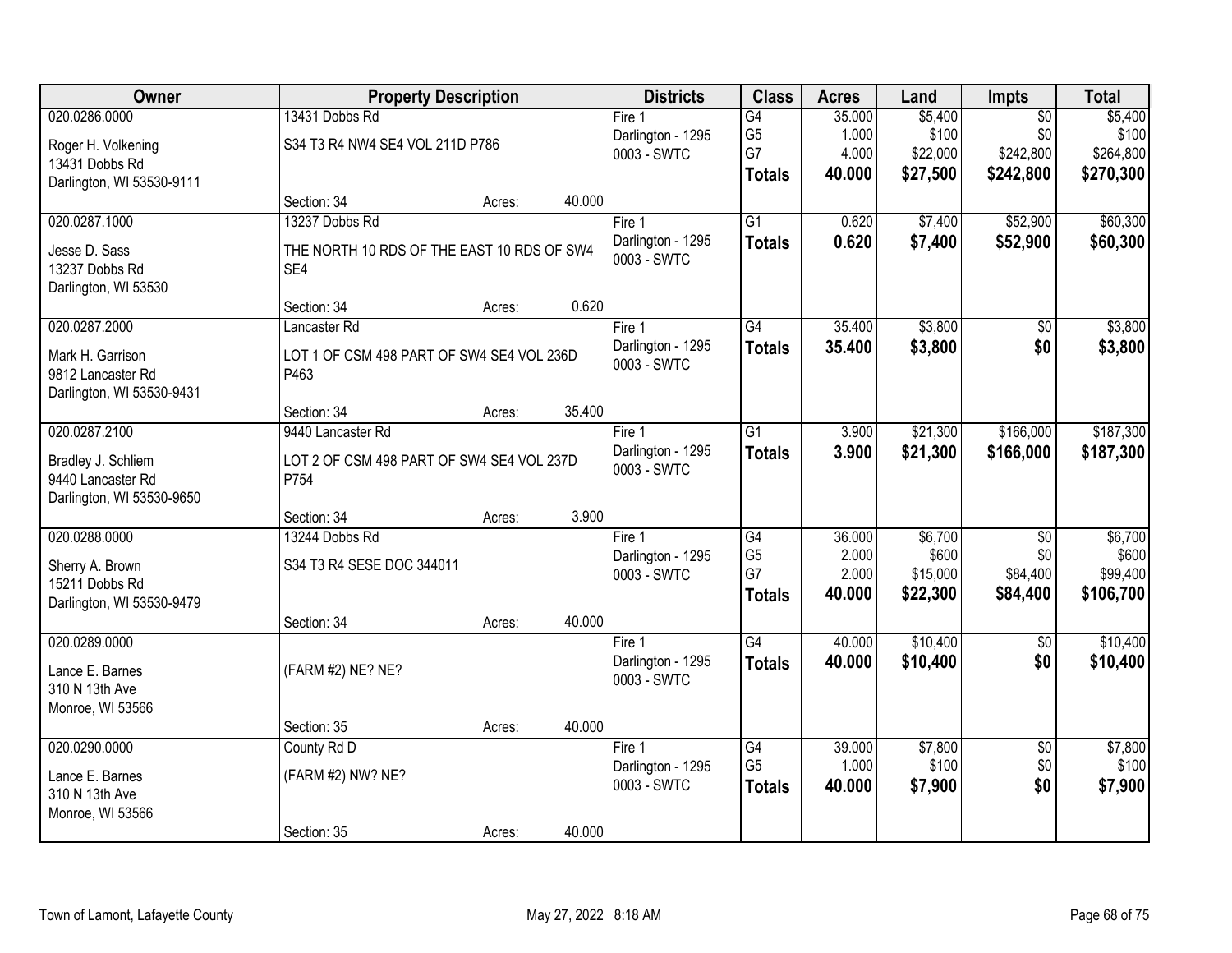| Owner                                          |                                 | <b>Property Description</b> |        | <b>Districts</b>                 | <b>Class</b>    | <b>Acres</b> | Land     | <b>Impts</b>    | <b>Total</b> |
|------------------------------------------------|---------------------------------|-----------------------------|--------|----------------------------------|-----------------|--------------|----------|-----------------|--------------|
| 020.0291.0000                                  | 13580 Cth D                     |                             |        | Fire $1$                         | $\overline{G4}$ | 37.000       | \$5,800  | $\overline{50}$ | \$5,800      |
| Lance E. Barnes                                | (FARM #2) SW? NE?               |                             |        | Darlington - 1295                | G <sub>5</sub>  | 1.000        | \$100    | \$0             | \$100        |
| 310 N 13th Ave                                 |                                 |                             |        | 0003 - SWTC                      | G7              | 2.000        | \$15,000 | \$21,600        | \$36,600     |
| Monroe, WI 53566                               |                                 |                             |        |                                  | <b>Totals</b>   | 40.000       | \$20,900 | \$21,600        | \$42,500     |
|                                                | Section: 35                     | Acres:                      | 40.000 |                                  |                 |              |          |                 |              |
| 020.0292.1000                                  |                                 |                             |        | Fire 1                           | G4              | 20.000       | \$5,600  | $\overline{50}$ | \$5,600      |
| Lance E. Barnes                                | (FARM #2) N? SE? NE?            |                             |        | Darlington - 1295<br>0003 - SWTC | <b>Totals</b>   | 20.000       | \$5,600  | \$0             | \$5,600      |
| 310 N 13th Ave                                 |                                 |                             |        |                                  |                 |              |          |                 |              |
| Monroe, WI 53566                               |                                 |                             |        |                                  |                 |              |          |                 |              |
|                                                | Section: 35                     | Acres:                      | 20.000 |                                  |                 |              |          |                 |              |
| 020.0292.2000                                  |                                 |                             |        | Fire 1                           | G4              | 20.000       | \$4,900  | $\sqrt{6}$      | \$4,900      |
| William B. Mcgowan                             | S35 T3 R4 S2 SE4 NE4 DOC 331954 |                             |        | Darlington - 1295<br>0003 - SWTC | <b>Totals</b>   | 20.000       | \$4,900  | \$0             | \$4,900      |
| 11934 Center Hill Rd                           |                                 |                             |        |                                  |                 |              |          |                 |              |
| Darlington, WI 53530-9233                      |                                 |                             |        |                                  |                 |              |          |                 |              |
| 020.0293.0000                                  | Section: 35<br>County Rd D      | Acres:                      | 20.000 | Fire 1                           | 5M              | 3.000        | \$4,200  | \$0             | \$4,200      |
|                                                |                                 |                             |        | Darlington - 1295                | G4              | 36.000       | \$6,400  | \$0             | \$6,400      |
| Wallace G. Brown                               | S35 T3 R4 NE4 NW4 VOL 244D P204 |                             |        | 0003 - SWTC                      | G <sub>5</sub>  | 1.000        | \$100    | \$0             | \$100        |
| 15211 Dobbs Rd                                 |                                 |                             |        |                                  | <b>Totals</b>   | 40.000       | \$10,700 | \$0             | \$10,700     |
| Darlington, WI 53530-9479                      | Section: 35                     | Acres:                      | 40.000 |                                  |                 |              |          |                 |              |
| 020.0294.0000                                  |                                 |                             |        | Fire 1                           | G4              | 40.000       | \$8,100  | \$0             | \$8,100      |
|                                                |                                 |                             |        | Darlington - 1295                | <b>Totals</b>   | 40.000       | \$8,100  | \$0             | \$8,100      |
| John R. Glick                                  | S35 T3 R4 NWNW DOC 344166       |                             |        | 0003 - SWTC                      |                 |              |          |                 |              |
| 12779 County Rd D<br>Darlington, WI 53530-9414 |                                 |                             |        |                                  |                 |              |          |                 |              |
|                                                | Section: 35                     | Acres:                      | 40.000 |                                  |                 |              |          |                 |              |
| 020.0295.1000                                  | 8880 Barnes Rd                  |                             |        | Fire <sub>1</sub>                | $\overline{G1}$ | 1.000        | \$10,000 | \$136,700       | \$146,700    |
| Alex A. Abraham                                | LOT 1 CSM 799                   |                             |        | Darlington - 1295                | G <sub>5</sub>  | 1.000        | \$300    | \$0             | \$300        |
| 8880 Barnes Rd                                 |                                 |                             |        | 0003 - SWTC                      | <b>Totals</b>   | 2.000        | \$10,300 | \$136,700       | \$147,000    |
| Darlington, WI 53530-9108                      |                                 |                             |        |                                  |                 |              |          |                 |              |
|                                                | Section: 35                     | Acres:                      | 2.000  |                                  |                 |              |          |                 |              |
| 020.0295.2000                                  | <b>Barnes Rd</b>                |                             |        | Fire 1                           | G4              | 35.000       | \$8,000  | $\overline{30}$ | \$8,000      |
| John R. Glick                                  | SW4 NW4 EXC CSM 799             |                             |        | Darlington - 1295                | G <sub>5</sub>  | 3.000        | \$900    | \$0             | \$900        |
| 12779 County Rd D                              |                                 |                             |        | 0003 - SWTC                      | <b>Totals</b>   | 38.000       | \$8,900  | \$0             | \$8,900      |
| Darlington, WI 53530-9414                      |                                 |                             |        |                                  |                 |              |          |                 |              |
|                                                | Section: 35                     | Acres:                      | 38.000 |                                  |                 |              |          |                 |              |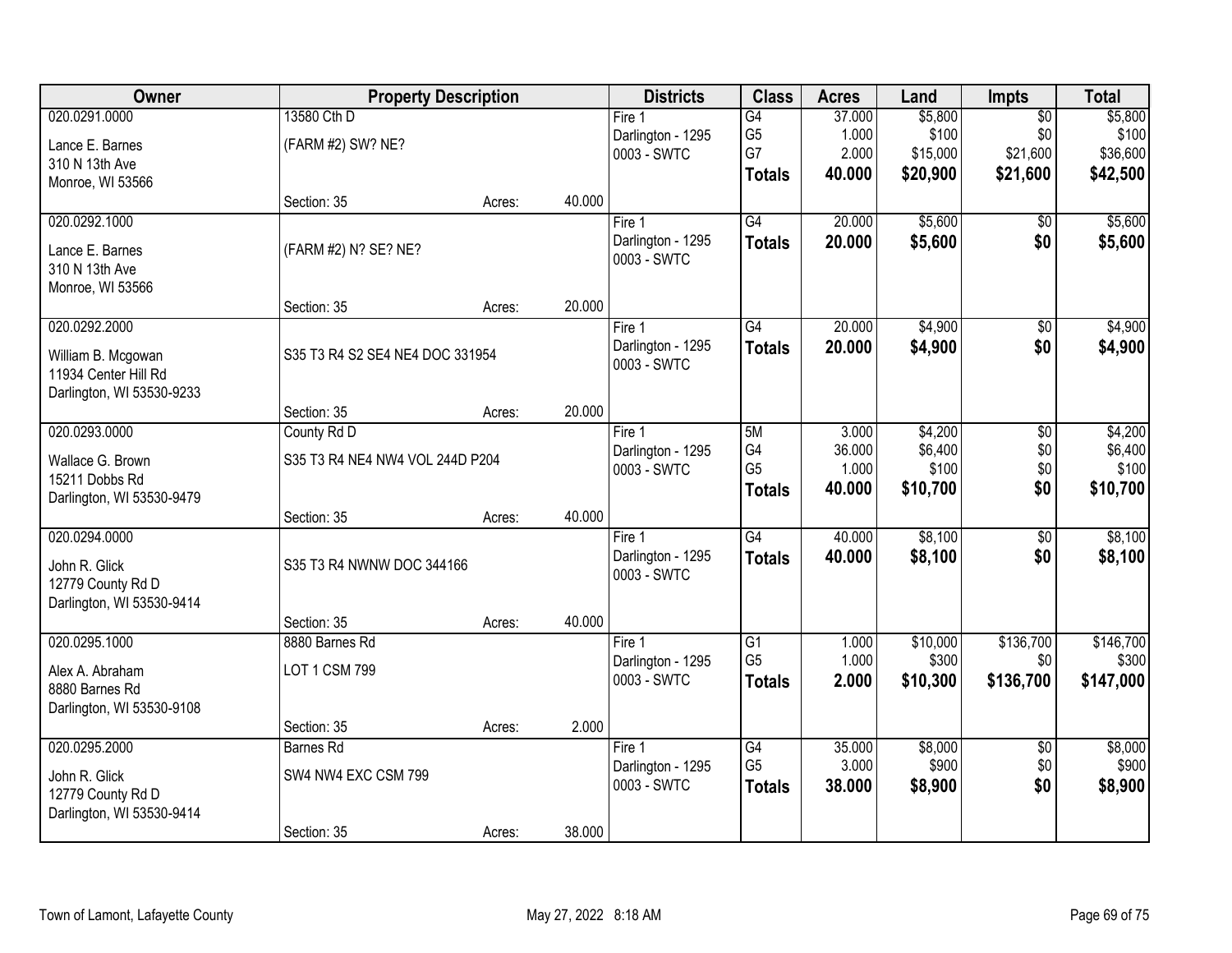| Owner                     |                                              | <b>Property Description</b> |        | <b>Districts</b>  | <b>Class</b>    | <b>Acres</b> | Land     | <b>Impts</b>    | <b>Total</b> |
|---------------------------|----------------------------------------------|-----------------------------|--------|-------------------|-----------------|--------------|----------|-----------------|--------------|
| 020.0296.0000             | County Rd D                                  |                             |        | Fire 1            | $\overline{G4}$ | 23.000       | \$5,900  | $\sqrt{$0}$     | \$5,900      |
| Lance E. Barnes           | (HOME FARM) SE? NW?                          |                             |        | Argyle - 0197     | G <sub>5</sub>  | 17.000       | \$31,600 | \$0             | \$31,600     |
| 310 N 13th Ave            |                                              |                             |        | 0003 - SWTC       | <b>Totals</b>   | 40.000       | \$37,500 | \$0             | \$37,500     |
| Monroe, WI 53566          |                                              |                             |        |                   |                 |              |          |                 |              |
|                           | Section: 35                                  | Acres:                      | 40.000 |                   |                 |              |          |                 |              |
| 020.0297.0000             | 13309 Cth D                                  |                             |        | Fire 1            | G4              | 36.000       | \$6,500  | $\overline{50}$ | \$6,500      |
| Lance E. Barnes           | (HOME FARM) NE? SW?                          |                             |        | Argyle - 0197     | G <sub>5</sub>  | 2.000        | \$100    | \$0             | \$100        |
| 310 N 13th Ave            |                                              |                             |        | 0003 - SWTC       | G7              | 2.000        | \$15,000 | \$94,300        | \$109,300    |
| Monroe, WI 53566          |                                              |                             |        |                   | <b>Totals</b>   | 40.000       | \$21,600 | \$94,300        | \$115,900    |
|                           | Section: 35                                  | Acres:                      | 40.000 |                   |                 |              |          |                 |              |
| 020.0298.0000             | <b>Barnes Rd</b>                             |                             |        | Fire 1            | G4              | 39.000       | \$6,800  | \$0             | \$6,800      |
| Lance E. Barnes           | (HOME FARM) NW? SW?                          |                             |        | Argyle - 0197     | G <sub>5</sub>  | 1.000        | \$100    | \$0             | \$100        |
| 310 N 13th Ave            |                                              |                             |        | 0003 - SWTC       | <b>Totals</b>   | 40.000       | \$6,900  | \$0             | \$6,900      |
| Monroe, WI 53566          |                                              |                             |        |                   |                 |              |          |                 |              |
|                           | Section: 35                                  | Acres:                      | 40.000 |                   |                 |              |          |                 |              |
| 020.0299.0000             | Cudahay Cemetery Rd                          |                             |        | Fire 1            | G4              | 40.000       | \$10,600 | \$0             | \$10,600     |
| Stanley K. Smith          | S35 T3 R4 SW4 SW4 VOL 206D P407              |                             |        | Darlington - 1295 | <b>Totals</b>   | 40.000       | \$10,600 | \$0             | \$10,600     |
| 633 Keep St               |                                              |                             |        | 0003 - SWTC       |                 |              |          |                 |              |
| Darlington, WI 53530-1352 |                                              |                             |        |                   |                 |              |          |                 |              |
|                           | Section: 35                                  | Acres:                      | 40.000 |                   |                 |              |          |                 |              |
| 020.0300.0000             | County Rd D                                  |                             |        | Fire 1            | $\overline{G4}$ | 34.630       | \$8,100  | $\overline{50}$ | \$8,100      |
| Stanley K. Smith          | S35 T3 R4 PART OF SE4 SW4 VOL 206D P407      |                             |        | Darlington - 1295 | G <sub>5</sub>  | 1.500        | \$100    | \$0             | \$100        |
| 633 Keep St               |                                              |                             |        | 0003 - SWTC       | <b>Totals</b>   | 36.130       | \$8,200  | \$0             | \$8,200      |
| Darlington, WI 53530-1352 |                                              |                             |        |                   |                 |              |          |                 |              |
|                           | Section: 35                                  | Acres:                      | 36.130 |                   |                 |              |          |                 |              |
| 020.0300.1000             | 13039 Cth D                                  |                             |        | Fire <sub>1</sub> | $\overline{G1}$ | 3.870        | \$21,200 | \$114,300       | \$135,500    |
| Duane M. Jorgenson        | S35 T3 R4 PART OF SE4 SW4 VOL 244D P525 (SEE |                             |        | Darlington - 1295 | <b>Totals</b>   | 3.870        | \$21,200 | \$114,300       | \$135,500    |
| 13039 County Rd D         | POS2595)                                     |                             |        | 0003 - SWTC       |                 |              |          |                 |              |
| Darlington, WI 53530-9486 |                                              |                             |        |                   |                 |              |          |                 |              |
|                           | Section: 35                                  | Acres:                      | 3.870  |                   |                 |              |          |                 |              |
| 020.0301.1000             |                                              |                             |        | Fire 1            | $\overline{G4}$ | 20.000       | \$5,600  | $\overline{50}$ | \$5,600      |
| Virginia L. Sass          | S35 T3 R4 E2 NE4 SE4 VOL 202D P719           |                             |        | Argyle - 0197     | <b>Totals</b>   | 20.000       | \$5,600  | \$0             | \$5,600      |
| 7316 Courtly Rd           |                                              |                             |        | 0003 - SWTC       |                 |              |          |                 |              |
| Woodberry, MN 55125       |                                              |                             |        |                   |                 |              |          |                 |              |
|                           | Section: 35                                  | Acres:                      | 20.000 |                   |                 |              |          |                 |              |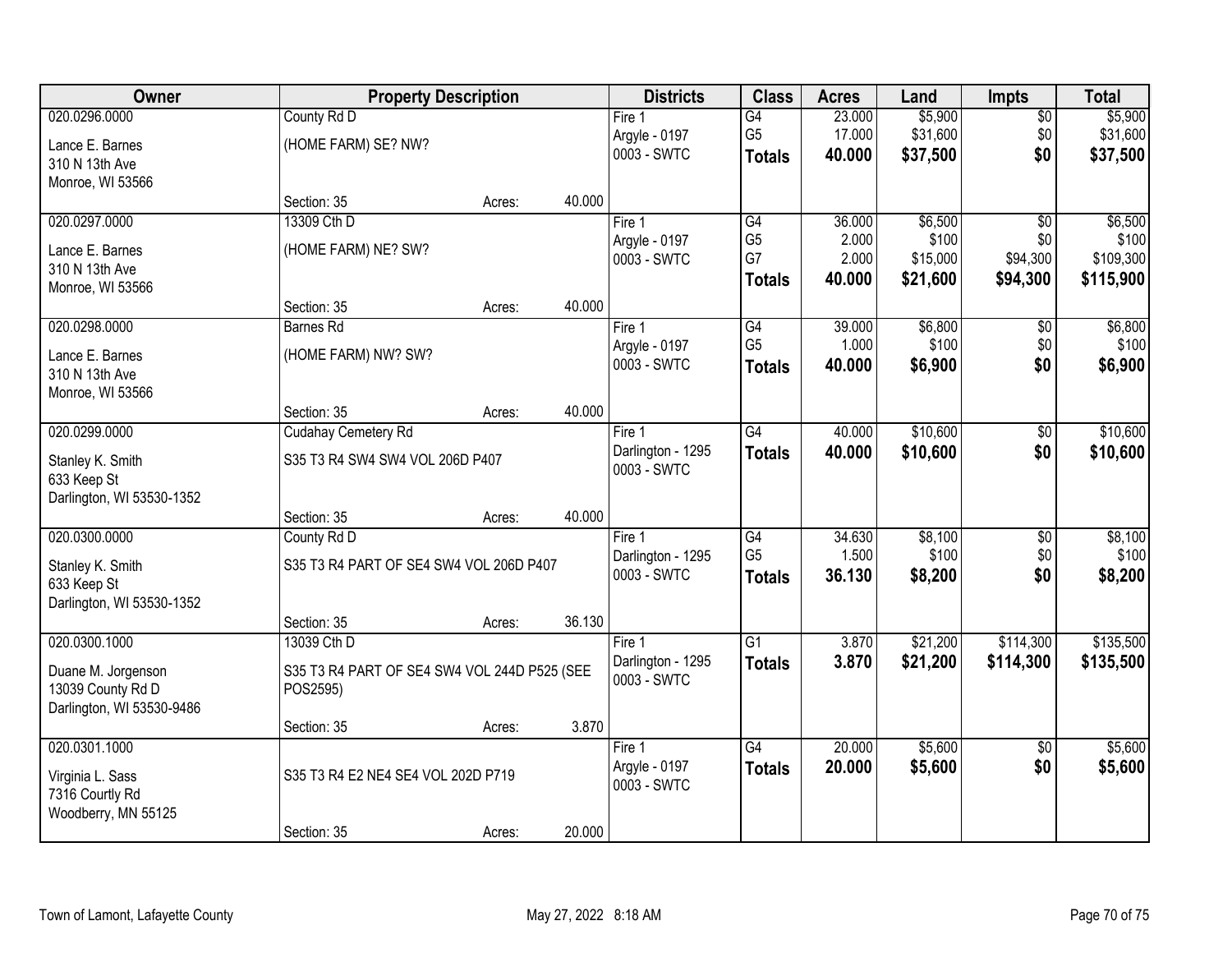| Owner                                                                                    |                                                                                         | <b>Property Description</b> |        | <b>Districts</b>                           | <b>Class</b>                                             | <b>Acres</b>                       | Land                                   | <b>Impts</b>                                 | <b>Total</b>                           |
|------------------------------------------------------------------------------------------|-----------------------------------------------------------------------------------------|-----------------------------|--------|--------------------------------------------|----------------------------------------------------------|------------------------------------|----------------------------------------|----------------------------------------------|----------------------------------------|
| 020.0301.2000<br>William B. Mcgowan<br>11934 Center Hill Rd<br>Darlington, WI 53530-9233 | S35 T3 R4 W2 NE4 SE4 DOC 331954                                                         |                             |        | Fire 1<br>Darlington - 1295<br>0003 - SWTC | G4<br><b>Totals</b>                                      | 20.000<br>20.000                   | \$4,500<br>\$4,500                     | $\overline{50}$<br>\$0                       | \$4,500<br>\$4,500                     |
|                                                                                          | Section: 35                                                                             | Acres:                      | 20.000 |                                            |                                                          |                                    |                                        |                                              |                                        |
| 020.0302.1000<br>Sandra L. Mcgowan<br>11934 Center Hill Rd<br>Darlington, WI 53530-9233  | County Rd D<br>S35 T3 R4 N 15A NW4 SE4 DOC 331954; EXC LOT 1<br><b>CSM 875</b>          |                             |        | Fire 1<br>Darlington - 1295<br>0003 - SWTC | G4<br>G <sub>5</sub><br><b>Totals</b>                    | 7.500<br>2.000<br>9.500            | \$1,800<br>\$3,600<br>\$5,400          | $\overline{50}$<br>\$0<br>\$0                | \$1,800<br>\$3,600<br>\$5,400          |
|                                                                                          | Section: 35                                                                             | Acres:                      | 9.500  |                                            |                                                          |                                    |                                        |                                              |                                        |
| 020.0302.1100<br>Scott E. Mcgowan<br>13388 County Rd D<br>Darlington, WI 53530           | 13388 Cth D<br>LOT 1 CSM 875                                                            |                             |        | Fire 1<br>Darlington - 1295<br>0003 - SWTC | $\overline{G5}$<br>G7<br>Totals                          | 3.500<br>2.000<br>5.500            | \$5,500<br>\$15,000<br>\$20,500        | \$0<br>\$79,700<br>\$79,700                  | \$5,500<br>\$94,700<br>\$100,200       |
|                                                                                          | Section: 35                                                                             | Acres:                      | 5.500  |                                            |                                                          |                                    |                                        |                                              |                                        |
| 020.0302.2000<br>Lance E. Barnes<br>310 N 13th Ave<br>Monroe, WI 53566                   | County Rd D<br>(HOME FARM) SOUTH 5/8 OF NW? SE?                                         |                             |        | Fire 1<br>Argyle - 0197<br>0003 - SWTC     | G4<br>G <sub>6</sub><br><b>Totals</b>                    | 20.000<br>5.000<br>25.000          | \$1,400<br>\$14,000<br>\$15,400        | \$0<br>\$0<br>\$0                            | \$1,400<br>\$14,000<br>\$15,400        |
|                                                                                          | Section: 35                                                                             | Acres:                      | 25.000 |                                            |                                                          |                                    |                                        |                                              |                                        |
| 020.0303.0000<br>Stanley K. Smith<br>633 Keep St<br>Darlington, WI 53530-1352            | County Rd D<br>S35 T3 R4 SW4 SE4 VOL 206D P407<br>Section: 35                           | Acres:                      | 40.000 | Fire 1<br>Darlington - 1295<br>0003 - SWTC | $\overline{G4}$<br>G <sub>5</sub><br>G7<br><b>Totals</b> | 37.000<br>2.000<br>1.000<br>40.000 | \$4,700<br>\$100<br>\$3,500<br>\$8,300 | $\overline{50}$<br>\$0<br>\$1,200<br>\$1,200 | \$4,700<br>\$100<br>\$4,700<br>\$9,500 |
| 020.0304.1000                                                                            | Spore Rd                                                                                |                             |        | Fire 1                                     | G4                                                       | 16.750                             | \$3,600                                | $\overline{50}$                              | \$3,600                                |
| William B. Mcgowan<br>11934 Center Hill Rd<br>Darlington, WI 53530-9233                  | S35 T3 R4 PART OF W2 SE4 SE4 DOC 331954                                                 |                             |        | Darlington - 1295<br>0003 - SWTC           | G <sub>5</sub><br><b>Totals</b>                          | 0.250<br>17,000                    | \$100<br>\$3,700                       | \$0<br>\$0                                   | \$100<br>\$3,700                       |
|                                                                                          | Section: 35                                                                             | Acres:                      | 17.000 |                                            |                                                          |                                    |                                        |                                              |                                        |
| 020.0304.1100<br>Steven S. Black<br>8200 Spore Rd<br>Argyle, WI 53504-9574               | 8200 Spore Rd<br>S35 T3 R4 PART OF SE SE4 VOL 214D P236 (SEE<br>POS2596)<br>Section: 35 | Acres:                      | 3.000  | Fire 1<br>Darlington - 1295<br>0003 - SWTC | $\overline{G1}$<br><b>Totals</b>                         | 3.000<br>3.000                     | \$18,800<br>\$18,800                   | \$104,600<br>\$104,600                       | \$123,400<br>\$123,400                 |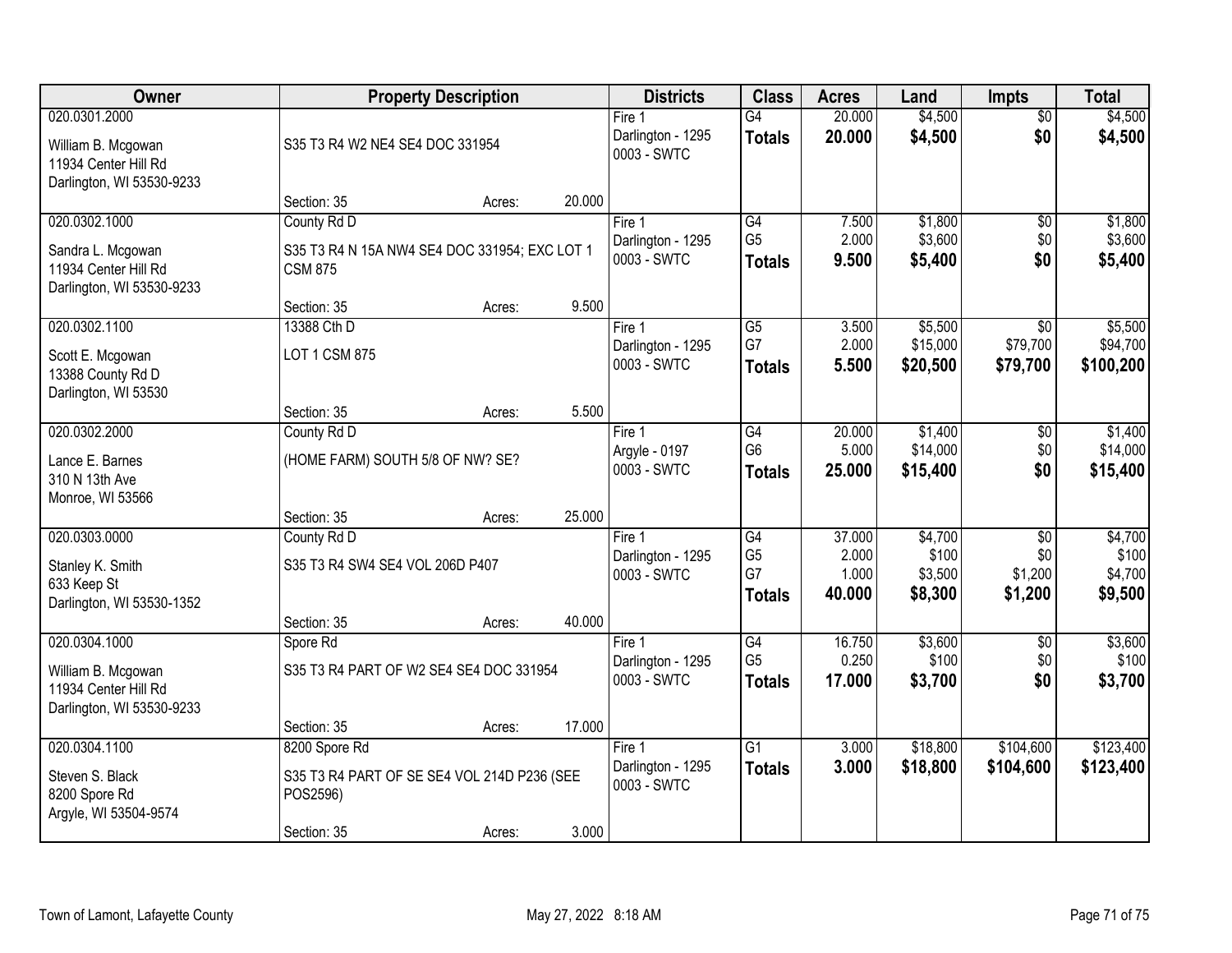| Owner                            |                                                 | <b>Property Description</b> |        | <b>Districts</b> | <b>Class</b>    | <b>Acres</b> | Land     | <b>Impts</b>    | <b>Total</b> |
|----------------------------------|-------------------------------------------------|-----------------------------|--------|------------------|-----------------|--------------|----------|-----------------|--------------|
| 020.0304.2000                    | 8096 Spore Rd                                   |                             |        | Fire 1           | G4              | 3.500        | \$200    | $\overline{50}$ | \$200        |
| Ryan A. Mcgranahan               | E? E? SE? EXC COM SECOR SAID E? E? SE?, IN C/L  |                             |        | Argyle - 0197    | G <sub>5</sub>  | 0.500        | \$100    | \$0             | \$100        |
| 8096 Spore Rd                    | OF A TOWN RD; NORTH 2640 FT TO NECOR SAID E?    |                             |        | 0003 - SWTC      | G7              | 2.000        | \$15,000 | \$101,000       | \$116,000    |
| Argyle, WI 53504-9529            | E? SE?; WEST 660 FT; SOUTH 2165 FT; EAST 553    |                             |        |                  | <b>Totals</b>   | 6.000        | \$15,300 | \$101,000       | \$116,300    |
|                                  | Section: 35                                     | Acres:                      | 6.000  |                  |                 |              |          |                 |              |
| 020.0304.3000                    | Spore Rd                                        |                             |        | Fire 1           | $\overline{G4}$ | 14.000       | \$3,900  | \$0             | \$3,900      |
| Virginia L. Sass                 | S35 T3 R4 PART OF E2 SE4 SE4 EXC S475' OF W553' |                             |        | Argyle - 0197    | <b>Totals</b>   | 14.000       | \$3,900  | \$0             | \$3,900      |
| 7316 Courtly Rd                  | VOL 202D P719                                   |                             |        | 0003 - SWTC      |                 |              |          |                 |              |
| Woodberry, MN 55125              |                                                 |                             |        |                  |                 |              |          |                 |              |
|                                  | Section: 35                                     | Acres:                      | 14.000 |                  |                 |              |          |                 |              |
| 020.0305.0000                    | Goodman Rd                                      |                             |        | Fire 4           | 5M              | 17.000       | \$23,800 | $\overline{50}$ | \$23,800     |
| John T. Roelli                   | NE? NE?                                         |                             |        | Argyle - 0197    | G4              | 22.000       | \$2,600  | \$0             | \$2,600      |
| 17018 Hirsbrunner Rd             |                                                 |                             |        | 0003 - SWTC      | G <sub>5</sub>  | 1.000        | \$100    | \$0             | \$100        |
| Darlington, WI 53530-9545        |                                                 |                             |        |                  | <b>Totals</b>   | 40.000       | \$26,500 | \$0             | \$26,500     |
|                                  | Section: 36                                     | Acres:                      | 40.000 |                  |                 |              |          |                 |              |
| 020.0306.0000                    | 13903 Goodman Rd                                |                             |        | Fire 1           | G4              | 38.000       | \$5,000  | \$0             | \$5,000      |
| John T. Roelli                   | NW? NE?                                         |                             |        | Argyle - 0197    | G <sub>5</sub>  | 1.000        | \$100    | \$0             | \$100        |
| 17018 Hirsbrunner Rd             |                                                 |                             |        | 0003 - SWTC      | G7              | 1.000        | \$7,500  | \$37,800        | \$45,300     |
| Darlington, WI 53530-9545        |                                                 |                             |        |                  | <b>Totals</b>   | 40.000       | \$12,600 | \$37,800        | \$50,400     |
|                                  | Section: 36                                     | Acres:                      | 40.000 |                  |                 |              |          |                 |              |
| 020.0307.0000                    | Goodman Rd                                      |                             |        | Fire 1           | G4              | 39.000       | \$7,600  | $\overline{50}$ | \$7,600      |
| David L & K Jane Olson Revocable | SW? NE?                                         |                             |        | Argyle - 0197    | G <sub>5</sub>  | 1.000        | \$100    | \$0             | \$100        |
| 13622 Goodman Rd                 |                                                 |                             |        | 0003 - SWTC      | <b>Totals</b>   | 40.000       | \$7,700  | \$0             | \$7,700      |
| Argyle, WI 53504-9528            |                                                 |                             |        |                  |                 |              |          |                 |              |
|                                  | Section: 36                                     | Acres:                      | 40.000 |                  |                 |              |          |                 |              |
| 020.0308.0000                    | 13622 Goodman Rd                                |                             |        | Fire 4           | G4              | 35.000       | \$5,900  | $\overline{50}$ | \$5,900      |
| David L & K Jane Olson Revocable | SE? NE?                                         |                             |        | Argyle - 0197    | G <sub>5</sub>  | 1.000        | \$100    | \$0             | \$100        |
| 13622 Goodman Rd                 |                                                 |                             |        | 0003 - SWTC      | G7              | 4.000        | \$22,000 | \$153,100       | \$175,100    |
| Argyle, WI 53504-9528            |                                                 |                             |        |                  | <b>Totals</b>   | 40.000       | \$28,000 | \$153,100       | \$181,100    |
|                                  | Section: 36                                     | Acres:                      | 40.000 |                  |                 |              |          |                 |              |
| 020.0309.0000                    |                                                 |                             |        | Fire 1           | G4              | 40.000       | \$8,900  | $\overline{50}$ | \$8,900      |
| John T. Roelli                   | NE? NW?                                         |                             |        | Argyle - 0197    | <b>Totals</b>   | 40.000       | \$8,900  | \$0             | \$8,900      |
| 17018 Hirsbrunner Rd             |                                                 |                             |        | 0003 - SWTC      |                 |              |          |                 |              |
| Darlington, WI 53530-9545        |                                                 |                             |        |                  |                 |              |          |                 |              |
|                                  | Section: 36                                     | Acres:                      | 40.000 |                  |                 |              |          |                 |              |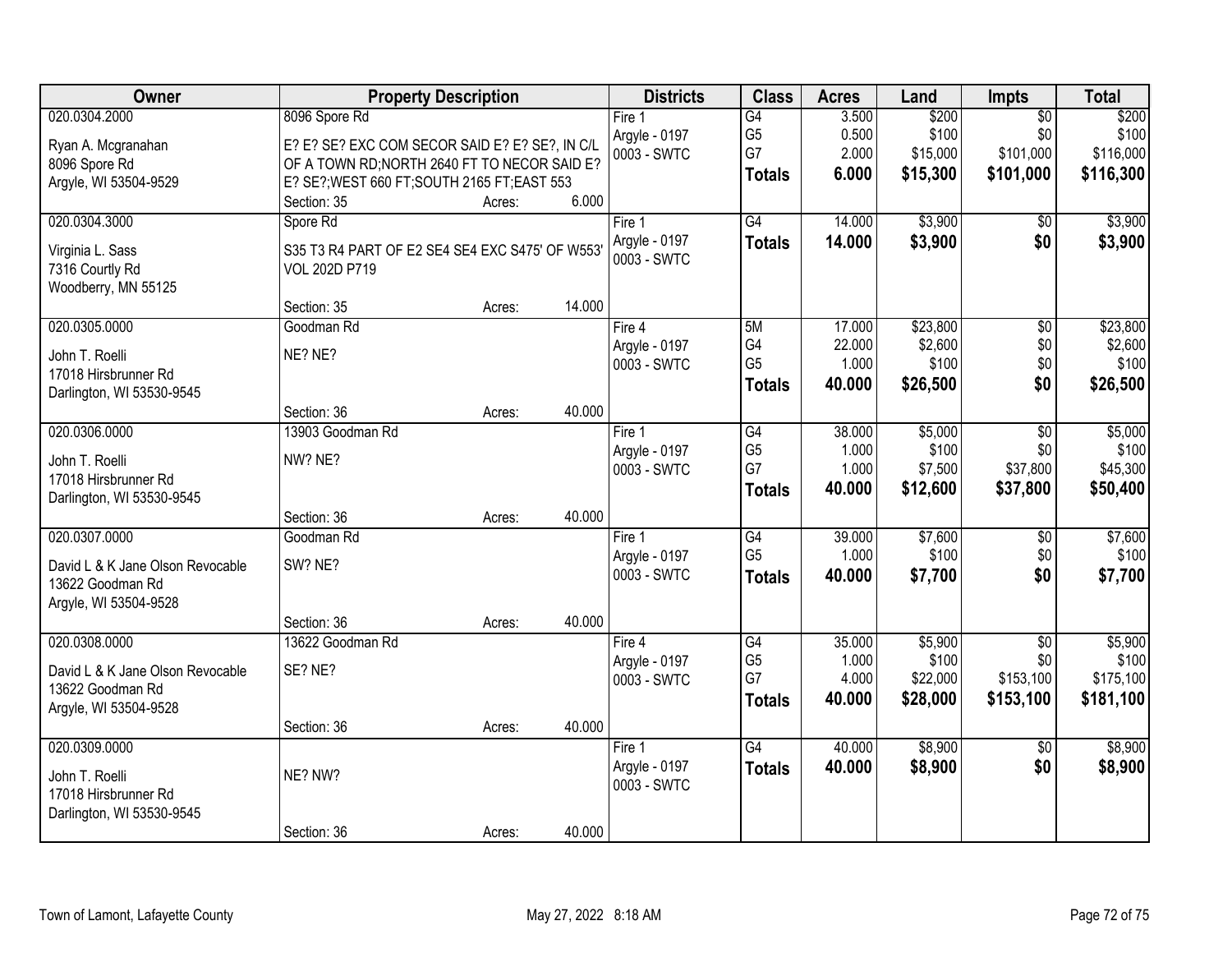| Owner                                                                                                                | <b>Property Description</b>                                                                                                                                 |        | <b>Districts</b>                       | <b>Class</b>                             | <b>Acres</b>                          | Land                      | <b>Impts</b>                | <b>Total</b>                  |                             |
|----------------------------------------------------------------------------------------------------------------------|-------------------------------------------------------------------------------------------------------------------------------------------------------------|--------|----------------------------------------|------------------------------------------|---------------------------------------|---------------------------|-----------------------------|-------------------------------|-----------------------------|
| 020.0310.0000<br>John T. Roelli<br>17018 Hirsbrunner Rd<br>Darlington, WI 53530-9545                                 | NW? NW?                                                                                                                                                     |        |                                        | Fire $1$<br>Argyle - 0197<br>0003 - SWTC | $\overline{G4}$<br><b>Totals</b>      | 40.000<br>40.000          | \$8,300<br>\$8,300          | $\overline{50}$<br>\$0        | \$8,300<br>\$8,300          |
|                                                                                                                      | Section: 36                                                                                                                                                 | Acres: | 40.000                                 |                                          |                                       |                           |                             |                               |                             |
| 020.0311.0000<br>John T. Roelli<br>17018 Hirsbrunner Rd<br>Darlington, WI 53530-9545                                 | SW? NW?                                                                                                                                                     |        |                                        | Fire 1<br>Argyle - 0197<br>0003 - SWTC   | $\overline{G4}$<br><b>Totals</b>      | 40.000<br>40.000          | \$8,300<br>\$8,300          | $\overline{50}$<br>\$0        | \$8,300<br>\$8,300          |
|                                                                                                                      | Section: 36                                                                                                                                                 | Acres: | 40.000                                 |                                          |                                       |                           |                             |                               |                             |
| 020.0312.0000<br>David L & K Jane Olson Revocable<br>13622 Goodman Rd<br>Argyle, WI 53504-9528                       | SE? NW?                                                                                                                                                     |        |                                        | Fire 1<br>Argyle - 0197<br>0003 - SWTC   | G4<br><b>Totals</b>                   | 40.000<br>40.000          | \$8,100<br>\$8,100          | \$0<br>\$0                    | \$8,100<br>\$8,100          |
|                                                                                                                      | Section: 36                                                                                                                                                 | Acres: | 40.000                                 |                                          |                                       |                           |                             |                               |                             |
| 020.0313.0000<br>S36 T3 R4 NE4 SW4 DOC 337755<br>Kalscheur Living Trust<br>6890 Fisher Rd<br>Waunakee, WI 53597-9490 |                                                                                                                                                             |        | Fire 1<br>Argyle - 0197<br>0003 - SWTC | $\overline{G4}$<br><b>Totals</b>         | 40.000<br>40,000                      | \$7,600<br>\$7,600        | \$0<br>\$0                  | \$7,600<br>\$7,600            |                             |
|                                                                                                                      | Section: 36                                                                                                                                                 | Acres: | 40.000                                 |                                          |                                       |                           |                             |                               |                             |
| 020.0314.0000<br>Jason B. Rowe<br>313 E Clay St<br>Cuba City, WI 53807-1533                                          | County Rd I<br>S36 T3 R4 PART OF NW4 SW4 VOL 240D P264<br>Section: 36                                                                                       | Acres: | 30.500                                 | Fire 1<br>Argyle - 0197<br>0003 - SWTC   | G4<br>G <sub>5</sub><br><b>Totals</b> | 30.000<br>0.500<br>30.500 | \$6,300<br>\$100<br>\$6,400 | \$0<br>\$0<br>\$0             | \$6,300<br>\$100<br>\$6,400 |
| 020.0314.1000                                                                                                        | County Rd I                                                                                                                                                 |        |                                        | Fire 1                                   | W <sub>6</sub>                        | 9.500                     | ( \$3,100)                  | $\overline{30}$               | $\overline{\$0}$            |
| Raymond A. Johnson Sr<br>6106 State Rd 78<br>South Wayne, WI 53587-9735                                              | PART NW? SW? LYING IN THE FOLLOWING: COM<br>SWCOR SEC 36; EAST ALG SEC LI 886.87 FT TO<br>POB;N1?42'50"E 736.80';N1?36'W 294.74';N12?13'30"E<br>Section: 36 | Acres: | 9.500                                  | Argyle - 0197<br>0003 - SWTC             | <b>Totals</b>                         | 9.500                     | \$0                         | \$0                           | \$0                         |
| 020.0315.0000<br>Jason B. Rowe<br>313 E Clay St<br>Cuba City, WI 53807-1533                                          | Spore Rd<br>S36 T3 R4 PART OF SW4 SW4 VOL 240D P264<br>Section: 36                                                                                          | Acres: | 27.500                                 | Fire 1<br>Argyle - 0197<br>0003 - SWTC   | G4<br>G <sub>5</sub><br><b>Totals</b> | 26.500<br>1.000<br>27.500 | \$6,200<br>\$100<br>\$6,300 | $\overline{50}$<br>\$0<br>\$0 | \$6,200<br>\$100<br>\$6,300 |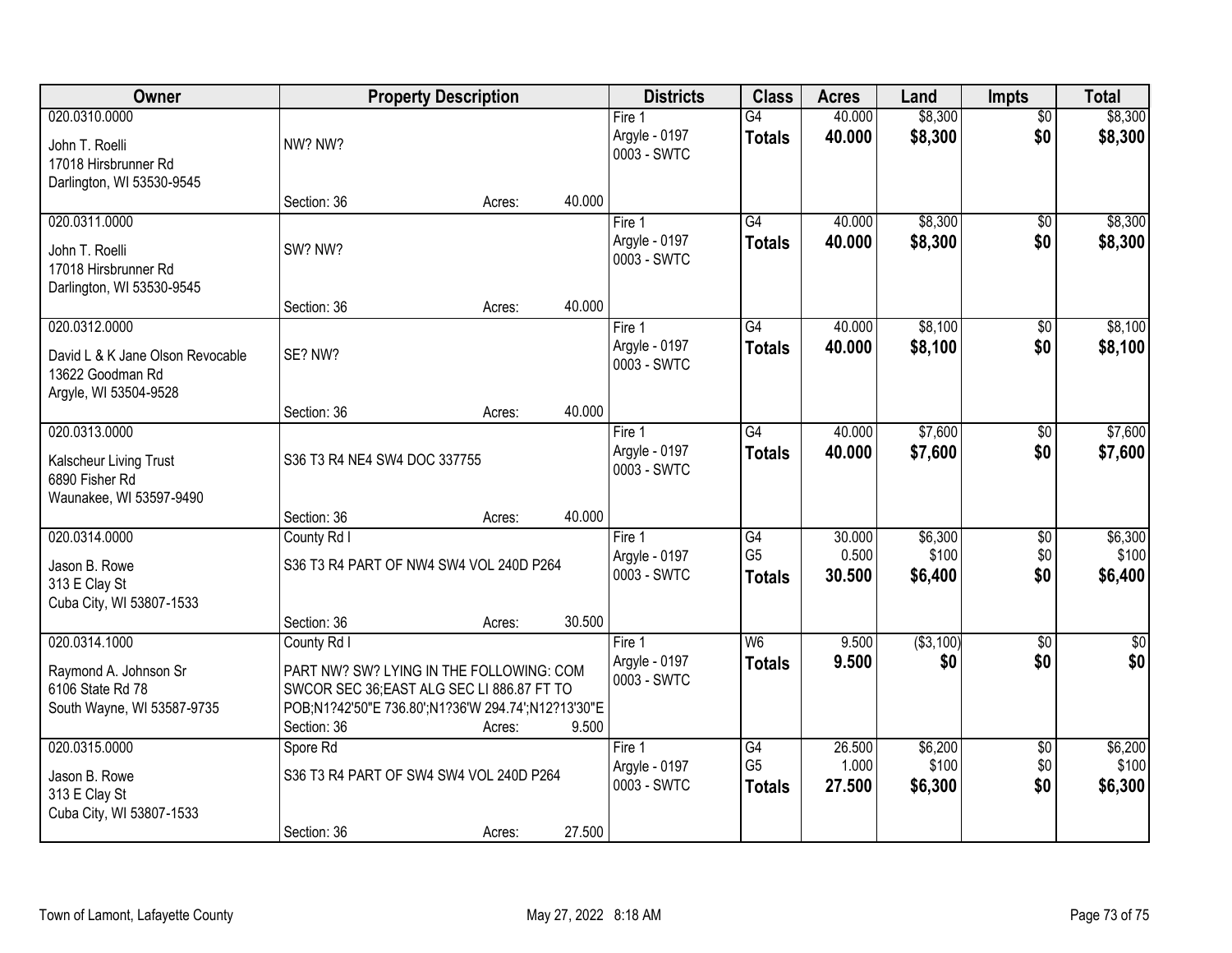| Owner                            | <b>Property Description</b>                        | <b>Districts</b> | <b>Class</b>    | <b>Acres</b> | Land       | <b>Impts</b>    | <b>Total</b> |
|----------------------------------|----------------------------------------------------|------------------|-----------------|--------------|------------|-----------------|--------------|
| 020.0315.1000                    | 7780 Spore Rd                                      | Fire $1$         | G4              | 4.000        | \$900      | $\overline{50}$ | \$900        |
| Raymond A. Johnson Sr            | PART SW? SW? LYING IN THE FOLLOWING: COM           | Argyle - 0197    | G7              | 0.500        | \$1,800    | \$3,200         | \$5,000      |
| 6106 State Rd 78                 | SWCOR SEC 36; EAST ALG SEC LI 886.87 FT TO         | 0003 - SWTC      | W <sub>6</sub>  | 8.000        | (\$13,500) | \$0             | \$0          |
| South Wayne, WI 53587-9735       | POB;N1?42'50"E 736.80';N1?36'W 294.74';N12?13'30"E |                  | <b>Totals</b>   | 12.500       | \$2,700    | \$3,200         | \$5,900      |
|                                  | 12.500<br>Section: 36<br>Acres:                    |                  |                 |              |            |                 |              |
| 020.0316.0000                    | 7740 Spore Rd                                      | Fire 1           | 5M              | 5.000        | \$7,000    | \$0             | \$7,000      |
| Kalscheur Living Trust           | S36 T3 R4 SE4 SW4 DOC 337755                       | Argyle - 0197    | G4              | 34.000       | \$6,500    | \$0             | \$6,500      |
| 6890 Fisher Rd                   |                                                    | 0003 - SWTC      | G <sub>5</sub>  | 1.000        | \$100      | \$0             | \$100        |
| Waunakee, WI 53597-9490          |                                                    |                  | <b>Totals</b>   | 40.000       | \$13,600   | \$0             | \$13,600     |
|                                  | 40.000<br>Section: 36<br>Acres:                    |                  |                 |              |            |                 |              |
| 020.0317.0000                    | Goodman Rd                                         | Fire 4           | $\overline{G4}$ | 39.000       | \$7,600    | \$0             | \$7,600      |
| David L & K Jane Olson Revocable | NE? SE?                                            | Argyle - 0197    | G <sub>5</sub>  | 1.000        | \$100      | \$0             | \$100        |
| 13622 Goodman Rd                 |                                                    | 0003 - SWTC      | <b>Totals</b>   | 40.000       | \$7,700    | \$0             | \$7,700      |
| Argyle, WI 53504-9528            |                                                    |                  |                 |              |            |                 |              |
|                                  | 40.000<br>Section: 36<br>Acres:                    |                  |                 |              |            |                 |              |
| 020.0318.0000                    | Goodman Rd                                         | Fire 1           | G4              | 29.700       | \$6,400    | $\sqrt[6]{3}$   | \$6,400      |
| David L & K Jane Olson Revocable | NW? SE? EXC BEG SWCOR SE? SEC 36;N00?20'53"W       | Argyle - 0197    | G <sub>5</sub>  | 1.000        | \$100      | \$0             | \$100        |
| 13622 Goodman Rd                 | 1919.03' ALG WLI SE? SEC 36;S89?26'30"E            | 0003 - SWTC      | <b>Totals</b>   | 30.700       | \$6,500    | \$0             | \$6,500      |
| Argyle, WI 53504-9528            | 700.61';S00?06'12"E 1228.26';S04?51'11"E           |                  |                 |              |            |                 |              |
|                                  | 30.700<br>Section: 36<br>Acres:                    |                  |                 |              |            |                 |              |
| 020.0318.1000                    | Spore Rd                                           | Fire 1           | G4              | 9.300        | \$1,600    | $\overline{50}$ | \$1,600      |
| Daneil L. Olson                  | PART NW? SE? LYING IN THE FOLLOWING: BEG           | Argyle - 0197    | <b>Totals</b>   | 9.300        | \$1,600    | \$0             | \$1,600      |
| 7392 Spore Rd                    | SWCOR SE? SEC 36;N00?20'53"W 1919.03' ALG WLI      | 0003 - SWTC      |                 |              |            |                 |              |
| Argyle, WI 53504-9529            | SE? SEC 36;S89?26'30"E 700.61';S00?06'12"E         |                  |                 |              |            |                 |              |
|                                  | 9.300<br>Section: 36<br>Acres:                     |                  |                 |              |            |                 |              |
| 020.0319.1000                    | Goodman Rd                                         | Fire 1           | G4              | 10.500       | \$1,800    | $\sqrt{6}$      | \$1,800      |
| David L & K Jane Olson Revocable | SW? SE? EXC COM SECOR SAID SW? SE?; NORTH          | Argyle - 0197    | G <sub>5</sub>  | 0.500        | \$100      | \$0             | \$100        |
| 13622 Goodman Rd                 | 10.85 CHS; WEST 2.01 CHS TO POB; SOUTH 21DG        | 0003 - SWTC      | <b>Totals</b>   | 11.000       | \$1,900    | \$0             | \$1,900      |
| Argyle, WI 53504-9528            | WEST 11.47 CHS;EAST 6.20 CHS TO SECOR SAID         |                  |                 |              |            |                 |              |
|                                  | 11.000<br>Section: 36<br>Acres:                    |                  |                 |              |            |                 |              |
| 020.0319.1100                    | 7392 Spore Rd                                      | Fire 1           | G4              | 22.000       | \$3,400    | $\overline{30}$ | \$3,400      |
| Daneil L. Olson                  | PART SW? SE? LYING IN THE FOLLOWING: BEG           | Argyle - 0197    | G7              | 2.000        | \$15,000   | \$12,500        | \$27,500     |
| 7392 Spore Rd                    | SWCOR SE? SEC 36;N00?20'53"W 1919.03' ALG WLI      | 0003 - SWTC      | <b>Totals</b>   | 24.000       | \$18,400   | \$12,500        | \$30,900     |
| Argyle, WI 53504-9529            | SE? SEC 36;S89?26'30"E 700.61';S00?06'12"E         |                  |                 |              |            |                 |              |
|                                  | 24.000<br>Section: 36<br>Acres:                    |                  |                 |              |            |                 |              |